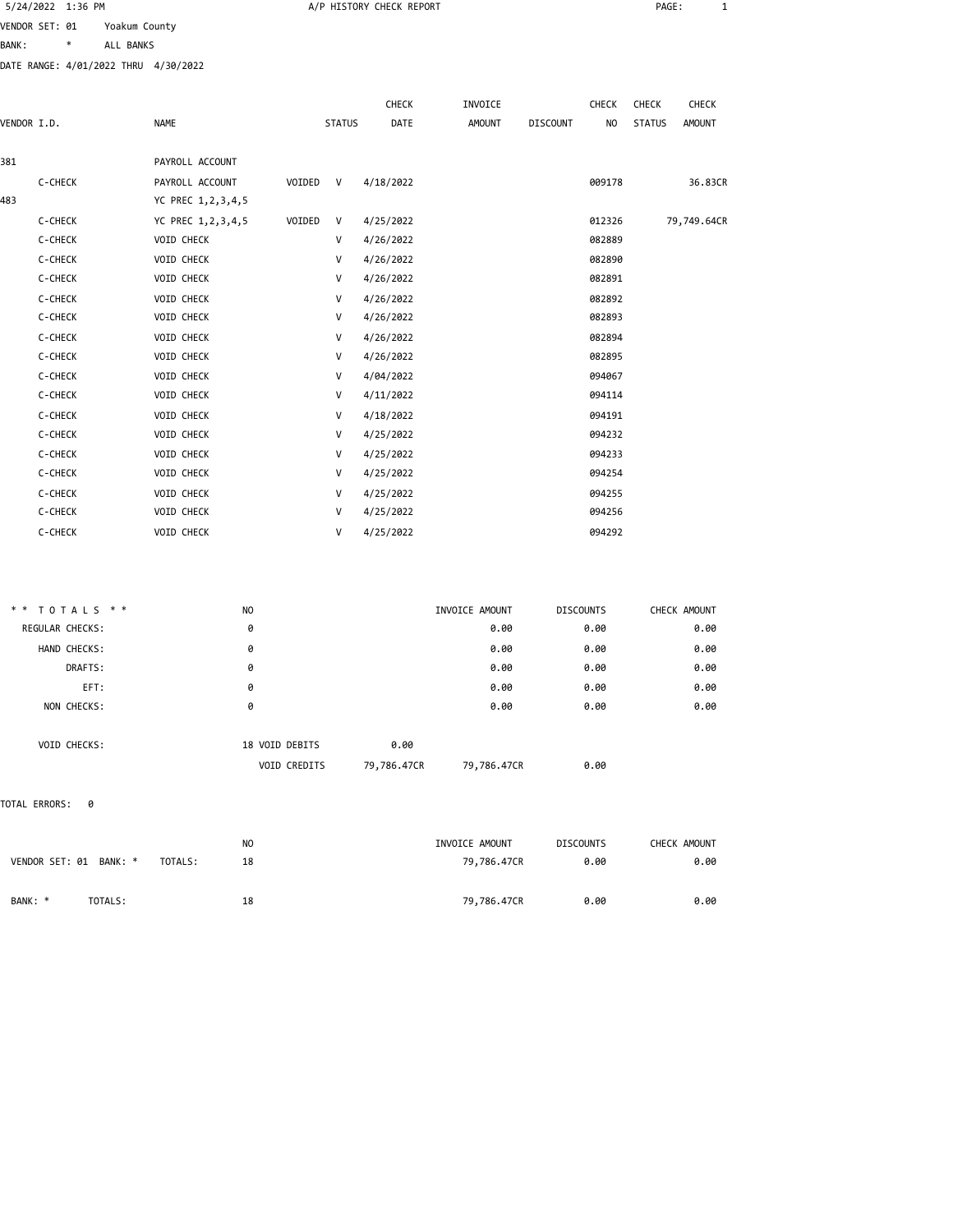|                | 5/24/2022 1:36 PM |                |                                      |               | A/P HISTORY CHECK REPORT |                |                                   | PAGE:         | $\overline{2}$ |
|----------------|-------------------|----------------|--------------------------------------|---------------|--------------------------|----------------|-----------------------------------|---------------|----------------|
| VENDOR SET: 01 |                   | Yoakum County  |                                      |               |                          |                |                                   |               |                |
| <b>BANK:</b>   | ADV3              | AD VALOREM TAX |                                      |               |                          |                |                                   |               |                |
|                |                   |                | DATE RANGE: 4/01/2022 THRU 4/30/2022 |               |                          |                |                                   |               |                |
|                |                   |                |                                      |               | CHECK                    | INVOICE        | <b>CHECK</b>                      | <b>CHECK</b>  | CHECK          |
| VENDOR I.D.    |                   |                | <b>NAME</b>                          | <b>STATUS</b> | DATE                     | <b>AMOUNT</b>  | <b>DISCOUNT</b><br>N <sub>O</sub> | <b>STATUS</b> | AMOUNT         |
| 11104          |                   |                | NURSING HOME DEBT SERVICE            |               |                          |                |                                   |               |                |
|                | I-202204131989    |                | MARCH AD VALOREM TAXES               | R             | 4/13/2022                | 6,668.00       | 004202                            | 6,668.00      |                |
| 482            |                   |                | YC GENERAL FUND                      |               |                          |                |                                   |               |                |
|                | I-202204131985    |                | MARCH AD VALOREM TAXES               | R             | 4/13/2022                | 147,806.58     | 004203                            | 147,806.58    |                |
| 580            |                   |                | FARM MARKET LATERAL ROAD             |               |                          |                |                                   |               |                |
|                | I-202204131988    |                | MARCH AD VALOREM TAXES               | R             | 4/13/2022                | 33,621.14      | 004204                            | 33,621.14     |                |
| 598            |                   |                | PERMANENT IMPROVEMENT                |               |                          |                |                                   |               |                |
|                | I-202204131987    |                | MARCH AD VALOREM TAXES               | R             | 4/13/2022                | 9,484.87       | 004205                            | 9,484.87      |                |
| 599            |                   |                | JURY FUND                            |               |                          |                |                                   |               |                |
|                | I-202204131986    |                | MARCH AD VALOREM TAXES               | R             | 4/13/2022                | 435.78         | 004206                            |               | 435.78         |
| 600            |                   |                | ROAD & BRIDGE FUND                   |               |                          |                |                                   |               |                |
|                | I-202204131990    |                | MARCH AD VALOREM TAXES               | R             | 4/13/2022                | 4,944.90       | 004207                            | 4,944.90      |                |
|                |                   |                |                                      |               |                          |                |                                   |               |                |
|                | ** TOTALS **      |                | N <sub>O</sub>                       |               |                          | INVOICE AMOUNT | <b>DISCOUNTS</b>                  | CHECK AMOUNT  |                |
|                | REGULAR CHECKS:   |                | 6                                    |               |                          | 202,961.27     | 0.00                              | 202,961.27    |                |
|                | HAND CHECKS:      |                | 0                                    |               |                          | 0.00           | 0.00                              |               | 0.00           |
|                | DRAFTS:           |                | 0                                    |               |                          | 0.00           | 0.00                              |               | 0.00           |
|                | EFT:              |                | 0                                    |               |                          | 0.00           | 0.00                              |               | 0.00           |
|                | NON CHECKS:       |                | 0                                    |               |                          | 0.00           | 0.00                              |               | 0.00           |

| VOID CHECKS: | 0 VOID DEBITS | 0.00 |      |      |  |
|--------------|---------------|------|------|------|--|
|              | VOID CREDITS  | 0.00 | 0.00 | 0.00 |  |

## TOTAL ERRORS: 0

|                                   | NO | INVOICE AMOUNT | <b>DISCOUNTS</b> | CHECK AMOUNT |
|-----------------------------------|----|----------------|------------------|--------------|
| VENDOR SET: 01 BANK: ADV3 TOTALS: |    | 202,961.27     | 0.00             | 202,961.27   |
|                                   |    |                |                  |              |
| BANK: ADV3<br>TOTALS:             | ь. | 202,961.27     | 0.00             | 202,961.27   |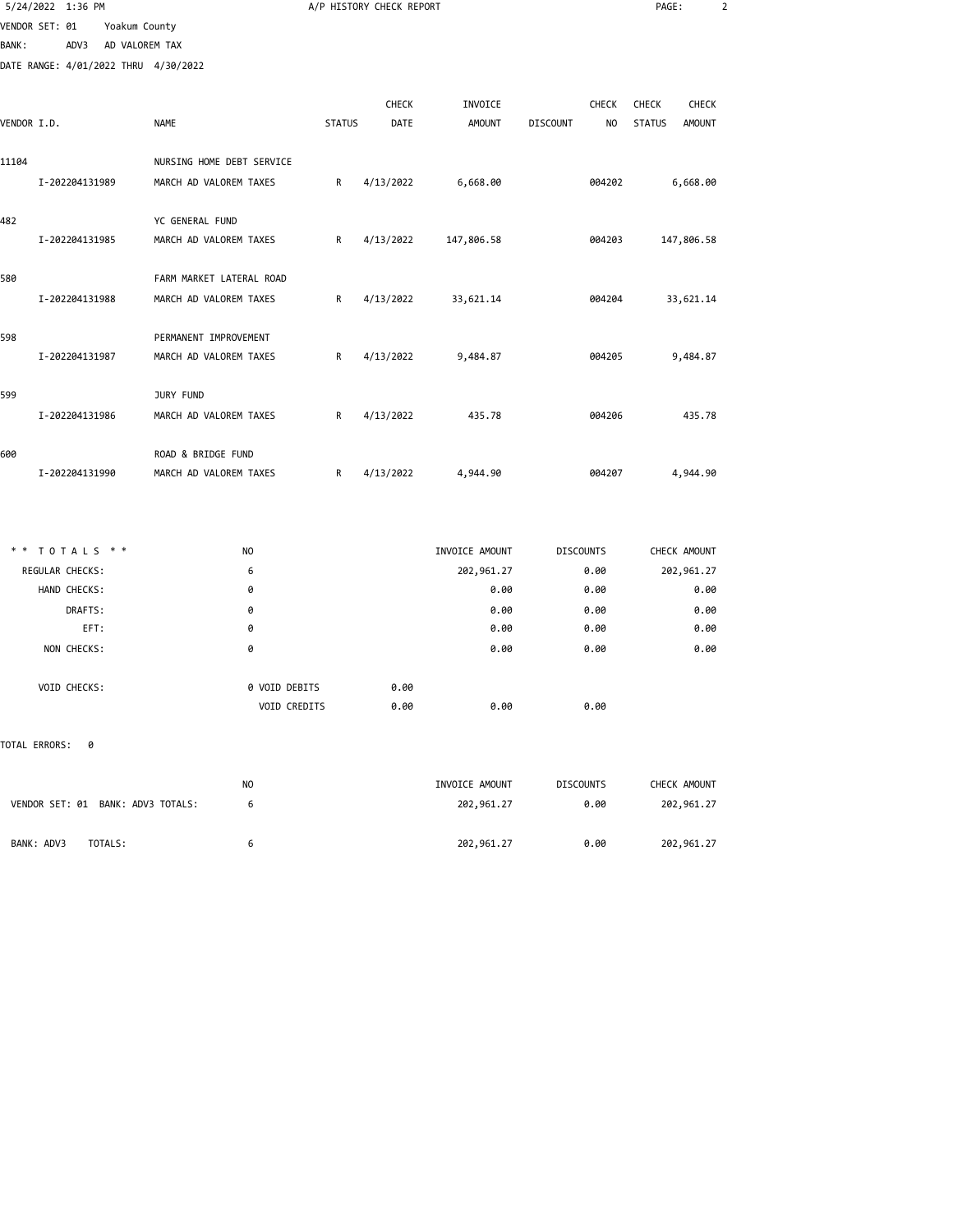|             | 5/24/2022 1:36 PM                    |                                       |               | A/P HISTORY CHECK REPORT |               |                 |        | PAGE:         |               | 3 |
|-------------|--------------------------------------|---------------------------------------|---------------|--------------------------|---------------|-----------------|--------|---------------|---------------|---|
|             | VENDOR SET: 01                       | Yoakum County                         |               |                          |               |                 |        |               |               |   |
| BANK :      |                                      | APCA3 ACCOUNTS PAYABLE POOLED         |               |                          |               |                 |        |               |               |   |
|             | DATE RANGE: 4/01/2022 THRU 4/30/2022 |                                       |               |                          |               |                 |        |               |               |   |
|             |                                      |                                       |               |                          |               |                 |        |               |               |   |
|             |                                      |                                       |               | <b>CHECK</b>             | INVOICE       |                 | CHECK  | <b>CHECK</b>  | <b>CHECK</b>  |   |
| VENDOR I.D. |                                      | <b>NAME</b>                           | <b>STATUS</b> | DATE                     | <b>AMOUNT</b> | <b>DISCOUNT</b> | NO     | <b>STATUS</b> | <b>AMOUNT</b> |   |
|             |                                      |                                       |               |                          |               |                 |        |               |               |   |
| 482         |                                      | YC GENERAL FUND                       |               |                          |               |                 |        |               |               |   |
|             | I-202204011968                       | CLEARING MARCH INT                    | R             | 4/01/2022                | 46.92         |                 | 094040 |               | 46.92         |   |
| 6461        |                                      | ADVANCE ELEVATOR INC.                 |               |                          |               |                 |        |               |               |   |
|             | I-743841                             | MAINTENANCE ELEVATOR APRIL 22         | R             | 4/04/2022                | 225.00        |                 | 094041 |               |               |   |
|             | I-743842                             | MAINTENANCE ELEVATOR 2ND QT 22        | R             | 4/04/2022                | 225.00        |                 | 094041 |               | 450.00        |   |
|             |                                      |                                       |               |                          |               |                 |        |               |               |   |
| 12684       |                                      | ADVANCED FLEET SERVICES               |               |                          |               |                 |        |               |               |   |
|             | I-2485                               | WATER TRUCK/ENGINE                    | R             | 4/04/2022                | 22,710.62     |                 | 094042 |               | 22,710.62     |   |
|             |                                      |                                       |               |                          |               |                 |        |               |               |   |
| 7779        |                                      | ANNE BENSON                           |               |                          |               |                 |        |               |               |   |
|             | I-MAR 2022                           | SUPPLIES                              | R             | 4/04/2022                | 83.89         |                 | 094043 |               | 83.89         |   |
| 149         |                                      | BAKER & TAYLOR LLC                    |               |                          |               |                 |        |               |               |   |
|             | I-5017618074                         | BABY STEPS MILLIONAIRES               | R             | 4/04/2022                | 142.93        |                 | 094044 |               |               |   |
|             | I-5017624077                         | LADY'S MINE                           | R             | 4/04/2022                | 48.00         |                 | 094044 |               | 190.93        |   |
|             |                                      |                                       |               |                          |               |                 |        |               |               |   |
| 9783        |                                      | BANMAN IRRIGATION & SUPPLIES          |               |                          |               |                 |        |               |               |   |
|             | I-51523                              | <b>6 STATION MODULE</b>               | R             | 4/04/2022                | 80.14         |                 | 094045 |               | 80.14         |   |
|             |                                      |                                       |               |                          |               |                 |        |               |               |   |
| 7           | I-122992                             | BAYER HARDWARE<br>MEASURE CUP, GLOVES | R             | 4/04/2022                | 37.00         |                 | 094046 |               |               |   |
|             | I-122993                             | VALVE BOX                             | R             | 4/04/2022                | 4.99          |                 | 094046 |               |               |   |
|             | I-122995                             | MOUSE TRAPS                           | R             | 4/04/2022                | 9.96          |                 | 094046 |               |               |   |
|             | I-122996                             | CLEANER, POLYURESTANE, BRUSH          | R             | 4/04/2022                | 34.90         |                 | 094046 |               |               |   |
|             | I-122997                             | PVC CAPS, IRRIGATION SUPPLIES         | R             | 4/04/2022                | 37.36         |                 | 094046 |               |               |   |
|             | I-123000                             | HOSE FAUCET                           | R             | 4/04/2022                | 11.99         |                 | 094046 |               |               |   |
|             | I-123001                             | WASHERS                               | R             | 4/04/2022                | 1.55          |                 | 094046 |               |               |   |
|             | I-123006                             | MASKS                                 | R             | 4/04/2022                | 39.00         |                 | 094046 |               |               |   |
|             | I-123012                             | 55 GAL BAGS                           | R             | 4/04/2022                | 24.50         |                 | 094046 |               | 201.25        |   |
|             |                                      |                                       |               |                          |               |                 |        |               |               |   |
| 15          |                                      | BLAINE INDUSTRIAL SUPPLY              |               |                          |               |                 |        |               |               |   |
|             | I-S5988253.001                       | TRASHBAGS/TISSUE/PAPERTOWELS          | R             | 4/04/2022                | 204.30        |                 | 094047 |               |               |   |
|             | I-S5990481.001                       | PAPER TOWELS                          | R             | 4/04/2022                | 79.31         |                 | 094047 |               |               |   |
|             | I-S5990482.001                       | WYPALL, GLASS CLEANER                 | R             | 4/04/2022                | 124.71        |                 | 094047 |               |               |   |
|             | I-S5990483.001                       | PAPER TOWELS                          | R             | 4/04/2022                | 84.46         |                 | 094047 |               | 492.78        |   |
|             |                                      |                                       |               |                          |               |                 |        |               |               |   |
| 204         | I-XA102017987:01                     | CORPORATE BILLING LLC<br>FUEL FILTERS | R             | 4/04/2022                | 84.75         |                 | 094048 |               | 84.75         |   |
|             |                                      |                                       |               |                          |               |                 |        |               |               |   |
| 5168        |                                      | CENGAGE LEARNING INC.                 |               |                          |               |                 |        |               |               |   |
|             | I-77480775                           | MARCH LARGE PRINT                     | R             | 4/04/2022                | 90.71         |                 | 094049 |               | 90.71         |   |
|             |                                      |                                       |               |                          |               |                 |        |               |               |   |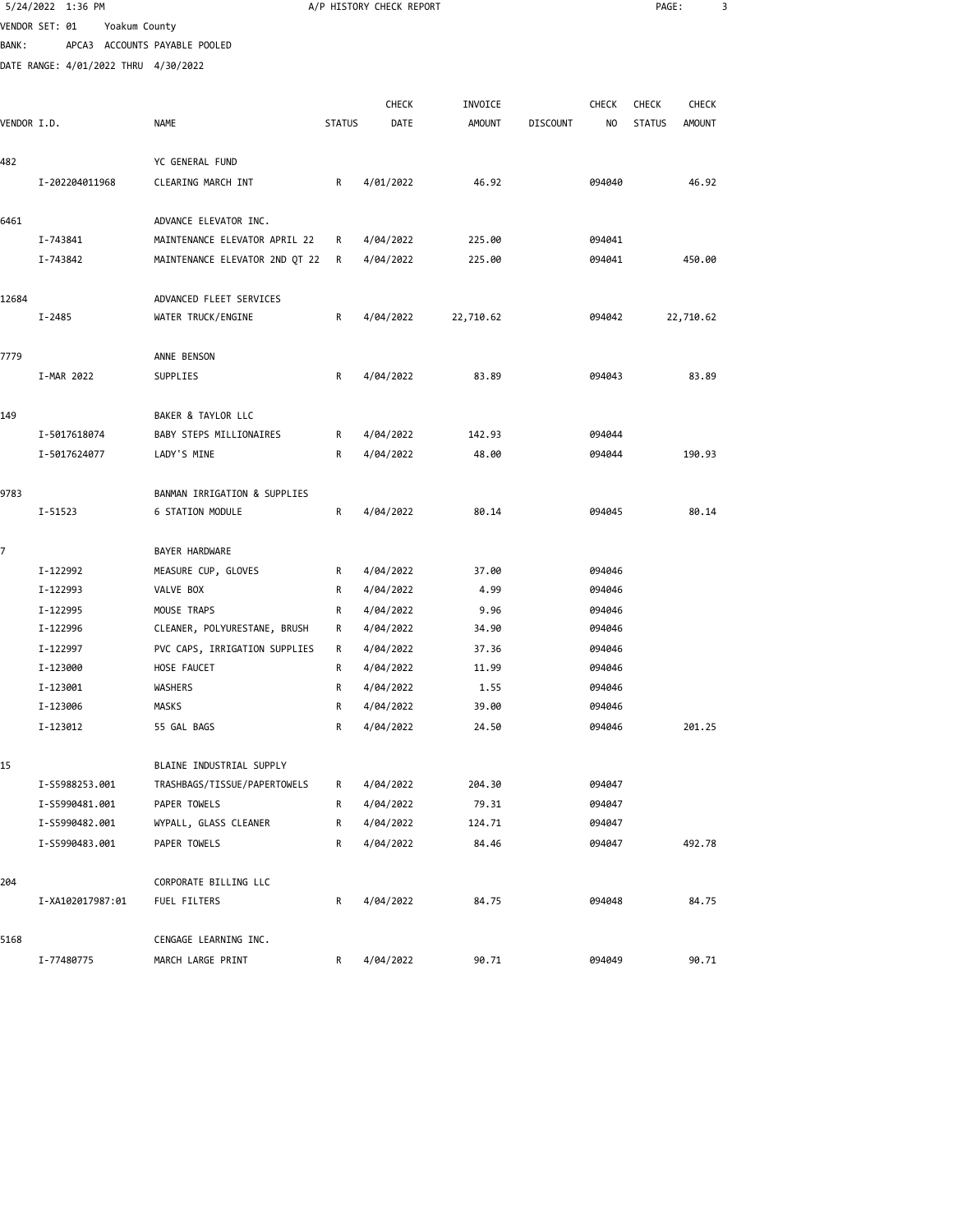|             | 5/24/2022 1:36 PM                    |                                         |               | A/P HISTORY CHECK REPORT |               |                 |              | PAGE:         |               | 4 |
|-------------|--------------------------------------|-----------------------------------------|---------------|--------------------------|---------------|-----------------|--------------|---------------|---------------|---|
|             | VENDOR SET: 01<br>Yoakum County      |                                         |               |                          |               |                 |              |               |               |   |
| BANK :      |                                      | APCA3 ACCOUNTS PAYABLE POOLED           |               |                          |               |                 |              |               |               |   |
|             | DATE RANGE: 4/01/2022 THRU 4/30/2022 |                                         |               |                          |               |                 |              |               |               |   |
|             |                                      |                                         |               |                          |               |                 |              |               |               |   |
|             |                                      |                                         |               | <b>CHECK</b>             | INVOICE       |                 | <b>CHECK</b> | <b>CHECK</b>  | CHECK         |   |
| VENDOR I.D. |                                      | <b>NAME</b>                             | <b>STATUS</b> | DATE                     | <b>AMOUNT</b> | <b>DISCOUNT</b> | NO           | <b>STATUS</b> | <b>AMOUNT</b> |   |
|             |                                      |                                         |               |                          |               |                 |              |               |               |   |
| 10929       |                                      | CHEM-AQUA                               |               |                          |               |                 |              |               |               |   |
|             | I-7692718                            | FEB 22 WATER TREATMENT                  | R             | 4/04/2022                | 200.00        |                 | 094050       |               |               |   |
|             | I-7726904                            | MAR 22 WATER TRTMNT PROGRAM             | R             | 4/04/2022                | 200.00        |                 | 094050       |               | 400.00        |   |
| 36          |                                      | CITY OF PLAINS                          |               |                          |               |                 |              |               |               |   |
|             | I-01-0020-00.021522 SWIMMING POOL    |                                         | R             | 4/04/2022                | 59.00         |                 | 094051       |               |               |   |
|             | I-01-2610-00.021522 LITTLE LEAGUE    |                                         | R             | 4/04/2022                | 52.21         |                 | 094051       |               |               |   |
|             | I-01-2660-00.021522 SHOW BARN        |                                         | R             | 4/04/2022                | 81.89         |                 | 094051       |               |               |   |
|             | I-01-2830-00.021522 OLD CLINIC       |                                         | R             | 4/04/2022                | 218.70        |                 | 094051       |               |               |   |
|             | I-01-2860-00.021522 OLD CLINIC       |                                         | R             | 4/04/2022                | 34.00         |                 | 094051       |               |               |   |
|             | I-01-3480-00.021522 PROBATION OFFICE |                                         | R             | 4/04/2022                | 189.65        |                 | 094051       |               |               |   |
|             | I-01-3710-01.021522 EXTENSION OFFICE |                                         | R             | 4/04/2022                | 77.21         |                 | 094051       |               |               |   |
|             | I-01-3750-00.021522 YOUTH CENTER     |                                         | R             | 4/04/2022                | 89.71         |                 | 094051       |               |               |   |
|             | I-01-3760-00.021522 COURTHOUSE       |                                         | R             | 4/04/2022                | 932.13        |                 | 094051       |               |               |   |
|             | I-01-3780-00.021522 MUSEUM/LIBRARY   |                                         | R             | 4/04/2022                | 555.38        |                 | 094051       |               |               |   |
|             | I-02-1200-00.021522 PCT 4 BARN       |                                         | R             | 4/04/2022                | 526.82        |                 | 094051       |               |               |   |
|             | I-02-1250-00.021522 PCT 4            |                                         | R             | 4/04/2022                | 34.00         |                 | 094051       |               |               |   |
|             |                                      | I-02-1760-00.021522 YC COMMUNITY CENTER | R             | 4/04/2022                | 155.09        |                 | 094051       |               |               |   |
|             | I-03-2045-00.021522 JAIL             |                                         | R             | 4/04/2022                | 200.67        |                 | 094051       |               |               |   |
|             | I-03-2046-00.021522 NEW JAIL         |                                         | R             | 4/04/2022                | 872.83        |                 | 094051       |               |               |   |
|             | I-03-2170-00.021522 PCT 3 BARN       |                                         | R             | 4/04/2022                | 369.18        |                 | 094051       |               | 4,448.47      |   |
|             |                                      |                                         |               |                          |               |                 |              |               |               |   |
| 10973       |                                      | COMMERCIAL APPLIANCE SERVICES           |               |                          |               |                 |              |               |               |   |
|             | I-0320225096728                      | SWITCH                                  | R             | 4/04/2022                | 37.60         |                 | 094052       |               | 37.60         |   |
| 6232        |                                      | CTSI                                    |               |                          |               |                 |              |               |               |   |
|             | I-207854                             | CISCO SMARTNET                          | R             | 4/04/2022                | 109.98        |                 | 094053       |               |               |   |
|             | I-208042                             | OFF-SITE SUPPORT                        | R             | 4/04/2022                | 1,675.41      |                 | 094053       |               | 1,785.39      |   |
| 9695        |                                      | DAVID BUNCH                             |               |                          |               |                 |              |               |               |   |
|             | I-119417                             | MAR DC LIBRARY                          | R             | 4/04/2022                | 300.00        |                 | 094054       |               |               |   |
|             | I-119418                             | MAR NEWMAN PARK                         | R             | 4/04/2022                | 240.00        |                 | 094054       |               |               |   |
|             | I-119419                             | MAR LITTLE LEAGUE PARK                  | R             | 4/04/2022                | 350.00        |                 | 094054       |               | 890.00        |   |
|             |                                      |                                         |               |                          |               |                 |              |               |               |   |
| 39          |                                      | DC ACE HARDWARE                         |               |                          |               |                 |              |               |               |   |
|             | I-234600                             | GALLON OF PRIMER                        | R             | 4/04/2022                | 105.86        |                 | 094055       |               |               |   |
|             | I-234610                             | BRUSH, PAINT                            | R             | 4/04/2022                | 46.97         |                 | 094055       |               |               |   |
|             | I-234652                             | TRASH BAGS                              | R             | 4/04/2022                | 9.99          |                 | 094055       |               |               |   |
|             | I-234658                             | PARK ELBOW                              | R             | 4/04/2022                | 29.94         |                 | 094055       |               |               |   |
|             | I-234679                             | BRUSH, SANDDISC, WOOD STAIN             | R             | 4/04/2022                | 23.97         |                 | 094055       |               |               |   |
|             | I-234725                             | STAFF RESTROOM TOILET HANDLE            | R             | 4/04/2022                | 5.99          |                 | 094055       |               |               |   |
|             | I-234788                             | P2 SHOP - TIE WIRE                      | R             | 4/04/2022                | 13.99         |                 | 094055       |               |               |   |
|             | I-234819                             | DUCT TAPE                               | R             | 4/04/2022                | 5.99          |                 | 094055       |               |               |   |

I-234836 FLAT BRUSH R 4/04/2022 29.97 094055

I-234859 IRRIGATION PARTS R 4/04/2022 40.32 094055 312.99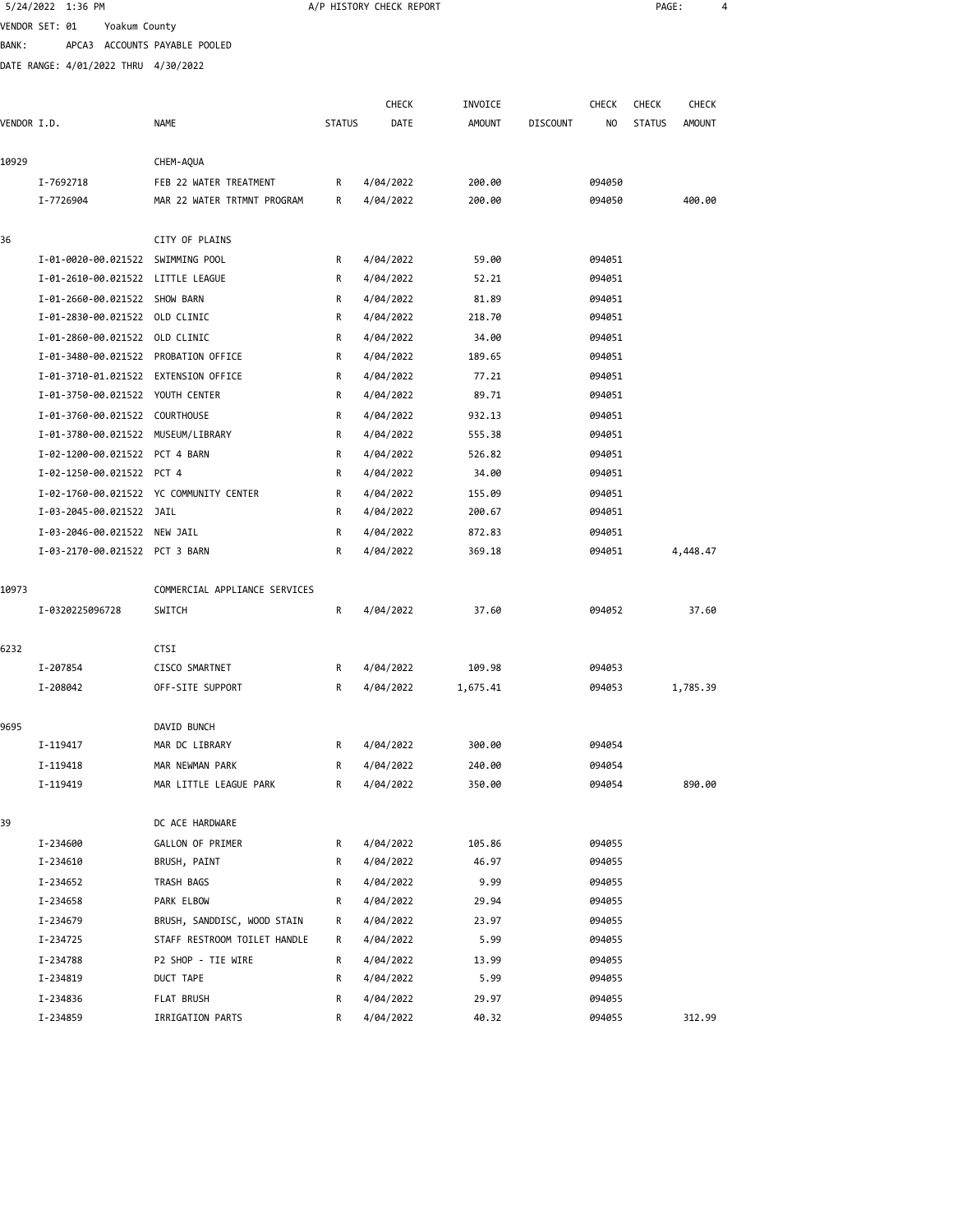|             | 5/24/2022 1:36 PM                    |                                |               | A/P HISTORY CHECK REPORT |               |                 |              | PAGE:         |               | 5 |
|-------------|--------------------------------------|--------------------------------|---------------|--------------------------|---------------|-----------------|--------------|---------------|---------------|---|
|             | VENDOR SET: 01                       | Yoakum County                  |               |                          |               |                 |              |               |               |   |
| BANK:       |                                      | APCA3 ACCOUNTS PAYABLE POOLED  |               |                          |               |                 |              |               |               |   |
|             | DATE RANGE: 4/01/2022 THRU 4/30/2022 |                                |               |                          |               |                 |              |               |               |   |
|             |                                      |                                |               |                          |               |                 |              |               |               |   |
|             |                                      |                                |               | <b>CHECK</b>             | INVOICE       |                 | <b>CHECK</b> | <b>CHECK</b>  | <b>CHECK</b>  |   |
| VENDOR I.D. |                                      | <b>NAME</b>                    | <b>STATUS</b> | DATE                     | <b>AMOUNT</b> | <b>DISCOUNT</b> | NO           | <b>STATUS</b> | <b>AMOUNT</b> |   |
|             |                                      |                                |               |                          |               |                 |              |               |               |   |
| 213         |                                      | DEECO HOSE & BELTING INC       |               |                          |               |                 |              |               |               |   |
|             | I-4033802-000                        | QUICK DISCONNECTS, BUSHING     | R             | 4/04/2022                | 102.05        |                 | 094056       |               | 102.05        |   |
|             |                                      |                                |               |                          |               |                 |              |               |               |   |
| 1570        |                                      | DEMCO INC                      |               |                          |               |                 |              |               |               |   |
|             | I-7100499                            | BINDERS, MARKERS, BOOKMARKS    | R             | 4/04/2022                | 496.91        |                 | 094057       |               | 496.91        |   |
| 11465       |                                      | DESIGNS IN THREAD              |               |                          |               |                 |              |               |               |   |
|             | I-92845                              | POLO SHIRTS                    | R             | 4/04/2022                | 399.75        |                 | 094058       |               | 399.75        |   |
|             |                                      |                                |               |                          |               |                 |              |               |               |   |
| 9375        |                                      | DPC INDUSTRIES                 |               |                          |               |                 |              |               |               |   |
|             | I-757000462-22                       | SODIUM HYPOCH, HYDROCH ACID    | R             | 4/04/2022                | 749.84        |                 | 094059       |               | 749.84        |   |
|             |                                      |                                |               |                          |               |                 |              |               |               |   |
| 3037        |                                      | ELECTION SYSTEMS & SOFTWARE, I |               |                          |               |                 |              |               |               |   |
|             | I-CD2020650                          | LAYOUT CHARGE                  | R             | 4/04/2022                | 343.57        |                 | 094060       |               | 343.57        |   |
|             |                                      |                                |               |                          |               |                 |              |               |               |   |
| 5134        |                                      | EQUIPMENT SUPPLY CO., INC.     |               |                          |               |                 |              |               |               |   |
|             | I-0426522-IN                         | PARK IRRIGATION/DISCOUNT       | R             | 4/04/2022                | 369.24        |                 | 094061       |               | 369.24        |   |
|             |                                      |                                |               |                          |               |                 |              |               |               |   |
| 7519        |                                      | <b>FERMIN LUNA</b>             |               |                          |               |                 |              |               |               |   |
|             | I-7693                               | DRYVIT SUPERIOR MATERIALS REMB | R             | 4/04/2022                | 264.27        |                 | 094062       |               |               |   |
|             | I-7706                               | DRYVIT SUPERIOR MATERIALS REMB | R             | 4/04/2022                | 258.00        |                 | 094062       |               |               |   |
|             | I-9039610 22                         | 2015/SIDU/DP STICKER REIMB     | R             | 4/04/2022                | 7.50          |                 | 094062       |               | 529.77        |   |
| 12302       |                                      | HARRELL'S LLC                  |               |                          |               |                 |              |               |               |   |
|             | I-01605523                           | PENDIMETHALIN                  | R             | 4/04/2022                | 3,780.00      |                 | 094063       |               | 3,780.00      |   |
|             |                                      |                                |               |                          |               |                 |              |               |               |   |
| 33          |                                      | HIGGINBOTHAM BROTHERS          |               |                          |               |                 |              |               |               |   |
|             | I-121497/7                           | BLADE RECIP SAW                | R             | 4/04/2022                | 26.37         |                 | 094064       |               |               |   |
|             | I-121500/7                           | CONCRETE 42 PALLET             | R             | 4/04/2022                | 24.95         |                 | 094064       |               |               |   |
|             | I-121506/7                           | CAP PVC                        | R             | 4/04/2022                | 5.47          |                 | 094064       |               |               |   |
|             | I-121507/7                           | FLEX SEAL                      | R             | 4/04/2022                | 12.99         |                 | 094064       |               |               |   |
|             | I-121511/7                           | PHONE CORD, OUTLET, THERMOST   | R             | 4/04/2022                | 52.35         |                 | 094064       |               |               |   |
|             | I-121635/7                           | SPRIKLER, DRYWALL SCREW        | R             | 4/04/2022                | 40.98         |                 | 094064       |               |               |   |
|             | I-121680/7                           | CHISEL MASONRY                 | R             | 4/04/2022                | 25.99         |                 | 094064       |               |               |   |
|             | I-121685/7                           | BIT HAMMER                     | R             | 4/04/2022                | 14.99         |                 | 094064       |               |               |   |
|             | I-121703/7                           | TAPE MEASURE, WOOD GLUE, COVER | R             | 4/04/2022                | 27.36         |                 | 094064       |               |               |   |
|             | I-121711/7                           | PLUMBING SUPPLIES              | R             | 4/04/2022                | 91.12         |                 | 094064       |               |               |   |
|             | I-121717/7                           | ELBOW PUSH FIT                 | R             | 4/04/2022                | 19.98         |                 | 094064       |               |               |   |
|             | I-121718/7                           | ELBOW PUSH FIT                 | R             | 4/04/2022                | 19.98         |                 | 094064       |               |               |   |
|             | I-121760/7                           | SPRAYER TIP, TAPE KNIFE, PAN   | R             | 4/04/2022                | 24.97         |                 | 094064       |               |               |   |
|             | I-121762/7                           | MORTAR MIX PALLET, DCPH REPAIR | R             | 4/04/2022                | 4.99          |                 | 094064       |               |               |   |
|             | I-121769/7                           | ROAD SIGN HARDWARE             | R             | 4/04/2022                | 55.20         |                 | 094064       |               |               |   |
|             | I-121789/7                           | WHEEL, CUTOFF, EXT CORD        | R             | 4/04/2022                | 100.91        |                 | 094064       |               | 548.60        |   |
|             |                                      |                                |               |                          |               |                 |              |               |               |   |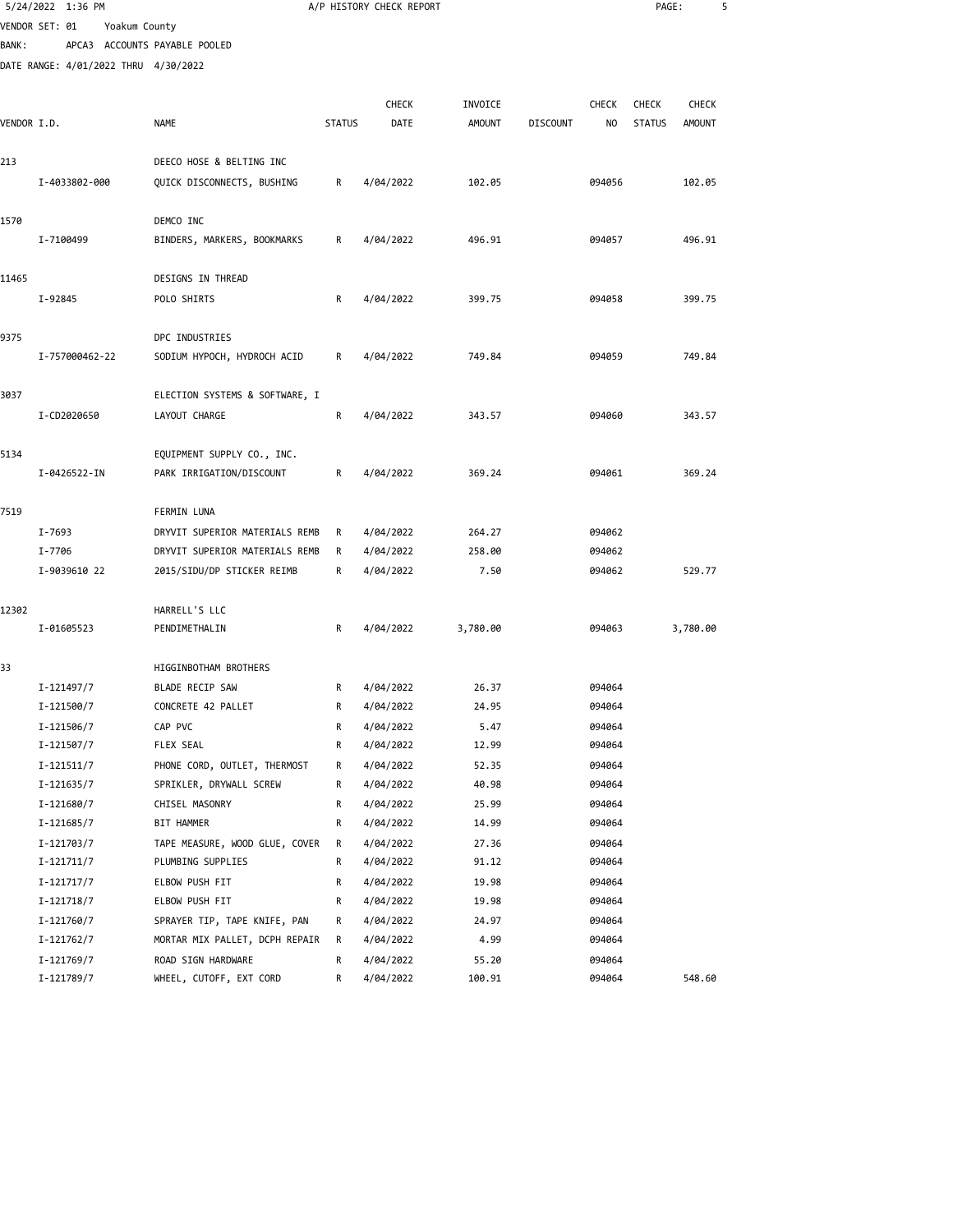|             | 5/24/2022 1:36 PM                    |                                |               | A/P HISTORY CHECK REPORT |                |                 |                  | PAGE:         |               | 6 |
|-------------|--------------------------------------|--------------------------------|---------------|--------------------------|----------------|-----------------|------------------|---------------|---------------|---|
|             | VENDOR SET: 01                       | Yoakum County                  |               |                          |                |                 |                  |               |               |   |
| BANK :      |                                      | APCA3 ACCOUNTS PAYABLE POOLED  |               |                          |                |                 |                  |               |               |   |
|             | DATE RANGE: 4/01/2022 THRU 4/30/2022 |                                |               |                          |                |                 |                  |               |               |   |
|             |                                      |                                |               |                          |                |                 |                  |               |               |   |
|             |                                      |                                |               | <b>CHECK</b>             | INVOICE        |                 | <b>CHECK</b>     | <b>CHECK</b>  | <b>CHECK</b>  |   |
| VENDOR I.D. |                                      | <b>NAME</b>                    | <b>STATUS</b> | DATE                     | <b>AMOUNT</b>  | <b>DISCOUNT</b> | NO               | <b>STATUS</b> | <b>AMOUNT</b> |   |
|             |                                      | J & J FARM SUPPLY              |               |                          |                |                 |                  |               |               |   |
| 10721       |                                      |                                |               |                          |                |                 |                  |               |               |   |
|             | I-129928<br>I-130121                 | SKYBLUE DEF<br>PIPE WRENCH     | R<br>R        | 4/04/2022<br>4/04/2022   | 34.58<br>83.99 |                 | 094065<br>094065 |               |               |   |
|             | I-130128                             | PIPE WRENCH, LOCKSET, KEYED    | R             |                          | 92.98          |                 | 094065           |               |               |   |
|             | I-130544                             | 0-RING                         | R             | 4/04/2022<br>4/04/2022   | 1.45           |                 | 094065           |               |               |   |
|             | I-130551                             | SKYBLUE DEF                    | R             | 4/04/2022                | 69.16          |                 | 094065           |               |               |   |
|             | I-131132                             | BOLT, NUTS, WASHERS            | R             | 4/04/2022                | 6.15           |                 | 094065           |               |               |   |
|             |                                      |                                |               |                          |                |                 |                  |               |               |   |
|             | I-131236<br>I-131440                 | PADLOCK COMBO<br>SKYBLUE DEF   | R<br>R        | 4/04/2022<br>4/04/2022   | 17.99<br>69.16 |                 | 094065<br>094065 |               | 375.46        |   |
|             |                                      |                                |               |                          |                |                 |                  |               |               |   |
| 11665       |                                      | J & J FARM SUPPLY              |               |                          |                |                 |                  |               |               |   |
|             | I-129832                             | SOCKET ADAPTER                 | R             | 4/04/2022                | 9.99           |                 | 094066           |               |               |   |
|             | I-129891                             | HYDRAULIC OIL                  | R             | 4/04/2022                | 65.99          |                 | 094066           |               |               |   |
|             | I-129906                             | RECIP BLADE                    | R             | 4/04/2022                | 14.99          |                 | 094066           |               |               |   |
|             | I-129913                             | PROBATION OFFICE               | R             | 4/04/2022                | 43.15          |                 | 094066           |               |               |   |
|             | I-130105                             | PATCH TRUCK PART               | R             | 4/04/2022                | 31.58          |                 | 094066           |               |               |   |
|             | I-130311                             | MASTER PADLOCK                 | R             | 4/04/2022                | 3.98           |                 | 094066           |               |               |   |
|             | I-130350                             | CARBON TIPS, O-RING            | R             | 4/04/2022                | 13.44          |                 | 094066           |               |               |   |
|             | I-130428                             | SQUARE SHOVEL                  | R             | 4/04/2022                | 39.99          |                 | 094066           |               |               |   |
|             | I-130436                             | GREASE WHEEL BEARING           | R             | 4/04/2022                | 8.99           |                 | 094066           |               |               |   |
|             | I-130464                             | IND XL GLOVES                  | R             | 4/04/2022                | 36.99          |                 | 094066           |               |               |   |
|             | I-130837                             | SCREW EXTRACTOR                | R             | 4/04/2022                | 3.39           |                 | 094066           |               |               |   |
|             | I-130891                             | <b>SCREW EXTRACTOR</b>         | R             | 4/04/2022                | 38.94          |                 | 094066           |               |               |   |
|             | I-130892                             | SCREW EXTRACTER                | R             | 4/04/2022                | 8.76           |                 | 094066           |               |               |   |
|             | I-131018                             | HYDRAULIC OIL                  | R             | 4/04/2022                | 48.99          |                 | 094066           |               |               |   |
|             | I-131313                             | PAD LOCK FOR FUEL TANK         | R             | 4/04/2022                | 12.99          |                 | 094066           |               |               |   |
|             | I-131316                             | SPARE TIRE PARTS - HAUL TRUCK  | R             | 4/04/2022                | 20.26          |                 | 094066           |               |               |   |
|             | I-131334                             | PENETRO 90                     | R             | 4/04/2022                | 13.99          |                 | 094066           |               |               |   |
|             | I-131382                             | WASHERS FOR ROAD SIGNS         | R             | 4/04/2022                | 13.42          |                 | 094066           |               |               |   |
|             | I-131457                             | GREASE FOR MACHINGES           | R             | 4/04/2022                | 13.38          |                 | 094066           |               | 443.21        |   |
|             |                                      |                                |               |                          |                |                 |                  |               |               |   |
| 12444       |                                      | J & J FARM SUPPLY              |               |                          |                |                 |                  |               |               |   |
|             | I-130103                             | AIR HOSE, SPRAY PAINT          | R             | 4/04/2022                | 177.45         |                 | 094068           |               |               |   |
|             | I-131475                             | RECIPROCATING SAW, HARDWARE    | R             | 4/04/2022                | 185.50         |                 | 094068           |               | 362.95        |   |
| 14013       |                                      | JOEL S HORN                    |               |                          |                |                 |                  |               |               |   |
|             | I-085857                             | REBUILD IRRIGATION BOX         | R             | 4/04/2022                | 300.00         |                 | 094069           |               | 300.00        |   |
|             |                                      |                                |               |                          |                |                 |                  |               |               |   |
| 13883       |                                      | JONATHAN WAYNE CLAYTON         |               |                          |                |                 |                  |               |               |   |
|             | I-03032022 UNITED                    | BAGS (INMATE ITEMS) REIMBURSE  | R             | 4/04/2022                | 10.00          |                 | 094070           |               | 10.00         |   |
| 11884       |                                      | LUBBOCK COUNTY SHERIFF'S DEPAR |               |                          |                |                 |                  |               |               |   |
|             |                                      |                                |               |                          |                |                 |                  |               |               |   |

I-202202 NANCY CORRAL FEB 22 R 4/04/2022 2,100.00 094071 2,100.00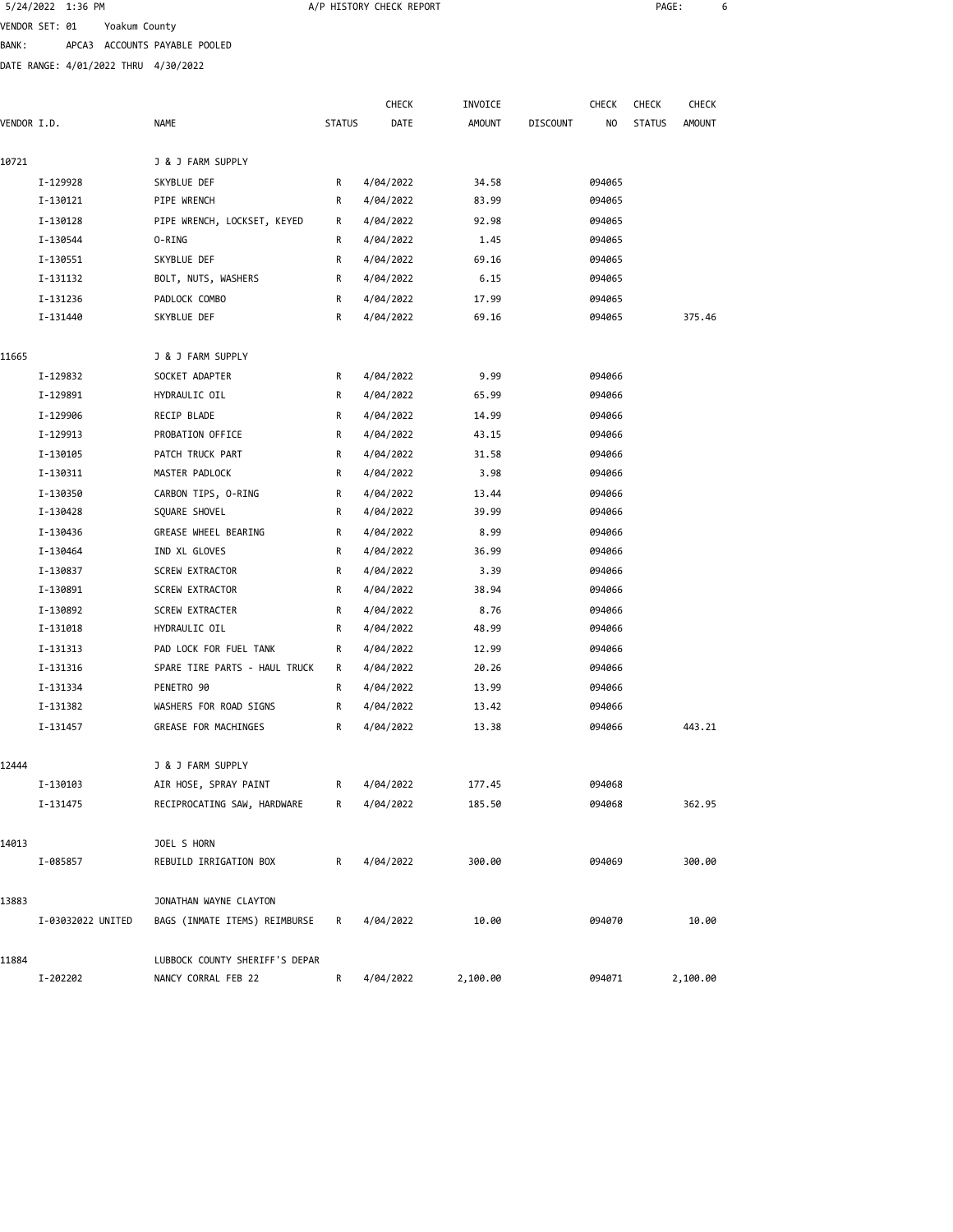|             | 5/24/2022 1:36 PM                    |                                                   |               | A/P HISTORY CHECK REPORT |               |                 |                  | PAGE:         |               | 7 |
|-------------|--------------------------------------|---------------------------------------------------|---------------|--------------------------|---------------|-----------------|------------------|---------------|---------------|---|
|             | VENDOR SET: 01                       | Yoakum County                                     |               |                          |               |                 |                  |               |               |   |
| BANK :      |                                      | APCA3 ACCOUNTS PAYABLE POOLED                     |               |                          |               |                 |                  |               |               |   |
|             | DATE RANGE: 4/01/2022 THRU 4/30/2022 |                                                   |               |                          |               |                 |                  |               |               |   |
|             |                                      |                                                   |               |                          |               |                 |                  |               |               |   |
|             |                                      |                                                   |               | <b>CHECK</b>             | INVOICE       |                 | <b>CHECK</b>     | <b>CHECK</b>  | <b>CHECK</b>  |   |
| VENDOR I.D. |                                      | <b>NAME</b>                                       | <b>STATUS</b> | DATE                     | <b>AMOUNT</b> | <b>DISCOUNT</b> | NO               | <b>STATUS</b> | <b>AMOUNT</b> |   |
|             |                                      |                                                   |               |                          |               |                 |                  |               |               |   |
| 3387        |                                      | LUBBOCK MAGAZINE                                  |               |                          |               |                 |                  |               |               |   |
|             | I-1076702944                         | PLAINS LIBRARY, RENEWAL                           | R             | 4/04/2022                | 31.20         |                 | 094072           |               | 31.20         |   |
| 10514       |                                      | MARIA CORTEZ                                      |               |                          |               |                 |                  |               |               |   |
|             | I-2022 TLA                           | 2022 YEARLY MEMBERSHIP REIMB                      | R             | 4/04/2022                | 155.00        |                 | 094073           |               |               |   |
|             | I-MAR 2022                           | DEPOSIT, INVOICES, TIME SHEETS                    | R             | 4/04/2022                | 93.60         |                 | 094073           |               | 248.60        |   |
|             |                                      |                                                   |               |                          |               |                 |                  |               |               |   |
| 13284       |                                      | MARIA MATEOS-CALDWELL                             |               |                          |               |                 |                  |               |               |   |
|             | I-046-2022                           | CAUSE NO. 10451 ITIO RIVAS                        | R             | 4/04/2022                | 75.00         |                 | 094074           |               | 75.00         |   |
|             |                                      |                                                   |               |                          |               |                 |                  |               |               |   |
| 1760        |                                      | MICROMARKETING LLC                                |               |                          |               |                 |                  |               |               |   |
|             | I-881055                             | DVDS, COUNTRY ROMANCE                             | R             | 4/04/2022                | 146.82        |                 | 094075           |               |               |   |
|             | I-881385                             | PINKALICIOUS                                      | R             | 4/04/2022                | 15.80         |                 | 094075           |               |               |   |
|             | I-881640                             | DVD, AMERICAN UNDERDOG                            | R             | 4/04/2022                | 29.96         |                 | 094075           |               |               |   |
|             | I-881867                             | CD, FRENCH BRAID                                  | R             | 4/04/2022                | 40.00         |                 | 094075           |               | 232.58        |   |
| 88          |                                      | MUSTANG COUNTRY INC.                              |               |                          |               |                 |                  |               |               |   |
|             | I-115045                             | CHANGE OIL AND FILTER CHECK                       | R             | 4/04/2022                | 166.10        |                 | 094076           |               | 166.10        |   |
|             |                                      |                                                   |               |                          |               |                 |                  |               |               |   |
| 5490        |                                      | OFFICE DEPOT (SHERIFF ACCT)                       |               |                          |               |                 |                  |               |               |   |
|             | I-15618095                           | COLORED TONER                                     | R             | 4/04/2022                | 411.45        |                 | 094077           |               | 411.45        |   |
|             |                                      |                                                   |               |                          |               |                 |                  |               |               |   |
| 11063       |                                      | QUADIENT FINANCE USA, INC                         |               |                          |               |                 |                  |               |               |   |
|             | I-03/16 PPLN01                       | POSTAGE                                           | R             | 4/04/2022                | 1,000.00      |                 | 094078           |               | 1,000.00      |   |
|             |                                      |                                                   |               |                          |               |                 |                  |               |               |   |
| 51          |                                      | QUALITY TRUCK TIRES II, INC.                      |               |                          |               |                 |                  |               |               |   |
|             | I-1-83019                            | SWAP TIRE                                         | R             | 4/04/2022                | 43.00         |                 | 094079           |               |               |   |
|             | I-1-83075                            | TRUCK FLAT, EQUINOX                               | R             | 4/04/2022                | 20.00         |                 | 094079           |               |               |   |
|             | I-1-83135                            | GRADER FLAT, SERVICE CALL                         | R             | 4/04/2022                | 152.95        |                 | 094079           |               |               |   |
|             | I-1-83136                            | GRADER FLAT SERVICE CALL                          | R             | 4/04/2022                | 140.00        |                 | 094079           |               |               |   |
|             | I-1-83374                            | TRUCK FLAT                                        | R             | 4/04/2022                | 42.95         |                 | 094079           |               |               |   |
|             | I-1-83379                            | INSPECTION TRAILER                                | R             | 4/04/2022                | 7.00          |                 | 094079           |               |               |   |
|             | I-1-83522                            | INSPECTION, TRUCK FLAT                            | R             | 4/04/2022                | 42.00         |                 | 094079           |               |               |   |
|             | I-1-83524                            | TRUCK FLAT                                        | R             | 4/04/2022                | 35.00<br>7.00 |                 | 094079<br>094079 |               |               |   |
|             | I-1-83568                            | INSPECTION                                        | R             | 4/04/2022                |               |                 |                  |               |               |   |
|             | I-1-83570<br>I-1-83656               | INSPECTION, SIDE DUMP<br>BALANCE AND ROTATE TIRES | R<br>R        | 4/04/2022<br>4/04/2022   | 7.00<br>44.00 |                 | 094079<br>094079 |               |               |   |
|             | I-1-83686                            | TRAILER FLAT                                      | R             | 4/04/2022                | 35.00         |                 | 094079           |               |               |   |
|             | I-1-GS83525                          | INSPECTION, TIRE INSTALLATION                     | R             | 4/04/2022                | 389.44        |                 | 094079           |               | 965.34        |   |
|             |                                      |                                                   |               |                          |               |                 |                  |               |               |   |
| 461         |                                      | SAM'S CLUB DIRECT                                 |               |                          |               |                 |                  |               |               |   |
|             | I-001775                             | GLOVES, WRITING PAD, WD40                         | R             | 4/04/2022                | 209.26        |                 | 094080           |               |               |   |
|             | I-022422 SO                          | GROCERIES                                         | R             | 4/04/2022                | 691.74        |                 | 094080           |               |               |   |
|             | I-031022 SO                          | GROCERIES/COFFEE                                  | R             | 4/04/2022                | 980.15        |                 | 094080           |               | 1,881.15      |   |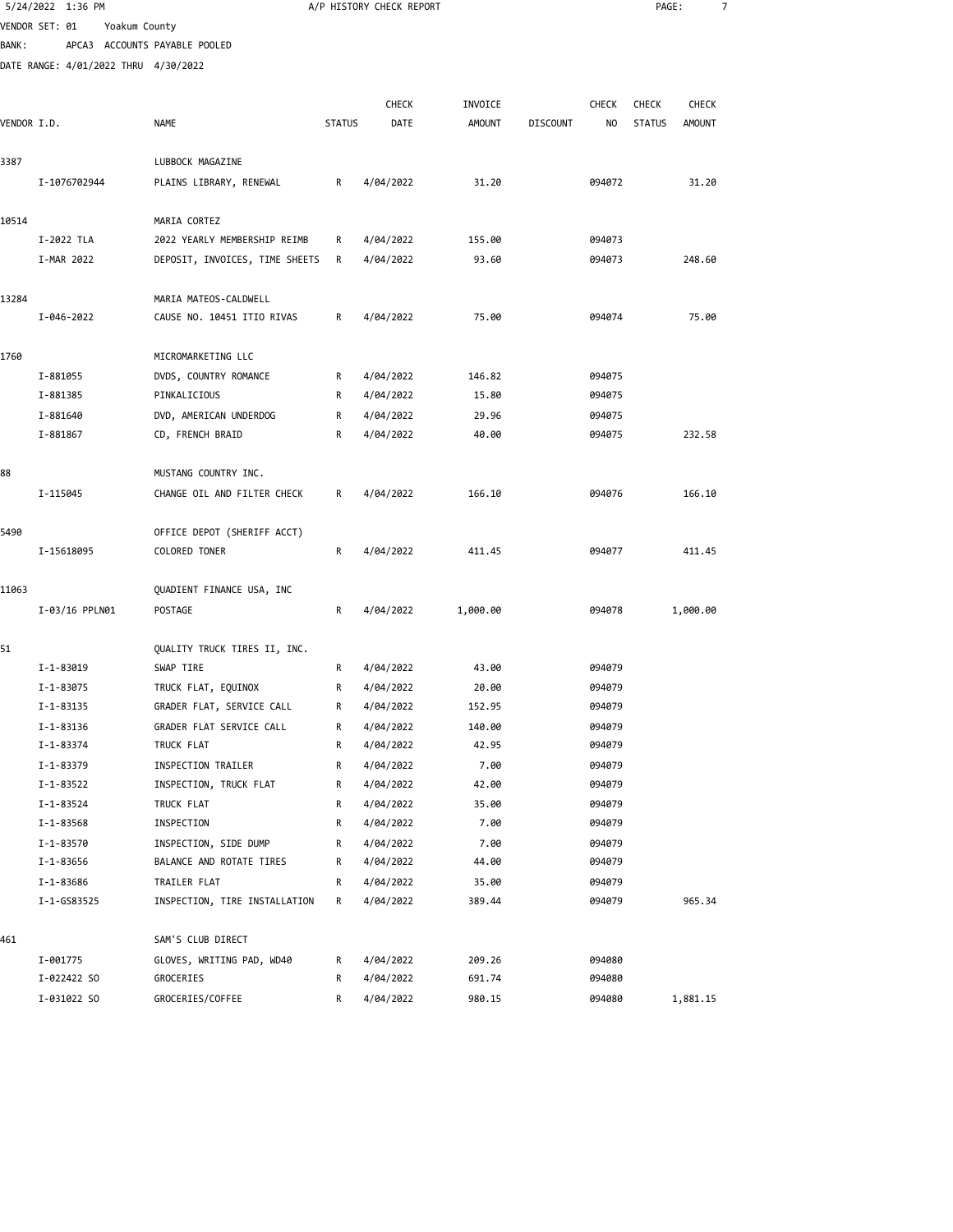|              | 5/24/2022 1:36 PM                    |                                               |               | A/P HISTORY CHECK REPORT |               |                 |              | PAGE:         |               | 8 |
|--------------|--------------------------------------|-----------------------------------------------|---------------|--------------------------|---------------|-----------------|--------------|---------------|---------------|---|
|              | VENDOR SET: 01<br>Yoakum County      |                                               |               |                          |               |                 |              |               |               |   |
| <b>BANK:</b> |                                      | APCA3 ACCOUNTS PAYABLE POOLED                 |               |                          |               |                 |              |               |               |   |
|              | DATE RANGE: 4/01/2022 THRU 4/30/2022 |                                               |               |                          |               |                 |              |               |               |   |
|              |                                      |                                               |               |                          |               |                 |              |               |               |   |
|              |                                      |                                               |               | CHECK                    | INVOICE       |                 | <b>CHECK</b> | <b>CHECK</b>  | <b>CHECK</b>  |   |
| VENDOR I.D.  |                                      | <b>NAME</b>                                   | <b>STATUS</b> | DATE                     | <b>AMOUNT</b> | <b>DISCOUNT</b> | NO           | <b>STATUS</b> | <b>AMOUNT</b> |   |
| 3141         |                                      | SCOTT-MERRIMAN INC                            |               |                          |               |                 |              |               |               |   |
|              | I-068178M                            | 2022 VOTER CARDS                              | R             | 4/04/2022                | 566.22        |                 | 094081       |               |               |   |
|              | I-068178P                            | POSTAGE - VOTER CARDS                         | R             | 4/04/2022                | 182.26        |                 | 094081       |               | 748.48        |   |
| 5958         |                                      | SMITHSONIAN                                   |               |                          |               |                 |              |               |               |   |
|              | I-033122                             | SUBSCRIPTION RENEWAL 2022                     | R             | 4/04/2022                | 34.00         |                 | 094082       |               | 34.00         |   |
| 4972         |                                      | SOUTH PLAINS COMMMUNICATIONS                  |               |                          |               |                 |              |               |               |   |
|              | I-0122477-IN                         | RADIO TOWER LICENSE RENEWAL                   | R             | 4/04/2022                | 75.00         |                 | 094083       |               |               |   |
|              | I-0122492-IN                         | REMOVED EQUIPMENT, CHARGERS                   | R             | 4/04/2022                | 950.50        |                 | 094083       |               | 1,025.50      |   |
|              |                                      |                                               |               |                          |               |                 |              |               |               |   |
| 10255        |                                      | STERICYCLE, INC                               |               |                          |               |                 |              |               |               |   |
|              | I-3005943421                         | STERI-SAFE QRTLY SERVICE                      | R             | 4/04/2022                | 474.42        |                 | 094084       |               | 474.42        |   |
| 4831         |                                      | TAC - REGISTRATION & DUES                     |               |                          |               |                 |              |               |               |   |
|              | I-325690                             | S LOVELACE, 127TH CDCA CONF                   | R             | 4/04/2022                | 250.00        |                 | 094085       |               |               |   |
|              | I-325833                             | S ROBLEZ, 127TH ANN DCA CONF                  | R             | 4/04/2022                | 250.00        |                 | 094085       |               | 500.00        |   |
| 636          |                                      | TAC - UNEMPLOYMENT FUND                       |               |                          |               |                 |              |               |               |   |
|              |                                      | I-2022 1ST QRT UNEM 2022 1ST QRT UNEMPLOYMENT | R             | 4/04/2022                | 1,192.64      |                 | 094086       |               | 1,192.64      |   |
| 1697         |                                      | TASCOSA OFFICE MACHINES, INC.                 |               |                          |               |                 |              |               |               |   |
|              | I-326372                             | PAPER                                         | R             | 4/04/2022                | 39.99         |                 | 094087       |               |               |   |
|              | I-329295                             | CANON COPY MACHINE                            | R             | 4/04/2022                | 8,355.36      |                 | 094087       |               | 8,395.35      |   |
| 2180         |                                      | TDCAA - TEXAS DISTRICT & COUNT                |               |                          |               |                 |              |               |               |   |
|              | I-202807                             | N VILLEGAS, MEMBER DUES                       | R             | 4/04/2022                | 50.00         |                 | 094088       |               | 50.00         |   |
|              |                                      |                                               |               |                          |               |                 |              |               |               |   |
| 10329        |                                      | TEXAS PATCHER                                 |               |                          |               |                 |              |               |               |   |
|              | I-220316                             | BLOWER FILTER, PREFILTER                      | R             | 4/04/2022                | 287.90        |                 | 094089       |               |               |   |
|              | I-220317                             | ENGINE AIR FILTER                             | R             | 4/04/2022                | 127.64        |                 | 094089       |               | 415.54        |   |
| 12954        |                                      | THE PIONEER WOMAN MAGAZINE                    |               |                          |               |                 |              |               |               |   |
|              | I-04012022 PL                        | 1 YR SUBSCRIPTION                             | R             | 4/04/2022                | 24.00         |                 | 094090       |               | 24.00         |   |
| 13064        |                                      | THERMO FLUIDS, INC.                           |               |                          |               |                 |              |               |               |   |
|              | I-88484539                           | RECOVERY FEE, FILTER DRUM                     | R             | 4/04/2022                | 363.20        |                 | 094091       |               | 363.20        |   |
| 1768         |                                      | US FOODS, INC.                                |               |                          |               |                 |              |               |               |   |
|              | I-3062915                            | F <sub>0</sub> 0D                             | R             | 4/04/2022                | 503.14        |                 | 094092       |               |               |   |
|              | I-5917519                            | FEB DISHMACHINE LEASE                         | R             | 4/04/2022                | 93.03         |                 | 094092       |               | 596.17        |   |
| 4275         |                                      | VERIZON                                       |               |                          |               |                 |              |               |               |   |
|              |                                      |                                               |               |                          |               |                 |              |               |               |   |

I-9901555277 FEB - MAR 22 SO R 4/04/2022 342.25 094093 342.25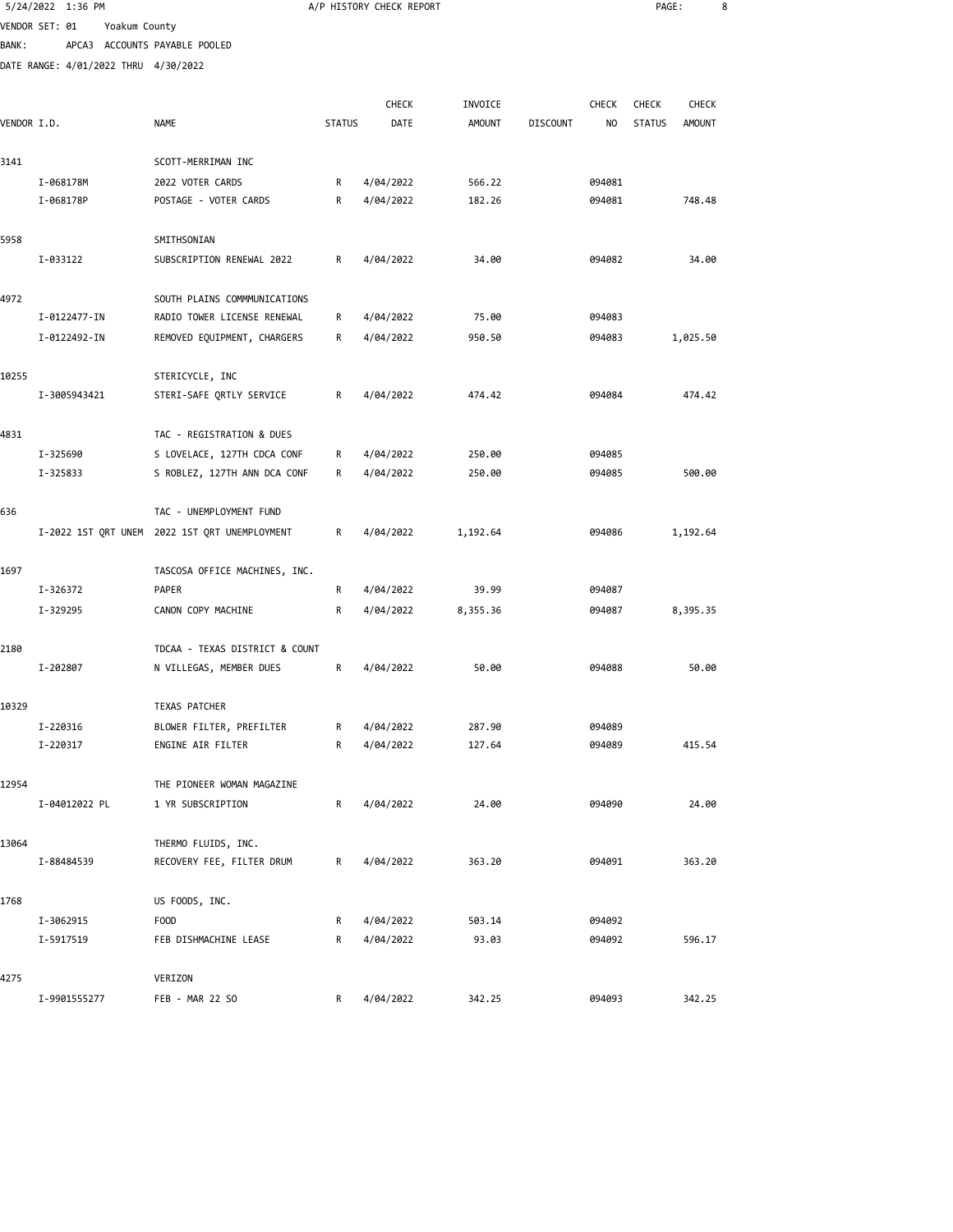|              | 5/24/2022 1:36 PM                    |                                                   |               | A/P HISTORY CHECK REPORT |          |                 |              | PAGE:         |          | 9 |
|--------------|--------------------------------------|---------------------------------------------------|---------------|--------------------------|----------|-----------------|--------------|---------------|----------|---|
|              | VENDOR SET: 01<br>Yoakum County      |                                                   |               |                          |          |                 |              |               |          |   |
| <b>BANK:</b> |                                      | APCA3 ACCOUNTS PAYABLE POOLED                     |               |                          |          |                 |              |               |          |   |
|              | DATE RANGE: 4/01/2022 THRU 4/30/2022 |                                                   |               |                          |          |                 |              |               |          |   |
|              |                                      |                                                   |               |                          |          |                 |              |               |          |   |
|              |                                      |                                                   |               | <b>CHECK</b>             | INVOICE  |                 | <b>CHECK</b> | <b>CHECK</b>  | CHECK    |   |
| VENDOR I.D.  |                                      | <b>NAME</b>                                       | <b>STATUS</b> | DATE                     | AMOUNT   | <b>DISCOUNT</b> | NO           | <b>STATUS</b> | AMOUNT   |   |
|              |                                      |                                                   |               |                          |          |                 |              |               |          |   |
| 5755         |                                      | WALMART - CAPITAL ONE                             |               |                          |          |                 |              |               |          |   |
|              | I-2242022                            | CREAMER/DVDS                                      | R             | 4/04/2022                | 126.87   |                 | 094094       |               | 126.87   |   |
| 5225         |                                      | WARREN CAT                                        |               |                          |          |                 |              |               |          |   |
|              | C-CS020047768                        | RETURN/RESTOCK                                    | R             | 4/04/2022                | 85.50CR  |                 | 094095       |               |          |   |
|              | I-PS020418747                        | BOLTS, STEEL WHEEL                                | R             | 4/04/2022                | 17.64    |                 | 094095       |               |          |   |
|              | I-PS031175635                        | SCRAPER - STEEL WHEEL                             | R             | 4/04/2022                | 362.60   |                 | 094095       |               |          |   |
|              | I-PS031175636                        | <b>BOLT</b>                                       | R             | 4/04/2022                | 83.70    |                 | 094095       |               |          |   |
|              | I-W0020158103                        | MOTOR GRADER REPAIRS                              | R             | 4/04/2022                | 2,014.06 |                 | 094095       |               | 2,392.50 |   |
| 13661        |                                      | WEST TEXAS FIRE EXTINGUISHER I                    |               |                          |          |                 |              |               |          |   |
|              | I-254479                             | CLEANER, DISINFECTANT, GLOVES                     | R             | 4/04/2022                | 227.20   |                 | 094096       |               | 227.20   |   |
|              |                                      |                                                   |               |                          |          |                 |              |               |          |   |
| 5254         |                                      | KINETIC BUSINESS BY WINDSTREAM                    |               |                          |          |                 |              |               |          |   |
|              | I-041879565.032822                   | DPS 806-456-2001                                  | R             | 4/04/2022                | 159.85   |                 | 094097       |               | 159.85   |   |
| 5584         |                                      | KINETIC BUSINESS BY WINDSTREAM                    |               |                          |          |                 |              |               |          |   |
|              | I-041697446.032422                   | 162-015-8850                                      | R             | 4/04/2022                | 1,306.41 |                 | 094098       |               | 1,306.41 |   |
|              |                                      |                                                   |               |                          |          |                 |              |               |          |   |
| 7679         |                                      | WYLIE IMPLEMENT CO                                |               |                          |          |                 |              |               |          |   |
|              | I-IS26336                            | TORO SPRAYER NOZZLES                              | R             | 4/04/2022                | 47.64    |                 | 094099       |               | 47.64    |   |
|              |                                      |                                                   |               |                          |          |                 |              |               |          |   |
| 482          |                                      | YC GENERAL FUND                                   |               |                          |          |                 |              |               |          |   |
|              |                                      | I-MAR-22 NORTH STAT YC GENERAL PREPD FUEL EXPENSE | R             | 4/04/2022                | 7,331.33 |                 | 094100       |               | 7,331.33 |   |
| 1686         |                                      | YC PRECINCT #4                                    |               |                          |          |                 |              |               |          |   |
|              | I-1221-0322                          | DEC 21 - MAR 22 DIESEL                            | R             | 4/04/2022                | 998.32   |                 | 094101       |               | 998.32   |   |
|              |                                      |                                                   |               |                          |          |                 |              |               |          |   |
| 13902        |                                      | 8x8, INC.                                         |               |                          |          |                 |              |               |          |   |
|              | I-3366484                            | MARCH 22 CH/JAIL                                  | R             | 4/11/2022                | 881.74   |                 | 094102       |               | 881.74   |   |
| 5725         |                                      | AQUAONE LLC                                       |               |                          |          |                 |              |               |          |   |
|              | I-315156                             | PLAINS SHERIFF'S DEPT                             | R             | 4/11/2022                | 37.00    |                 | 094103       |               |          |   |
|              | I-315158                             | PLAINS LIBRARY                                    | R             | 4/11/2022                | 25.00    |                 | 094103       |               |          |   |
|              | I-315159                             | ADULT PROBATION                                   | R             | 4/11/2022                | 3.00     |                 | 094103       |               |          |   |
|              | I-315161                             | <b>COURTHOUSE</b>                                 | R             | 4/11/2022                | 77.00    |                 | 094103       |               |          |   |
|              | I-315162                             | CDA OFFICE                                        | R             | 4/11/2022                | 29.99    |                 | 094103       |               |          |   |
|              | I-315164                             | COUNTY CLERK                                      | R             | 4/11/2022                | 19.00    |                 | 094103       |               |          |   |
|              | I-315174 22                          | DC JUV PROBATION                                  | R             | 4/11/2022                | 13.00    |                 | 094103       |               |          |   |
|              | I-315177 22                          | DC LIBRARY                                        | R             | 4/11/2022                | 16.50    |                 | 094103       |               |          |   |
|              | I-315178                             | DC TAX OFFICE                                     | R             | 4/11/2022                | 36.00    |                 | 094103       |               |          |   |
|              | I-318989                             | JP #2 MAR - APR RENT                              | R             | 4/11/2022                | 3.00     |                 | 094103       |               | 259.49   |   |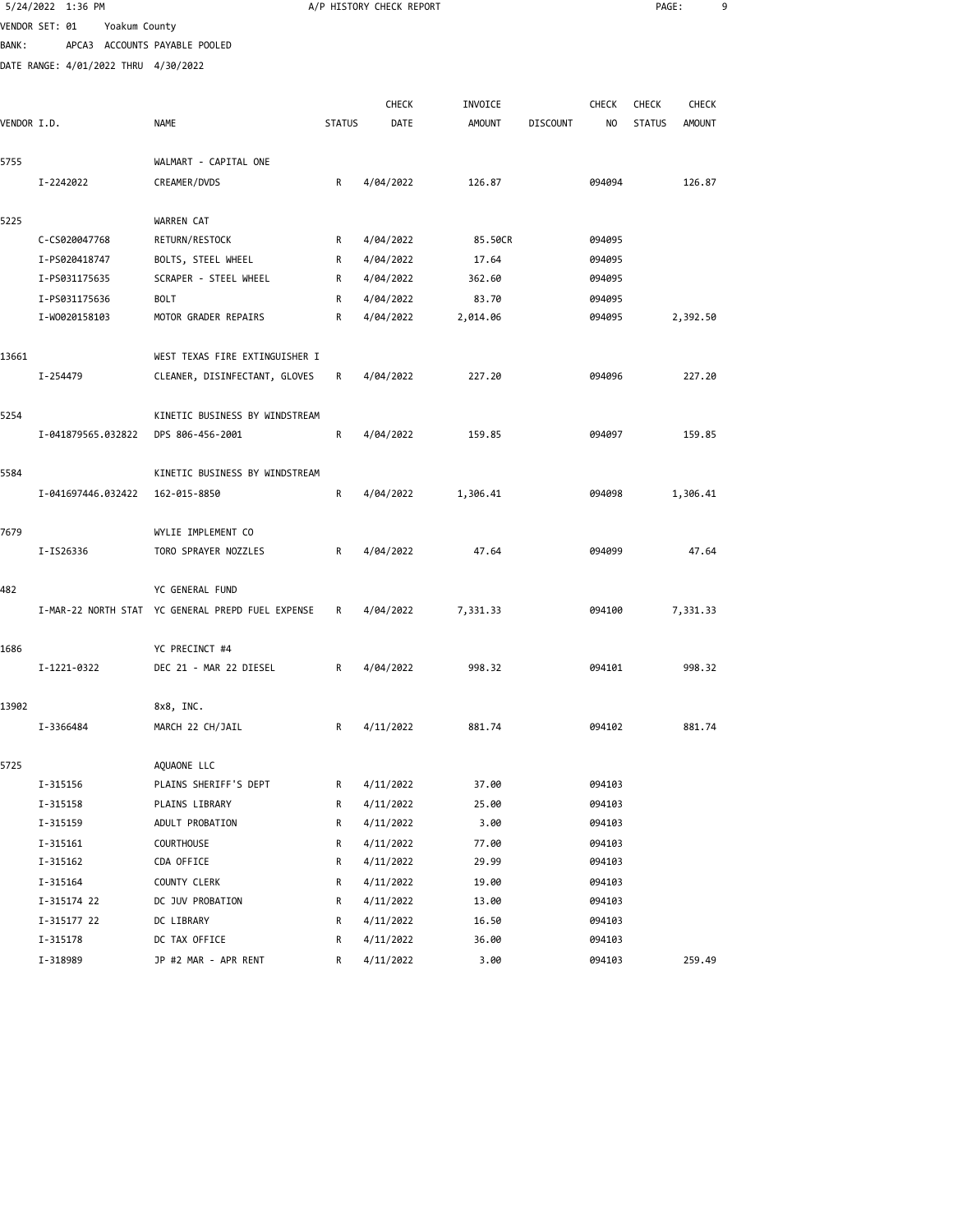|              | 5/24/2022 1:36 PM                    |                                       |               | A/P HISTORY CHECK REPORT |               |                 |              | PAGE:         |               | 10 |
|--------------|--------------------------------------|---------------------------------------|---------------|--------------------------|---------------|-----------------|--------------|---------------|---------------|----|
|              | VENDOR SET: 01<br>Yoakum County      |                                       |               |                          |               |                 |              |               |               |    |
| <b>BANK:</b> |                                      | APCA3 ACCOUNTS PAYABLE POOLED         |               |                          |               |                 |              |               |               |    |
|              | DATE RANGE: 4/01/2022 THRU 4/30/2022 |                                       |               |                          |               |                 |              |               |               |    |
|              |                                      |                                       |               |                          |               |                 |              |               |               |    |
|              |                                      |                                       |               | <b>CHECK</b>             | INVOICE       |                 | <b>CHECK</b> | <b>CHECK</b>  | <b>CHECK</b>  |    |
| VENDOR I.D.  |                                      | <b>NAME</b>                           | <b>STATUS</b> | DATE                     | <b>AMOUNT</b> | <b>DISCOUNT</b> | NO           | <b>STATUS</b> | <b>AMOUNT</b> |    |
| 149          |                                      | BAKER & TAYLOR LLC                    |               |                          |               |                 |              |               |               |    |
|              | I-5017644306                         | COURT OF FROST & STARLIGHT            | R             | 4/11/2022                | 128.16        |                 | 094104       |               | 128.16        |    |
|              |                                      |                                       |               |                          |               |                 |              |               |               |    |
| 581          |                                      | BEE EQUIPMENT SALES, LTD              |               |                          |               |                 |              |               |               |    |
|              | I-10053752                           | MAT, BAR, SUPPORT, TIRE ROLLER        | R             | 4/11/2022                | 200.52        |                 | 094105       |               | 200.52        |    |
|              |                                      |                                       |               |                          |               |                 |              |               |               |    |
| 1507         |                                      | CDA STATE SUPPLEMENT                  |               |                          |               |                 |              |               |               |    |
|              | I-03232022                           | OFFICE DEPOT SUPPLIES REIMB           | R             | 4/11/2022                | 203.23        |                 | 094106       |               | 203.23        |    |
| 5168         |                                      | CENGAGE LEARNING INC.                 |               |                          |               |                 |              |               |               |    |
|              | I-77508820                           | MARCH BESTS, THE MISSING PIECE        | R             | 4/11/2022                | 98.76         |                 | 094107       |               |               |    |
|              | I-77508823                           | MARCH BESTS, THE MISSING PIECE        | R             | 4/11/2022                | 98.76         |                 | 094107       |               | 197.52        |    |
|              |                                      |                                       |               |                          |               |                 |              |               |               |    |
| 11978        |                                      | CITY OF LUBBOCK WATER TREATMEN        |               |                          |               |                 |              |               |               |    |
|              | I-04082022                           | WATER SAMPLE VOUCHERS                 | R             | 4/11/2022                | 210.00        |                 | 094108       |               | 210.00        |    |
| 36           |                                      | CITY OF PLAINS                        |               |                          |               |                 |              |               |               |    |
|              | I-03-2045-00 033122 JAIL GAS METER   |                                       | R             | 4/11/2022                | 1,174.78      |                 | 094109       |               | 1,174.78      |    |
| 7647         |                                      | CONSTRUCTORS, INC.                    |               |                          |               |                 |              |               |               |    |
|              | I-132132                             | ROCK/#15/#19                          | R             | 4/11/2022                | 4,549.16      |                 | 094110       |               |               |    |
|              | I-132133                             | CR 425-4 #15 ROCK                     | R             | 4/11/2022                | 1,153.78      |                 | 094110       |               |               |    |
|              | I-132176                             | CR 425-4 #15 ROCK                     | R             | 4/11/2022                | 1,113.71      |                 | 094110       |               |               |    |
|              | I-132195                             | CR 425-4 #15 ROCK                     | R             | 4/11/2022                | 1,097.60      |                 | 094110       |               |               |    |
|              | I-132205                             | CR 415-1 #19 ROCK                     | R             | 4/11/2022                | 3,550.43      |                 | 094110       |               |               |    |
|              | I-132206                             | CR 415-1 #19/CR 425-4 #15 ROCK        | R             | 4/11/2022                | 2,589.66      |                 | 094110       |               |               |    |
|              | I-132207                             | CR 425-4 #15 ROCK                     | R             | 4/11/2022                | 1,055.95      |                 | 094110       |               |               |    |
|              | I-132208                             | CR 180-3 #11 - ROCK                   | R             | 4/11/2022                | 1,208.73      |                 | 094110       |               | 16,319.02     |    |
| 6232         |                                      | CTSI                                  |               |                          |               |                 |              |               |               |    |
|              | I-208202                             | AGREEMENT BDR2016                     | R             | 4/11/2022                | 1,091.66      |                 | 094111       |               |               |    |
|              | I-208311UCA                          | AGREEMENT 2UCADMIN                    | R             | 4/11/2022                | 247.56        |                 | 094111       |               |               |    |
|              | I-208461                             | AGREEMENT ESECURE                     | R             | 4/11/2022                | 446.50        |                 | 094111       |               |               |    |
|              | I-208507                             | AGREEMENT AV                          | R             | 4/11/2022                | 358.62        |                 | 094111       |               |               |    |
|              | I-208554                             | AGREEMENT PROTECT2017                 | R             | 4/11/2022                | 1,486.67      |                 | 094111       |               | 3,631.01      |    |
| 9316         |                                      | CULLIGAN WATER CONDITIONING           |               |                          |               |                 |              |               |               |    |
|              | I-20207956                           | RO RENTAL JAN 22                      | R             | 4/11/2022                | 85.00         |                 | 094112       |               |               |    |
|              | I-33711                              | RO RENTAL MAR 22                      | R             | 4/11/2022                | 85.00         |                 | 094112       |               | 170.00        |    |
|              |                                      |                                       |               |                          |               |                 |              |               |               |    |
| 45           | I-341456                             | DC MOTOR PARTS<br>WIX XP SPIN ON UNIT | R             |                          | 12.17         |                 | 094113       |               |               |    |
|              | I-341470                             | NOZZLE, ADAPTER,GRINDER, HOSE         | R             | 4/11/2022<br>4/11/2022   | 412.58        |                 | 094113       |               |               |    |
|              | I-341616                             | PERCISION SDWR, BIT, PLIERS           | R             | 4/11/2022                | 341.58        |                 | 094113       |               |               |    |
|              | I-341744                             | RETURN COBALT BIT, IMPACT             | R             | 4/11/2022                | 30.42         |                 | 094113       |               |               |    |
|              | I-341787                             | HEATER                                | R             | 4/11/2022                | 443.99        |                 | 094113       |               |               |    |
|              | I-341980                             | RECLAIMER, SHANK BIT                  | R             | 4/11/2022                | 508.95        |                 | 094113       |               |               |    |
|              | I-341981                             | PCT 4 SHANK BIT, FREIGHT              | R             | 4/11/2022                | 508.95        |                 | 094113       |               |               |    |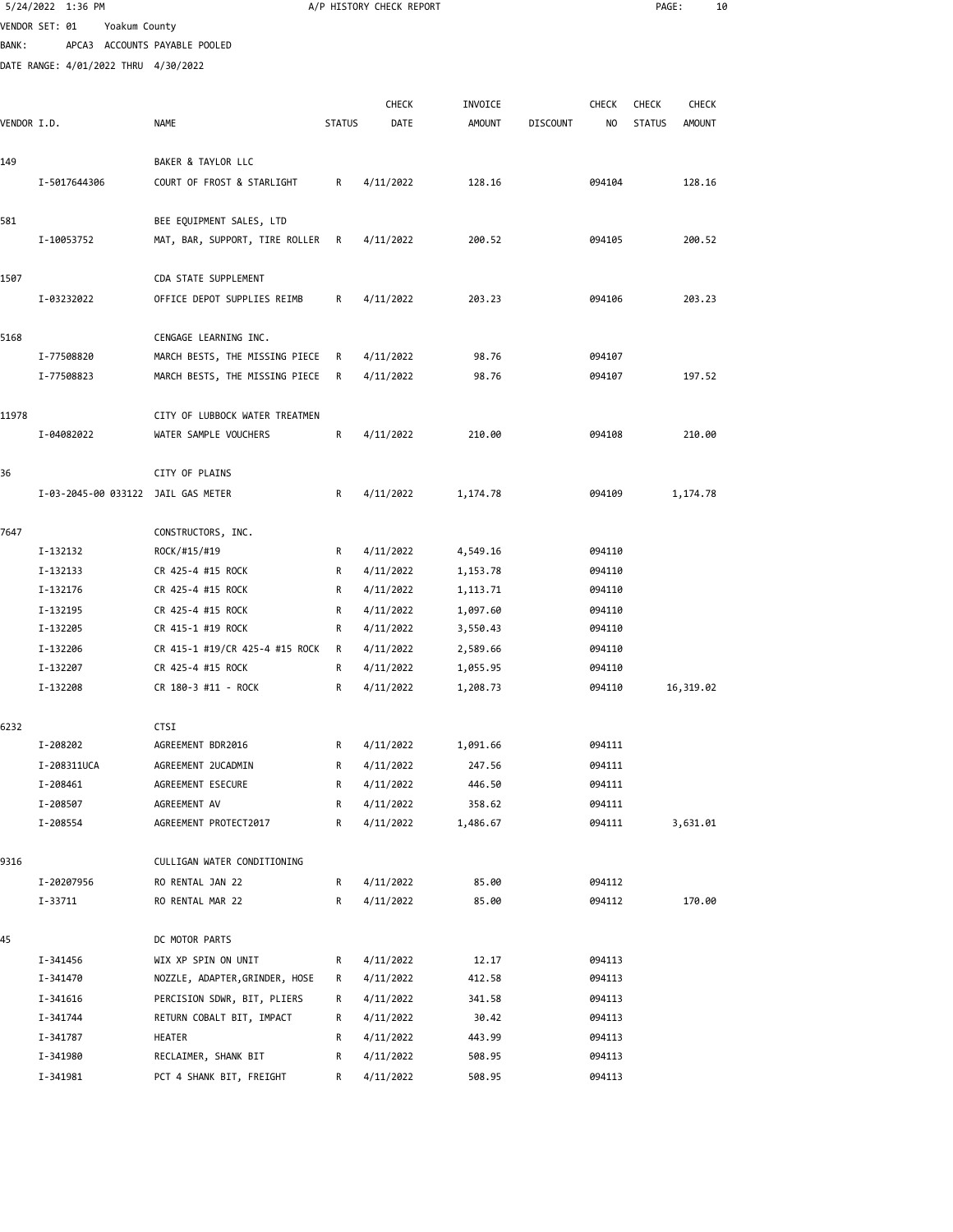| 5/24/2022 1:36 PM |                               |
|-------------------|-------------------------------|
| VENDOR SET: 01    | Yoakum County                 |
| BANK:             | APCA3 ACCOUNTS PAYABLE POOLED |

DATE RANGE: 4/01/2022 THRU 4/30/2022

|             |                    |                                |               | <b>CHECK</b> | INVOICE       |                 | <b>CHECK</b> | <b>CHECK</b>  | <b>CHECK</b>  |  |
|-------------|--------------------|--------------------------------|---------------|--------------|---------------|-----------------|--------------|---------------|---------------|--|
| VENDOR I.D. |                    | <b>NAME</b>                    | <b>STATUS</b> | DATE         | <b>AMOUNT</b> | <b>DISCOUNT</b> | NO.          | <b>STATUS</b> | <b>AMOUNT</b> |  |
|             |                    |                                |               |              |               |                 |              |               |               |  |
|             | I-342013           | ASPHALT DISTRIBUTOR, PARTS     | R             | 4/11/2022    | 11.37         |                 | 094113       |               |               |  |
|             | I-342044           | SPARK PLUG, PIPE WRENCH        | R             | 4/11/2022    | 166.79        |                 | 094113       |               |               |  |
|             | I-342086           | TRUCK FILTERS                  | R             | 4/11/2022    | 208.24        |                 | 094113       |               |               |  |
|             | I-342144           | PARK TRUCK REPAIRS             | R             | 4/11/2022    | 50.34         |                 | 094113       |               |               |  |
|             | I-342205           | AIR FILTER, CARTRIDGE UNIT 19  | R             | 4/11/2022    | 46.38         |                 | 094113       |               |               |  |
|             | I-342608           | HITCH RING, SUPPLIES           | R             | 4/11/2022    | 51.96         |                 | 094113       |               |               |  |
|             | I-342613           | EPOXY, TAPE, PIPE WRENCH       | R             | 4/11/2022    | 82.36         |                 | 094113       |               |               |  |
|             | I-342752           | HEADLIGHT                      | R             | 4/11/2022    | 28.04         |                 | 094113       |               |               |  |
|             | I-342757           | MARKING PAINT, GLOVES          | R             | 4/11/2022    | 1,119.29      |                 | 094113       |               |               |  |
|             | I-342771           | DC PARK/POOL/BALLPARK/MISC EQ  | R             | 4/11/2022    | 1,402.39      |                 | 094113       |               | 5,425.80      |  |
| 48          |                    | DENVER CITY PRESS              |               |              |               |                 |              |               |               |  |
|             | I-47572            | NOTICE FOR BIDS, ASPHALT       | R             | 4/11/2022    | 415.20        |                 | 094115       |               | 415.20        |  |
| 8783        |                    | DIRECTV, LLC                   |               |              |               |                 |              |               |               |  |
|             | I-002286846X220330 | MAR 22 SENIOR CENTER           | R             | 4/11/2022    | 234.58        |                 | 094116       |               |               |  |
|             | I-008942863X220322 | MAR 22 DC SHERIFF'S OFFICE     | R             | 4/11/2022    | 71.90         |                 | 094116       |               |               |  |
|             | I-063644774X220406 | APR 22 JAIL                    | R             | 4/11/2022    | 248.24        |                 | 094116       |               | 554.72        |  |
| 13993       |                    | EASTWEST BOOKS                 |               |              |               |                 |              |               |               |  |
|             | I-ARU0332473       | BLINK, CASTLE OF LIES          | R             | 4/11/2022    | 254.88        |                 | 094117       |               | 254.88        |  |
| 3037        |                    | ELECTION SYSTEMS & SOFTWARE, I |               |              |               |                 |              |               |               |  |
|             | I-CD2020701        | ADA CODING - MACHINE           | R             | 4/11/2022    | 1,393.52      |                 | 094118       |               | 1,393.52      |  |
|             |                    |                                |               |              |               |                 |              |               |               |  |
| 12537       |                    | EXECUTIVE LEASING INC          |               |              |               |                 |              |               |               |  |
|             | I-0021603-IN       | SENIOR CITIZEN MAR-APR LEASE   | R             | 4/11/2022    | 257.00        |                 | 094119       |               | 257.00        |  |
| 9254        |                    | FARM & RANCH LIVING            |               |              |               |                 |              |               |               |  |
|             | I-04082022         | 2022 SUBSCRIPTION              | R             | 4/11/2022    | 16.98         |                 | 094120       |               | 16.98         |  |
| 14062       |                    | FORREST TIRE COMPANY INC.      |               |              |               |                 |              |               |               |  |
|             | I-F01-579618       | SERVICE CALL, ROAD SERVICE     | R             | 4/11/2022    | 589.78        |                 | 094121       |               | 589.78        |  |
| 11761       |                    | GABRIEL ROEDER SMITH & COMPANY |               |              |               |                 |              |               |               |  |
|             | I-470286           | 30% OF FYE22 GASB 75 VALUATION | R             | 4/11/2022    | 3,394.50      |                 | 094122       |               | 3,394.50      |  |
| 12916       |                    | HARRIS COUNTY TOLL ROAD AUTHOR |               |              |               |                 |              |               |               |  |
|             | I-012228046810     | MARCH TOLLS - AG AGENT         | R             | 4/11/2022    | 7.00          |                 | 094123       |               | 7.00          |  |
|             |                    |                                |               |              |               |                 |              |               |               |  |
| 11021       |                    | JEFF NICHOLSON                 |               |              |               |                 |              |               |               |  |
|             | I-3496 3143        | MARK LAWSON                    | R             | 4/11/2022    | 888.00        |                 | 094124       |               | 888.00        |  |

A/P HISTORY CHECK REPORT **PAGE:** 11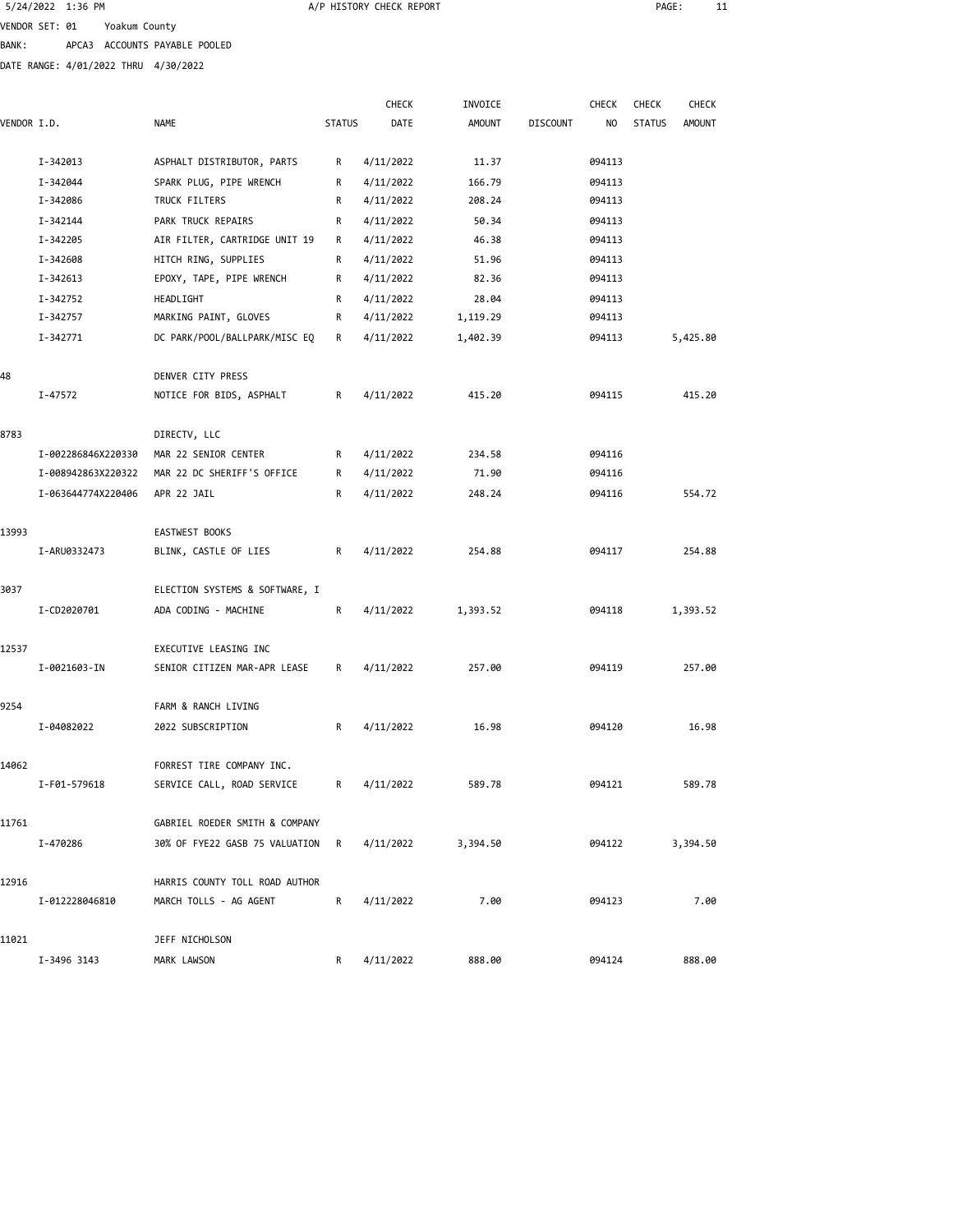|              | 5/24/2022 1:36 PM                    |                                                    |               | A/P HISTORY CHECK REPORT |               |                 |              | PAGE:         |              | 12 |
|--------------|--------------------------------------|----------------------------------------------------|---------------|--------------------------|---------------|-----------------|--------------|---------------|--------------|----|
|              | VENDOR SET: 01<br>Yoakum County      |                                                    |               |                          |               |                 |              |               |              |    |
| <b>BANK:</b> |                                      | APCA3 ACCOUNTS PAYABLE POOLED                      |               |                          |               |                 |              |               |              |    |
|              | DATE RANGE: 4/01/2022 THRU 4/30/2022 |                                                    |               |                          |               |                 |              |               |              |    |
|              |                                      |                                                    |               |                          |               |                 |              |               |              |    |
|              |                                      |                                                    |               | <b>CHECK</b>             | INVOICE       |                 | <b>CHECK</b> | <b>CHECK</b>  | <b>CHECK</b> |    |
| VENDOR I.D.  |                                      | NAME                                               | <b>STATUS</b> | DATE                     | <b>AMOUNT</b> | <b>DISCOUNT</b> | NO.          | <b>STATUS</b> | AMOUNT       |    |
| 10348        |                                      | JNL STEEL COMPONENTS, INC                          |               |                          |               |                 |              |               |              |    |
|              | I-I302233                            | POLAR WHITE R-PANEL                                | R             | 4/11/2022                | 542.03        |                 | 094125       |               | 542.03       |    |
|              |                                      |                                                    |               |                          |               |                 |              |               |              |    |
| 14015        |                                      | LAKEVIEW BOOKS                                     |               |                          |               |                 |              |               |              |    |
|              | I-ARU0332553                         | CHILDREN'S BOOKS, DINO DANCING                     | R             | 4/11/2022                | 160.92        |                 | 094126       |               | 160.92       |    |
| 13911        |                                      | LEACO RURAL TELEPHONE COOPERAT                     |               |                          |               |                 |              |               |              |    |
|              | I-10365968                           | MAR 22 P4 INTERNET                                 | R             | 4/11/2022                | 412.45        |                 | 094127       |               |              |    |
|              | I-10367043                           | MAR 22 CH/JAIL INTERNET                            | R             | 4/11/2022                | 1,756.50      |                 | 094127       |               | 2,168.95     |    |
| 821          |                                      | LEGAL DIRECTORIES PUBLISHING C                     |               |                          |               |                 |              |               |              |    |
|              | I-0129612 042022                     | DIRECTORY                                          | R             | 4/11/2022                | 153.50        |                 | 094128       |               | 153.50       |    |
|              |                                      |                                                    |               |                          |               |                 |              |               |              |    |
| 76           |                                      | LOWE'S PAY-N-SAVE INC                              |               |                          |               |                 |              |               |              |    |
|              | I-10022 2022                         | CLEANER/HARDWARE                                   | R             | 4/11/2022                | 23.97         |                 | 094129       |               |              |    |
|              | I-10030 2022                         | MILK                                               | R             | 4/11/2022                | 11.97         |                 | 094129       |               |              |    |
|              | I-10054 2022                         | HAMBURGER BUNS                                     | R             | 4/11/2022                | 14.90         |                 | 094129       |               |              |    |
|              | I-10059 2022                         | <b>BREAD</b>                                       | R             | 4/11/2022                | 19.35         |                 | 094129       |               |              |    |
|              | I-10061 2022                         | GROCERY                                            | R             | 4/11/2022                | 2.98          |                 | 094129       |               |              |    |
|              | I-10082 2022                         | HAMBURGER BUNS                                     | R             | 4/11/2022                | 14.90         |                 | 094129       |               |              |    |
|              | I-10109 2022                         | PAIN RELIEVER                                      | R             | 4/11/2022                | 7.67          |                 | 094129       |               |              |    |
|              | I-10120 2022                         | DETERGENT                                          | R             | 4/11/2022                | 7.49          |                 | 094129       |               |              |    |
|              | I-10141 2022                         | MILK & PIZZA                                       | R             | 4/11/2022                | 34.85         |                 | 094129       |               |              |    |
|              | I-30002 2022                         | ALLERGY MEDICINE                                   | R             | 4/11/2022                | 7.29          |                 | 094129       |               | 145.37       |    |
| 239          |                                      | LUBBOCK GRADER BLADE, INC.                         |               |                          |               |                 |              |               |              |    |
|              | $C - 72003$                          | DUPLICATE PAYMENT                                  | R             | 4/11/2022                | 66.00CR       |                 | 094130       |               |              |    |
|              | I-75620                              | ROAD SIGNS                                         | R             | 4/11/2022                | 1,540.00      |                 | 094130       |               |              |    |
|              | I-75636                              | ROAD SIGNS                                         | R             | 4/11/2022                | 190.00        |                 | 094130       |               | 1,664.00     |    |
|              |                                      |                                                    |               |                          |               |                 |              |               |              |    |
| 14064        |                                      | MAGNOLIA JOURNAL                                   |               |                          |               |                 |              |               |              |    |
|              | I-APR 2022                           | 2022 SUBSCRIPTION                                  | R             | 4/11/2022                | 20.00         |                 | 094131       |               | 20.00        |    |
| 10514        |                                      | MARIA CORTEZ                                       |               |                          |               |                 |              |               |              |    |
|              | I-04012022                           | AWARD SUPPLIES REIMB                               | R             | 4/11/2022                | 20.00         |                 | 094132       |               | 20.00        |    |
|              |                                      |                                                    |               |                          |               |                 |              |               |              |    |
| 13365        |                                      | MARIO RIOS CASTRO<br>LUBBOCK WATER VOUCHERS/SUPPLY |               | 4/11/2022                |               |                 |              |               |              |    |
|              | I-04072022                           |                                                    | R             |                          | 95.94         |                 | 094133       |               | 95.94        |    |
| 4119         |                                      | MICHAEL FREDERICK                                  |               |                          |               |                 |              |               |              |    |
|              | I-376956                             | FIRE OF GRACE                                      | R             | 4/11/2022                | 40.00         |                 | 094134       |               | 40.00        |    |
| 1760         |                                      | MICROMARKETING LLC                                 |               |                          |               |                 |              |               |              |    |
|              | I-882540                             | SAFE HOUSE CD                                      | R             | 4/11/2022                | 35.00         |                 | 094135       |               |              |    |
|              | I-882634                             | WEDDING VEIL CD                                    | R             | 4/11/2022                | 49.79         |                 | 094135       |               |              |    |
|              | I-883243                             | COMING 2 AMERICA, YELLOWST DVD                     | R             | 4/11/2022                | 82.96         |                 | 094135       |               |              |    |
|              | I-883521                             | CAPTAIN UNDERPANTS                                 | R.            | 4/11/2022                | 12.08         |                 | 094135       |               | 179.83       |    |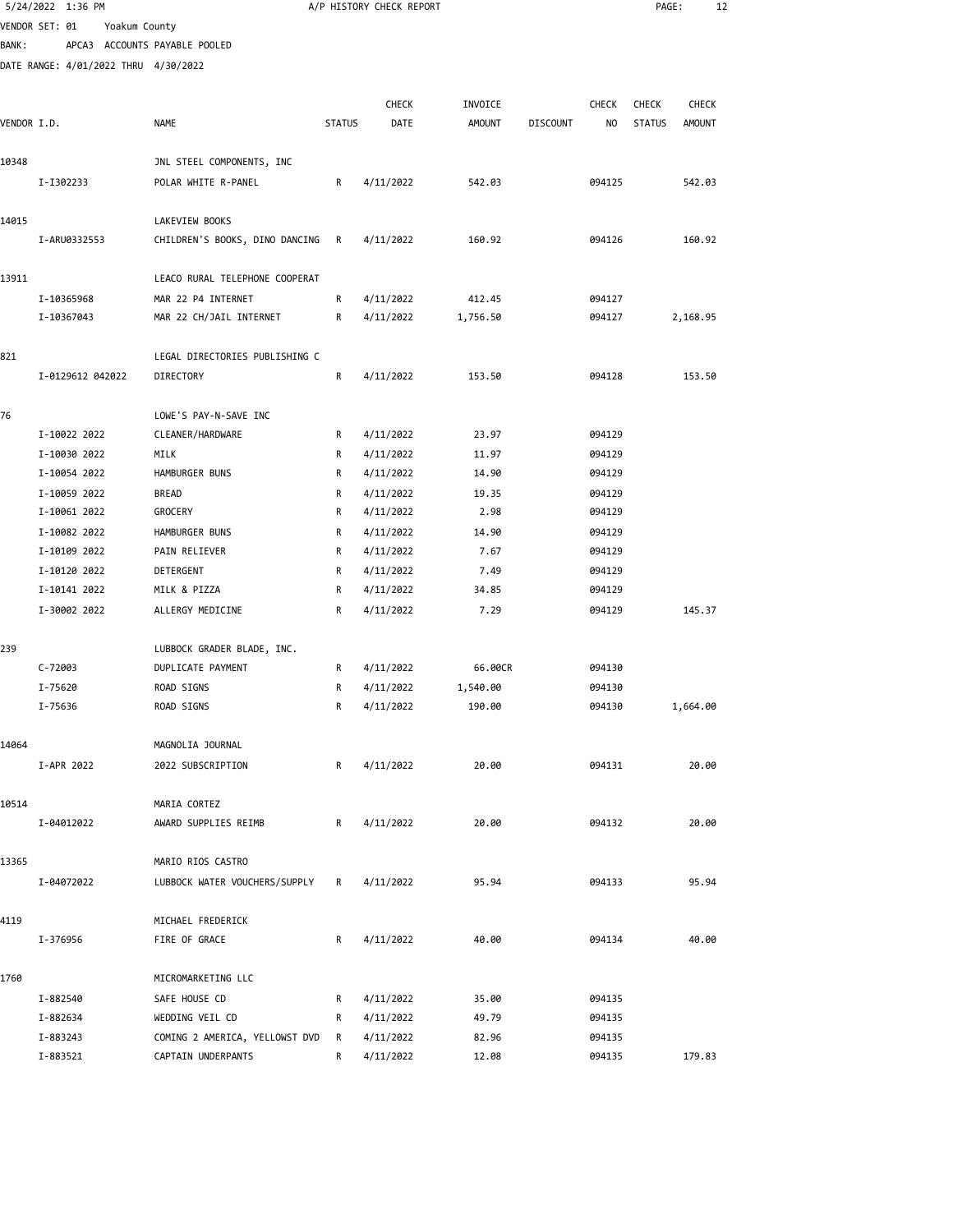|              | 5/24/2022 1:36 PM                    |                                |               | A/P HISTORY CHECK REPORT |               |                 |              | PAGE:         |               | 13 |
|--------------|--------------------------------------|--------------------------------|---------------|--------------------------|---------------|-----------------|--------------|---------------|---------------|----|
|              | VENDOR SET: 01<br>Yoakum County      |                                |               |                          |               |                 |              |               |               |    |
| <b>BANK:</b> |                                      | APCA3 ACCOUNTS PAYABLE POOLED  |               |                          |               |                 |              |               |               |    |
|              | DATE RANGE: 4/01/2022 THRU 4/30/2022 |                                |               |                          |               |                 |              |               |               |    |
|              |                                      |                                |               |                          |               |                 |              |               |               |    |
|              |                                      |                                |               | CHECK                    | INVOICE       |                 | <b>CHECK</b> | <b>CHECK</b>  | CHECK         |    |
| VENDOR I.D.  |                                      | <b>NAME</b>                    | <b>STATUS</b> | DATE                     | <b>AMOUNT</b> | <b>DISCOUNT</b> | NO           | <b>STATUS</b> | <b>AMOUNT</b> |    |
| 88           |                                      | MUSTANG COUNTRY INC.           |               |                          |               |                 |              |               |               |    |
|              | I-114802                             | SIVERADO REPAIRS               | R             | 4/11/2022                | 2,494.54      |                 | 094136       |               | 2,494.54      |    |
|              |                                      |                                |               |                          |               |                 |              |               |               |    |
| 12577        |                                      | NEW "NEW" SERVICES             |               |                          |               |                 |              |               |               |    |
|              | I-3023 2022                          | APR PCT #2                     | R             | 4/11/2022                | 95.00         |                 | 094137       |               |               |    |
|              | I-3024 2022                          | APR PCT #1                     | R             | 4/11/2022                | 350.00        |                 | 094137       |               |               |    |
|              | I-4012 2022                          | MAR - APR DC ANNEX             | R             | 4/11/2022                | 837.50        |                 | 094137       |               |               |    |
|              | I-5012 2022                          | MAR - APR SENIOR CITIZEN       | R             | 4/11/2022                | 1,000.00      |                 | 094137       |               |               |    |
|              | I-6012 2022                          | APR DC SO                      | R             | 4/11/2022                | 407.50        |                 | 094137       |               |               |    |
|              | I-8012 2022                          | MAR- APR DC COMMUNITY BUILDING | R             | 4/11/2022                | 1,050.00      |                 | 094137       |               |               |    |
|              | I-8054 2022                          | MAR - APR DC LIBRARY           | R             | 4/11/2022                | 500.00        |                 | 094137       |               | 4,240.00      |    |
| 8912         |                                      | NUTRIEN AG SOLUTIONS           |               |                          |               |                 |              |               |               |    |
|              | C-47476234                           | CREDIT INVOICE # 47473716      | R             | 4/11/2022                | 713.68CR      |                 | 094138       |               |               |    |
|              | I-47476246                           | PRE-EMERGENT CHEMICAL          | R             | 4/11/2022                | 731.48        |                 | 094138       |               |               |    |
|              | I-47483707                           | PL CEMETERY, STANFORD PARK     | R             | 4/11/2022                | 100.00        |                 | 094138       |               |               |    |
|              | I-47509531                           | PL PARK AND CEMETERY           | R             | 4/11/2022                | 36.00         |                 | 094138       |               | 153.80        |    |
|              |                                      |                                |               |                          |               |                 |              |               |               |    |
| 3592         |                                      | OFFICE DEPOT - ODP BUSINESS SO |               |                          |               |                 |              |               |               |    |
|              | I-237971117001                       | BLEACH, CLEANER, PEN G2        | R             | 4/11/2022                | 55.97         |                 | 094139       |               | 55.97         |    |
| 281          |                                      | ORKIN OF LUBBOCK               |               |                          |               |                 |              |               |               |    |
|              | I-356890                             | APR DC TAX OFFICE              | R             | 4/11/2022                | 58.00         |                 | 094140       |               | 58.00         |    |
|              |                                      |                                |               |                          |               |                 |              |               |               |    |
| 7904         |                                      | QUILL CORPORATION              |               |                          |               |                 |              |               |               |    |
|              | I-23984065                           | HOLE PUNCH, PENS, TAB FASTENER | R             | 4/11/2022                | 181.63        |                 | 094141       |               |               |    |
|              | I-24036530                           | DVD SLEEVES                    | R             | 4/11/2022                | 21.18         |                 | 094141       |               | 202.81        |    |
|              |                                      |                                |               |                          |               |                 |              |               |               |    |
| 13961        |                                      | RESOUND NETWORKS LLC           |               |                          |               |                 |              |               |               |    |
|              | I-398333                             | APR 2022 DC SO                 | R             | 4/11/2022                | 159.15        |                 | 094142       |               | 159.15        |    |
| 11679        |                                      | SANDI D O'GORMAN               |               |                          |               |                 |              |               |               |    |
|              | I-040822                             | GALV CONF PLNE TICKET/CAR RENT | R             | 4/11/2022                | 615.95        |                 | 094143       |               | 615.95        |    |
|              |                                      |                                |               |                          |               |                 |              |               |               |    |
| 5293         |                                      | SEMINOLE BUTANE CO INC.        |               |                          |               |                 |              |               |               |    |
|              | I-153359                             | NORTH STATION - UNLEADED       | R             | 4/11/2022                | 29,350.67     |                 | 094144       |               | 29,350.67     |    |
|              |                                      |                                |               |                          |               |                 |              |               |               |    |
| 3172         |                                      | SIERRA SPRINGS                 |               |                          |               |                 |              |               |               |    |
|              | I-12597469 033122                    | MAR COOLER RENTAL/MAR WATER    | R             | 4/11/2022                | 86.84         |                 | 094145       |               | 86.84         |    |
| 205          |                                      | SOUTH PLAINS PUBLIC HEALTH DIS |               |                          |               |                 |              |               |               |    |
|              | I-2ND QRT 2022                       | 2022 BUDGETED FUNDS            | R             | 4/11/2022                | 5,701.16      |                 | 094146       |               | 5,701.16      |    |
|              |                                      |                                |               |                          |               |                 |              |               |               |    |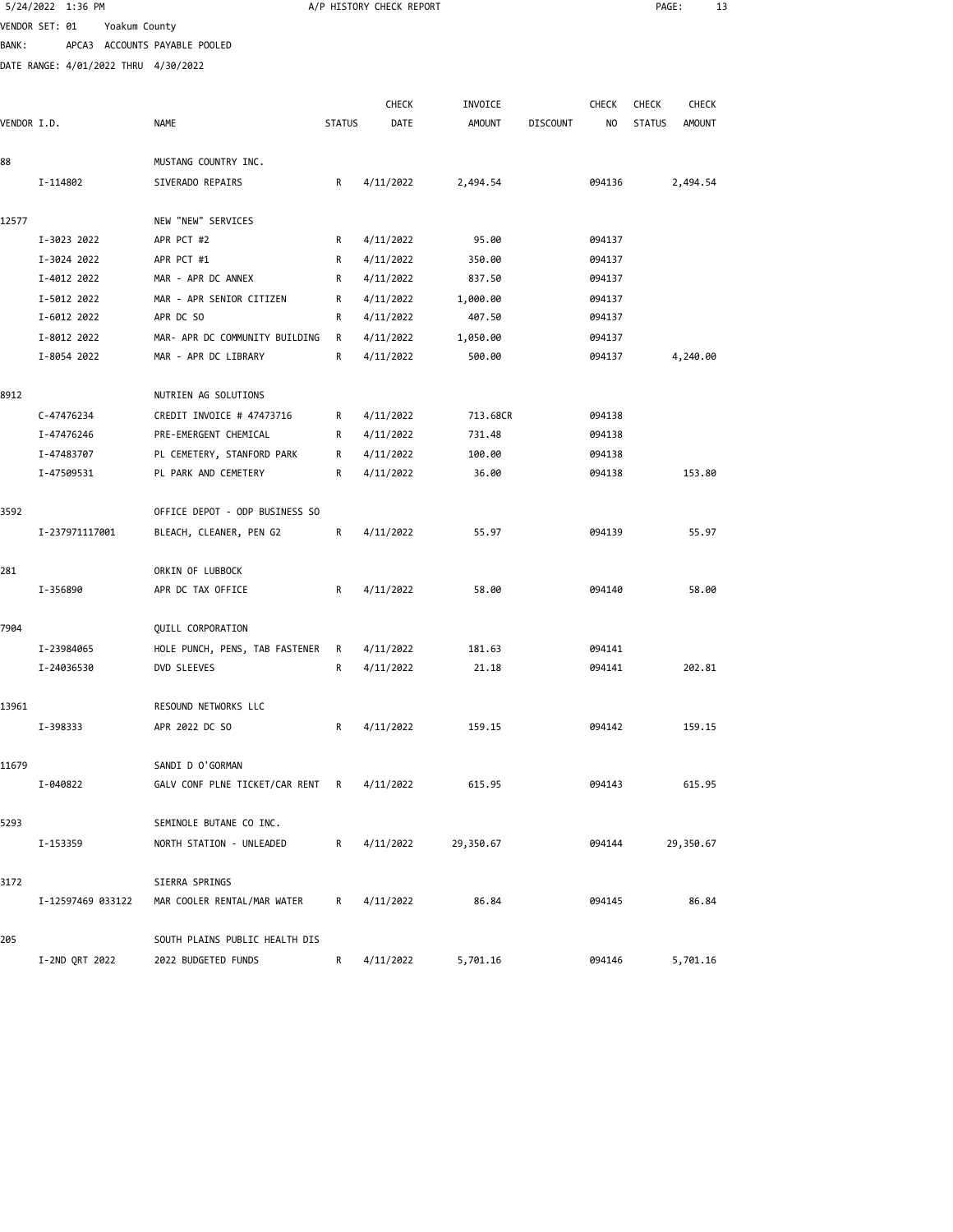|             | 5/24/2022 1:36 PM                    |                                            |               | A/P HISTORY CHECK REPORT |               |                 |              | PAGE:         | 14            |  |
|-------------|--------------------------------------|--------------------------------------------|---------------|--------------------------|---------------|-----------------|--------------|---------------|---------------|--|
|             | VENDOR SET: 01<br>Yoakum County      |                                            |               |                          |               |                 |              |               |               |  |
| BANK :      |                                      | APCA3 ACCOUNTS PAYABLE POOLED              |               |                          |               |                 |              |               |               |  |
|             | DATE RANGE: 4/01/2022 THRU 4/30/2022 |                                            |               |                          |               |                 |              |               |               |  |
|             |                                      |                                            |               |                          |               |                 |              |               |               |  |
|             |                                      |                                            |               | <b>CHECK</b>             | INVOICE       |                 | <b>CHECK</b> | <b>CHECK</b>  | <b>CHECK</b>  |  |
| VENDOR I.D. |                                      | <b>NAME</b>                                | <b>STATUS</b> | DATE                     | <b>AMOUNT</b> | <b>DISCOUNT</b> | NO           | <b>STATUS</b> | <b>AMOUNT</b> |  |
| 8129        |                                      |                                            |               |                          |               |                 |              |               |               |  |
|             | I-04052022                           | SOUTHWEST ARCHITECTS, INC<br>SEWER PROJECT | R             | 4/11/2022                |               |                 | 094147       |               |               |  |
|             |                                      |                                            |               |                          | 5,754.50      |                 |              |               | 5,754.50      |  |
| 91          |                                      | STAR PRINTING & OFFICE SUPPLY              |               |                          |               |                 |              |               |               |  |
|             | I-1056                               | <b>BUSINESS CARDS</b>                      | R             | 4/11/2022                | 77.94         |                 | 094148       |               |               |  |
|             | I-1057                               | JUDGE AND CLERK NAME PLATES                | R             | 4/11/2022                | 245.58        |                 | 094148       |               | 323.52        |  |
| 4831        |                                      | TAC - REGISTRATION & DUES                  |               |                          |               |                 |              |               |               |  |
|             | I-326708                             | A SAXON, 88TH ANNUAL TAC CONF              | R             | 4/11/2022                | 325.00        |                 | 094149       |               | 325.00        |  |
|             |                                      |                                            |               |                          |               |                 |              |               |               |  |
| 1697        |                                      | TASCOSA OFFICE MACHINES, INC.              |               |                          |               |                 |              |               |               |  |
|             | I-329478                             | CALENDAR, DSKPD                            | R             | 4/11/2022                | 11.19         |                 | 094150       |               |               |  |
|             | I-330338                             | CONTRACT # 1588-01                         | R             | 4/11/2022                | 113.43        |                 | 094150       |               | 124.62        |  |
|             |                                      |                                            |               |                          |               |                 |              |               |               |  |
| 734         |                                      | TERRY COUNTY TRACTOR INC                   |               |                          |               |                 |              |               |               |  |
|             | I-86363                              | OIL - LAWN MOWER                           | R             | 4/11/2022                | 63.20         |                 | 094151       |               | 63.20         |  |
| 12954       |                                      | THE PIONEER WOMAN MAGAZINE                 |               |                          |               |                 |              |               |               |  |
|             | I-1601085614 22                      | 2022 SUBSCRIPTION                          | R             | 4/11/2022                | 24.00         |                 | 094152       |               | 24.00         |  |
| 2633        |                                      | THOMSON REUTERS- WEST                      |               |                          |               |                 |              |               |               |  |
|             | I-846109649                          | MAR 22 ONLINE/SOFTWARE SUBSCR              | R             | 4/11/2022                | 457.26        |                 | 094153       |               | 457.26        |  |
| 472         |                                      | THRIFTWAY FOODS                            |               |                          |               |                 |              |               |               |  |
|             | I-0686 2022                          | GROCERIES/MAGNESIUM CITRATE                | R             | 4/11/2022                | 79.31         |                 | 094154       |               |               |  |
|             | I-0896 2022                          | GROCERIES                                  | R             | 4/11/2022                | 75.12         |                 | 094154       |               |               |  |
|             | I-3343 2022                          | FOOD/LAXATIVE/DETERGENT                    | R             | 4/11/2022                | 56.75         |                 | 094154       |               |               |  |
|             | I-4213 2022                          | BATTERIES                                  | R             | 4/11/2022                | 13.74         |                 | 094154       |               |               |  |
|             | I-5361 22022                         | LIGHT BULBS/GROCERIES                      | R             | 4/11/2022                | 37.09         |                 | 094154       |               |               |  |
|             | I-9694 2022                          | MILK/BREAD/LETTUCE                         | R             | 4/11/2022                | 70.44         |                 | 094154       |               | 332.45        |  |
| 8871        |                                      | TRACTOR SUPPLY CREDIT PLAN                 |               |                          |               |                 |              |               |               |  |
|             | I-200943481                          | FERTILIZER SPREADER                        | R             | 4/11/2022                | 839.99        |                 | 094155       |               |               |  |
|             | I-200943737                          | LYNCH PIN JD TRACTOR                       | R             | 4/11/2022                | 12.45         |                 | 094155       |               | 852.44        |  |
| 11705       |                                      | TRANSUNION RISK AND ALTERNATIV             |               |                          |               |                 |              |               |               |  |
|             | I-772455-202203-1                    | MARCH 22                                   | R             | 4/11/2022                | 75.00         |                 | 094156       |               | 75.00         |  |
| 13401       |                                      | TRIDDER INDUSTRIAL, LLC                    |               |                          |               |                 |              |               |               |  |
|             | I-24422                              | JAIL DISHWASHER ELECTRICAL                 | R             | 4/11/2022                | 584.00        |                 | 094157       |               |               |  |
|             | I-24688                              | PL LIBRARY, A/C ELECTRICAL                 | R             | 4/11/2022                | 132.00        |                 | 094157       |               | 716.00        |  |
| 1768        |                                      | US FOODS, INC.                             |               |                          |               |                 |              |               |               |  |
|             | I-3235077                            | F <sub>0</sub> 0D                          | R             | 4/11/2022                | 747.45        |                 | 094158       |               | 747.45        |  |
|             |                                      |                                            |               |                          |               |                 |              |               |               |  |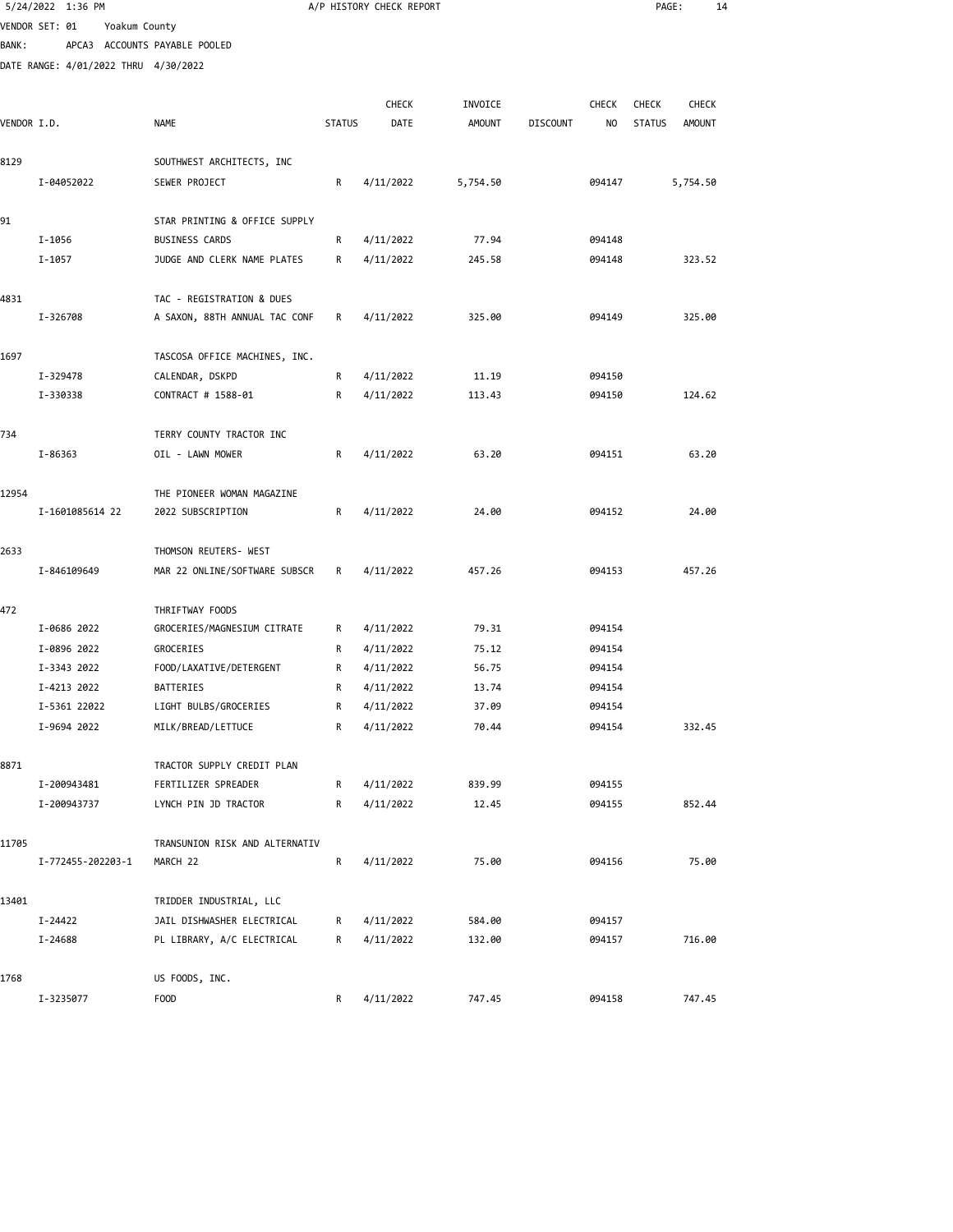|             | 5/24/2022 1:36 PM |                                                    |               | A/P HISTORY CHECK REPORT |               |                 |              | PAGE:         | 15            |  |
|-------------|-------------------|----------------------------------------------------|---------------|--------------------------|---------------|-----------------|--------------|---------------|---------------|--|
|             | VENDOR SET: 01    | Yoakum County                                      |               |                          |               |                 |              |               |               |  |
| BANK :      |                   | APCA3 ACCOUNTS PAYABLE POOLED                      |               |                          |               |                 |              |               |               |  |
|             |                   | DATE RANGE: 4/01/2022 THRU 4/30/2022               |               |                          |               |                 |              |               |               |  |
|             |                   |                                                    |               |                          |               |                 |              |               |               |  |
|             |                   |                                                    |               | <b>CHECK</b>             | INVOICE       |                 | <b>CHECK</b> | <b>CHECK</b>  | <b>CHECK</b>  |  |
| VENDOR I.D. |                   | <b>NAME</b>                                        | <b>STATUS</b> | DATE                     | <b>AMOUNT</b> | <b>DISCOUNT</b> | NO           | <b>STATUS</b> | <b>AMOUNT</b> |  |
| 5225        |                   | WARREN CAT                                         |               |                          |               |                 |              |               |               |  |
|             | I-PS020419310     | STEEL WHEEL ROLLER                                 | R             | 4/11/2022                | 293.54        |                 | 094159       |               |               |  |
|             | I-PS020419436     | LOADER FILTERS, VALVE, DUST CP                     | R             | 4/11/2022                | 337.78        |                 | 094159       |               |               |  |
|             | I-PS020419529     | FUEL CAP LOCKS                                     | R             | 4/11/2022                | 339.12        |                 | 094159       |               | 970.44        |  |
| 167         |                   | WATER PROCESSING                                   |               |                          |               |                 |              |               |               |  |
|             | I-65898311        | MAR CH RENT RO200 WATER DISP                       | R             | 4/11/2022                | 104.00        |                 | 094160       |               |               |  |
|             | I-65898378        | MAR JAIL RENT RO36 WATER DISP                      | R             | 4/11/2022                | 65.00         |                 | 094160       |               |               |  |
|             | I-65898421        | MAR RENT RO36                                      | R             | 4/11/2022                | 69.45         |                 | 094160       |               | 238.45        |  |
|             |                   |                                                    |               |                          |               |                 |              |               |               |  |
| 1636        | I-PSI-003910      | WATERMASTER IRRIGATION SUPPLY<br>FLOW VALVES - LEC | R             | 4/11/2022                | 207.73        |                 | 094161       |               | 207.73        |  |
|             |                   |                                                    |               |                          |               |                 |              |               |               |  |
| 6915        |                   | WEST TEXAS CENTERS FOR MHMR                        |               |                          |               |                 |              |               |               |  |
|             | I-43657 030922    | C S E&M MOD MDM                                    | R             | 4/11/2022                | 102.00        |                 | 094162       |               |               |  |
|             | I-44512 030922    | R P INTERVIEW W MED                                | R             | 4/11/2022                | 240.00        |                 | 094162       |               |               |  |
|             | I-44926 031622    | L C INTERVIEW W MED                                | R             | 4/11/2022                | 240.00        |                 | 094162       |               |               |  |
|             | I-45070 031622    | T C E&M MOD MDM                                    | R             | 4/11/2022                | 102.00        |                 | 094162       |               |               |  |
|             | I-46746 031622    | C N INTERVIEW W MED                                | R             | 4/11/2022                | 240.00        |                 | 094162       |               |               |  |
|             | I-46751 031722    | R G INTERVIEW W MED                                | R             | 4/11/2022                | 240.00        |                 | 094162       |               |               |  |
|             | I-46752 031722    | D G INTERVIEW W MED                                | R             | 4/11/2022                | 240.00        |                 | 094162       |               |               |  |
|             | I-46928 032922    | J R INTERVIEW W MED                                | R             | 4/11/2022                | 240.00        |                 | 094162       |               | 1,644.00      |  |
| 2523        |                   | WEST TEXAS CONSULTANTS, INC.                       |               |                          |               |                 |              |               |               |  |
|             | I-20479           | SEWER EXTENSION/ DESIGN/BID                        | R             | 4/11/2022                | 4,072.60      |                 | 094163       |               | 4,072.60      |  |
| 37          |                   | WILLIS AUTO & TIRES                                |               |                          |               |                 |              |               |               |  |
|             | I-63330           | ANTIFREEZE                                         | R             | 4/11/2022                | 166.93        |                 | 094164       |               |               |  |
|             | I-63343           | HYDROL 22                                          | R             | 4/11/2022                | 139.98        |                 | 094164       |               |               |  |
|             | I-63364           | INSPECTION                                         | R             | 4/11/2022                | 7.00          |                 | 094164       |               |               |  |
|             | I-63376           | OIL FILTER, 5W20                                   | R             | 4/11/2022                | 51.95         |                 | 094164       |               |               |  |
|             | I-63378           | OIL AND AIR FILTERS, PARK TRCK                     | R             | 4/11/2022                | 38.28         |                 | 094164       |               |               |  |
|             | I-63397           | ROLLER BALL BEARING                                | R             | 4/11/2022                | 51.44         |                 | 094164       |               |               |  |
|             | I-63399           | ANTIFREEZE - JAIL GENERATOR                        | R             | 4/11/2022                | 21.98         |                 | 094164       |               |               |  |
|             | I-63401           | LAMP FOR TRUCK                                     | R             | 4/11/2022                | 65.98         |                 | 094164       |               |               |  |
|             | I-63404           | FUEL FILTER, FUSE                                  | R             | 4/11/2022                | 25.89         |                 | 094164       |               |               |  |
|             | I-63408           | STARTER SWITCH FOR ROLLER                          | R             | 4/11/2022                | 40.78         |                 | 094164       |               |               |  |
|             | I-63410           | FLAT REPAIR                                        | R             | 4/11/2022                | 22.50         |                 | 094164       |               |               |  |
|             | I-63428           | FLAT REPAIR                                        | R             | 4/11/2022                | 22.50         |                 | 094164       |               |               |  |
|             | $I - 63471$       | INSPECTION                                         | R             | 4/11/2022                | 7.00          |                 | 094164       |               |               |  |
|             |                   |                                                    |               |                          |               |                 |              |               |               |  |

 I-63495 5W20 R 4/11/2022 23.68 094164 I-63503 GREASE FITTING ASST, FUSE R 4/11/2022 54.98 094164

I-63515 FLAT REPAIR REPAIR REPAIR REPAIR REPAIR REPAIR REPAIR REPAIR REPAIR REPAIR REPAIR REPAIR REPAIR REPAIR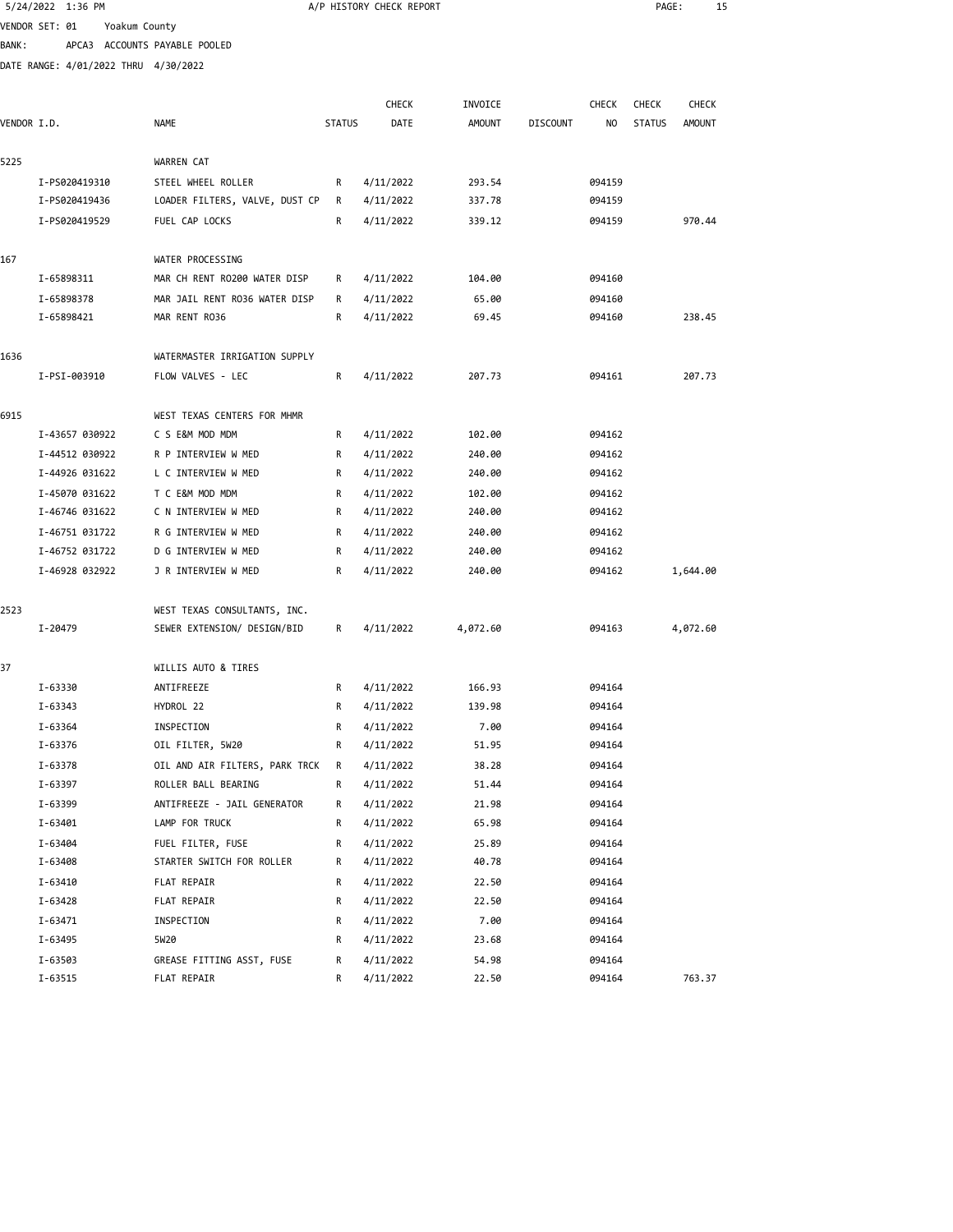|             | 5/24/2022 1:36 PM                    |               |                                                    |               | A/P HISTORY CHECK REPORT |               |                 |              | PAGE:         | 16            |  |
|-------------|--------------------------------------|---------------|----------------------------------------------------|---------------|--------------------------|---------------|-----------------|--------------|---------------|---------------|--|
|             | VENDOR SET: 01                       | Yoakum County |                                                    |               |                          |               |                 |              |               |               |  |
| BANK:       |                                      |               | APCA3 ACCOUNTS PAYABLE POOLED                      |               |                          |               |                 |              |               |               |  |
|             | DATE RANGE: 4/01/2022 THRU 4/30/2022 |               |                                                    |               |                          |               |                 |              |               |               |  |
|             |                                      |               |                                                    |               |                          |               |                 |              |               |               |  |
|             |                                      |               |                                                    |               | <b>CHECK</b>             | INVOICE       |                 | <b>CHECK</b> | <b>CHECK</b>  | <b>CHECK</b>  |  |
| VENDOR I.D. |                                      |               | NAME                                               | <b>STATUS</b> | DATE                     | <b>AMOUNT</b> | <b>DISCOUNT</b> | NO           | <b>STATUS</b> | <b>AMOUNT</b> |  |
|             |                                      |               |                                                    |               |                          |               |                 |              |               |               |  |
| 5254        |                                      |               | KINETIC BUSINESS BY WINDSTREAM                     |               |                          |               |                 |              |               |               |  |
|             | I-040213607.040522                   |               | 806-456-2263                                       | R             | 4/11/2022                | 162.57        |                 | 094165       |               | 162.57        |  |
| 5254        |                                      |               | KINETIC BUSINESS BY WINDSTREAM                     |               |                          |               |                 |              |               |               |  |
|             | I-040213608.040522                   |               | 806-456-2273                                       | R             | 4/11/2022                | 37.88         |                 | 094166       |               | 37.88         |  |
|             |                                      |               |                                                    |               |                          |               |                 |              |               |               |  |
| 5254        |                                      |               | KINETIC BUSINESS BY WINDSTREAM                     |               |                          |               |                 |              |               |               |  |
|             | I-040213820.040522                   |               | 806-456-4371 PCT 3                                 | R             | 4/11/2022                | 123.87        |                 | 094167       |               | 123.87        |  |
|             |                                      |               |                                                    |               |                          |               |                 |              |               |               |  |
| 5254        |                                      |               | KINETIC BUSINESS BY WINDSTREAM                     |               |                          |               |                 |              |               |               |  |
|             | I-040213974.040522                   |               | 806-456-5800 BASEMENT                              | R             | 4/11/2022                | 49.83         |                 | 094168       |               | 49.83         |  |
|             |                                      |               |                                                    |               |                          |               |                 |              |               |               |  |
| 5254        |                                      |               | KINETIC BUSINESS BY WINDSTREAM                     |               |                          |               |                 |              |               |               |  |
|             | I-040213996.040522                   |               | 806-456-5981 COURTHOUSE                            | R             | 4/11/2022                | 92.11         |                 | 094169       |               | 92.11         |  |
|             |                                      |               |                                                    |               |                          |               |                 |              |               |               |  |
| 5254        | I-040214014.040522                   |               | KINETIC BUSINESS BY WINDSTREAM<br>806-456-6175 FAX | R             | 4/11/2022                | 54.33         |                 | 094170       |               | 54.33         |  |
|             |                                      |               |                                                    |               |                          |               |                 |              |               |               |  |
| 5254        |                                      |               | KINETIC BUSINESS BY WINDSTREAM                     |               |                          |               |                 |              |               |               |  |
|             | I-040214021.040522                   |               | 806-456-6241 COURTHOUSE                            | R             | 4/11/2022                | 49.83         |                 | 094171       |               | 49.83         |  |
|             |                                      |               |                                                    |               |                          |               |                 |              |               |               |  |
| 5254        |                                      |               | KINETIC BUSINESS BY WINDSTREAM                     |               |                          |               |                 |              |               |               |  |
|             | I-040229577.040522                   |               | 806-456-2024 LANDFILL                              | R             | 4/11/2022                | 121.45        |                 | 094172       |               | 121.45        |  |
|             |                                      |               |                                                    |               |                          |               |                 |              |               |               |  |
| 5254        |                                      |               | KINETIC BUSINESS BY WINDSTREAM                     |               |                          |               |                 |              |               |               |  |
|             | I-040705146.040522                   |               | 806-456-8063                                       | R             | 4/11/2022                | 49.20         |                 | 094173       |               | 49.20         |  |
|             |                                      |               |                                                    |               |                          |               |                 |              |               |               |  |
| 5254        |                                      |               | KINETIC BUSINESS BY WINDSTREAM                     |               |                          |               |                 |              |               |               |  |
|             |                                      |               | I-041346027.040522 806-456-3955                    | R             | 4/11/2022                | 52.83         |                 | 094174       |               | 52.83         |  |
| 5584        |                                      |               | KINETIC BUSINESS BY WINDSTREAM                     |               |                          |               |                 |              |               |               |  |
|             |                                      |               | I-125105402.032822 806-592-8027                    | R             | 4/11/2022                | 63.77         |                 | 094175       |               | 63.77         |  |
|             |                                      |               |                                                    |               |                          |               |                 |              |               |               |  |
| 5584        |                                      |               | KINETIC BUSINESS BY WINDSTREAM                     |               |                          |               |                 |              |               |               |  |
|             |                                      |               | I-126738807.040522 806-592-4777                    | R             | 4/11/2022                | 273.60        |                 | 094176       |               | 273.60        |  |
|             |                                      |               |                                                    |               |                          |               |                 |              |               |               |  |
| 482         |                                      |               | YC GENERAL FUND                                    |               |                          |               |                 |              |               |               |  |
|             |                                      |               | I-MAR 22 SOUTH STAT PREPAID FUEL EXPENSE           | $\mathsf{R}$  | 4/11/2022                | 6,687.21      |                 | 094177       |               | 6,687.21      |  |
|             |                                      |               |                                                    |               |                          |               |                 |              |               |               |  |
| 309         |                                      |               | YC LANDFILL                                        |               |                          |               |                 |              |               |               |  |
|             | I-2ND QRT 2022                       |               | 2022 BUDGETED FUNDS                                | R             | 4/11/2022                | 105,781.00    |                 | 094178       |               | 105,781.00    |  |
| 6493        |                                      |               |                                                    |               |                          |               |                 |              |               |               |  |
|             | I-1399225 22                         |               | YC TAX ASSESSOR/ COLLECTOR                         | R             |                          | 7.50          |                 | 094179       |               | 7.50          |  |
|             |                                      |               | 2019/CHEV/UT                                       |               | 4/11/2022                |               |                 |              |               |               |  |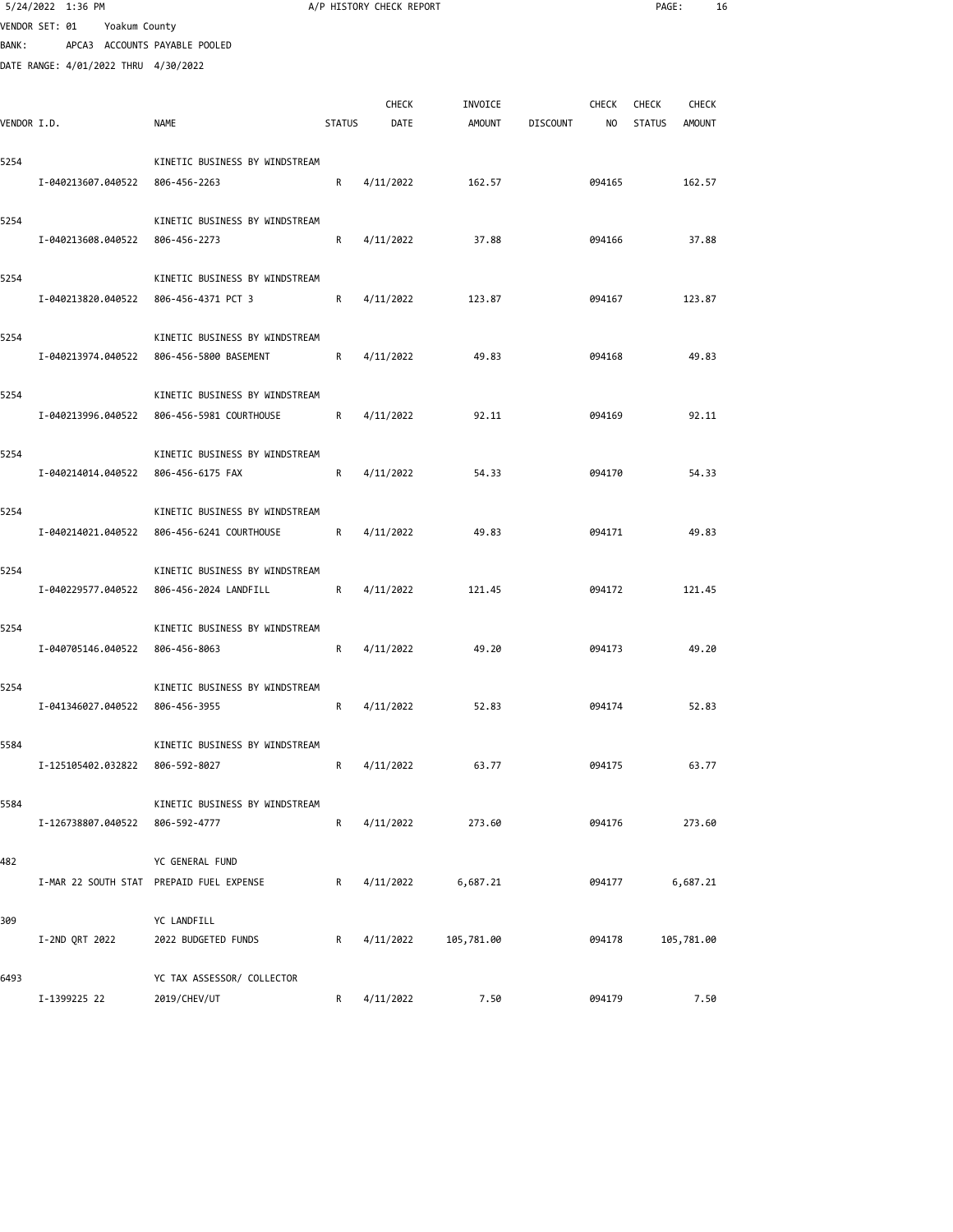|              | VENDOR SET: 01 | Yoakum County |                                      |               |              |               |                 |              |               |               |  |
|--------------|----------------|---------------|--------------------------------------|---------------|--------------|---------------|-----------------|--------------|---------------|---------------|--|
| <b>BANK:</b> |                |               | APCA3 ACCOUNTS PAYABLE POOLED        |               |              |               |                 |              |               |               |  |
|              |                |               | DATE RANGE: 4/01/2022 THRU 4/30/2022 |               |              |               |                 |              |               |               |  |
|              |                |               |                                      |               | <b>CHECK</b> | INVOICE       |                 | <b>CHECK</b> | <b>CHECK</b>  | <b>CHECK</b>  |  |
| VENDOR I.D.  |                |               | NAME                                 | <b>STATUS</b> | DATE         | <b>AMOUNT</b> | <b>DISCOUNT</b> | NO           | <b>STATUS</b> | <b>AMOUNT</b> |  |
|              |                |               |                                      |               |              |               |                 |              |               |               |  |
| 459          |                |               | YCH - YOAKUM COUNTY HOSPITAL         |               |              |               |                 |              |               |               |  |
|              | I-2ND QRT 2022 |               | 2022 BUDGETED FUNDS                  | R             | 4/11/2022    | 87,062.50     |                 | 094180       |               | 87,062.50     |  |
| 633          |                |               | YELLOWHOUSE MACHINERY CO             |               |              |               |                 |              |               |               |  |
|              | C-709321       |               | ROTARY SWITCH RETURN                 | R             | 4/11/2022    | 1,248.42CR    |                 | 094181       |               |               |  |
|              | I-708935       |               | COVER, KNOB, ROTARY SWITCH           | R             | 4/11/2022    | 1,301.62      |                 | 094181       |               | 53.20         |  |
| 10711        |                |               | YOAKUM COUNTY SR CITIZEN CENTE       |               |              |               |                 |              |               |               |  |
|              | I-2ND QRT 2022 |               | 2022 BUDGETED FUNDS                  | R             | 4/11/2022    | 4,100.00      |                 | 094182       |               | 4,100.00      |  |
| 13859        |                |               | ANN SAXON                            |               |              |               |                 |              |               |               |  |
|              | I-04122022     |               | REGIONAL DMV MEETING                 | R             | 4/18/2022    | 83.89         |                 | 094183       |               | 83.89         |  |
| 5725         |                |               | AQUAONE LLC                          |               |              |               |                 |              |               |               |  |
|              | I-315461       |               | DC SO MAR RENT                       | R             | 4/18/2022    | 15.00         |                 | 094184       |               | 15.00         |  |
| 12875        |                |               | ASHLEE ESTY                          |               |              |               |                 |              |               |               |  |
|              | I-04122022     |               | DC JP2 & TAX OFF CASH COUNTS         | R             | 4/18/2022    | 18.72         |                 | 094185       |               | 18.72         |  |
| 36           |                |               | CITY OF PLAINS                       |               |              |               |                 |              |               |               |  |
|              | I-04082022     |               | MARCH 2022 EMS ON-CALL               | R             | 4/18/2022    | 7,716.68      |                 | 094186       |               | 7,716.68      |  |
| 7647         |                |               | CONSTRUCTORS, INC.                   |               |              |               |                 |              |               |               |  |
|              | I-132225       |               | CR 415-1 #19 ROCK                    | R             | 4/18/2022    | 853.30        |                 | 094187       |               |               |  |
|              | I-132226       |               | PCT 1 & 4 ROCK                       | R             | 4/18/2022    | 3,609.05      |                 | 094187       |               |               |  |
|              | I-132227       |               | CR 415-1 #19 ROCK                    | R             | 4/18/2022    | 1,537.91      |                 | 094187       |               |               |  |
|              | I-132228       |               | PCT 3 & 4 ROCK                       | R             | 4/18/2022    | 2,938.44      |                 | 094187       |               |               |  |
|              | I-132273       |               | CR 415-1 #19 ROCK                    | R             | 4/18/2022    | 743.93        |                 | 094187       |               |               |  |
|              | I-132277       |               | CR 180-3 #11                         | R             | 4/18/2022    | 1,225.54      |                 | 094187       |               |               |  |
|              | I-132278       |               | CR 415-1 #19 ROCK                    | R             | 4/18/2022    | 1,179.51      |                 | 094187       |               |               |  |
|              | I-132279       |               | CR 415-1 #19 ROCK                    | R             | 4/18/2022    | 397.78        |                 | 094187       |               |               |  |
|              | I-132280       |               | CR 180-3 #11 ROCK                    | R             | 4/18/2022    | 1,213.28      |                 | 094187       |               | 13,698.74     |  |
| 6232         |                |               | CTSI                                 |               |              |               |                 |              |               |               |  |
|              | I-208668       |               | OFF-SITE SUPPORT                     | R             | 4/18/2022    | 707.00        |                 | 094188       |               | 707.00        |  |
| 9119         |                |               | DARLA WELCH                          |               |              |               |                 |              |               |               |  |
|              | I-033022       |               | COSTCO LUNCH & LEARN MEAL SUPS       | R             | 4/18/2022    | 19.98         |                 | 094189       |               |               |  |
|              | I-040922       |               | REIMB WIRELESS MOUSE, OFF DEPT       | R             | 4/18/2022    | 19.99         |                 | 094189       |               | 39.97         |  |
| 10972        |                |               | DC PHARMACY                          |               |              |               |                 |              |               |               |  |
|              | C-452069       |               | REFUND, GUILLEN                      | R             | 4/18/2022    | 25.42CR       |                 | 094190       |               |               |  |
|              | C-452450       |               | REFUND, WRIGHT                       | R             | 4/18/2022    | 26.76CR       |                 | 094190       |               |               |  |
|              | C-454997       |               | REFUND SANCHEZ                       | R             | 4/18/2022    | 69.99CR       |                 | 094190       |               |               |  |
|              | I-451875       |               | LAWSON, SANCHEZ, VILLANUEVA          | R             | 4/18/2022    | 109.11        |                 | 094190       |               |               |  |
|              | I-453746       |               | LAWSON                               | R             | 4/18/2022    | 8.00          |                 | 094190       |               |               |  |
|              | I-453859       |               | CARDONA                              | R             | 4/18/2022    | 48.00         |                 | 094190       |               |               |  |
|              | I-454002       |               | BUCKINGHAM, GUILLEN                  | R             | 4/18/2022    | 110.77        |                 | 094190       |               |               |  |

5/24/2022 1:36 PM A/P HISTORY CHECK REPORT PAGE: 17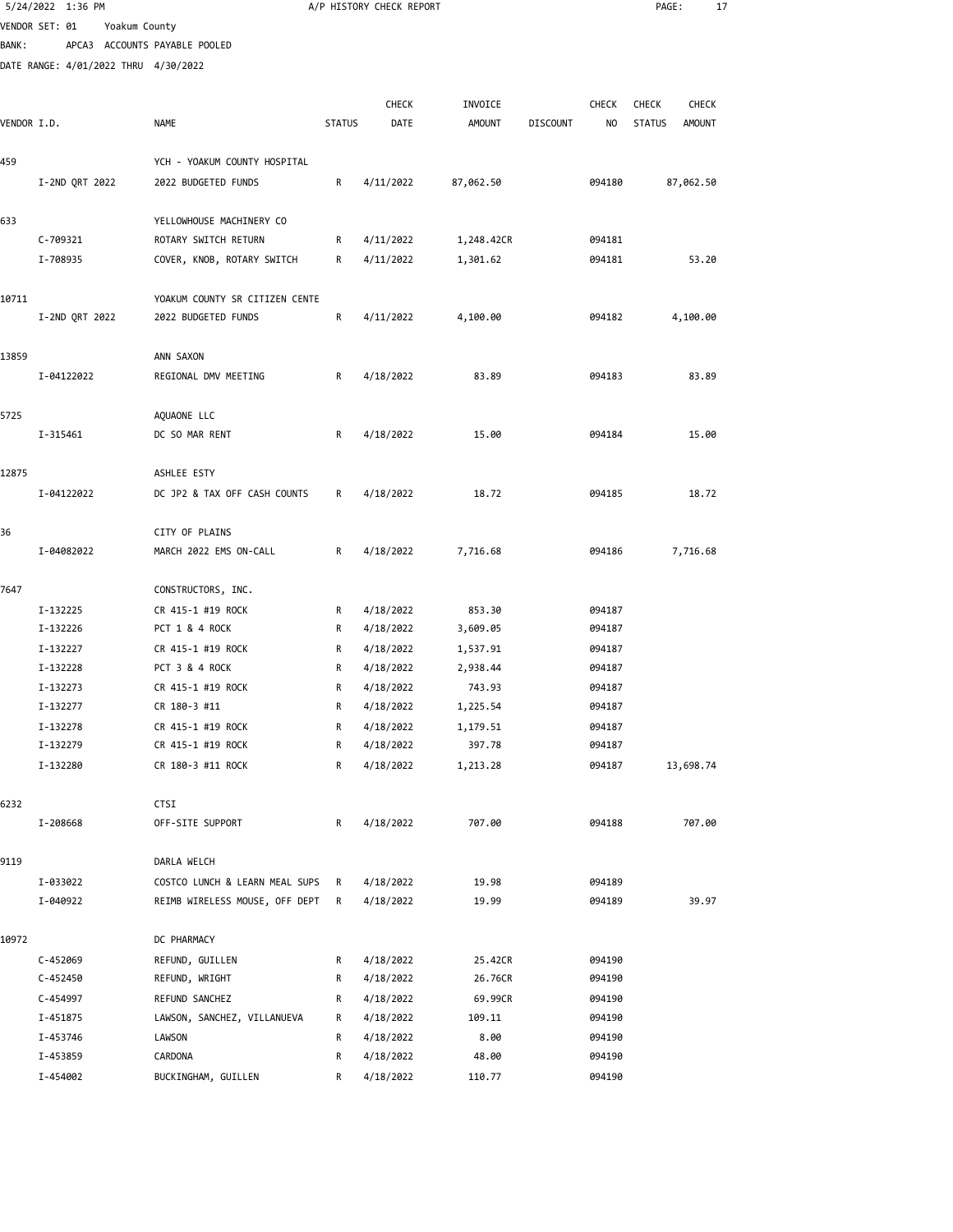| 5/24/2022 1:36 PM |                               |  |
|-------------------|-------------------------------|--|
| VENDOR SET: 01    | Yoakum County                 |  |
| BANK:             | APCA3 ACCOUNTS PAYABLE POOLED |  |

| DATE RANGE: 4/01/2022 THRU 4/30/2022 |                           |               |              |         |                 |        |               |               |
|--------------------------------------|---------------------------|---------------|--------------|---------|-----------------|--------|---------------|---------------|
|                                      |                           |               | <b>CHECK</b> | INVOICE |                 | CHECK  | CHECK         | CHECK         |
| VENDOR I.D.                          | <b>NAME</b>               | <b>STATUS</b> | DATE         | AMOUNT  | <b>DISCOUNT</b> | NO     | <b>STATUS</b> | <b>AMOUNT</b> |
| I-454134                             | CORNISH, NAVARRO          | R             | 4/18/2022    | 222.00  |                 | 094190 |               |               |
| I-454295                             | SANCHEZ, GARZA            | R             | 4/18/2022    | 97.42   |                 | 094190 |               |               |
| I-454813                             | LAWSON                    | R             | 4/18/2022    | 116.99  |                 | 094190 |               |               |
| I-454857                             | LAWSON, CORNISH           | R             | 4/18/2022    | 355.55  |                 | 094190 |               |               |
| I-454956                             | INMATE RX                 | $\mathsf{R}$  | 4/18/2022    | 144.68  |                 | 094190 |               |               |
| I-455127                             | SONNENBERG                | $\mathsf{R}$  | 4/18/2022    | 550.06  |                 | 094190 |               |               |
| I-455167                             | PESINA                    | R             | 4/18/2022    | 89.77   |                 | 094190 |               |               |
| I-455261                             | GARZA                     | R             | 4/18/2022    | 82.81   |                 | 094190 |               |               |
| I-455364                             | NAVARRO, CARDONA, CORNISH | R             | 4/18/2022    | 209.45  |                 | 094190 |               |               |
| I-455491                             | GARZA, GUILLEN            | R             | 4/18/2022    | 209.28  |                 | 094190 |               |               |
| I-455580                             | GARZA                     | R             | 4/18/2022    | 30.90   |                 | 094190 |               |               |
| I-455787                             | NAVARRO, CONDE            | R             | 4/18/2022    | 124.10  |                 | 094190 |               |               |
| I-455901                             | VASOUEZ                   | R             | 4/18/2022    | 89.39   |                 | 094190 |               |               |
| I-456158                             | GARZA, MATA               | R             | 4/18/2022    | 99.38   |                 | 094190 |               |               |
| I-456221                             | CORNISH                   | $\mathsf{R}$  | 4/18/2022    | 33.97   |                 | 094190 |               |               |
| I-456272                             | CONDE                     | R             | 4/18/2022    | 36.76   |                 | 094190 |               |               |
| I-456316                             | SANCHEZ, MCGEE            | R             | 4/18/2022    | 102.94  |                 | 094190 |               |               |
| I-456555                             | RIOS                      | $\mathsf{R}$  | 4/18/2022    | 148.01  |                 | 094190 |               |               |
| I-456682                             | RIOS, CORRAL, LAWSON      | R             | 4/18/2022    | 269.18  |                 | 094190 |               |               |
| I-456818                             | GONZALEZ, CONDE           | R             | 4/18/2022    | 106.09  |                 | 094190 |               |               |
| I-456934                             | VILLARREAL                | $\mathsf{R}$  | 4/18/2022    | 45.27   |                 | 094190 |               | 3,317.71      |
|                                      |                           |               |              |         |                 |        |               |               |

| 9375  |                 | DPC INDUSTRIES                |              |           |          |        |          |
|-------|-----------------|-------------------------------|--------------|-----------|----------|--------|----------|
|       | I-DE75000713-22 | CHLORINE GOLF COURSE          | $\mathsf{R}$ | 4/18/2022 | 40.00    | 094192 | 40.00    |
| 7179  |                 | ELSA DIAZ                     |              |           |          |        |          |
|       | I-3489          | ENRIQUE ARAMBULA SR           | R            | 4/18/2022 | 50.00    | 094193 |          |
|       | I-3505          | VICTOR GAMBOA                 | $\mathsf{R}$ | 4/18/2022 | 50.00    | 094193 |          |
|       | $I - 3599$      | JESUS MATA-VALDEZ             | $\mathsf{R}$ | 4/18/2022 | 50.00    | 094193 | 150.00   |
| 12734 |                 | EMBASSY SUITES - SAN MARCOS   |              |           |          |        |          |
|       | I-97982943 JP   | MAY 1-6, 2022 JANNA PENCE     | R            | 4/18/2022 | 552.00   | 094194 |          |
|       | I-97982943 SG   | MAY 1-6, 2022 SAM GRANADO     | $\mathsf{R}$ | 4/18/2022 | 552.00   | 094194 | 1,104.00 |
| 12302 |                 | HARRELL'S LLC                 |              |           |          |        |          |
|       | I-01551859      | HYDRO-INJECT, NEUTRALIZER     | $\mathsf{R}$ | 4/18/2022 | 9,770.50 | 094195 | 9,770.50 |
| 33    |                 | HIGGINBOTHAM BROTHERS         |              |           |          |        |          |
|       | I-121469/7      | GAS CYLINDER, POCKET LIGHT    | R            | 4/18/2022 | 109.93   | 094196 |          |
|       | I-121608/7      | FLEX TUBING, TOILET TANK KIT  | R            | 4/18/2022 | 60.44    | 094196 | 170.37   |
| 947   |                 | HOBART SERVICE                |              |           |          |        |          |
|       | I-35380398      | SERVICE CALL, GAS CONVCT OVEN | R            | 4/18/2022 | 369.12   | 094197 | 369.12   |

A/P HISTORY CHECK REPORT **PAGE:** 18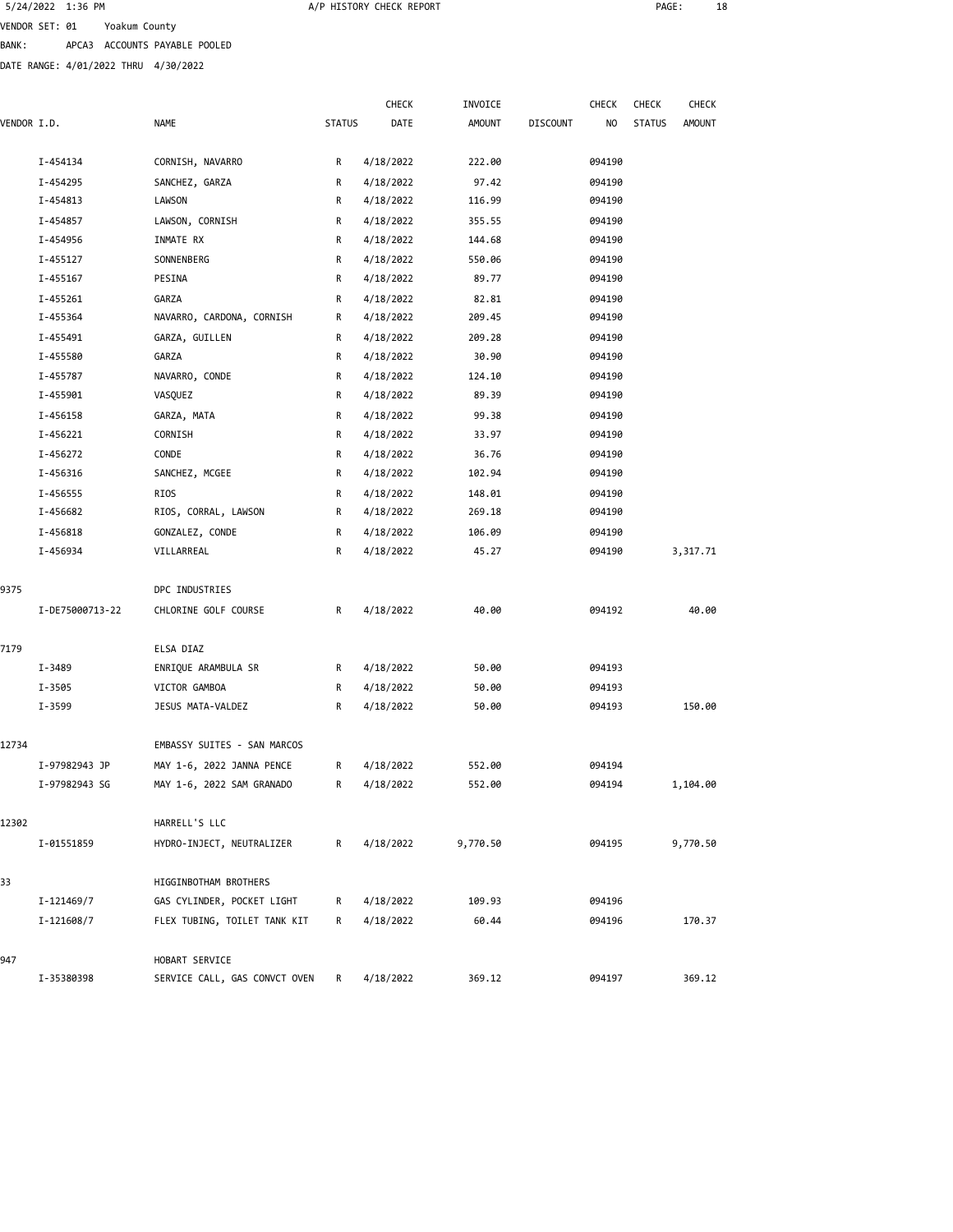|              | 5/24/2022 1:36 PM                    |                                          |               | A/P HISTORY CHECK REPORT |                 |                 |                  | PAGE:         | 19       |  |
|--------------|--------------------------------------|------------------------------------------|---------------|--------------------------|-----------------|-----------------|------------------|---------------|----------|--|
|              | VENDOR SET: 01<br>Yoakum County      |                                          |               |                          |                 |                 |                  |               |          |  |
| <b>BANK:</b> |                                      | APCA3 ACCOUNTS PAYABLE POOLED            |               |                          |                 |                 |                  |               |          |  |
|              | DATE RANGE: 4/01/2022 THRU 4/30/2022 |                                          |               |                          |                 |                 |                  |               |          |  |
|              |                                      |                                          |               |                          |                 |                 |                  |               |          |  |
|              |                                      |                                          |               | CHECK                    | INVOICE         |                 | CHECK            | <b>CHECK</b>  | CHECK    |  |
| VENDOR I.D.  |                                      | NAME                                     | <b>STATUS</b> | DATE                     | <b>AMOUNT</b>   | <b>DISCOUNT</b> | NO               | <b>STATUS</b> | AMOUNT   |  |
|              |                                      |                                          |               |                          |                 |                 |                  |               |          |  |
| 12152        |                                      | KELLY G. MOORE                           |               |                          |                 |                 |                  |               |          |  |
|              | I-MAR 2022                           | SALARY SUPPLEMENT/MILEAGE                | R             | 4/18/2022                | 1,320.85        |                 | 094198           |               | 1,320.85 |  |
| 3168         |                                      | LOWE'S HOME IMPROVEMENT                  |               |                          |                 |                 |                  |               |          |  |
|              | I-936667 - IMLNHQ                    | IRRIGATION SUPPLIES                      | R             | 4/18/2022                | 99.34           |                 | 094199           |               | 99.34    |  |
|              |                                      |                                          |               |                          |                 |                 |                  |               |          |  |
| 7050         |                                      | MARC TRAWEEK                             |               |                          |                 |                 |                  |               |          |  |
|              | I-04102022                           | JUDICIAL EDUCATION CONFERENCE            | R             | 4/18/2022                | 598.66          |                 | 094200           |               | 598.66   |  |
|              |                                      |                                          |               |                          |                 |                 |                  |               |          |  |
| 14069        |                                      | MICHAEL YBARRA                           |               |                          |                 |                 |                  |               |          |  |
|              | I-R326653                            | REIMB 93RD CJCA CONF. REG.               | R             | 4/18/2022                | 225.00          |                 | 094201           |               | 225.00   |  |
|              |                                      |                                          |               |                          |                 |                 |                  |               |          |  |
| 1760         |                                      | MICROMARKETING LLC                       |               |                          |                 |                 |                  |               |          |  |
|              | I-883771                             | INVINCIBLE, DVD                          | R             | 4/18/2022<br>4/18/2022   | 19.98           |                 | 094202           |               |          |  |
|              | I-883842                             | WOMAN LAST SEEN CD<br>CRIMSON SUMMER CD  | R             |                          | 55.79           |                 | 094202<br>094202 |               |          |  |
|              | I-883929<br>I-884297                 | FAMILY AFFAIR, CD                        | R<br>R        | 4/18/2022<br>4/18/2022   | 104.49<br>43.99 |                 | 094202           |               | 224.25   |  |
|              |                                      |                                          |               |                          |                 |                 |                  |               |          |  |
| 5599         |                                      | MIDAMERICA BOOKS                         |               |                          |                 |                 |                  |               |          |  |
|              | I-548563                             | KIDS BOOKS                               | R             | 4/18/2022                | 309.25          |                 | 094203           |               | 309.25   |  |
|              |                                      |                                          |               |                          |                 |                 |                  |               |          |  |
| 88           |                                      | MUSTANG COUNTRY INC.                     |               |                          |                 |                 |                  |               |          |  |
|              | I-115010                             | CHANGE OIL AND FILTER                    | R             | 4/18/2022                | 27.50           |                 | 094204           |               | 27.50    |  |
|              |                                      |                                          |               |                          |                 |                 |                  |               |          |  |
| 6913         |                                      | PARAMOUNT PRESS                          |               |                          |                 |                 |                  |               |          |  |
|              | $I - 8642$                           | MAIL LABELS                              | R             | 4/18/2022                | 220.00          |                 | 094205           |               | 220.00   |  |
| 1527         |                                      | THE PENWORTHY COMPANY                    |               |                          |                 |                 |                  |               |          |  |
|              | I-0580635-IN                         | KIDS BOOKS                               | R             | 4/18/2022                | 161.10          |                 | 094206           |               | 161.10   |  |
|              |                                      |                                          |               |                          |                 |                 |                  |               |          |  |
| 13664        |                                      | QUADIENT LEASING USA, INC                |               |                          |                 |                 |                  |               |          |  |
|              | I-N9358903                           | LEASE # N17111008 MAY - AUG 22           | R             | 4/18/2022                | 1,395.00        |                 | 094207           |               | 1,395.00 |  |
|              |                                      |                                          |               |                          |                 |                 |                  |               |          |  |
| 10631        |                                      | RACHEL PILLAI                            |               |                          |                 |                 |                  |               |          |  |
|              | I-04052022                           | MILEAGE, HOTEL, MEALS PER DIEM R         |               | 4/18/2022                | 1,307.96        |                 | 094208           |               | 1,307.96 |  |
|              |                                      |                                          |               |                          |                 |                 |                  |               |          |  |
| 13382        |                                      | RMA TOLL PROCESSING                      |               |                          |                 |                 |                  |               |          |  |
|              | I-100038108435<br>I-100038110484     | MAR 2022 TOLL FEES<br>MAR 2022 TOLL FEES | R<br>R        | 4/18/2022<br>4/18/2022   | 6.24<br>8.72    |                 | 094209<br>094209 |               | 14.96    |  |
|              |                                      |                                          |               |                          |                 |                 |                  |               |          |  |
| 11679        |                                      | SANDI D O'GORMAN                         |               |                          |                 |                 |                  |               |          |  |
|              | I-05022022                           | REIMB REG FEES SAN ANTONIO               | R             | 4/18/2022                | 45.00           |                 | 094210           |               | 45.00    |  |
|              |                                      |                                          |               |                          |                 |                 |                  |               |          |  |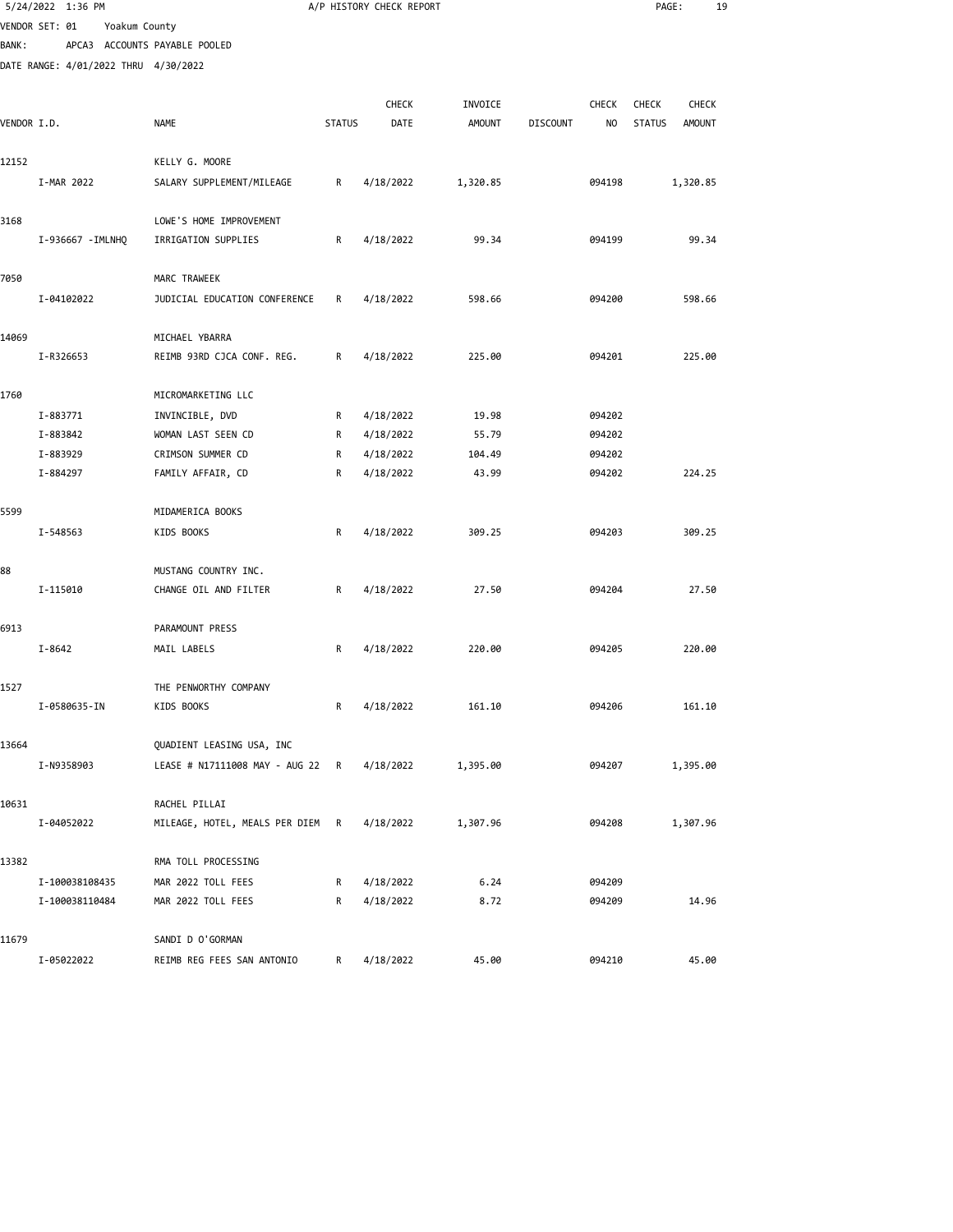|              | 5/24/2022 1:36 PM                    |                                  |               | A/P HISTORY CHECK REPORT |          |                 |        | PAGE:         | 20           |  |
|--------------|--------------------------------------|----------------------------------|---------------|--------------------------|----------|-----------------|--------|---------------|--------------|--|
|              | VENDOR SET: 01<br>Yoakum County      |                                  |               |                          |          |                 |        |               |              |  |
| <b>BANK:</b> |                                      | APCA3 ACCOUNTS PAYABLE POOLED    |               |                          |          |                 |        |               |              |  |
|              | DATE RANGE: 4/01/2022 THRU 4/30/2022 |                                  |               |                          |          |                 |        |               |              |  |
|              |                                      |                                  |               |                          |          |                 |        |               |              |  |
|              |                                      |                                  |               | <b>CHECK</b>             | INVOICE  |                 | CHECK  | <b>CHECK</b>  | <b>CHECK</b> |  |
| VENDOR I.D.  |                                      | NAME                             | <b>STATUS</b> | DATE                     | AMOUNT   | <b>DISCOUNT</b> | NO.    | <b>STATUS</b> | AMOUNT       |  |
|              |                                      |                                  |               |                          |          |                 |        |               |              |  |
| 3389         |                                      | SANDRA ROBLEZ                    |               |                          |          |                 |        |               |              |  |
|              | I-04112022                           | REGION II MEETING MILEAGE        | R             | 4/18/2022                | 100.74   |                 | 094211 |               | 100.74       |  |
| 4972         |                                      | SOUTH PLAINS COMMMUNICATIONS     |               |                          |          |                 |        |               |              |  |
|              | I-0122347-IN                         | REPAIRED RADIO                   | R             | 4/18/2022                | 102.80   |                 | 094212 |               |              |  |
|              | I-0122603-IN                         | BATTERY 2500 MAH                 | R             | 4/18/2022                | 136.50   |                 | 094212 |               | 239.30       |  |
|              |                                      |                                  |               |                          |          |                 |        |               |              |  |
| 2573         |                                      | STATE COMPTROLLER                |               |                          |          |                 |        |               |              |  |
|              | I-04112022                           | TEXAS SALES & USE TAX -1ST QRT   | R             | 4/18/2022                | 32.54    |                 | 094213 |               | 32.54        |  |
| 13449        |                                      | SUNBELT POOLS, INC.              |               |                          |          |                 |        |               |              |  |
|              | I-PS1000878                          | PULSAR II BRIQUETTES, MUR ACID   | R             | 4/18/2022                | 5,435.01 |                 | 094214 |               | 5,435.01     |  |
|              |                                      |                                  |               |                          |          |                 |        |               |              |  |
| 1697         |                                      | TASCOSA OFFICE MACHINES, INC.    |               |                          |          |                 |        |               |              |  |
|              | I-329417                             | HR BLACK TONER                   | R             | 4/18/2022                | 69.99    |                 | 094215 |               |              |  |
|              | I-330682                             | HR CUSTOM STAMPS                 | R             | 4/18/2022                | 60.90    |                 | 094215 |               | 130.89       |  |
|              |                                      |                                  |               |                          |          |                 |        |               |              |  |
| 9115         |                                      | TEXAS DEPT OF PUBLIC SAFETY      |               |                          |          |                 |        |               |              |  |
|              | I-CRS-202202-233344 J NEUFELD/Q ESTY |                                  | R             | 4/18/2022                | 2.00     |                 | 094216 |               | 2.00         |  |
| 6081         |                                      | TEXAS DEPT OF STATE HEALTH SER   |               |                          |          |                 |        |               |              |  |
|              | I-2016036                            | REMOTE BIRTH ACCESS, MAR 2022    | R             | 4/18/2022                | 36.60    |                 | 094217 |               | 36.60        |  |
|              |                                      |                                  |               |                          |          |                 |        |               |              |  |
| 12782        |                                      | TEXAS HOMELAND SECURITY & SOUN   |               |                          |          |                 |        |               |              |  |
|              | I-33214                              | SECURITY CAMERAS                 | R             | 4/18/2022                | 5,242.56 |                 | 094218 |               | 5,242.56     |  |
|              |                                      |                                  |               |                          |          |                 |        |               |              |  |
| 2633         |                                      | THOMSON REUTERS- WEST            |               |                          |          |                 |        |               |              |  |
|              | I-846213287                          | TX RULES OF COURT                | R             | 4/18/2022                | 196.00   |                 | 094219 |               | 196.00       |  |
| 4624         |                                      | TIM ADDISON                      |               |                          |          |                 |        |               |              |  |
|              | I-02212022                           | U. G. YOUNG, MILEAGE, PER DIEM R |               | 4/18/2022                | 1,131.98 |                 | 094220 |               | 1,131.98     |  |
|              |                                      |                                  |               |                          |          |                 |        |               |              |  |
| 4143         |                                      | TK ELEVATOR CORPORATION          |               |                          |          |                 |        |               |              |  |
|              | I-3006475088                         | MAR - MAY 22                     | R             | 4/18/2022                | 1,844.76 |                 | 094221 |               | 1,844.76     |  |
|              |                                      | POSTMASTER - US POSTAL SERVICE   |               |                          |          |                 |        |               |              |  |
| 7651         | I-04122022                           | 47 STAMP BOOKS                   | R             | 4/18/2022                | 545.20   |                 | 094222 |               | 545.20       |  |
|              |                                      |                                  |               |                          |          |                 |        |               |              |  |
| 3372         |                                      | WEST TEXAS JUVENILE CHIEFS' AS   |               |                          |          |                 |        |               |              |  |
|              | I-06142022                           | E MENDOZA REGISTRATION/MEM FEE   | R             | 4/18/2022                | 160.00   |                 | 094223 |               | 160.00       |  |
|              |                                      |                                  |               |                          |          |                 |        |               |              |  |
| 5254         |                                      | KINETIC BUSINESS BY WINDSTREAM   |               |                          |          |                 |        |               |              |  |
|              | I-040213614.040522                   | 806-456-2367                     | R             | 4/18/2022                | 316.68   |                 | 094224 |               | 316.68       |  |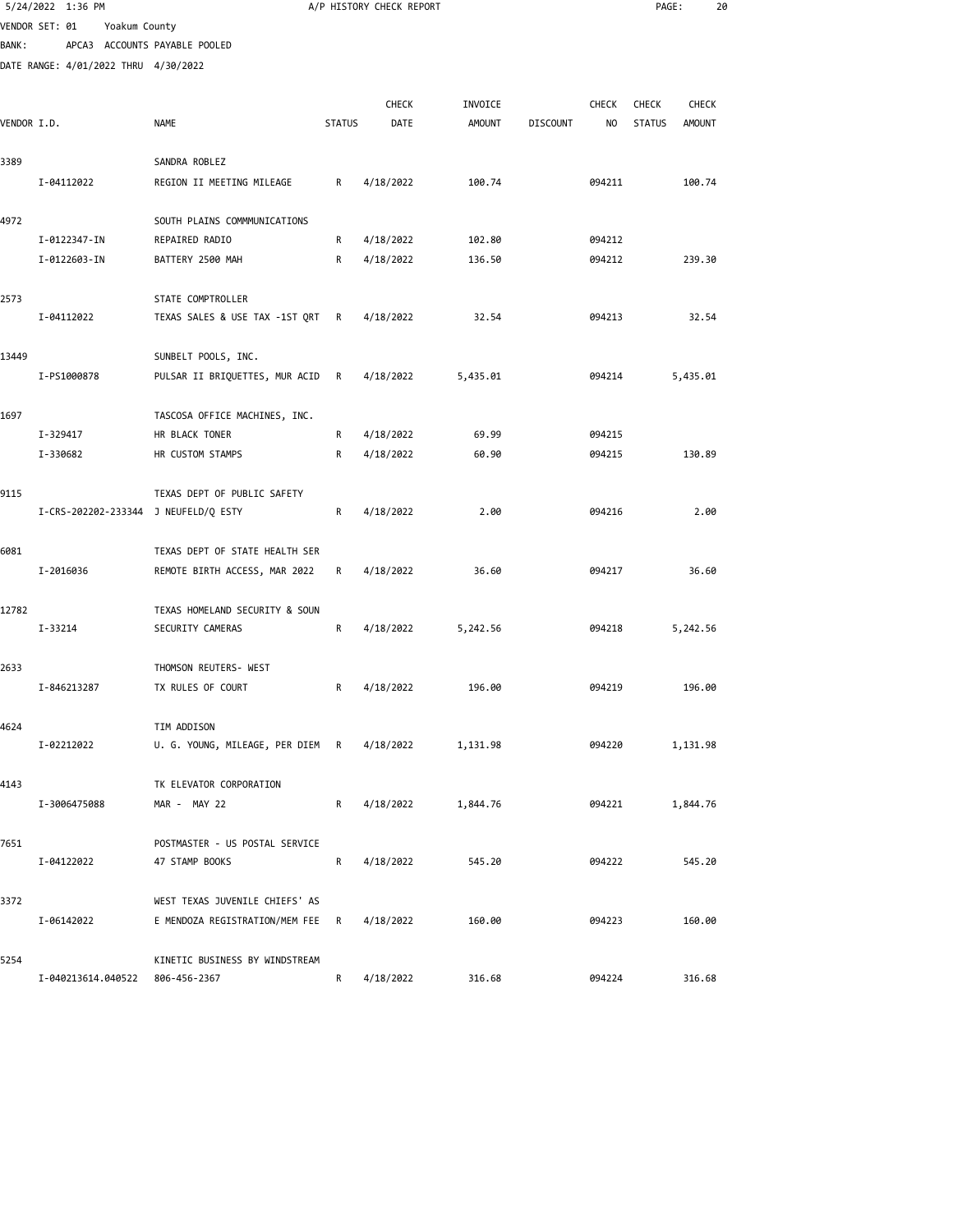|              | 5/24/2022 1:36 PM                    |                                |               | A/P HISTORY CHECK REPORT |                |                 |                  | PAGE:         | 21            |  |
|--------------|--------------------------------------|--------------------------------|---------------|--------------------------|----------------|-----------------|------------------|---------------|---------------|--|
|              | VENDOR SET: 01<br>Yoakum County      |                                |               |                          |                |                 |                  |               |               |  |
| <b>BANK:</b> | APCA3 ACCOUNTS PAYABLE POOLED        |                                |               |                          |                |                 |                  |               |               |  |
|              | DATE RANGE: 4/01/2022 THRU 4/30/2022 |                                |               |                          |                |                 |                  |               |               |  |
|              |                                      |                                |               |                          |                |                 |                  |               |               |  |
|              |                                      |                                |               | <b>CHECK</b>             | INVOICE        |                 | CHECK            | <b>CHECK</b>  | <b>CHECK</b>  |  |
| VENDOR I.D.  |                                      | <b>NAME</b>                    | <b>STATUS</b> | DATE                     | <b>AMOUNT</b>  | <b>DISCOUNT</b> | NO.              | <b>STATUS</b> | <b>AMOUNT</b> |  |
| 5254         |                                      | KINETIC BUSINESS BY WINDSTREAM |               |                          |                |                 |                  |               |               |  |
|              | I-040213615.04052022 806-456-2377    |                                | R             | 4/18/2022                | 130.31         |                 | 094225           |               | 130.31        |  |
|              |                                      |                                |               |                          |                |                 |                  |               |               |  |
| 5254         |                                      | KINETIC BUSINESS BY WINDSTREAM |               |                          |                |                 |                  |               |               |  |
|              | I-040214166.040522                   | 806-456-7118                   | R             | 4/18/2022                | 40.53          |                 | 094226           |               | 40.53         |  |
|              |                                      |                                |               |                          |                |                 |                  |               |               |  |
| 5254         |                                      | KINETIC BUSINESS BY WINDSTREAM |               |                          |                |                 |                  |               |               |  |
|              | I-040214413.040522                   | 806-456-8725                   | R             | 4/18/2022                | 111.85         |                 | 094227           |               | 111.85        |  |
|              |                                      |                                |               |                          |                |                 |                  |               |               |  |
| 5584         |                                      | KINETIC BUSINESS BY WINDSTREAM |               |                          |                |                 |                  |               |               |  |
|              | I-125102532.040522                   | 806-592-2331                   | R             | 4/18/2022                | 278.90         |                 | 094228           |               | 278.90        |  |
| 6493         |                                      | YC TAX ASSESSOR/ COLLECTOR     |               |                          |                |                 |                  |               |               |  |
|              | I-1087313 22                         | 2012/CHEV/PK                   | R             | 4/18/2022                | 7.50           |                 | 094229           |               |               |  |
|              | I-1087314 22                         | 2012/CHEV/PK                   | R             | 4/18/2022                | 7.50           |                 | 094229           |               | 15.00         |  |
|              |                                      |                                |               |                          |                |                 |                  |               |               |  |
| 4082         |                                      | YCH - YOAKUM COUNTY HOSPITAL   |               |                          |                |                 |                  |               |               |  |
|              | I-04132022                           | APR - 22, TRANSFER             | R             | 4/18/2022                | 51,235.49      |                 | 094230           |               | 51,235.49     |  |
|              |                                      |                                |               |                          |                |                 |                  |               |               |  |
| 12718        |                                      | SYNCB/AMAZON                   |               |                          |                |                 |                  |               |               |  |
|              | C-755563775858                       | REFUND DAMAGED PENS            | R             | 4/25/2022                | 12.98CR        |                 | 094231           |               |               |  |
|              | I-433395438354                       | DUFFLE BAG/HANDCUFF HOLDER     | R             | 4/25/2022                | 137.44         |                 | 094231           |               |               |  |
|              | I-433769387573                       | MATRIX RESURRECTIONS DVD       | R             | 4/25/2022                | 19.96          |                 | 094231           |               |               |  |
|              | I-434386754564                       | POST-IT NOTES, COFFEE, ORGANIZ | R             | 4/25/2022                | 78.80          |                 | 094231           |               |               |  |
|              | I-434846483596                       | TELEPHONE STAND                | R             | 4/25/2022                | 42.05          |                 | 094231           |               |               |  |
|              | I-443866476334<br>I-445335899734     | GPS CASE<br>WIRELESS KEYBOARD  | R             | 4/25/2022                | 66.91<br>32.32 |                 | 094231<br>094231 |               |               |  |
|              | I-456396666578                       | CHEST RIG                      | R<br>R        | 4/25/2022<br>4/25/2022   | 32.95          |                 | 094231           |               |               |  |
|              | I-457394475573                       | CLEAR SINGLE CASE - DVDS       | R             | 4/25/2022                | 41.95          |                 | 094231           |               |               |  |
|              | I-465756779989                       | OFFICE CHAIR B                 | R             | 4/25/2022                | 246.79         |                 | 094231           |               |               |  |
|              | I-467674377537                       | BULK FLASH CARDS/CASES         | R             | 4/25/2022                | 586.35         |                 | 094231           |               |               |  |
|              | I-476335686565                       | TONER CARTRIDGES               | R             | 4/25/2022                | 463.35         |                 | 094231           |               |               |  |
|              | I-487933446393                       | AIRPORT LIGHT BULBS            | R             | 4/25/2022                | 75.35          |                 | 094231           |               |               |  |
|              | I-546333596978                       | CLOCK/FILE FOLDERS/ORGANIZER   | R             | 4/25/2022                | 104.18         |                 | 094231           |               |               |  |
|              | I-549495473695                       | JUNGLE CRUISE DVD              | R             | 4/25/2022                | 17.50          |                 | 094231           |               |               |  |
|              | I-555973958569                       | MULTIPLE DVDS                  | R             | 4/25/2022                | 205.18         |                 | 094231           |               |               |  |
|              | I-564883573354                       | ARMLESS OFFICE CHAIR           | R             | 4/25/2022                | 179.98         |                 | 094231           |               |               |  |
|              | I-569488893359                       | AIRPORT LIGHT BULBS            | R             | 4/25/2022                | 163.40         |                 | 094231           |               |               |  |
|              | I-595374446955                       | PENS                           | R             | 4/25/2022                | 35.96          |                 | 094231           |               |               |  |
|              | I-599394585485                       | CHAIR MAT                      | R             | 4/25/2022                | 42.00          |                 | 094231           |               |               |  |
|              | I-643389837667                       | LABEL MAKER REFILLS            | R             | 4/25/2022                | 25.50          |                 | 094231           |               |               |  |
|              | I-643739999639                       | CALCULATORS                    | R             | 4/25/2022                | 114.50         |                 | 094231           |               |               |  |
|              | I-644753834967                       | PENS/BINDERS/RULER             | R             | 4/25/2022                | 41.64          |                 | 094231           |               |               |  |
|              | I-647684539563                       | FOLGERS COFFEE                 | R             | 4/25/2022                | 117.10         |                 | 094231           |               |               |  |
|              | I-653475334695                       | STYROFOAM CUPS                 | R             | 4/25/2022                | 317.80         |                 | 094231           |               |               |  |
|              | I-666958476896<br>I-668335334388     | LYSOL<br>BINDER DIVIDERS       | R<br>R        | 4/25/2022<br>4/25/2022   | 132.51<br>9.89 |                 | 094231<br>094231 |               |               |  |
|              | I-668567954553                       | MAGNETIC DRY ERASE BOARD       | R             | 4/25/2022                | 37.09          |                 | 094231           |               |               |  |
|              |                                      |                                |               |                          |                |                 |                  |               |               |  |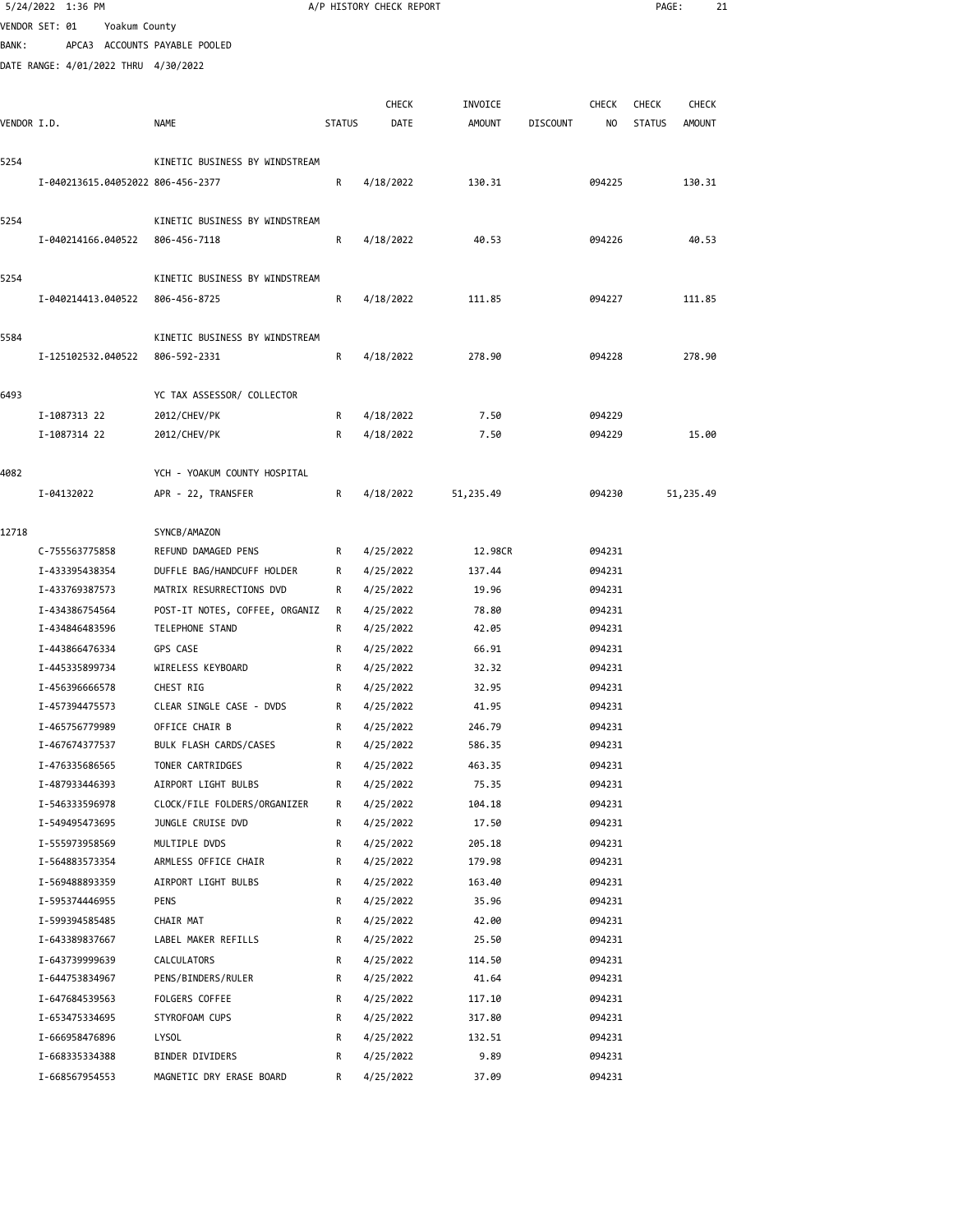5/24/2022 1:36 PM A/P HISTORY CHECK REPORT PAGE: 22 VENDOR SET: 01 Yoakum County BANK: APCA3 ACCOUNTS PAYABLE POOLED

DATE RANGE: 4/01/2022 THRU 4/30/2022

| VENDOR I.D. |                                        | <b>NAME</b>                                | <b>STATUS</b> | <b>CHECK</b><br>DATE | INVOICE<br><b>AMOUNT</b> | <b>DISCOUNT</b> | CHECK<br>NO | CHECK<br><b>STATUS</b> | <b>CHECK</b><br><b>AMOUNT</b> |
|-------------|----------------------------------------|--------------------------------------------|---------------|----------------------|--------------------------|-----------------|-------------|------------------------|-------------------------------|
|             | I-673566935794                         | MATRIX DVD, JAMES BOND                     | R             | 4/25/2022            | 44.36                    |                 | 094231      |                        |                               |
|             | I-685955839853                         | CLASSIC ROAST COFFEE                       | R             | 4/25/2022            | 60.52                    |                 | 094231      |                        |                               |
|             | I-686743566639                         | BUNN COFFEE POT                            | R             | 4/25/2022            | 50.00                    |                 | 094231      |                        |                               |
|             | I-695965636858                         | CARDSTOCK, INK, TAPE                       | R             | 4/25/2022            | 64.88                    |                 | 094231      |                        |                               |
|             | I-736957959376                         | STAPLES                                    | R             | 4/25/2022            | 12.82                    |                 | 094231      |                        |                               |
|             | I-754739358547                         | CHILDREN'S BOOKS                           | R             | 4/25/2022            | 120.62                   |                 | 094231      |                        |                               |
|             | I-775484544847                         | MAGNETIC TO DO LIST                        | R             | 4/25/2022            | 11.99                    |                 | 094231      |                        |                               |
|             | I-775698754795                         | CHEST RIG                                  | R             | 4/25/2022            | 59.98                    |                 | 094231      |                        |                               |
|             | I-788988978794                         | DORK DIARIES                               | R             | 4/25/2022            | 38.60                    |                 | 094231      |                        |                               |
|             | I-834566945357                         | SIDEKICK POUCH                             | R             | 4/25/2022            | 16.95                    |                 | 094231      |                        |                               |
|             | I-867938659896                         | 2 HOLE PUNCH                               | R             | 4/25/2022            | 25.49                    |                 | 094231      |                        |                               |
|             | I-886494759968                         | PENS/FLOOR MAT/NOTE PADS                   | R             | 4/25/2022            | 197.01                   |                 | 094231      |                        |                               |
|             | I-955594667586                         | TACTICAL ADMIN POUCH                       | R             | 4/25/2022            | 21.95                    |                 | 094231      |                        | 4,080.64                      |
| 5725        |                                        | AQUAONE LLC                                |               |                      |                          |                 |             |                        |                               |
|             | I-315689                               | COURTHOUSE ENERGY SURCHARGE                | R             | 4/25/2022            | 3.00                     |                 | 094234      |                        | 3.00                          |
| 149         |                                        | BAKER & TAYLOR LLC                         |               |                      |                          |                 |             |                        |                               |
|             | I-5017666699                           | FROM BLOOD AND ASH                         | R             | 4/25/2022            | 31.93                    |                 | 094235      |                        | 31.93                         |
| 15          |                                        | BLAINE INDUSTRIAL SUPPLY                   |               |                      |                          |                 |             |                        |                               |
|             | I-S6005321.001                         | DISPENSER, TISSUE                          | R             | 4/25/2022            | 128.20                   |                 | 094236      |                        |                               |
|             | I-S6005322.001                         | DISPENSER, TISSUE                          | R             | 4/25/2022            | 128.20                   |                 | 094236      |                        |                               |
|             | I-S6005325.001                         | DISPENSER TOWEL                            | R             | 4/25/2022            | 134.51                   |                 | 094236      |                        | 390.91                        |
| 204         |                                        | CORPORATE BILLING LLC                      |               |                      |                          |                 |             |                        |                               |
|             | I-XA102018842:01                       | HEADLAMP - UNIT #11                        | R             | 4/25/2022            | 143.39                   |                 | 094237      |                        |                               |
|             | I-XA102019140:01                       | SHOCK ABSORBERS, MACK TRUCK                | R             | 4/25/2022            | 741.24                   |                 | 094237      |                        |                               |
|             | I-XA102019410:01                       | TRUCK #1 AIR SPRING                        | R             | 4/25/2022            | 236.36                   |                 | 094237      |                        |                               |
|             | I-XA102019429:01                       | ANTIFREEZE - SHOP                          | R             | 4/25/2022            | 254.70                   |                 | 094237      |                        | 1,375.69                      |
| 5168        |                                        | CENGAGE LEARNING INC.                      |               |                      |                          |                 |             |                        |                               |
|             | I-77602143                             | LARGE PRINT DISTRIBUTION                   | R             | 4/25/2022            | 45.00                    |                 | 094238      |                        | 45.00                         |
| 7732        |                                        | CENTER POINT LARGE PRINT                   |               |                      |                          |                 |             |                        |                               |
|             | I-1921552                              | CHRISTIAN SERIES LEVEL I                   | R             | 4/25/2022            | 91.08                    |                 | 094239      |                        |                               |
|             | I-1921578                              | CHRISTIAN SERIES LEVEL I                   | R             | 4/25/2022            | 91.08                    |                 | 094239      |                        | 182.16                        |
| 34          |                                        | CITY OF DENVER CITY                        |               |                      |                          |                 |             |                        |                               |
|             | I-02-011609-000.0322 PCT 2 COUNTY BARN |                                            | R             | 4/25/2022            | 259.45                   |                 | 094240      |                        |                               |
|             | I-03-003407-002.0322 SPHD              |                                            | R             | 4/25/2022            | 91.47                    |                 | 094240      |                        |                               |
|             | I-05-001706-000.0322 YC LIBRARY        |                                            | R             | 4/25/2022            | 329.36                   |                 | 094240      |                        |                               |
|             | I-05-009501-002.0322 YC TAX OFFICE     |                                            | R             | 4/25/2022            | 73.70                    |                 | 094240      |                        |                               |
|             | I-06-003305-013.0322 ANNEX             |                                            | R             | 4/25/2022            | 150.59                   |                 | 094240      |                        |                               |
|             | I-07-003601-000.0322 SHERIFF'S OFFICE  |                                            | R             | 4/25/2022            | 148.89                   |                 | 094240      |                        |                               |
|             | I-08-005125-000.0322 MOORHEAD PARK     |                                            | R             | 4/25/2022            | 25.00                    |                 | 094240      |                        |                               |
|             | I-08-005700-000.0322 PORTABLE OFFICE   |                                            | R             | 4/25/2022            | 18.92                    |                 | 094240      |                        |                               |
|             |                                        | I-08-005803-001.0322 YC COMMUNITY BUILDING | R             | 4/25/2022            | 126.80                   |                 | 094240      |                        |                               |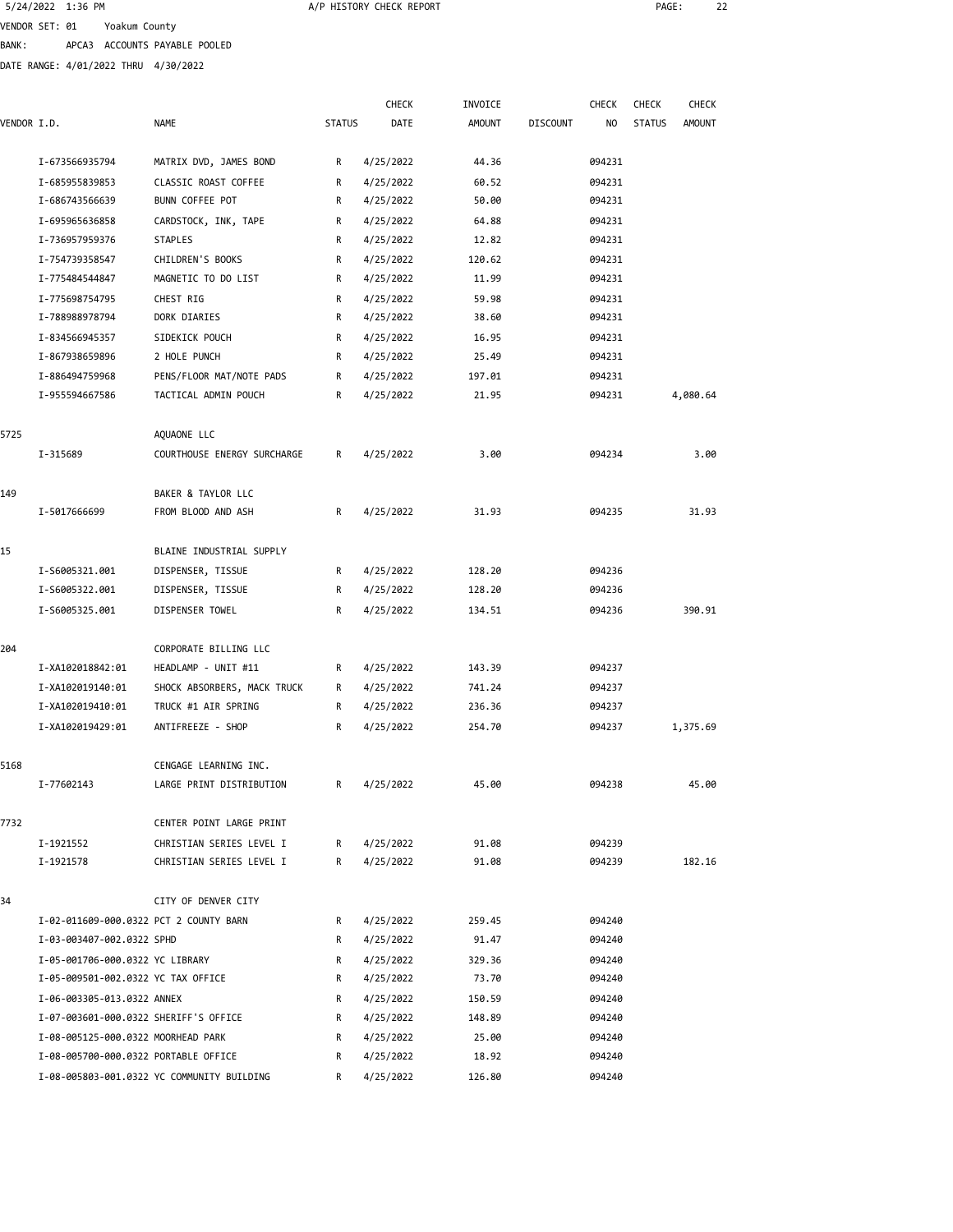|              | 5/24/2022 1:36 PM                      |                                |               | A/P HISTORY CHECK REPORT |               |                 |              | PAGE:         |               | 23 |
|--------------|----------------------------------------|--------------------------------|---------------|--------------------------|---------------|-----------------|--------------|---------------|---------------|----|
|              | VENDOR SET: 01<br>Yoakum County        |                                |               |                          |               |                 |              |               |               |    |
| <b>BANK:</b> | APCA3 ACCOUNTS PAYABLE POOLED          |                                |               |                          |               |                 |              |               |               |    |
|              | DATE RANGE: 4/01/2022 THRU 4/30/2022   |                                |               |                          |               |                 |              |               |               |    |
|              |                                        |                                |               |                          |               |                 |              |               |               |    |
|              |                                        |                                |               | <b>CHECK</b>             | INVOICE       |                 | <b>CHECK</b> | <b>CHECK</b>  | <b>CHECK</b>  |    |
| VENDOR I.D.  |                                        | <b>NAME</b>                    | <b>STATUS</b> | DATE                     | <b>AMOUNT</b> | <b>DISCOUNT</b> | NO           | <b>STATUS</b> | <b>AMOUNT</b> |    |
|              | I-11-009086-000.0322 YC SENIOR CITIZEN |                                | R             | 4/25/2022                | 199.19        |                 | 094240       |               |               |    |
|              | I-13-019064-000.0322 NEWMAN PARK       |                                | R             | 4/25/2022                | 39.82         |                 | 094240       |               |               |    |
|              | I-14-012050-000.0322 COUNTY PARK       |                                | R             | 4/25/2022                | 407.50        |                 | 094240       |               | 1,870.69      |    |
| 10066        |                                        | CJ'S ELECTRIC                  |               |                          |               |                 |              |               |               |    |
|              | $I-1201$                               | BASEBALL PARK LIGHT REPAIR     | R             | 4/25/2022                | 2,024.15      |                 | 094241       |               | 2,024.15      |    |
| 7647         |                                        | CONSTRUCTORS, INC.             |               |                          |               |                 |              |               |               |    |
|              | I-132274                               | CR 165-2 #6 ROCK               | R             | 4/25/2022                | 1,136.28      |                 | 094242       |               |               |    |
|              | I-132275                               | CR 165-2 #6 ROCK               | R             | 4/25/2022                | 763.18        |                 | 094242       |               |               |    |
|              | I-132276                               | CR 165-2 #6 ROCK               | R             | 4/25/2022                | 717.33        |                 | 094242       |               |               |    |
|              | I-132315                               | CR 165-2 # 6 ROCK              | R             | 4/25/2022                | 3,713.18      |                 | 094242       |               |               |    |
|              | I-132316                               | CR 425-4 # 15 ROCK             | R             | 4/25/2022                | 1,215.38      |                 | 094242       |               |               |    |
|              | I-132317                               | CR 180-3 # 11 ROCK             | R             | 4/25/2022                | 1,308.48      |                 | 094242       |               |               |    |
|              | I-132318                               | CR 425-4 #15 ROCK              | R             | 4/25/2022                | 1,212.76      |                 | 094242       |               |               |    |
|              | I-132358                               | CR 165-2 #6 ROCK               | R             | 4/25/2022                | 2,249.28      |                 | 094242       |               |               |    |
|              | I-132359                               | CR 165-2 #6 ROCK               | R             | 4/25/2022                | 3,174.18      |                 | 094242       |               |               |    |
|              | I-132360                               | CR 425-4 #15 ROCK              | R             | 4/25/2022                | 1,221.16      |                 | 094242       |               |               |    |
|              | I-132361                               | CR 180-3 #11 ROCK              | R             | 4/25/2022                | 1,618.41      |                 | 094242       |               |               |    |
|              | I-132362                               | CR 425-4 #15 ROCK              | R             | 4/25/2022                | 1,184.24      |                 | 094242       |               |               |    |
|              | I-132363                               | CR 425-4 #15 ROCK              | R             | 4/25/2022                | 408.28        |                 | 094242       |               |               |    |
|              | I-132364                               | CR 425-4 #15 ROCK              | R             | 4/25/2022                | 1,154.83      |                 | 094242       |               |               |    |
|              | I-132365                               | CR425-4 #15 ROCK               | R             | 4/25/2022                | 839.13        |                 | 094242       |               | 21,916.10     |    |
| 1420         |                                        | <b>CSCD</b>                    |               |                          |               |                 |              |               |               |    |
|              | I-9901216424                           | VERIZON FEB - MAR REIMB        | R             | 4/25/2022                | 19.88         |                 | 094243       |               |               |    |
|              | I-9903536049                           | VERIZON MAR - APR REIMB        | R             | 4/25/2022                | 19.81         |                 | 094243       |               | 39.69         |    |
|              |                                        |                                |               |                          |               |                 |              |               |               |    |
| 6232         |                                        | CTSI                           |               |                          |               |                 |              |               |               |    |
|              | I-208840                               | OFF-SITE SUPPORT               | R             | 4/25/2022                | 71.00         |                 | 094244       |               | 71.00         |    |
| 13828        |                                        | DAVE TEDFORD                   |               |                          |               |                 |              |               |               |    |
|              | I-APR 2022                             | EMERGENCY SERVICES MNGMT       | R             | 4/25/2022                | 750.00        |                 | 094245       |               | 750.00        |    |
| 265          |                                        | DENVER CITY QUALITY AIR        |               |                          |               |                 |              |               |               |    |
|              | I-6868                                 | SERVICED AC MEN'S CELL         | R             | 4/25/2022                | 266.50        |                 | 094246       |               | 266.50        |    |
| 3037         |                                        | ELECTION SYSTEMS & SOFTWARE, I |               |                          |               |                 |              |               |               |    |
|              | I-CD2022731                            | EXPRESS POLL SOFTW, POLLBOOKS  | R             | 4/25/2022                | 1,750.00      |                 | 094247       |               |               |    |
|              | I-CD2022909                            | PRECINCT TABULATOR             | R             | 4/25/2022                | 1,977.82      |                 | 094247       |               | 3,727.82      |    |
| 11734        |                                        | ELIJAH B. MCLEOD               |               |                          |               |                 |              |               |               |    |
|              | I-1132                                 | CAUSE #8957                    | R             | 4/25/2022                | 682.70        |                 | 094248       |               | 682.70        |    |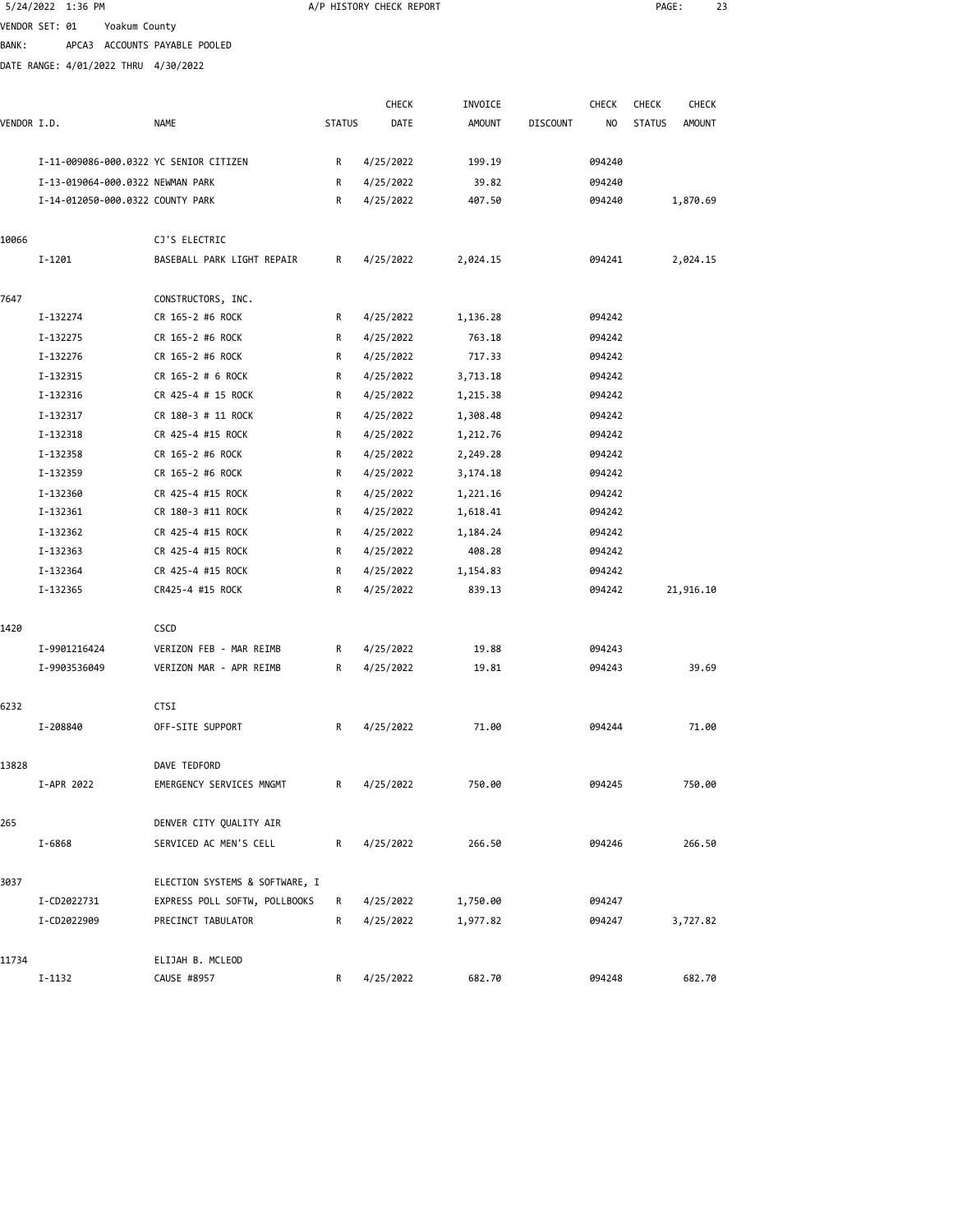|             | 5/24/2022 1:36 PM                      |                                  |               | A/P HISTORY CHECK REPORT |                |                 |                  | PAGE:         |              | 24 |
|-------------|----------------------------------------|----------------------------------|---------------|--------------------------|----------------|-----------------|------------------|---------------|--------------|----|
|             | VENDOR SET: 01<br>Yoakum County        |                                  |               |                          |                |                 |                  |               |              |    |
| BANK:       | APCA3 ACCOUNTS PAYABLE POOLED          |                                  |               |                          |                |                 |                  |               |              |    |
|             | DATE RANGE: 4/01/2022 THRU 4/30/2022   |                                  |               |                          |                |                 |                  |               |              |    |
|             |                                        |                                  |               |                          |                |                 |                  |               |              |    |
|             |                                        |                                  |               | <b>CHECK</b>             | INVOICE        |                 | <b>CHECK</b>     | <b>CHECK</b>  | <b>CHECK</b> |    |
| VENDOR I.D. |                                        | NAME                             | <b>STATUS</b> | DATE                     | <b>AMOUNT</b>  | <b>DISCOUNT</b> | NO               | <b>STATUS</b> | AMOUNT       |    |
| 5525        |                                        | ESTEFANA A MENDOZA               |               |                          |                |                 |                  |               |              |    |
|             | I-05012022                             | JJAT CONFERENCE PER DIEM         | R             | 4/25/2022                | 220.00         |                 | 094249           |               | 220.00       |    |
|             |                                        |                                  |               |                          |                |                 |                  |               |              |    |
| 506         |                                        | GENERAL WELDING SUPPLY INC       |               |                          |                |                 |                  |               |              |    |
|             | I-450175                               | OXYGEN - WELDING                 | R             | 4/25/2022                | 30.00          |                 | 094250           |               | 30.00        |    |
|             |                                        |                                  |               |                          |                |                 |                  |               |              |    |
| 10175       |                                        | HOUCHEN BINDERY                  |               |                          |                |                 |                  |               |              |    |
|             | I-253772                               | MAGAZINE BINDINGS                | R             | 4/25/2022                | 84.25          |                 | 094251           |               | 84.25        |    |
|             |                                        |                                  |               |                          |                |                 |                  |               |              |    |
| 13322       |                                        | JANNA PENCE                      |               |                          |                |                 |                  |               |              |    |
|             | I-05012022                             | JAIL CONF PER DIEM, SAN MARCOS R |               | 4/25/2022                | 330.00         |                 | 094252           |               | 330.00       |    |
|             |                                        |                                  |               |                          |                |                 |                  |               |              |    |
| 5242        |                                        | LEA COUNTY ELECTRIC COOPERATIV   |               |                          |                |                 |                  |               |              |    |
|             | I-41526001.022822                      | 40080 CO BARN                    | R             | 4/25/2022                | 409.58         |                 | 094253           |               |              |    |
|             | I-41526002.022822                      | 66177 CEMETERY                   | R             | 4/25/2022                | 56.04          |                 | 094253           |               |              |    |
|             | I-41526004.022822                      | 69143 COMMUNITY CENTER           | R             | 4/25/2022                | 62.25          |                 | 094253           |               |              |    |
|             | I-41526005.022822                      | 72513 COURT LIBRARY              | R             | 4/25/2022                | 442.71         |                 | 094253           |               |              |    |
|             | I-41526006.022822                      | 64093 POOL                       | R             | 4/25/2022                | 35.70          |                 | 094253           |               |              |    |
|             | I-41526007.022822                      | 73564 WELL                       | R             | 4/25/2022                | 435.55         |                 | 094253           |               |              |    |
|             | I-41526008.022822                      | 44431 EXTENTION OFFICE           | R<br>R        | 4/25/2022                | 324.78         |                 | 094253           |               |              |    |
|             | I-41526009.022822<br>I-41526011.030122 | 55126 SHOP<br>LIGHTING           | R             | 4/25/2022<br>4/25/2022   | 27.11<br>7.91  |                 | 094253<br>094253 |               |              |    |
|             | I-41526013.030122                      | LIGHTING                         | R             | 4/25/2022                | 14.95          |                 | 094253           |               |              |    |
|             | I-41526014.030122                      | LIGHTING                         | R             | 4/25/2022                | 14.95          |                 | 094253           |               |              |    |
|             | I-41526015.030122                      | LIGHTING                         | R             | 4/25/2022                | 14.95          |                 | 094253           |               |              |    |
|             | I-41526016.030122                      | LIGHTING                         | R             | 4/25/2022                | 14.95          |                 | 094253           |               |              |    |
|             | I-41526018.030122                      | LIGHTING                         | R             | 4/25/2022                | 29.59          |                 | 094253           |               |              |    |
|             | I-41526019.022822                      | 54016 SHOWBARN                   | R             | 4/25/2022                | 46.06          |                 | 094253           |               |              |    |
|             | I-41526020.022822                      | 44525 YOUTH CENTER               | R             | 4/25/2022                | 144.78         |                 | 094253           |               |              |    |
|             | I-41526021.022822                      | 44523 BARN P4                    | R             | 4/25/2022                | 184.89         |                 | 094253           |               |              |    |
|             | I-41526023.022822                      | 54018 RODEO N                    | R             | 4/25/2022                | 20.40          |                 | 094253           |               |              |    |
|             | I-41526024.022822                      | 54012 SNACKBAR                   | R             | 4/25/2022                | 25.00          |                 | 094253           |               |              |    |
|             | I-41526025.022822                      | 54013 RODEO S                    | R             | 4/25/2022                | 20.40          |                 | 094253           |               |              |    |
|             | I-41526026.022822                      | 64575 B-FLIELD                   | R             | 4/25/2022                | 184.35         |                 | 094253           |               |              |    |
|             | I-41526027.022822                      | 54017 PIG BARN                   | R             | 4/25/2022                | 20.40          |                 | 094253           |               |              |    |
|             | I-41526028.022822                      | 54014 RODEO LIGHTS               | R             | 4/25/2022                | 21.63          |                 | 094253           |               |              |    |
|             | I-41526029.022822                      | 54011 RODEO LIGHTS               | R             | 4/25/2022                | 20.40          |                 | 094253           |               |              |    |
|             | I-41526030.022822                      | 53205 TOWER                      | R             | 4/25/2022                | 70.23          |                 | 094253           |               |              |    |
|             | I-41526031.022822                      | 53241 COMMUNICATION TOWER        | R             | 4/25/2022                | 20.00          |                 | 094253           |               |              |    |
|             | I-41526036.022822                      | 63593 COURT 1                    | R             | 4/25/2022                | 809.16         |                 | 094253           |               |              |    |
|             | I-41526037.022822                      | 63562 COURT 2                    | R             | 4/25/2022                | 856.78         |                 | 094253           |               |              |    |
|             | I-41526038.022822                      | 54765 ROUNDUP                    | R             | 4/25/2022                | 20.40          |                 | 094253           |               |              |    |
|             | I-41526039.022822                      | 54015 SHOWBARN 2                 | R             | 4/25/2022                | 79.25          |                 | 094253           |               |              |    |
|             | I-41526040.030122                      | LIGHTING                         | R             | 4/25/2022                | 21.52          |                 | 094253           |               |              |    |
|             | I-41526042.030122                      | LIGHTING                         | R             | 4/25/2022                | 42.30          |                 | 094253           |               |              |    |
|             | I-41526043.030122<br>I-41526044.030122 | LIGHTING<br>LIGHTING             | R<br>R        | 4/25/2022<br>4/25/2022   | 21.52<br>63.82 |                 | 094253<br>094253 |               |              |    |
|             | I-41526045.030122                      | LIGHTING                         | R             | 4/25/2022                | 21.52          |                 | 094253           |               |              |    |
|             |                                        |                                  |               |                          |                |                 |                  |               |              |    |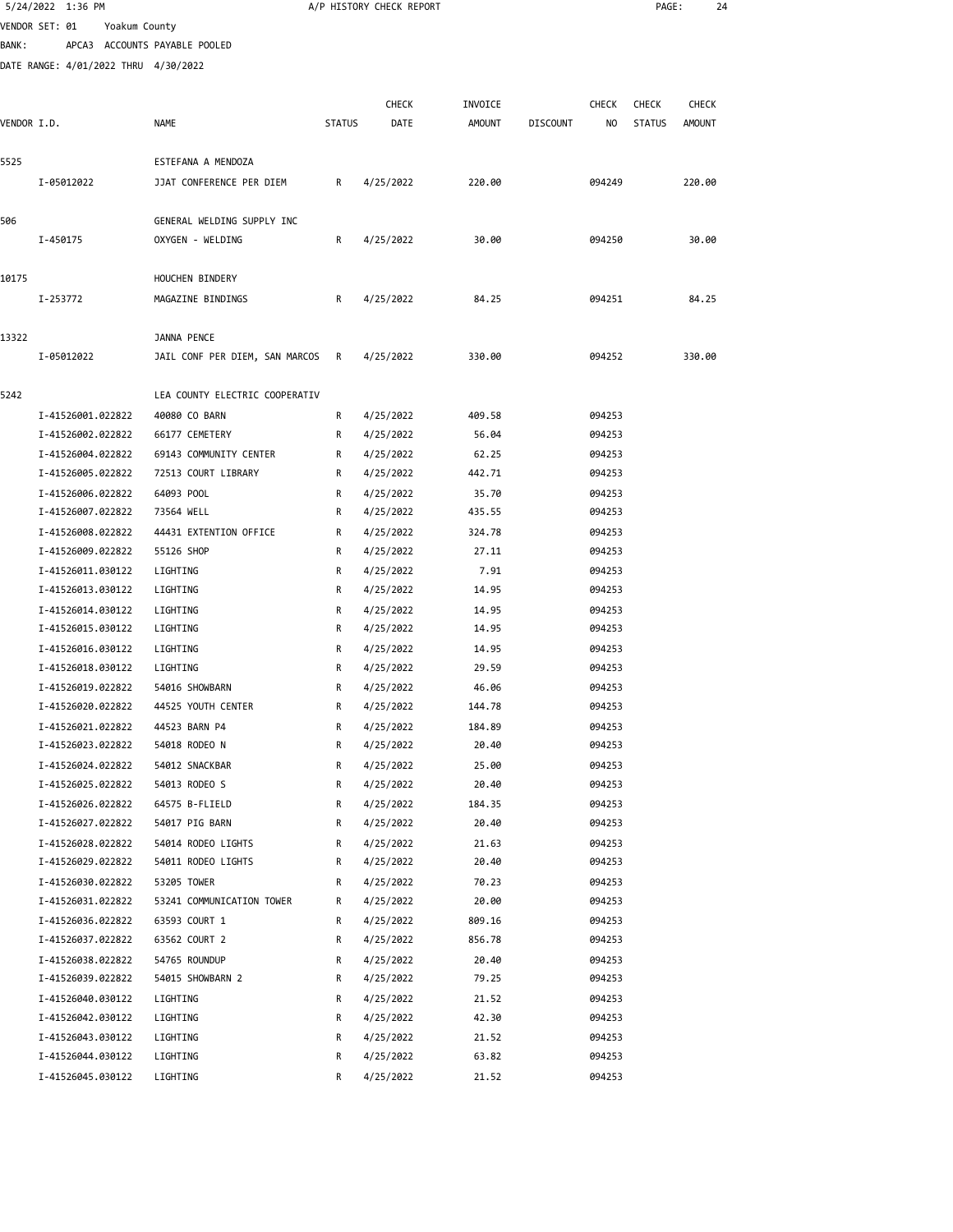| 5/24/2022 1:36 PM |                               |  |
|-------------------|-------------------------------|--|
| VENDOR SET: 01    | Yoakum County                 |  |
| BANK:             | APCA3 ACCOUNTS PAYABLE POOLED |  |

DATE RANGE: 4/01/2022 THRU 4/30/2022

|             |                                     |                                |               | <b>CHECK</b> | INVOICE       |                 | <b>CHECK</b> | <b>CHECK</b>  | <b>CHECK</b>  |  |
|-------------|-------------------------------------|--------------------------------|---------------|--------------|---------------|-----------------|--------------|---------------|---------------|--|
| VENDOR I.D. |                                     | <b>NAME</b>                    | <b>STATUS</b> | DATE         | <b>AMOUNT</b> | <b>DISCOUNT</b> | NO.          | <b>STATUS</b> | <b>AMOUNT</b> |  |
|             | I-41526046.030122                   | LIGHTING                       | R             | 4/25/2022    | 9.39          |                 | 094253       |               |               |  |
|             | I-41526047.030122                   | LIGHTING                       | R             | 4/25/2022    | 9.39          |                 | 094253       |               |               |  |
|             | I-41526048.030122                   | LIGHTING                       | R             | 4/25/2022    | 9.39          |                 | 094253       |               |               |  |
|             | I-41526049.030122                   | LIGHTING                       | R             | 4/25/2022    | 9.39          |                 | 094253       |               |               |  |
|             | I-41526050.030122                   | LIGHTING                       | R             | 4/25/2022    | 9.39          |                 | 094253       |               |               |  |
|             | I-41526051.022822                   | 50071 JAIL                     | R             | 4/25/2022    | 2,006.36      |                 | 094253       |               |               |  |
|             | I-41526052.022822                   | 43005 POOL                     | R             | 4/25/2022    | 667.64        |                 | 094253       |               |               |  |
|             | I-41526053.022822                   | 69722 PARK                     | R             | 4/25/2022    | 112.37        |                 | 094253       |               |               |  |
|             | I-41526054.022822                   | 66858 JAIL SHOP                | R             | 4/25/2022    | 26.46         |                 | 094253       |               |               |  |
|             | I-41526056.022822                   | 58357 CLINIC                   | R             | 4/25/2022    | 53.35         |                 | 094253       |               |               |  |
|             | I-41526057.022822                   | 53995 CLINIC 2                 | R             | 4/25/2022    | 20.40         |                 | 094253       |               |               |  |
|             | I-41526058.030122                   | LIGHTING                       | R             | 4/25/2022    | 42.30         |                 | 094253       |               |               |  |
|             | I-45506001.022822                   | 55141 LIGHTS                   | R             | 4/25/2022    | 213.88        |                 | 094253       |               |               |  |
|             | I-45506002.022822                   | 72696 WINSOCK                  | R             | 4/25/2022    | 97.65         |                 | 094253       |               |               |  |
|             | I-90702001.022822                   | 52768 OFFICE                   | R             | 4/25/2022    | 86.31         |                 | 094253       |               |               |  |
|             | I-90702002.030122                   | LIGHTING                       | R             | 4/25/2022    | 8.07          |                 | 094253       |               |               |  |
|             | I-95087001.030122                   | ST LIGHTS                      | R             | 4/25/2022    | 178.43        |                 | 094253       |               | 8,166.00      |  |
| 11884       |                                     | LUBBOCK COUNTY SHERIFF'S DEPAR |               |              |               |                 |              |               |               |  |
|             | I-202203                            | N CORRAL, J VALLES             | R             | 4/25/2022    | 2,550.00      |                 | 094257       |               | 2,550.00      |  |
| 13788       |                                     | MARLIN DANE CARTER - CARTER LA |               |              |               |                 |              |               |               |  |
|             | I-12167 JUN - MAR                   | MEGAN HAND                     | R             | 4/25/2022    | 350.53        |                 | 094258       |               | 350.53        |  |
| 11479       |                                     | JON MICHAEL MONTOYA            |               |              |               |                 |              |               |               |  |
|             | I-11764 12124 JAN-AP JANIE MARTINEZ |                                | R             | 4/25/2022    | 517.84        |                 | 094259       |               | 517.84        |  |
| 11080       |                                     | MISTI LOUIS                    |               |              |               |                 |              |               |               |  |
|             | $I - 7$                             | 25 SANDWICHES LUNCH AND LEARN  | R             | 4/25/2022    | 150.00        |                 | 094260       |               | 150.00        |  |
| 12577       |                                     | NEW "NEW" SERVICES             |               |              |               |                 |              |               |               |  |
|             | I-4013 2022                         | DC ANNEX APR                   | R             | 4/25/2022    | 837.50        |                 | 094261       |               |               |  |
|             | I-5013 2022                         | SENIOR CITIZENS APR            | R             | 4/25/2022    | 1,150.00      |                 | 094261       |               |               |  |
|             | I-6013 2022                         | DC SO APR                      | R             | 4/25/2022    | 407.50        |                 | 094261       |               |               |  |
|             | I-8013 2022                         | DC COMMUNITY BUILDING APR      | R             | 4/25/2022    | 1,050.00      |                 | 094261       |               |               |  |
|             | I-8055 2022                         | DC LIBRARY APR                 | R             | 4/25/2022    | 500.00        |                 | 094261       |               | 3,945.00      |  |
| 5490        |                                     | OFFICE DEPOT (SHERIFF ACCT)    |               |              |               |                 |              |               |               |  |
|             | I-236906746001                      | INK/TONER                      | R             | 4/25/2022    | 74.49         |                 | 094262       |               | 74.49         |  |
| 6877        |                                     | PAKOR INC                      |               |              |               |                 |              |               |               |  |
|             | I-0636389                           | PASSPORT SCREEN W/TRIPOD       | R             | 4/25/2022    | 122.41        |                 | 094263       |               |               |  |
|             | I-0636494                           | MEDIA FASTID II                | R             | 4/25/2022    | 288.84        |                 | 094263       |               | 411.25        |  |

A/P HISTORY CHECK REPORT **PAGE:** 25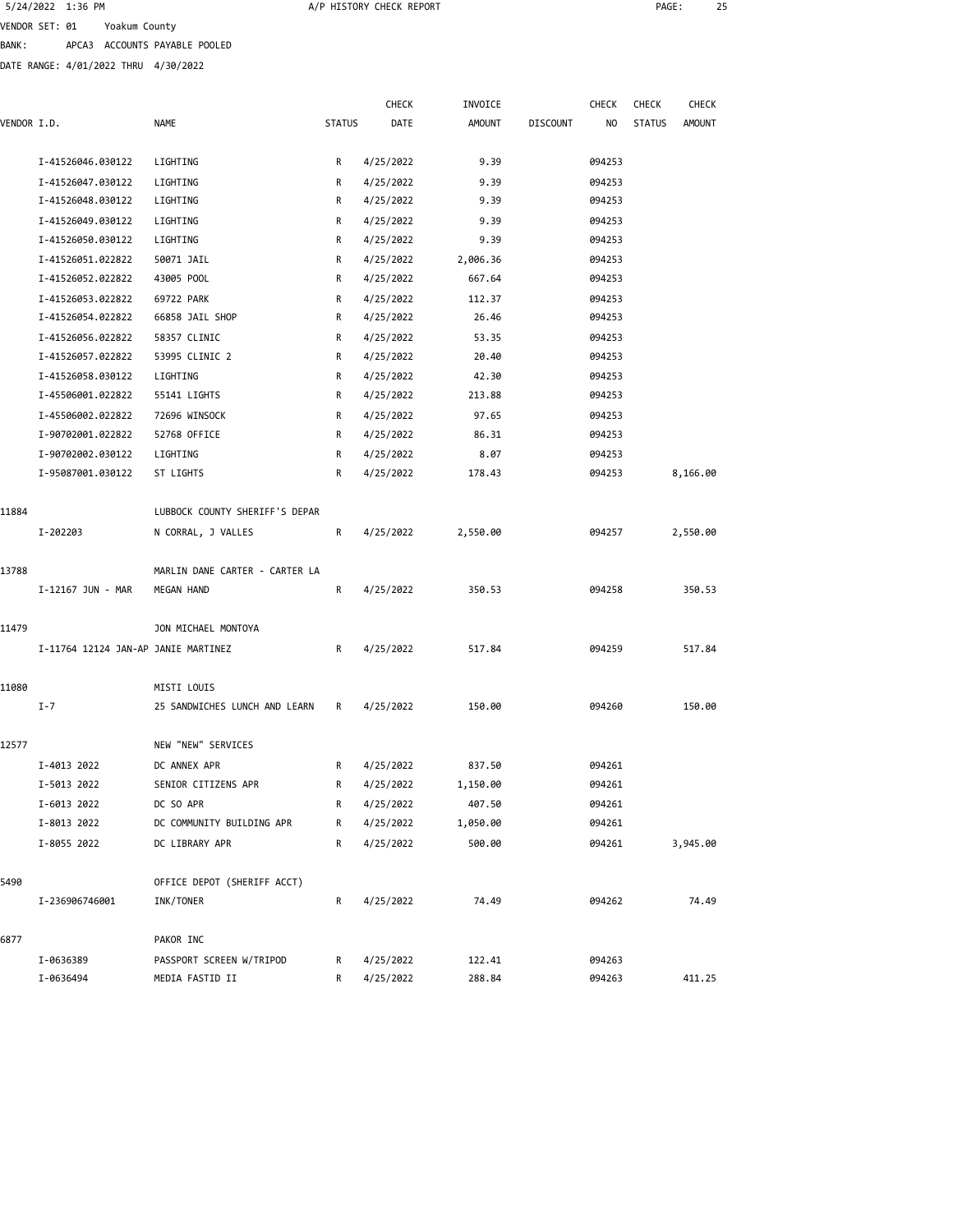|              | 5/24/2022 1:36 PM                     |                                |               | A/P HISTORY CHECK REPORT |               |                 |              | PAGE:         | 26           |  |
|--------------|---------------------------------------|--------------------------------|---------------|--------------------------|---------------|-----------------|--------------|---------------|--------------|--|
|              | VENDOR SET: 01<br>Yoakum County       |                                |               |                          |               |                 |              |               |              |  |
| <b>BANK:</b> | APCA3 ACCOUNTS PAYABLE POOLED         |                                |               |                          |               |                 |              |               |              |  |
|              | DATE RANGE: 4/01/2022 THRU 4/30/2022  |                                |               |                          |               |                 |              |               |              |  |
|              |                                       |                                |               |                          |               |                 |              |               |              |  |
|              |                                       |                                |               | <b>CHECK</b>             | INVOICE       |                 | <b>CHECK</b> | <b>CHECK</b>  | <b>CHECK</b> |  |
| VENDOR I.D.  |                                       | <b>NAME</b>                    | <b>STATUS</b> | DATE                     | <b>AMOUNT</b> | <b>DISCOUNT</b> | NO.          | <b>STATUS</b> | AMOUNT       |  |
| 10631        |                                       | RACHEL PILLAI                  |               |                          |               |                 |              |               |              |  |
|              | I-7750 THRIFTWAY                      | PAPERGOODS/FRUIT LUNCH & LEARN | R             | 4/25/2022                | 62.18         |                 | 094264       |               | 62.18        |  |
|              |                                       |                                |               |                          |               |                 |              |               |              |  |
| 11916        |                                       | RISE BROADBAND                 |               |                          |               |                 |              |               |              |  |
|              | I-05/01/22-05/31/22 MAY 2022 JUV PROB |                                | R             | 4/25/2022                | 24.93         |                 | 094265       |               | 24.93        |  |
|              |                                       |                                |               |                          |               |                 |              |               |              |  |
| 13870        |                                       | SAMUEL GRANADO                 |               |                          |               |                 |              |               |              |  |
|              | I-05012022                            | JAIL CONF PER DIEM SAN MARCOS  | R             | 4/25/2022                | 330.00        |                 | 094266       |               | 330.00       |  |
|              |                                       |                                |               |                          |               |                 |              |               |              |  |
| 4972         |                                       | SOUTH PLAINS COMMMUNICATIONS   |               |                          |               |                 |              |               |              |  |
|              | I-0122644-IN                          | TAHOE, REMOVAL OF RADIO, CAM   | R             | 4/25/2022                | 510.00        |                 | 094267       |               | 510.00       |  |
| 10091        |                                       | SOUTHERN TIRE MART, LLC        |               |                          |               |                 |              |               |              |  |
|              | I-4900064894                          | TRUCK TIRES                    | R             | 4/25/2022                | 1,739.80      |                 | 094268       |               | 1,739.80     |  |
|              |                                       |                                |               |                          |               |                 |              |               |              |  |
| 91           |                                       | STAR PRINTING & OFFICE SUPPLY  |               |                          |               |                 |              |               |              |  |
|              | $I - 1058$                            | <b>BUSINESS CARDS</b>          | R             | 4/25/2022                | 55.32         |                 | 094269       |               | 55.32        |  |
|              |                                       |                                |               |                          |               |                 |              |               |              |  |
| 11189        |                                       | SUMMER LOVELACE                |               |                          |               |                 |              |               |              |  |
|              | I-04072022                            | CDCAT REGION II SPRING MEETING | R             | 4/25/2022                | 304.29        |                 | 094270       |               | 304.29       |  |
|              |                                       |                                |               |                          |               |                 |              |               |              |  |
| 4831         |                                       | TAC - REGISTRATION & DUES      |               |                          |               |                 |              |               |              |  |
|              | I-240792                              | H LAZOS, JPCA MEMBER DUES      | R             | 4/25/2022                | 35.00         |                 | 094271       |               |              |  |
|              | I-326858                              | S LOVELACE, 2022 LEGISLAT CONF | R             | 4/25/2022                | 175.00        |                 | 094271       |               | 210.00       |  |
| 4830         |                                       | TAC - RISK MANAGEMENT POOL     |               |                          |               |                 |              |               |              |  |
|              | I-NRDD-0007724                        | CLAIM LE20211051-1             | R             | 4/25/2022                | 1,287.80      |                 | 094272       |               | 1,287.80     |  |
|              |                                       |                                |               |                          |               |                 |              |               |              |  |
| 1697         |                                       | TASCOSA OFFICE MACHINES, INC.  |               |                          |               |                 |              |               |              |  |
|              | I-331101                              | SHARPIE MARKER                 | R             | 4/25/2022                | 12.99         |                 | 094273       |               |              |  |
|              | I-331362                              | CONTRACT # CN2612-01           | R             | 4/25/2022                | 128.13        |                 | 094273       |               |              |  |
|              | I-332616                              | CONTRACT # 1729-01             | R             | 4/25/2022                | 64.56         |                 | 094273       |               |              |  |
|              | I-332624                              | CONTRACT # CN2821-01           | R             | 4/25/2022                | 21.45         |                 | 094273       |               |              |  |
|              | I-332625                              | CONTRACT #CN2828-01            | R             | 4/25/2022                | 161.30        |                 | 094273       |               |              |  |
|              | I-332781                              | CONTRACT # 3530-02             | R             | 4/25/2022                | 106.48        |                 | 094273       |               |              |  |
|              | I-332784                              | CONTRACT # CN4227-01           | R             | 4/25/2022                | 6.59          |                 | 094273       |               |              |  |
|              | I-333785                              | CONTRACT #CN4549-01            | R             | 4/25/2022                | 11.88         |                 | 094273       |               |              |  |
|              | I-334646                              | CONTRACT #2550-01              | R             | 4/25/2022                | 57.97         |                 | 094273       |               |              |  |
|              | I-334665                              | CONTRACT #CN2263-01            | R             | 4/25/2022                | 50.97         |                 | 094273       |               | 622.32       |  |
|              |                                       |                                |               |                          |               |                 |              |               |              |  |
| 3473         |                                       | TERRY COUNTY SHERIFF'S DEPARTM |               |                          |               |                 |              |               |              |  |
|              | I-MARCH 2022                          | HERALDO MARTINEZ               | R             | 4/25/2022                | 1,705.00      |                 | 094274       |               | 1,705.00     |  |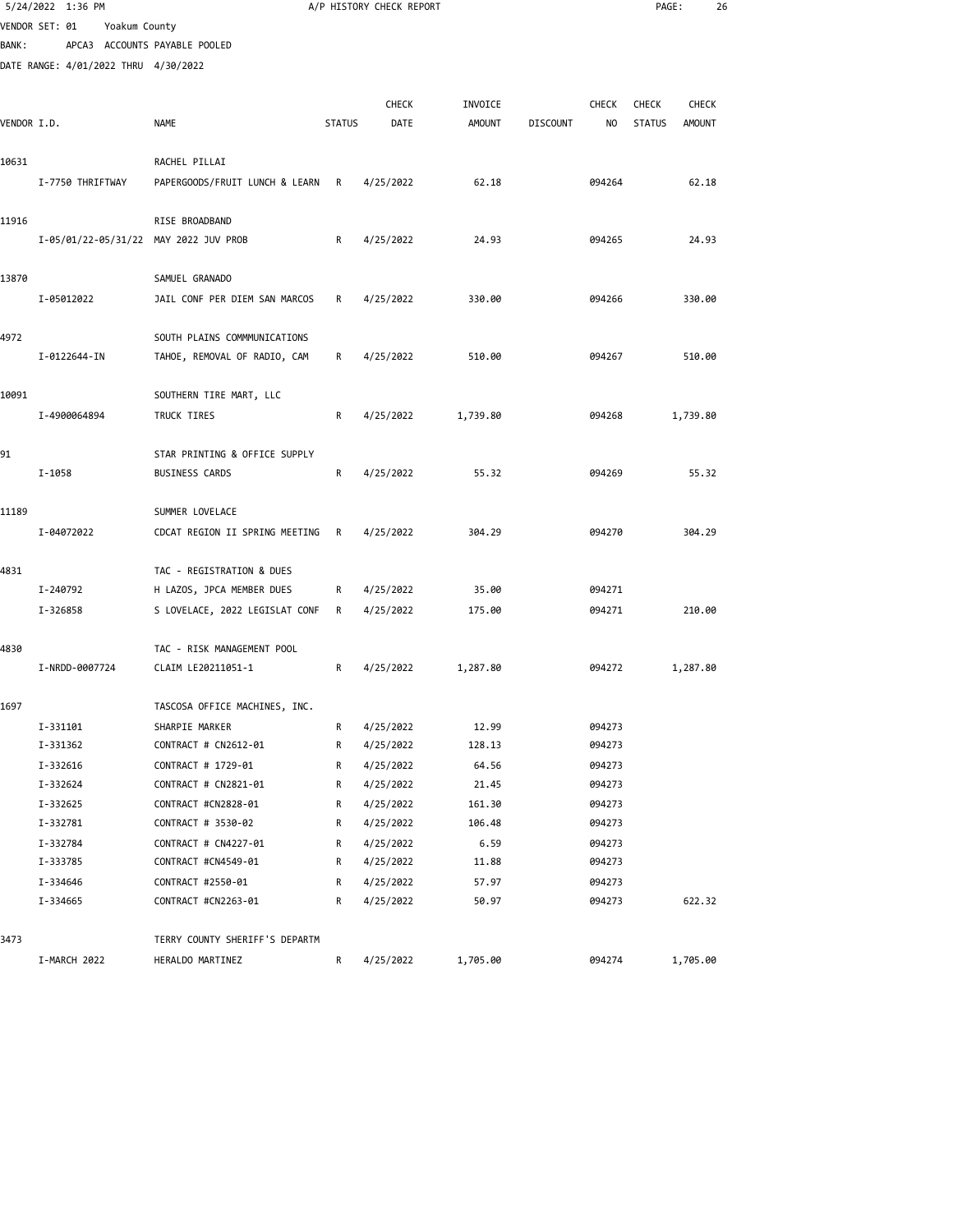|             | 5/24/2022 1:36 PM                    |                                                                             |               | A/P HISTORY CHECK REPORT |               |                 |              | PAGE:         | 27            |  |
|-------------|--------------------------------------|-----------------------------------------------------------------------------|---------------|--------------------------|---------------|-----------------|--------------|---------------|---------------|--|
|             | VENDOR SET: 01<br>Yoakum County      |                                                                             |               |                          |               |                 |              |               |               |  |
| BANK :      |                                      | APCA3 ACCOUNTS PAYABLE POOLED                                               |               |                          |               |                 |              |               |               |  |
|             | DATE RANGE: 4/01/2022 THRU 4/30/2022 |                                                                             |               |                          |               |                 |              |               |               |  |
|             |                                      |                                                                             |               |                          |               |                 |              |               |               |  |
|             |                                      |                                                                             |               | <b>CHECK</b>             | INVOICE       |                 | <b>CHECK</b> | <b>CHECK</b>  | <b>CHECK</b>  |  |
| VENDOR I.D. |                                      | <b>NAME</b>                                                                 | <b>STATUS</b> | DATE                     | <b>AMOUNT</b> | <b>DISCOUNT</b> | NO.          | <b>STATUS</b> | <b>AMOUNT</b> |  |
|             |                                      |                                                                             |               |                          |               |                 |              |               |               |  |
| 13319       |                                      | TEXAS A&M AGRILIFE EXTENSION S                                              |               |                          |               |                 |              |               |               |  |
|             | I-05112022                           | D-2 SPRING ADMIN MEETING                                                    | R             | 4/25/2022                | 20.00         |                 | 094275       |               | 20.00         |  |
| 13012       |                                      | THOMAS HOECKER AUTOMOTIVE                                                   |               |                          |               |                 |              |               |               |  |
|             | I-3456                               | REPLACE WATER PUMP                                                          | R             | 4/25/2022                | 294.33        |                 | 094276       |               |               |  |
|             | I-3486                               | INSPECTION                                                                  | R             | 4/25/2022                | 7.00          |                 | 094276       |               |               |  |
|             | I-3487                               | INSPECTION                                                                  | R             | 4/25/2022                | 7.00          |                 | 094276       |               | 308.33        |  |
|             |                                      |                                                                             |               |                          |               |                 |              |               |               |  |
| 1768        |                                      | US FOODS, INC.                                                              |               |                          | 480.35        |                 | 094277       |               | 480.35        |  |
|             | I-3398611                            | HAIRNET, FOOD                                                               | R             | 4/25/2022                |               |                 |              |               |               |  |
| 8014        |                                      | VITAL RECORDS CONTROL                                                       |               |                          |               |                 |              |               |               |  |
|             | I-2560469                            | MAR 22 SHREDDING                                                            | R             | 4/25/2022                | 75.00         |                 | 094278       |               | 75.00         |  |
|             |                                      | VJ RENTALS                                                                  |               |                          |               |                 |              |               |               |  |
| 9868        | I-ICE0522-121                        | MAY 22 ICE MACHINE LEASE                                                    | R             | 4/25/2022                | 160.00        |                 | 094279       |               | 160.00        |  |
|             |                                      |                                                                             |               |                          |               |                 |              |               |               |  |
| 5225        |                                      | WARREN CAT                                                                  |               |                          |               |                 |              |               |               |  |
|             | I-PS020420343                        | 30 W TDTO OIL 55 GAL                                                        | R             | 4/25/2022                | 917.85        |                 | 094280       |               |               |  |
|             | I-PS031181993                        | DOZER CABLE                                                                 | R             | 4/25/2022                | 72.62         |                 | 094280       |               | 990.47        |  |
| 167         |                                      | WATER PROCESSING                                                            |               |                          |               |                 |              |               |               |  |
|             | I-65655685                           | 42 BAGS OF SALT                                                             | R             | 4/25/2022                | 266.70        |                 | 094281       |               | 266.70        |  |
|             |                                      |                                                                             |               |                          |               |                 |              |               |               |  |
| 13661       |                                      | WEST TEXAS FIRE EXTINGUISHER I                                              |               |                          |               |                 |              |               |               |  |
|             | I-255702                             | TOILET TISSUE                                                               | R             | 4/25/2022                | 335.76        |                 | 094282       |               | 335.76        |  |
| 5254        |                                      | KINETIC BUSINESS BY WINDSTREAM                                              |               |                          |               |                 |              |               |               |  |
|             |                                      | I-040214052.040522 806-456-6525 PCT 4                                       |               | R 4/25/2022              | 65.00         |                 | 094283       |               | 65.00         |  |
|             |                                      |                                                                             |               |                          |               |                 |              |               |               |  |
| 5254        |                                      | KINETIC BUSINESS BY WINDSTREAM                                              |               |                          |               |                 |              |               |               |  |
|             | I-040258051.040522 806-456-2441      |                                                                             | R             | 4/25/2022                | 52.67         |                 | 094284       |               | 52.67         |  |
|             |                                      |                                                                             |               |                          |               |                 |              |               |               |  |
| 5254        |                                      | KINETIC BUSINESS BY WINDSTREAM<br>I-041993562.041122 806-456-2000 ELEVATORS |               | R 4/25/2022              | 96.91         |                 | 094285       |               | 96.91         |  |
|             |                                      |                                                                             |               |                          |               |                 |              |               |               |  |
| 5584        |                                      | KINETIC BUSINESS BY WINDSTREAM                                              |               |                          |               |                 |              |               |               |  |
|             |                                      | I-125102953.041122 TELEPHONE/INTERNET                                       |               | R 4/25/2022              | 343.47        |                 | 094286       |               | 343.47        |  |
|             |                                      |                                                                             |               |                          |               |                 |              |               |               |  |
| 5584        |                                      | KINETIC BUSINESS BY WINDSTREAM                                              |               |                          |               |                 |              |               |               |  |
|             | I-125103315.041122 806-592-3166      |                                                                             | R             | 4/25/2022                | 29.45         |                 | 094287       |               | 29.45         |  |
| 5584        |                                      | KINETIC BUSINESS BY WINDSTREAM                                              |               |                          |               |                 |              |               |               |  |
|             |                                      |                                                                             |               |                          |               |                 |              |               |               |  |

I-125103608.041522 806-592-3287 R 4/25/2022 249.14 094288 249.14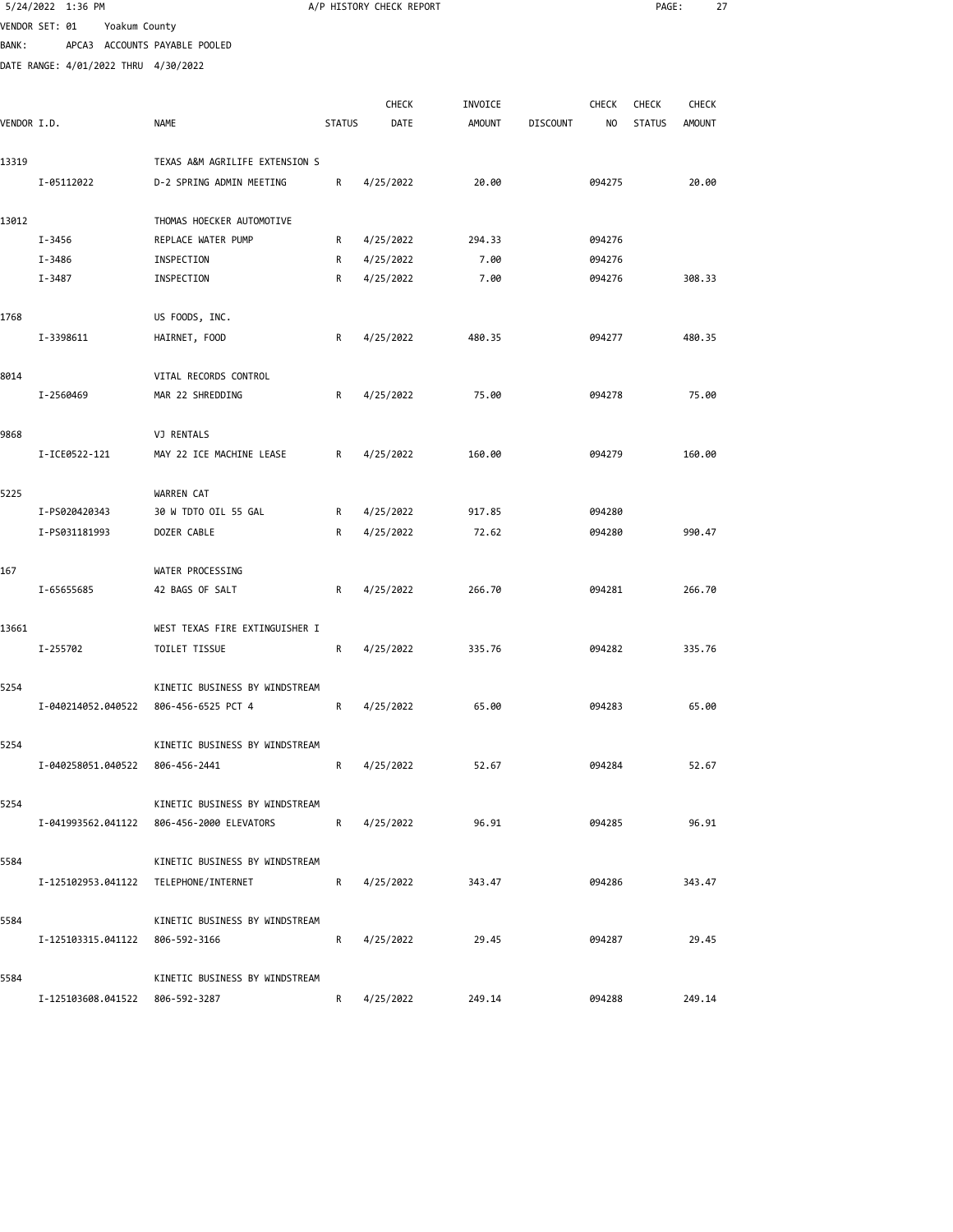|             | 5/24/2022 1:36 PM            |                                      |                                |               | A/P HISTORY CHECK REPORT |                  |                 |                  | PAGE:         | 28            |  |
|-------------|------------------------------|--------------------------------------|--------------------------------|---------------|--------------------------|------------------|-----------------|------------------|---------------|---------------|--|
|             | VENDOR SET: 01               | Yoakum County                        |                                |               |                          |                  |                 |                  |               |               |  |
| BANK:       |                              |                                      | APCA3 ACCOUNTS PAYABLE POOLED  |               |                          |                  |                 |                  |               |               |  |
|             |                              | DATE RANGE: 4/01/2022 THRU 4/30/2022 |                                |               |                          |                  |                 |                  |               |               |  |
|             |                              |                                      |                                |               |                          |                  |                 |                  |               |               |  |
|             |                              |                                      |                                |               | <b>CHECK</b>             | INVOICE          |                 | <b>CHECK</b>     | <b>CHECK</b>  | <b>CHECK</b>  |  |
| VENDOR I.D. |                              |                                      | NAME                           | <b>STATUS</b> | DATE                     | AMOUNT           | <b>DISCOUNT</b> | NO               | <b>STATUS</b> | <b>AMOUNT</b> |  |
| 5584        |                              |                                      | KINETIC BUSINESS BY WINDSTREAM |               |                          |                  |                 |                  |               |               |  |
|             |                              | I-125104176.041122                   | 806-592-3963                   | R             | 4/25/2022                | 248.05           |                 | 094289           |               | 248.05        |  |
| 6644        |                              |                                      | WTG FUELS INC                  |               |                          |                  |                 |                  |               |               |  |
|             | I-4456391                    |                                      | DIESEL FUEL CONDITIONER        | R             | 4/25/2022                | 391.00           |                 | 094290           |               | 391.00        |  |
| 89          |                              |                                      | XCEL ENERGY                    |               |                          |                  |                 |                  |               |               |  |
|             | C-0960787171                 |                                      | 304240136                      | R             | 4/25/2022                | 0.59CR           |                 | 094291           |               |               |  |
|             | I-0959990795                 |                                      | 304534460                      | R             | 4/25/2022                | 420.40           |                 | 094291           |               |               |  |
|             | I-0960452405                 |                                      | 300321139                      | R             | 4/25/2022                | 593.36           |                 | 094291           |               |               |  |
|             | I-0960453738                 |                                      | 300572280                      | R             | 4/25/2022                | 147.65           |                 | 094291           |               |               |  |
|             | I-0960454391                 |                                      | 300334875                      |               |                          | 95.71            |                 | 094291           |               |               |  |
|             | I-0960454769                 |                                      | 300611886                      | R<br>R        | 4/25/2022<br>4/25/2022   | 54.28            |                 | 094291           |               |               |  |
|             | I-0960455000                 |                                      |                                | R             |                          | 144.22           |                 | 094291           |               |               |  |
|             | I-0960455833                 |                                      | 300347627<br>300414575         | R             | 4/25/2022<br>4/25/2022   | 457.40           |                 | 094291           |               |               |  |
|             |                              |                                      |                                |               |                          |                  |                 | 094291           |               |               |  |
|             | I-0960455879<br>I-0960456017 |                                      | 300604375<br>300318409         | R<br>R        | 4/25/2022<br>4/25/2022   | 237.29<br>123.99 |                 | 094291           |               |               |  |
|             |                              |                                      |                                |               |                          |                  |                 |                  |               |               |  |
|             | I-0960456297<br>I-0960773306 |                                      | 300610372<br>300558413         | R<br>R        | 4/25/2022                | 343.02           |                 | 094291<br>094291 |               |               |  |
|             |                              |                                      |                                |               | 4/25/2022                | 305.03           |                 |                  |               |               |  |
|             | I-0960803069                 |                                      | 305014584                      | R             | 4/25/2022                | 79.40            |                 | 094291           |               |               |  |
|             | I-0960803372                 |                                      | 304650745                      | R             | 4/25/2022                | 390.28           |                 | 094291           |               |               |  |
|             | I-0960804063                 |                                      | 300379679                      | R             | 4/25/2022                | 216.84           |                 | 094291           |               |               |  |
|             | I-0960804862                 |                                      | 300281647                      | R             | 4/25/2022                | 872.05           |                 | 094291           |               |               |  |
|             | I-0969454755                 |                                      | 304145168                      | R             | 4/25/2022                | 38.15            |                 | 094291           |               |               |  |
|             | I-0969804566                 |                                      | 300275868                      | R             | 4/25/2022                | 160.53           |                 | 094291           |               |               |  |
|             | I-960453723                  |                                      | 44525                          | R             | 4/25/2022                | 16.12            |                 | 094291           |               |               |  |
|             | I-960454379                  |                                      | 11725                          | R             | 4/25/2022                | 25.66            |                 | 094291           |               |               |  |
|             | I-960773304                  |                                      | 27335                          | R             | 4/25/2022                | 31.63            |                 | 094291           |               |               |  |
|             | I-960773305                  |                                      | 31361                          | R             | 4/25/2022                | 82.49            |                 | 094291           |               |               |  |
|             | I-960804054                  |                                      | 28331                          | R             | 4/25/2022                | 32.06            |                 | 094291           |               |               |  |
|             | I-960804498                  |                                      | 19396                          | R             | 4/25/2022                | 56.54            |                 | 094291           |               |               |  |
|             | I-960804510                  |                                      | 19397                          | R             | 4/25/2022                | 47.98            |                 | 094291           |               |               |  |
|             | I-960804517                  |                                      | 40254                          | R             | 4/25/2022                | 15.98            |                 | 094291           |               |               |  |
|             | I-960804558                  |                                      | 226442 LITTLE LEAGUE PARK      | R             | 4/25/2022                | 16.69            |                 | 094291           |               |               |  |
|             | I-960804847                  |                                      | 226440/226441                  | R             | 4/25/2022                | 175.75           |                 | 094291           |               | 5,179.91      |  |
| 6493        |                              |                                      | YC TAX ASSESSOR/ COLLECTOR     |               |                          |                  |                 |                  |               |               |  |
|             | I-1188128 22                 |                                      | 2015/CHEV/PK                   | R             | 4/25/2022                | 7.50             |                 | 094293           |               | 7.50          |  |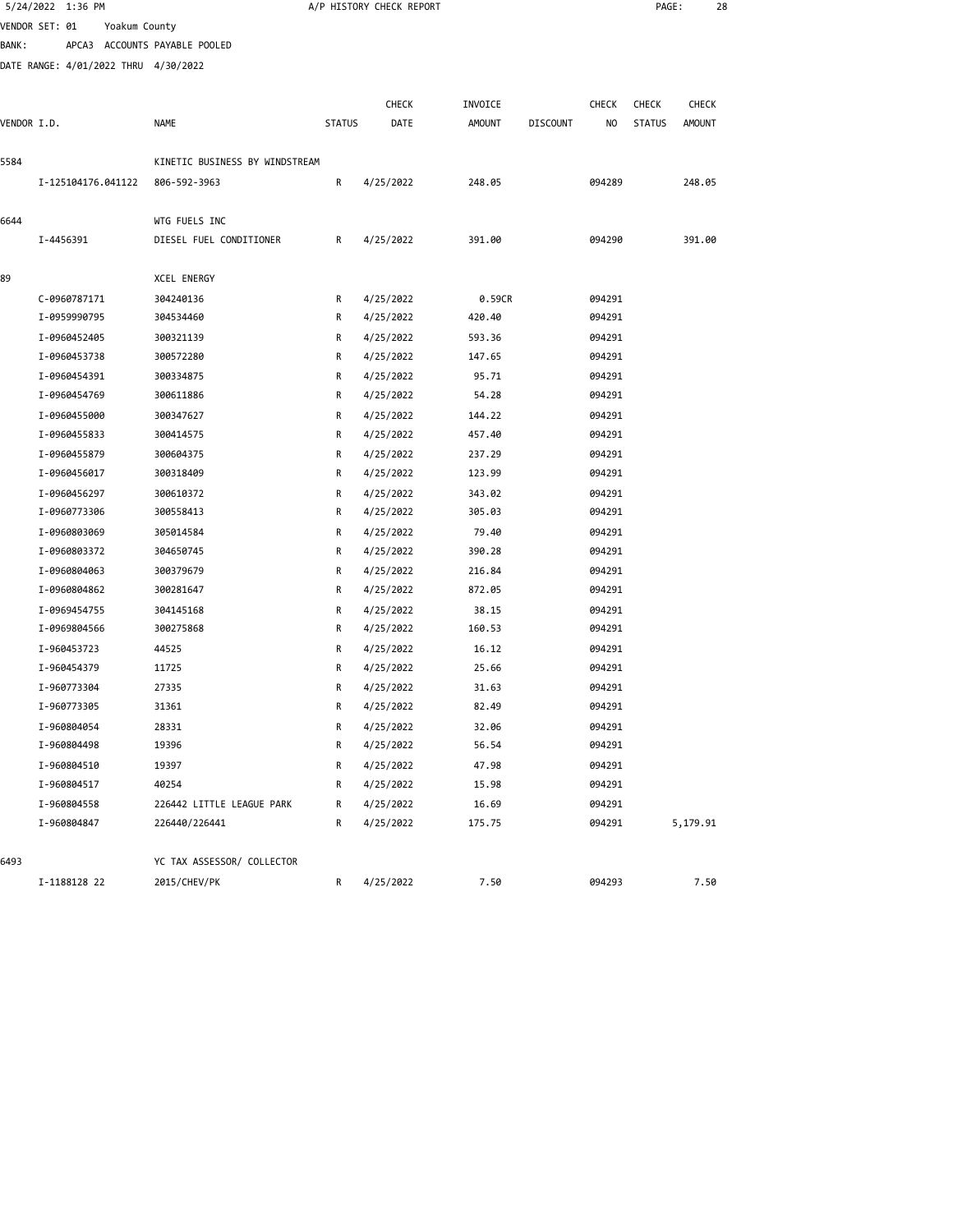| 5/24/2022 1:36 PM                    |              |               |                               |                | A/P HISTORY CHECK REPORT |              |                |                       | PAGE:         | 29            |
|--------------------------------------|--------------|---------------|-------------------------------|----------------|--------------------------|--------------|----------------|-----------------------|---------------|---------------|
| VENDOR SET: 01                       |              | Yoakum County |                               |                |                          |              |                |                       |               |               |
| <b>BANK:</b>                         |              |               | APCA3 ACCOUNTS PAYABLE POOLED |                |                          |              |                |                       |               |               |
| DATE RANGE: 4/01/2022 THRU 4/30/2022 |              |               |                               |                |                          |              |                |                       |               |               |
|                                      |              |               |                               |                |                          |              |                |                       |               |               |
|                                      |              |               |                               |                |                          | <b>CHECK</b> | INVOICE        | <b>CHECK</b>          | CHECK         | CHECK         |
| VENDOR I.D.                          |              |               | <b>NAME</b>                   |                | <b>STATUS</b>            | DATE         | <b>AMOUNT</b>  | <b>DISCOUNT</b><br>NO | <b>STATUS</b> | <b>AMOUNT</b> |
|                                      |              |               |                               |                |                          |              |                |                       |               |               |
|                                      |              |               |                               |                |                          |              |                |                       |               |               |
| $* * TOTALS **$                      |              |               |                               | N <sub>O</sub> |                          |              | INVOICE AMOUNT | <b>DISCOUNTS</b>      | CHECK AMOUNT  |               |
| REGULAR CHECKS:                      |              |               |                               | 245            |                          |              | 563, 193.47    | 0.00                  | 563, 193.47   |               |
|                                      | HAND CHECKS: |               |                               | 0              |                          |              | 0.00           | 0.00                  |               | 0.00          |
|                                      | DRAFTS:      |               |                               | 0              |                          |              | 0.00           | 0.00                  |               | 0.00          |
|                                      | EFT:         |               |                               | 0              |                          |              | 0.00           | 0.00                  |               | 0.00          |
|                                      | NON CHECKS:  |               |                               | 0              |                          |              | 0.00           | 0.00                  |               | 0.00          |
|                                      | VOID CHECKS: |               |                               |                | 0 VOID DEBITS            | 0.00         |                |                       |               |               |
|                                      |              |               |                               |                | VOID CREDITS             | 0.00         | 0.00           | 0.00                  |               |               |
| TOTAL ERRORS:                        | 0            |               |                               |                |                          |              |                |                       |               |               |
|                                      |              |               |                               | N <sub>O</sub> |                          |              | INVOICE AMOUNT | <b>DISCOUNTS</b>      | CHECK AMOUNT  |               |
| VENDOR SET: 01 BANK: APCA3TOTALS:    |              |               |                               | 245            |                          |              | 563, 193.47    | 0.00                  | 563, 193.47   |               |
| BANK: APCA3                          |              | TOTALS:       |                               | 245            |                          |              | 563, 193.47    | 0.00                  | 563,193.47    |               |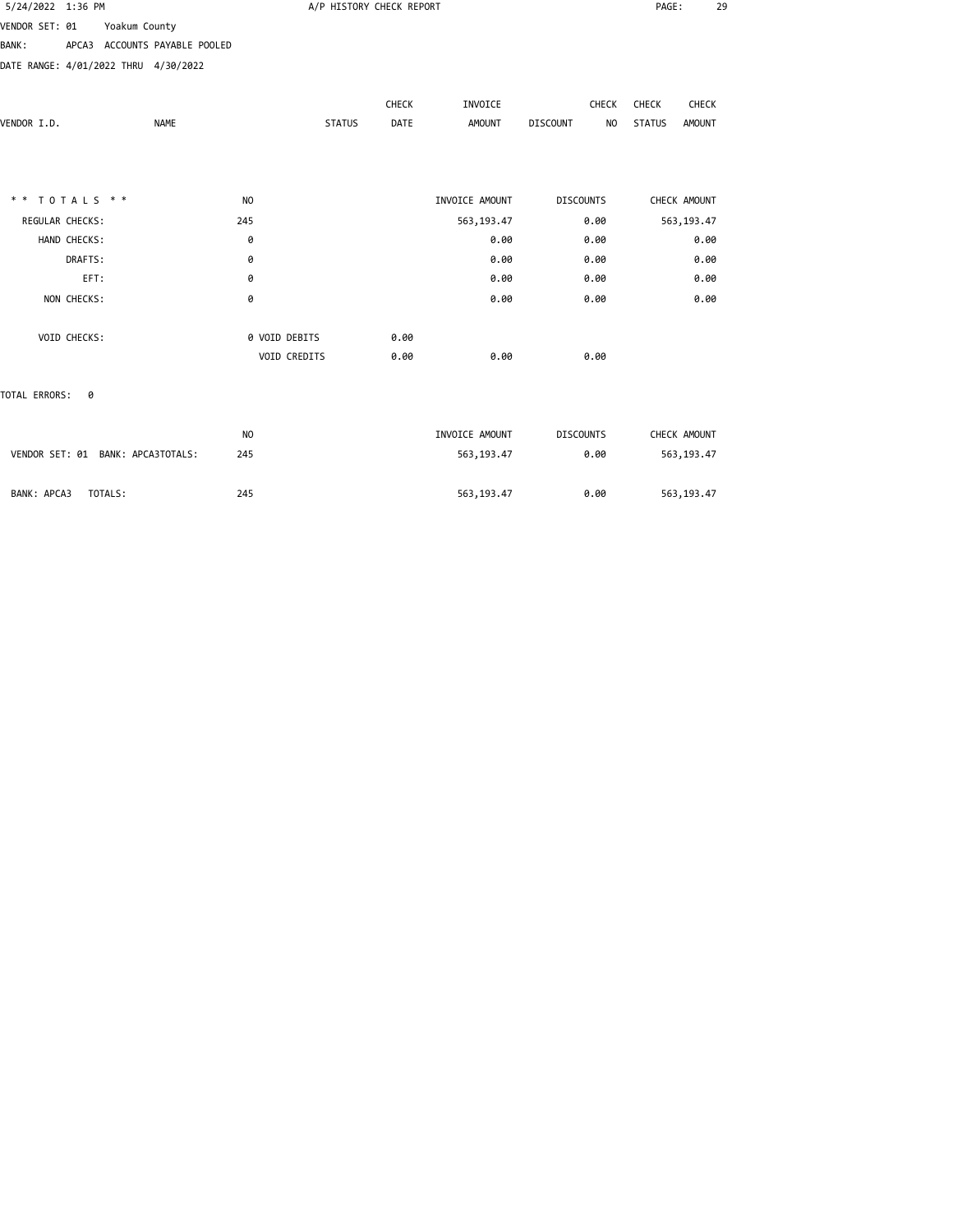| 5/24/2022 1:36 PM                    |                                           |               | A/P HISTORY CHECK REPORT |                |                              | PAGE:                          | 30 |
|--------------------------------------|-------------------------------------------|---------------|--------------------------|----------------|------------------------------|--------------------------------|----|
| VENDOR SET: 01<br>Yoakum County      |                                           |               |                          |                |                              |                                |    |
| <b>BANK:</b><br>CCP3<br>PSB CCP 3    |                                           |               |                          |                |                              |                                |    |
| DATE RANGE: 4/01/2022 THRU 4/30/2022 |                                           |               |                          |                |                              |                                |    |
|                                      |                                           |               |                          |                |                              |                                |    |
|                                      |                                           |               | CHECK                    | INVOICE        | CHECK                        | CHECK<br>CHECK                 |    |
| VENDOR I.D.                          | <b>NAME</b>                               | <b>STATUS</b> | DATE                     | <b>AMOUNT</b>  | <b>DISCOUNT</b><br><b>NO</b> | <b>STATUS</b><br><b>AMOUNT</b> |    |
| 1420                                 | CSCD                                      |               |                          |                |                              |                                |    |
| I-2022 MAR INT CCP                   | MAR INTEREST CCP                          | R             | 4/11/2022                | 2.66           | 001006                       | 2.66                           |    |
| 381                                  | PAYROLL ACCOUNT                           |               |                          |                |                              |                                |    |
| $I - 1007.1$                         | 04/25/22 CCP PAYROLL TRANSFER R 4/25/2022 |               |                          | 5,119.57       | 001007                       | 5,119.57                       |    |
|                                      |                                           |               |                          |                |                              |                                |    |
| ** TOTALS **                         | NO                                        |               |                          | INVOICE AMOUNT | <b>DISCOUNTS</b>             | CHECK AMOUNT                   |    |
| REGULAR CHECKS:                      | 2                                         |               |                          | 5,122.23       | 0.00                         | 5,122.23                       |    |
| HAND CHECKS:                         | 0                                         |               |                          | 0.00           | 0.00                         | 0.00                           |    |
| DRAFTS:                              | 0                                         |               |                          | 0.00           | 0.00                         | 0.00                           |    |
| EFT:                                 | 0                                         |               |                          | 0.00           | 0.00                         | 0.00                           |    |
| NON CHECKS:                          | 0                                         |               |                          | 0.00           | 0.00                         | 0.00                           |    |
| VOID CHECKS:                         | 0 VOID DEBITS                             |               | 0.00                     |                |                              |                                |    |
|                                      | VOID CREDITS                              |               | 0.00                     | 0.00           | 0.00                         |                                |    |
| TOTAL ERRORS:<br>0                   |                                           |               |                          |                |                              |                                |    |

|                                   | NO | INVOICE AMOUNT | <b>DISCOUNTS</b> | CHECK AMOUNT |
|-----------------------------------|----|----------------|------------------|--------------|
| VENDOR SET: 01 BANK: CCP3 TOTALS: |    | 5,122.23       | 0.00             | 5,122.23     |
| BANK: CCP3<br>TOTALS:             |    | 5,122.23       | 0.00             | 5,122.23     |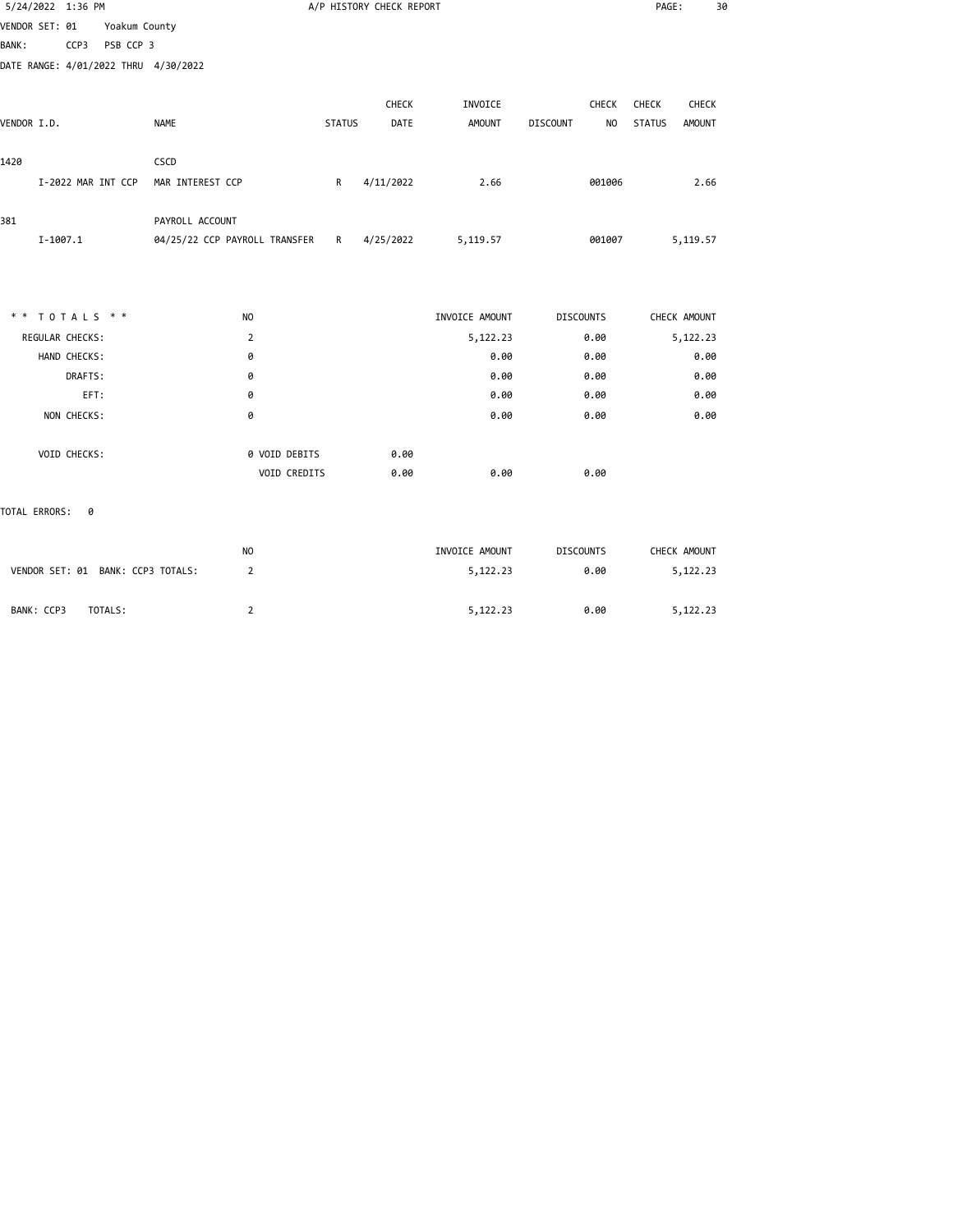| 5/24/2022 1:36 PM                    |                |                 |                |               |               | A/P HISTORY CHECK REPORT |                |                  |        | PAGE:         |               | 31 |
|--------------------------------------|----------------|-----------------|----------------|---------------|---------------|--------------------------|----------------|------------------|--------|---------------|---------------|----|
| VENDOR SET: 01 Yoakum County         |                |                 |                |               |               |                          |                |                  |        |               |               |    |
| <b>BANK:</b>                         | CJPF3 CJPF     |                 |                |               |               |                          |                |                  |        |               |               |    |
| DATE RANGE: 4/01/2022 THRU 4/30/2022 |                |                 |                |               |               |                          |                |                  |        |               |               |    |
|                                      |                |                 |                |               |               | <b>CHECK</b>             | INVOICE        |                  | CHECK  | CHECK         | CHECK         |    |
| VENDOR I.D.                          |                | <b>NAME</b>     |                |               | <b>STATUS</b> | DATE                     | <b>AMOUNT</b>  | <b>DISCOUNT</b>  | NO     | <b>STATUS</b> | <b>AMOUNT</b> |    |
| 482                                  |                | YC GENERAL FUND |                |               |               |                          |                |                  |        |               |               |    |
|                                      | I-202204011969 | CJPF MARCH INT  |                |               | $\mathsf{R}$  | 4/01/2022                | 9.13           |                  | 003330 |               | 9.13          |    |
|                                      |                |                 |                |               |               |                          |                |                  |        |               |               |    |
| * *                                  | TOTALS * *     |                 | N <sub>O</sub> |               |               |                          | INVOICE AMOUNT | <b>DISCOUNTS</b> |        |               | CHECK AMOUNT  |    |
| REGULAR CHECKS:                      |                |                 | 1              |               |               |                          | 9.13           |                  | 0.00   |               | 9.13          |    |
|                                      | HAND CHECKS:   |                 | 0              |               |               |                          | 0.00           |                  | 0.00   |               | 0.00          |    |
|                                      | DRAFTS:        |                 | 0              |               |               |                          | 0.00           |                  | 0.00   |               | 0.00          |    |
|                                      | EFT:           |                 | 0              |               |               |                          | 0.00           |                  | 0.00   |               | 0.00          |    |
|                                      | NON CHECKS:    |                 | 0              |               |               |                          | 0.00           |                  | 0.00   |               | 0.00          |    |
|                                      | VOID CHECKS:   |                 |                | 0 VOID DEBITS |               | 0.00                     |                |                  |        |               |               |    |
|                                      |                |                 |                | VOID CREDITS  |               | 0.00                     | 0.00           |                  | 0.00   |               |               |    |
| TOTAL ERRORS:                        | 0              |                 |                |               |               |                          |                |                  |        |               |               |    |

|                                   | N <sub>0</sub> | INVOICE AMOUNT | <b>DISCOUNTS</b> | CHECK AMOUNT |
|-----------------------------------|----------------|----------------|------------------|--------------|
| VENDOR SET: 01 BANK: CJPF3TOTALS: |                | 9.13           | 0.00             | 9.13         |
|                                   |                |                |                  |              |
| TOTALS:<br>BANK: CJPF3            |                | 9.13           | 0.00             | 9.13         |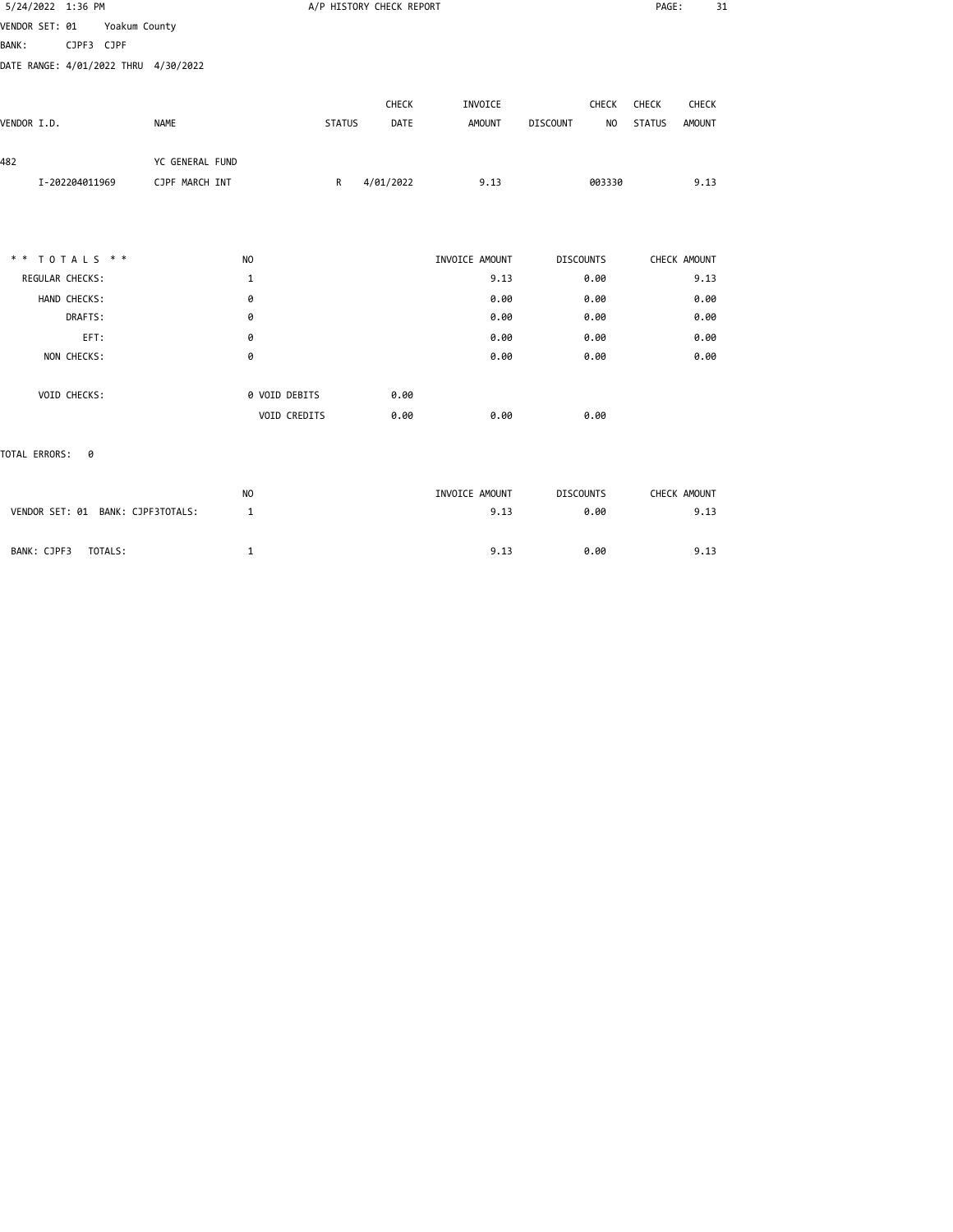| 5/24/2022 1:36 PM |                                                                                                                            |                                                                                                                                                                                                                                                                                                                                                                                                  |                                                                                                                                            |                                                                                                      |                                                                                                          |              |                                                                              |        | 32                                                          |
|-------------------|----------------------------------------------------------------------------------------------------------------------------|--------------------------------------------------------------------------------------------------------------------------------------------------------------------------------------------------------------------------------------------------------------------------------------------------------------------------------------------------------------------------------------------------|--------------------------------------------------------------------------------------------------------------------------------------------|------------------------------------------------------------------------------------------------------|----------------------------------------------------------------------------------------------------------|--------------|------------------------------------------------------------------------------|--------|-------------------------------------------------------------|
|                   |                                                                                                                            |                                                                                                                                                                                                                                                                                                                                                                                                  |                                                                                                                                            |                                                                                                      |                                                                                                          |              |                                                                              |        |                                                             |
|                   |                                                                                                                            |                                                                                                                                                                                                                                                                                                                                                                                                  |                                                                                                                                            |                                                                                                      |                                                                                                          |              |                                                                              |        |                                                             |
|                   |                                                                                                                            |                                                                                                                                                                                                                                                                                                                                                                                                  |                                                                                                                                            |                                                                                                      |                                                                                                          |              |                                                                              |        |                                                             |
|                   |                                                                                                                            |                                                                                                                                                                                                                                                                                                                                                                                                  |                                                                                                                                            |                                                                                                      |                                                                                                          |              |                                                                              |        |                                                             |
|                   |                                                                                                                            |                                                                                                                                                                                                                                                                                                                                                                                                  | <b>CHECK</b>                                                                                                                               | INVOICE                                                                                              |                                                                                                          | <b>CHECK</b> | <b>CHECK</b>                                                                 | CHECK  |                                                             |
|                   | NAME                                                                                                                       | <b>STATUS</b>                                                                                                                                                                                                                                                                                                                                                                                    | DATE                                                                                                                                       | <b>AMOUNT</b>                                                                                        | <b>DISCOUNT</b>                                                                                          | NO           | <b>STATUS</b>                                                                | AMOUNT |                                                             |
|                   |                                                                                                                            |                                                                                                                                                                                                                                                                                                                                                                                                  |                                                                                                                                            |                                                                                                      |                                                                                                          |              |                                                                              |        |                                                             |
|                   |                                                                                                                            |                                                                                                                                                                                                                                                                                                                                                                                                  |                                                                                                                                            |                                                                                                      |                                                                                                          |              |                                                                              |        |                                                             |
|                   |                                                                                                                            |                                                                                                                                                                                                                                                                                                                                                                                                  |                                                                                                                                            |                                                                                                      |                                                                                                          |              |                                                                              |        |                                                             |
|                   | CAPITAL ONE - WALMART                                                                                                      |                                                                                                                                                                                                                                                                                                                                                                                                  |                                                                                                                                            |                                                                                                      |                                                                                                          |              |                                                                              |        |                                                             |
| I-030122 CRTC     | CAPITAL ONE - WALMART                                                                                                      | R                                                                                                                                                                                                                                                                                                                                                                                                | 4/04/2022                                                                                                                                  | 145.08                                                                                               |                                                                                                          | 014926       |                                                                              | 145.08 |                                                             |
|                   |                                                                                                                            |                                                                                                                                                                                                                                                                                                                                                                                                  |                                                                                                                                            |                                                                                                      |                                                                                                          |              |                                                                              |        |                                                             |
|                   | CHRISTOPHER G HISEL MD                                                                                                     |                                                                                                                                                                                                                                                                                                                                                                                                  |                                                                                                                                            |                                                                                                      |                                                                                                          |              |                                                                              |        |                                                             |
| I-057CHX4002523   | SANTIAGO PORRAS                                                                                                            | R                                                                                                                                                                                                                                                                                                                                                                                                | 4/04/2022                                                                                                                                  | 100.00                                                                                               |                                                                                                          | 014927       |                                                                              | 100.00 |                                                             |
|                   |                                                                                                                            |                                                                                                                                                                                                                                                                                                                                                                                                  |                                                                                                                                            |                                                                                                      |                                                                                                          |              |                                                                              |        |                                                             |
|                   | BIMBO BAKERIES USA                                                                                                         |                                                                                                                                                                                                                                                                                                                                                                                                  |                                                                                                                                            |                                                                                                      |                                                                                                          |              |                                                                              |        |                                                             |
|                   |                                                                                                                            |                                                                                                                                                                                                                                                                                                                                                                                                  |                                                                                                                                            |                                                                                                      |                                                                                                          |              |                                                                              |        |                                                             |
|                   |                                                                                                                            |                                                                                                                                                                                                                                                                                                                                                                                                  |                                                                                                                                            |                                                                                                      |                                                                                                          |              |                                                                              |        |                                                             |
|                   |                                                                                                                            |                                                                                                                                                                                                                                                                                                                                                                                                  |                                                                                                                                            |                                                                                                      |                                                                                                          |              |                                                                              |        |                                                             |
|                   |                                                                                                                            |                                                                                                                                                                                                                                                                                                                                                                                                  |                                                                                                                                            |                                                                                                      |                                                                                                          |              |                                                                              |        |                                                             |
|                   |                                                                                                                            |                                                                                                                                                                                                                                                                                                                                                                                                  |                                                                                                                                            |                                                                                                      |                                                                                                          |              |                                                                              |        |                                                             |
|                   | <b>CSCD</b>                                                                                                                |                                                                                                                                                                                                                                                                                                                                                                                                  |                                                                                                                                            |                                                                                                      |                                                                                                          |              |                                                                              |        |                                                             |
|                   |                                                                                                                            | R                                                                                                                                                                                                                                                                                                                                                                                                | 4/11/2022                                                                                                                                  | 47.45                                                                                                |                                                                                                          | 014930       |                                                                              | 47.45  |                                                             |
|                   |                                                                                                                            |                                                                                                                                                                                                                                                                                                                                                                                                  |                                                                                                                                            |                                                                                                      |                                                                                                          |              |                                                                              |        |                                                             |
|                   | ECOLAB INC.                                                                                                                |                                                                                                                                                                                                                                                                                                                                                                                                  |                                                                                                                                            |                                                                                                      |                                                                                                          |              |                                                                              |        |                                                             |
| I-6268291213      |                                                                                                                            | R                                                                                                                                                                                                                                                                                                                                                                                                | 4/11/2022                                                                                                                                  | 99.17                                                                                                |                                                                                                          | 014931       |                                                                              | 99.17  |                                                             |
|                   |                                                                                                                            |                                                                                                                                                                                                                                                                                                                                                                                                  |                                                                                                                                            |                                                                                                      |                                                                                                          |              |                                                                              |        |                                                             |
|                   |                                                                                                                            |                                                                                                                                                                                                                                                                                                                                                                                                  |                                                                                                                                            |                                                                                                      |                                                                                                          |              |                                                                              |        |                                                             |
|                   |                                                                                                                            |                                                                                                                                                                                                                                                                                                                                                                                                  |                                                                                                                                            |                                                                                                      |                                                                                                          |              |                                                                              |        |                                                             |
|                   |                                                                                                                            |                                                                                                                                                                                                                                                                                                                                                                                                  |                                                                                                                                            |                                                                                                      |                                                                                                          |              |                                                                              |        |                                                             |
| I-25811/6         | SOCKS AND JEANS                                                                                                            | R                                                                                                                                                                                                                                                                                                                                                                                                | 4/11/2022                                                                                                                                  | 42.97                                                                                                |                                                                                                          | 014933       |                                                                              |        |                                                             |
| $I - 25818/6$     | SHIRTS AND JEANS                                                                                                           | R                                                                                                                                                                                                                                                                                                                                                                                                | 4/11/2022                                                                                                                                  | 51.97                                                                                                |                                                                                                          | 014933       |                                                                              |        |                                                             |
| I-25873/6         | JEANS AND BOOTS                                                                                                            | R                                                                                                                                                                                                                                                                                                                                                                                                | 4/11/2022                                                                                                                                  | 214.96                                                                                               |                                                                                                          | 014933       |                                                                              |        |                                                             |
| $I - 25941/6$     | SHIRTS                                                                                                                     | R                                                                                                                                                                                                                                                                                                                                                                                                | 4/11/2022                                                                                                                                  | 78.97                                                                                                |                                                                                                          | 014933       |                                                                              |        |                                                             |
| I-25942/6         | <b>JEANS</b>                                                                                                               | R                                                                                                                                                                                                                                                                                                                                                                                                | 4/11/2022                                                                                                                                  | 44.97                                                                                                |                                                                                                          | 014933       |                                                                              | 433.84 |                                                             |
|                   |                                                                                                                            |                                                                                                                                                                                                                                                                                                                                                                                                  |                                                                                                                                            |                                                                                                      |                                                                                                          |              |                                                                              |        |                                                             |
|                   | LEAF                                                                                                                       |                                                                                                                                                                                                                                                                                                                                                                                                  |                                                                                                                                            |                                                                                                      |                                                                                                          |              |                                                                              |        |                                                             |
| I-13050769        | COPIER RENTAL                                                                                                              | R                                                                                                                                                                                                                                                                                                                                                                                                | 4/11/2022                                                                                                                                  | 191.93                                                                                               |                                                                                                          | 014934       |                                                                              | 191.93 |                                                             |
|                   |                                                                                                                            |                                                                                                                                                                                                                                                                                                                                                                                                  |                                                                                                                                            |                                                                                                      |                                                                                                          |              |                                                                              |        |                                                             |
|                   |                                                                                                                            |                                                                                                                                                                                                                                                                                                                                                                                                  |                                                                                                                                            |                                                                                                      |                                                                                                          |              |                                                                              |        |                                                             |
|                   |                                                                                                                            |                                                                                                                                                                                                                                                                                                                                                                                                  |                                                                                                                                            |                                                                                                      |                                                                                                          |              |                                                                              |        |                                                             |
|                   |                                                                                                                            |                                                                                                                                                                                                                                                                                                                                                                                                  |                                                                                                                                            |                                                                                                      |                                                                                                          |              |                                                                              |        |                                                             |
|                   |                                                                                                                            |                                                                                                                                                                                                                                                                                                                                                                                                  |                                                                                                                                            |                                                                                                      |                                                                                                          |              |                                                                              |        |                                                             |
|                   | REDWOOD TOXICOLOGY LABORATORY                                                                                              |                                                                                                                                                                                                                                                                                                                                                                                                  |                                                                                                                                            |                                                                                                      |                                                                                                          |              |                                                                              |        |                                                             |
|                   | VENDOR SET: 01<br>VENDOR I.D.<br>I-14924<br>I-84057944912<br>I-84057944960<br>I-198163<br>I-C17478<br>I-C27364<br>I-C28361 | Yoakum County<br>CRTC3 PSB CRTC 3<br>DATE RANGE: 4/01/2022 THRU 4/30/2022<br>PAYROLL ACCOUNT<br>SANDWICH SUPPLIES<br>SANDWICH SUPPLIES<br>I-01/01/22-03/31/22 TAX ID# 17520425293<br>I-2022 MAR INT CRTC MAR INTEREST CRTC<br>GAFFORD PEST CONTROL<br>COMM PEST SERVICE<br>GEBO CREDIT CORPORATION<br>POTATO SPECIALITY<br>VEGGIES, CHEESE, FRUIT<br>FRUIT, LETTUCE, PEPPER<br>POTATO SPECIALITY | 04/04/22 PT2 PAY CRTC TRANSFER<br>R<br>R<br>R<br>COMPTROLLER OF PUBLIC ACCOUNTS<br>R<br>3/26/22-4/25/22 MACHINE RENTAL<br>R<br>R<br>R<br>R | 4/04/2022<br>4/11/2022<br>4/11/2022<br>4/11/2022<br>4/11/2022<br>4/11/2022<br>4/11/2022<br>4/11/2022 | A/P HISTORY CHECK REPORT<br>2,115.41<br>69.14<br>98.60<br>163.52<br>225.00<br>891.38<br>364.52<br>658.14 |              | 014924<br>014928<br>014928<br>014929<br>014932<br>014935<br>014935<br>014935 |        | PAGE:<br>2,115.41<br>167.74<br>163.52<br>225.00<br>1,914.04 |

I-766243 URINALYSIS SUPPLIES R 4/11/2022 2,740.00 014936 2,740.00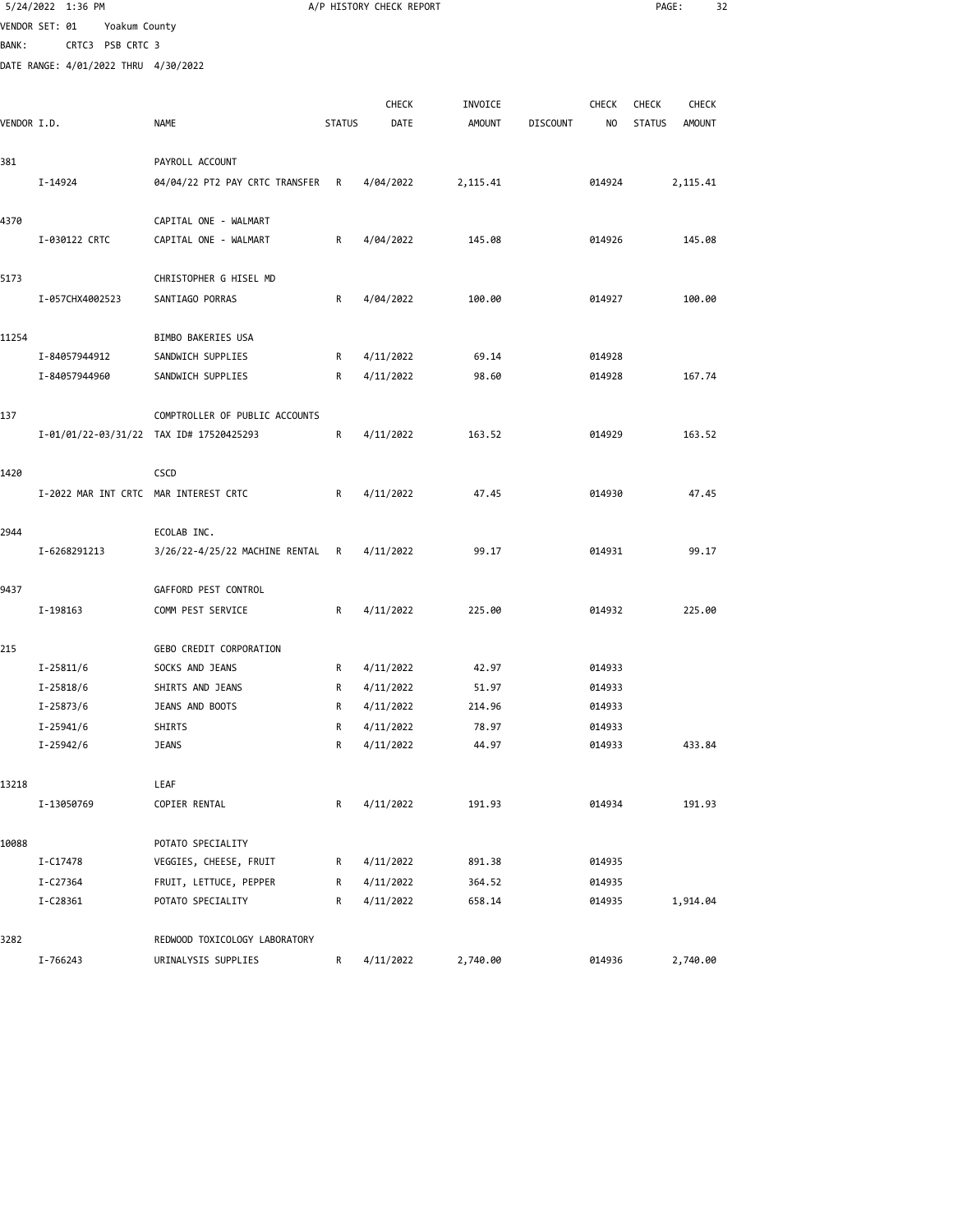|              | 5/24/2022 1:36 PM                    |                                |               | A/P HISTORY CHECK REPORT |               |                 |              | PAGE:         | 33            |  |
|--------------|--------------------------------------|--------------------------------|---------------|--------------------------|---------------|-----------------|--------------|---------------|---------------|--|
|              | VENDOR SET: 01<br>Yoakum County      |                                |               |                          |               |                 |              |               |               |  |
| <b>BANK:</b> | CRTC3 PSB CRTC 3                     |                                |               |                          |               |                 |              |               |               |  |
|              | DATE RANGE: 4/01/2022 THRU 4/30/2022 |                                |               |                          |               |                 |              |               |               |  |
|              |                                      |                                |               |                          |               |                 |              |               |               |  |
|              |                                      |                                |               | <b>CHECK</b>             | INVOICE       |                 | <b>CHECK</b> | CHECK         | <b>CHECK</b>  |  |
| VENDOR I.D.  |                                      | <b>NAME</b>                    | <b>STATUS</b> | DATE                     | <b>AMOUNT</b> | <b>DISCOUNT</b> | NO           | <b>STATUS</b> | <b>AMOUNT</b> |  |
| 9340         |                                      | SAM'S CLUB                     |               |                          |               |                 |              |               |               |  |
|              | I-030522 CRTC                        | PAPER PLATES                   | R             | 4/11/2022                | 67.90         |                 | 014937       |               | 67.90         |  |
|              |                                      |                                |               |                          |               |                 |              |               |               |  |
| 11442        |                                      | SYSCO WEST TEXAS               |               |                          |               |                 |              |               |               |  |
|              | I-278288649                          | SYSCO WEST TEXAS               | R             | 4/11/2022                | 158.27        |                 | 014938       |               | 158.27        |  |
| 2121         |                                      | TERRY COUNTY MUFFLER & KWIK LU |               |                          |               |                 |              |               |               |  |
|              | I-98131                              | OIL CHANGE                     | R             | 4/11/2022                | 64.87         |                 | 014939       |               |               |  |
|              | I-98537                              | OIL CHANGE                     | R             | 4/11/2022                | 96.84         |                 | 014939       |               | 161.71        |  |
| 9002         |                                      | WTG FUELS INC                  |               |                          |               |                 |              |               |               |  |
|              | I-2022 MAR CRTC                      | WTG FUELS INC                  | R             | 4/11/2022                | 840.20        |                 | 014940       |               | 840.20        |  |
|              |                                      |                                |               |                          |               |                 |              |               |               |  |
| 381          |                                      | PAYROLL ACCOUNT                |               |                          |               |                 |              |               |               |  |
|              | I-14941                              | 04/18/22 PT 2 CRTC PAY TRANS   | R             | 4/18/2022                | 2,431.80      |                 | 014941       |               | 2,431.80      |  |
| 1813         |                                      | CARD SERVICE CENTER            |               |                          |               |                 |              |               |               |  |
|              | I-2022 MAR CRTC                      | CARD SERVICE CENTER            | R             | 4/18/2022                | 879.12        |                 | 014942       |               | 879.12        |  |
| 12738        |                                      | HIGGINBOTHAM-BARTLETT CO. BUIL |               |                          |               |                 |              |               |               |  |
|              | I-29777                              | DRIVING MOC 8M                 | R             | 4/18/2022                | 139.99        |                 | 014943       |               |               |  |
|              | I-29792                              | TOILET CLEANING BRUSH          | R             | 4/18/2022                | 6.99          |                 | 014943       |               | 146.98        |  |
|              |                                      |                                |               |                          |               |                 |              |               |               |  |
| 5780         |                                      | MICHAEL S HORD, MD             |               |                          |               |                 |              |               |               |  |
|              | I-057MHX4017434                      | JOAQUIN SILVA 04/05/22         | R             | 4/18/2022                | 100.00        |                 | 014944       |               | 100.00        |  |
| 4275         |                                      | VERIZON                        |               |                          |               |                 |              |               |               |  |
|              | I-9903536041                         | MAR-APR                        | R             | 4/18/2022                | 48.17         |                 | 014945       |               | 48.17         |  |
| 381          |                                      | PAYROLL ACCOUNT                |               |                          |               |                 |              |               |               |  |
|              | I-14946                              | 04/25/22 CRTC PAYROLL TRANSFER | R             | 4/25/2022                | 65,934.63     |                 | 014946       |               | 65,934.63     |  |
| 12718        |                                      | SYNCB/AMAZON                   |               |                          |               |                 |              |               |               |  |
|              | I-444477858998                       | SYNCB/AMAZON                   | R             | 4/25/2022                | 450.97        |                 | 014947       |               |               |  |
|              | I-455659748869                       | SYNCB/AMAZON                   | R             | 4/25/2022                | 40.97         |                 | 014947       |               |               |  |
|              | I-736889658489                       | <b>ENGRAVER</b>                | R             | 4/25/2022                | 41.97         |                 | 014947       |               |               |  |
|              | I-739438983999                       | ADHERENT COHESIVE/ALLERGY RELI | R             | 4/25/2022                | 51.26         |                 | 014947       |               | 585.17        |  |
| 13981        |                                      |                                |               |                          |               |                 |              |               |               |  |
|              | I-040322                             | ANGELA DURAN<br>ANGELA DURAN   | R             | 4/25/2022                | 41.52         |                 | 014948       |               | 41.52         |  |
|              |                                      |                                |               |                          |               |                 |              |               |               |  |
| 11254        |                                      | BIMBO BAKERIES USA             |               |                          |               |                 |              |               |               |  |
|              | I-84057945008                        | SANDWICH SUPPLIES              | R             | 4/25/2022                | 98.60         |                 | 014949       |               |               |  |

I-84057945063 SANDWICH SUPPLIES R 4/25/2022 101.84 014949 200.44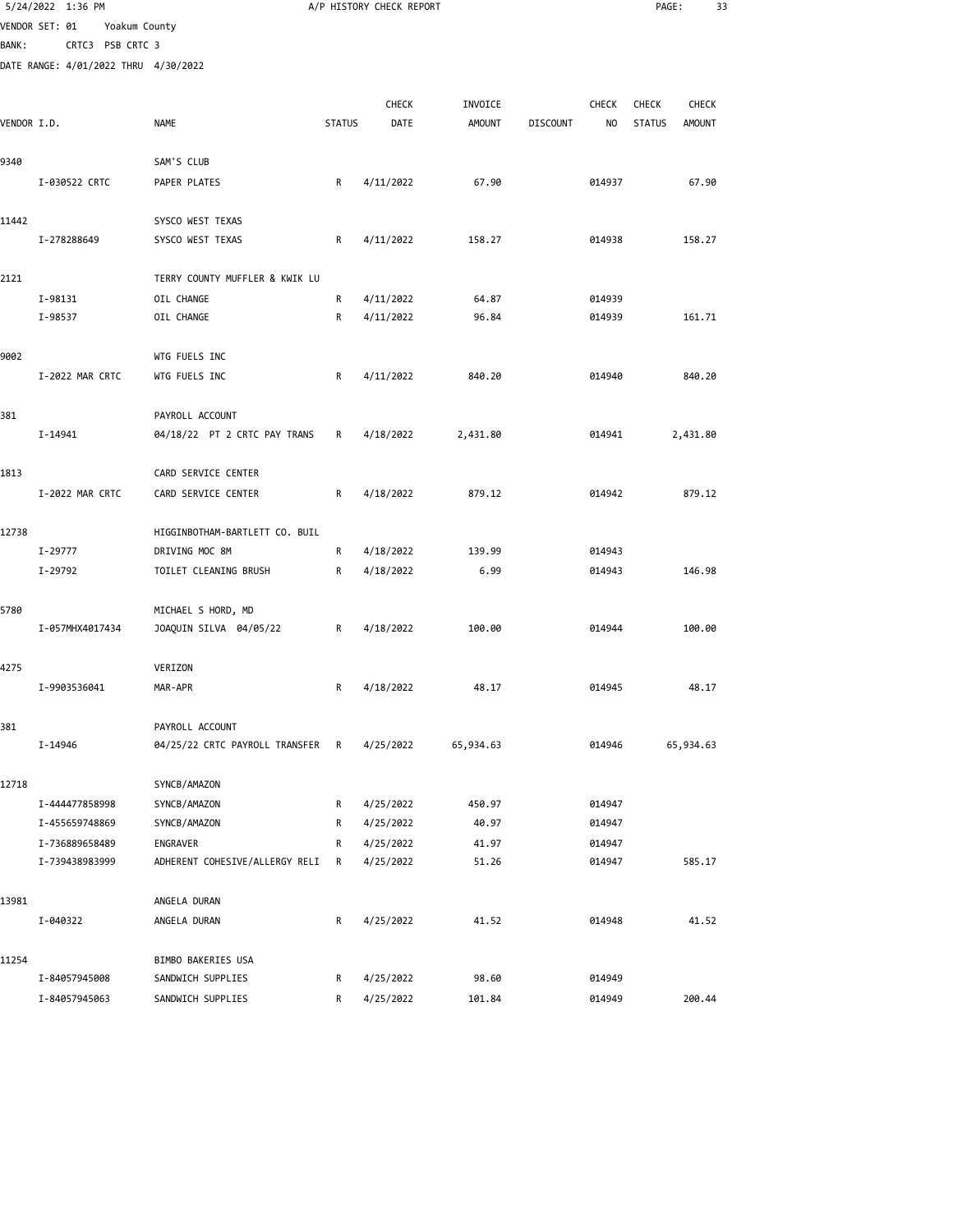|              | 5/24/2022 1:36 PM                    |                                        |               | A/P HISTORY CHECK REPORT |               |                 |              | PAGE:         |               | 34 |
|--------------|--------------------------------------|----------------------------------------|---------------|--------------------------|---------------|-----------------|--------------|---------------|---------------|----|
|              | VENDOR SET: 01<br>Yoakum County      |                                        |               |                          |               |                 |              |               |               |    |
| <b>BANK:</b> | CRTC3 PSB CRTC 3                     |                                        |               |                          |               |                 |              |               |               |    |
|              | DATE RANGE: 4/01/2022 THRU 4/30/2022 |                                        |               |                          |               |                 |              |               |               |    |
|              |                                      |                                        |               |                          |               |                 |              |               |               |    |
|              |                                      |                                        |               | CHECK                    | INVOICE       |                 | <b>CHECK</b> | <b>CHECK</b>  | CHECK         |    |
| VENDOR I.D.  |                                      | <b>NAME</b>                            | <b>STATUS</b> | DATE                     | <b>AMOUNT</b> | <b>DISCOUNT</b> | NO.          | <b>STATUS</b> | <b>AMOUNT</b> |    |
| 5173         |                                      | CHRISTOPHER G HISEL MD                 |               |                          |               |                 |              |               |               |    |
|              | I-057CHX4021313                      | LUIS SANCHEZ                           | R             | 4/25/2022                | 100.00        |                 | 014950       |               | 100.00        |    |
| 312          |                                      | CITY OF BROWNFIELD                     |               |                          |               |                 |              |               |               |    |
|              |                                      | I-03/02/22-03/30/22 CITY OF BROWNFIELD | R             | 4/25/2022                | 2,301.45      |                 | 014951       |               | 2,301.45      |    |
| 6397         |                                      | MCI                                    |               |                          |               |                 |              |               |               |    |
|              | I-MAR-APR 22                         | ACCT# 08682822705                      | R             | 4/25/2022                | 51.66         |                 | 014952       |               | 51.66         |    |
| 10088        |                                      | POTATO SPECIALITY                      |               |                          |               |                 |              |               |               |    |
|              | I-C29333                             | POTATO SPECIALITY                      | R             | 4/25/2022                | 335.44        |                 | 014953       |               |               |    |
|              | I-C30331                             | POTATO SPECIALITY                      | R             | 4/25/2022                | 437.55        |                 | 014953       |               | 772.99        |    |
|              |                                      |                                        |               |                          |               |                 |              |               |               |    |
| 10609        |                                      | SHAVER FOODS, LLC                      |               |                          |               |                 |              |               |               |    |
|              | I-0313206                            | SHAVER FOODS, LLC                      | R             | 4/25/2022                | 5,629.87      |                 | 014954       |               | 5,629.87      |    |
| 11442        |                                      | SYSCO WEST TEXAS                       |               |                          |               |                 |              |               |               |    |
|              | I-278299909                          | SYSCO WEST TEXAS                       | R             | 4/25/2022                | 968.16        |                 | 014955       |               | 968.16        |    |
| 386          |                                      | UNITED SUPERMARKETS                    |               |                          |               |                 |              |               |               |    |
|              | I-2022 MAAR CRTC                     | RX                                     | R             | 4/25/2022                | 76.85         |                 | 014956       |               | 76.85         |    |
| 681          |                                      | WAGNER SUPPLY COMPANY                  |               |                          |               |                 |              |               |               |    |
|              | I-L049106                            | CLEANER/DETERGENT                      | R             | 4/25/2022                | 260.89        |                 | 014957       |               | 260.89        |    |
|              |                                      |                                        |               |                          |               |                 |              |               |               |    |

| $*$ * TOTALS $*$ *     | N <sub>O</sub> |                             | INVOICE AMOUNT | <b>DISCOUNTS</b><br>CHECK AMOUNT |
|------------------------|----------------|-----------------------------|----------------|----------------------------------|
| <b>REGULAR CHECKS:</b> | 33             |                             | 90,100.96      | 90,100.96<br>0.00                |
| HAND CHECKS:           | 0              |                             | 0.00           | 0.00<br>0.00                     |
| DRAFTS:                | 0              |                             | 0.00           | 0.00<br>0.00                     |
| EFT:                   | 0              |                             | 0.00           | 0.00<br>0.00                     |
| NON CHECKS:            | 0              |                             | 0.00           | 0.00<br>0.00                     |
|                        |                |                             |                |                                  |
| <b>VOID CHECKS:</b>    |                | 0 VOID DEBITS<br>0.00       |                |                                  |
|                        |                | <b>VOID CREDITS</b><br>0.00 | 0.00           | 0.00                             |

TOTAL ERRORS: 0

|                                      | NO | INVOICE AMOUNT | <b>DISCOUNTS</b> | CHECK AMOUNT |
|--------------------------------------|----|----------------|------------------|--------------|
| VENDOR SET: 01<br>BANK: CRTC3TOTALS: | 33 | 90,100.96      | 0.00             | 90,100.96    |
|                                      |    |                |                  |              |
| BANK: CRTC3<br>TOTALS:               | 33 | 90,100.96      | 0.00             | 90,100.96    |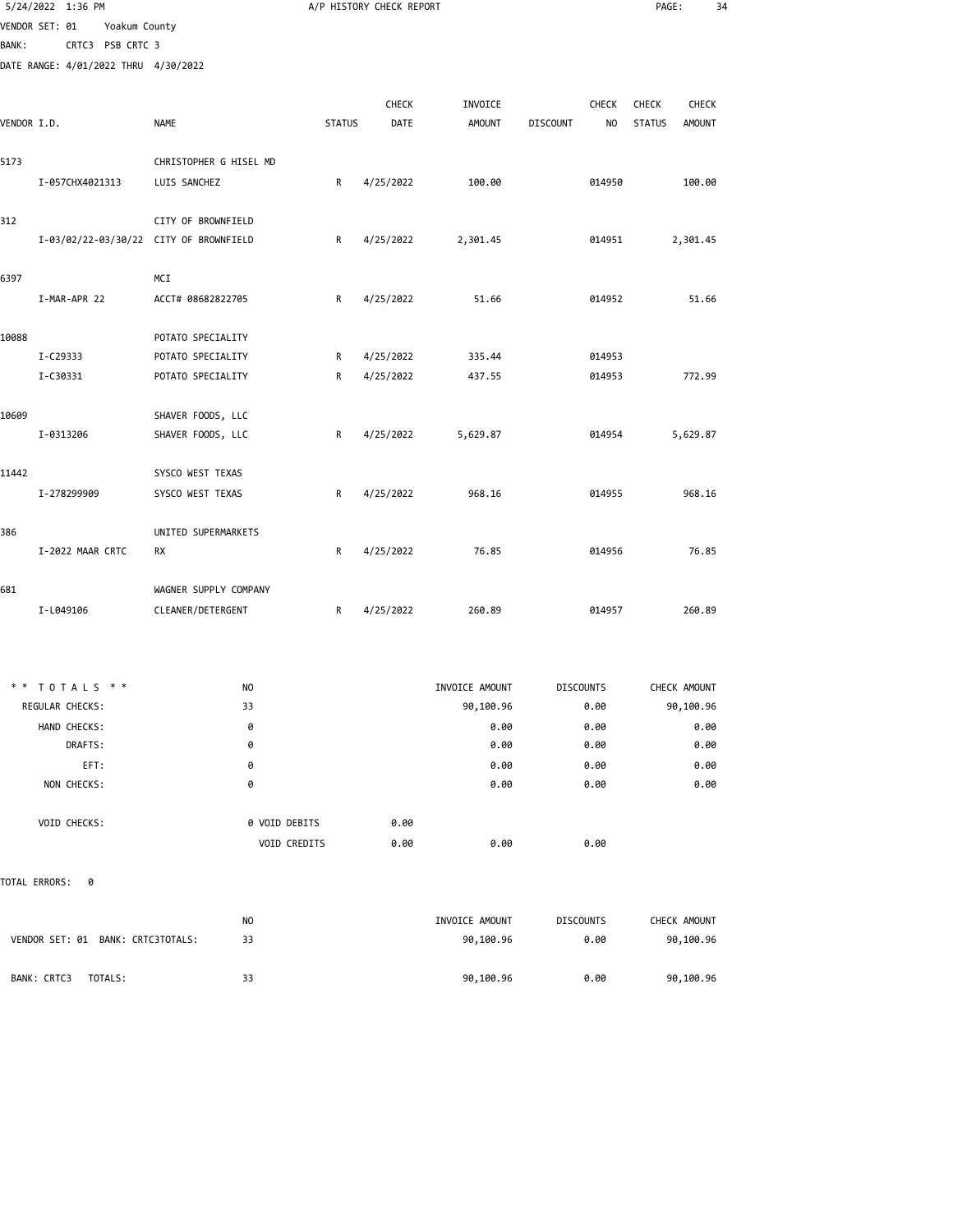|              | 5/24/2022 1:36 PM                    |                                         |               | A/P HISTORY CHECK REPORT |               |                 |              | PAGE:         |          | 35 |
|--------------|--------------------------------------|-----------------------------------------|---------------|--------------------------|---------------|-----------------|--------------|---------------|----------|----|
|              | VENDOR SET: 01<br>Yoakum County      |                                         |               |                          |               |                 |              |               |          |    |
| <b>BANK:</b> | CSCD3 PSB CSCD 3                     |                                         |               |                          |               |                 |              |               |          |    |
|              | DATE RANGE: 4/01/2022 THRU 4/30/2022 |                                         |               |                          |               |                 |              |               |          |    |
|              |                                      |                                         |               |                          |               |                 |              |               |          |    |
|              |                                      |                                         |               | <b>CHECK</b>             | INVOICE       |                 | <b>CHECK</b> | <b>CHECK</b>  | CHECK    |    |
| VENDOR I.D.  |                                      | NAME                                    | <b>STATUS</b> | DATE                     | <b>AMOUNT</b> | <b>DISCOUNT</b> | NO           | <b>STATUS</b> | AMOUNT   |    |
|              |                                      |                                         |               |                          |               |                 |              |               |          |    |
| 381          |                                      | PAYROLL ACCOUNT                         |               |                          |               |                 |              |               |          |    |
|              | I-7176                               | 04/04/22 PT 2 CSCD PAY TRANS            | R             | 4/04/2022                | 172.90        |                 | 007176       |               | 172.90   |    |
| 363          |                                      | YC HOSPITALIZATION INSURANCE            |               |                          |               |                 |              |               |          |    |
|              | I-7179                               | CSCD APRIL DEARBORN INS ADJ             | R             | 4/04/2022                | 6.12          |                 | 007179       |               | 6.12     |    |
| 11730        |                                      | HILLIARD OFFICE SOLUTIONS               |               |                          |               |                 |              |               |          |    |
|              |                                      |                                         |               |                          |               |                 |              |               |          |    |
|              | I-637048                             | COPIES                                  | R             | 4/11/2022                | 43.23         |                 | 007180       |               | 43.23    |    |
| 5870         |                                      | THE NICHOLSON AGENCY INC.               |               |                          |               |                 |              |               |          |    |
|              | I-10851                              | <b>RENEW BOND</b>                       | R             | 4/11/2022                | 391.00        |                 | 007181       |               | 391.00   |    |
| 9032         |                                      | THOMAS GARCIA                           |               |                          |               |                 |              |               |          |    |
|              | I-2022 FEB                           | FEB BIPP CLASSES                        | R             | 4/11/2022                | 128.70        |                 | 007182       |               |          |    |
|              | I-2022 MAR                           | MAR BIPP CLASSES                        | R             | 4/11/2022                | 214.50        |                 | 007182       |               | 343.20   |    |
|              |                                      |                                         |               |                          |               |                 |              |               |          |    |
| 9002         |                                      | WTG FUELS INC                           |               |                          |               |                 |              |               |          |    |
|              | I-2022 MAR CSCD                      | WTG FUELS INC                           | R             | 4/11/2022                | 164.12        |                 | 007183       |               | 164.12   |    |
|              |                                      |                                         |               |                          |               |                 |              |               |          |    |
| 381          |                                      | PAYROLL ACCOUNT                         |               |                          |               |                 |              |               |          |    |
|              | I-7184                               | 04/18/22 PT 2 PAY CSCD TRANS            | R             | 4/18/2022                | 172.90        |                 | 007184       |               | 172.90   |    |
| 8226         |                                      | WINDSTREAM                              |               |                          |               |                 |              |               |          |    |
|              | I-040213678.040522                   | 806-456-2955                            | R             | 4/18/2022                | 113.69        |                 | 007185       |               | 113.69   |    |
|              |                                      |                                         |               |                          |               |                 |              |               |          |    |
| 8226         |                                      | WINDSTREAM                              |               |                          |               |                 |              |               |          |    |
|              | I-040213857.040522                   | 806-456-2481                            | R             | 4/18/2022                | 62.38         |                 | 007186       |               | 62.38    |    |
| 10343        |                                      | ANGIE GARCIA                            |               |                          |               |                 |              |               |          |    |
|              | I-3312022                            | BADGE HOLDER                            | R             | 4/19/2022                | 23.99         |                 | 007187       |               | 23.99    |    |
|              |                                      |                                         |               |                          |               |                 |              |               |          |    |
| 1813         |                                      | CARD SERVICE CENTER                     |               |                          |               |                 |              |               |          |    |
|              |                                      | I-2022 MAR-APR CSCD CARD SERVICE CENTER | R             | 4/19/2022                | 1,115.54      |                 | 007188       |               | 1,115.54 |    |
| 5902         |                                      | DE LAGE LANDEN FINANCIAL                |               |                          |               |                 |              |               |          |    |
|              | I-75949139                           | APR-MAY 22                              | R             | 4/19/2022                | 81.46         |                 | 007189       |               | 81.46    |    |
|              |                                      |                                         |               |                          |               |                 |              |               |          |    |
| 11152        | $I-280$                              | JEREMY TIPTON<br>APRIL 2022             | R             | 4/19/2022                | 125.00        |                 | 007190       |               | 125.00   |    |
|              |                                      |                                         |               |                          |               |                 |              |               |          |    |
| 4523         |                                      | REDWOOD TOXICOLOGY LABORATORY,          |               |                          |               |                 |              |               |          |    |
|              | C-007576202112                       | OVER PAYMENT                            |               | R 4/19/2022              | 32.76CR       |                 | 007191       |               |          |    |

I-00757620223 ACCT# 007576 R 4/19/2022 50.00 007191 17.24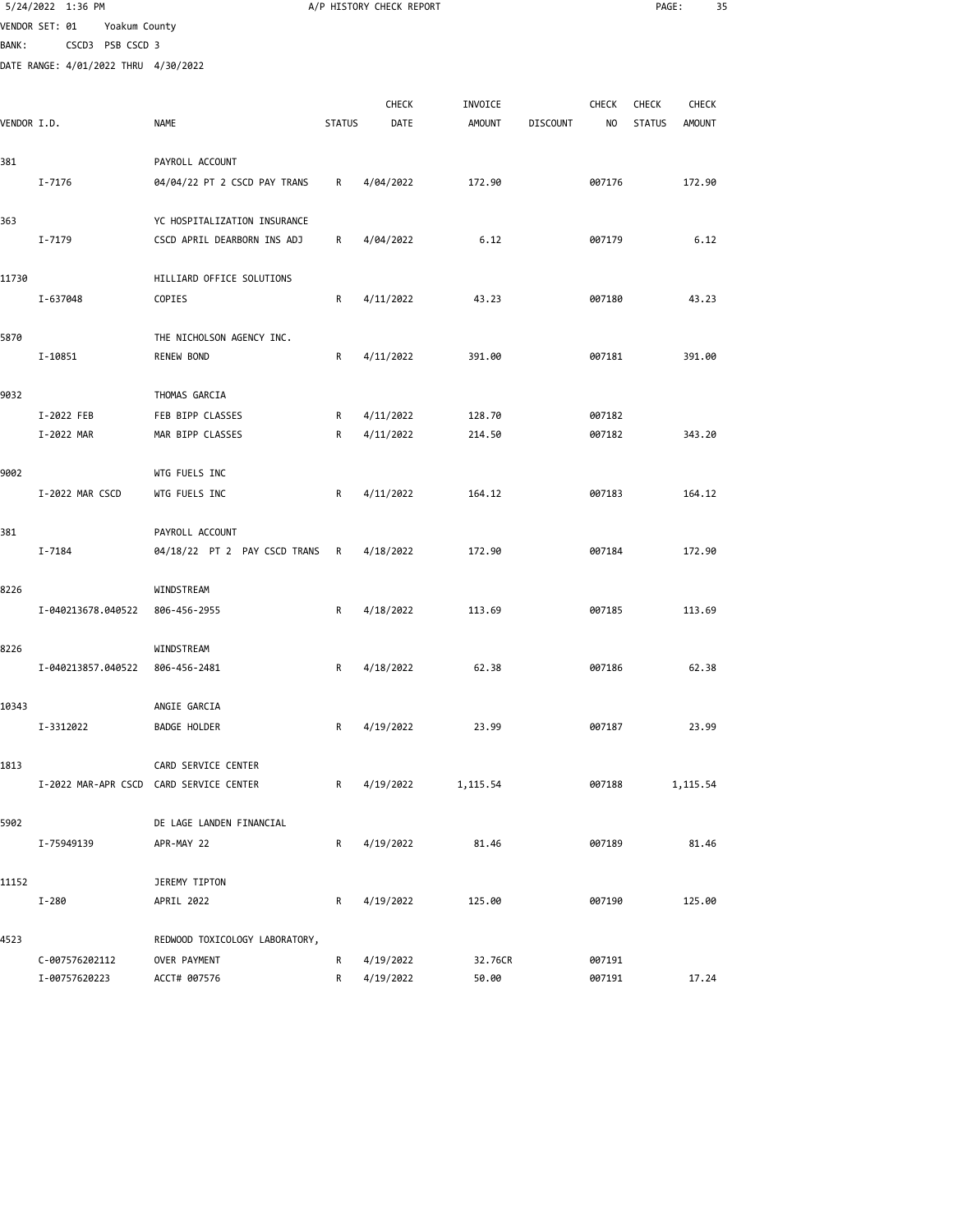| 5/24/2022 1:36 PM                    |                  |                                  |               | A/P HISTORY CHECK REPORT |                |                                   | PAGE:         | 36            |
|--------------------------------------|------------------|----------------------------------|---------------|--------------------------|----------------|-----------------------------------|---------------|---------------|
| VENDOR SET: 01                       | Yoakum County    |                                  |               |                          |                |                                   |               |               |
| <b>BANK:</b>                         | CSCD3 PSB CSCD 3 |                                  |               |                          |                |                                   |               |               |
| DATE RANGE: 4/01/2022 THRU 4/30/2022 |                  |                                  |               |                          |                |                                   |               |               |
|                                      |                  |                                  |               | CHECK                    | INVOICE        | CHECK                             | CHECK         | <b>CHECK</b>  |
| VENDOR I.D.                          | <b>NAME</b>      |                                  | <b>STATUS</b> | DATE                     | <b>AMOUNT</b>  | N <sub>O</sub><br><b>DISCOUNT</b> | <b>STATUS</b> | <b>AMOUNT</b> |
| 1697                                 |                  | TASCOSA OFFICE MACHINES, INC.    |               |                          |                |                                   |               |               |
| I-330741                             | PENS             |                                  | R             | 4/19/2022                | 19.99          | 007192                            |               | 19.99         |
| 4275                                 | VERIZON          |                                  |               |                          |                |                                   |               |               |
| I-9903536049                         | VERIZON          |                                  | R             | 4/19/2022                | 71.91          | 007193                            |               | 71.91         |
| 381                                  |                  | PAYROLL ACCOUNT                  |               |                          |                |                                   |               |               |
| I-7194                               |                  | 04/25/22 CSCD PAYROLL TRANSFER R |               | 4/25/2022                | 18,301.68      | 007194                            | 18,301.68     |               |
|                                      |                  |                                  |               |                          |                |                                   |               |               |
| ** TOTALS **                         |                  | NO                               |               |                          | INVOICE AMOUNT | <b>DISCOUNTS</b>                  | CHECK AMOUNT  |               |
| REGULAR CHECKS:                      |                  | 17                               |               |                          | 21, 226.35     | 0.00                              | 21,226.35     |               |
| HAND CHECKS:                         |                  | ø                                |               |                          | 0.00           | 0.00                              |               | 0.00          |
| DRAFTS:                              |                  | 0                                |               |                          | 0.00           | 0.00                              |               | 0.00          |
| EFT:                                 |                  | 0                                |               |                          | 0.00           | 0.00                              |               | 0.00          |
| NON CHECKS:                          |                  | 0                                |               |                          | 0.00           | 0.00                              |               | 0.00          |
| VOID CHECKS:                         |                  | 0 VOID DEBITS                    |               | 0.00                     |                |                                   |               |               |
|                                      |                  | VOID CREDITS                     |               | 0.00                     | 0.00           | 0.00                              |               |               |
| TOTAL ERRORS:<br>0                   |                  |                                  |               |                          |                |                                   |               |               |

| VENDOR SET: 01 BANK: CSCD3TOTALS: | NO. | INVOICE AMOUNT | <b>DISCOUNTS</b> | CHECK AMOUNT |
|-----------------------------------|-----|----------------|------------------|--------------|
|                                   | 17  | 21,226.35      | 0.00             | 21,226.35    |
| BANK: CSCD3<br>TOTALS:            | 17  | 21,226.35      | 0.00             | 21,226.35    |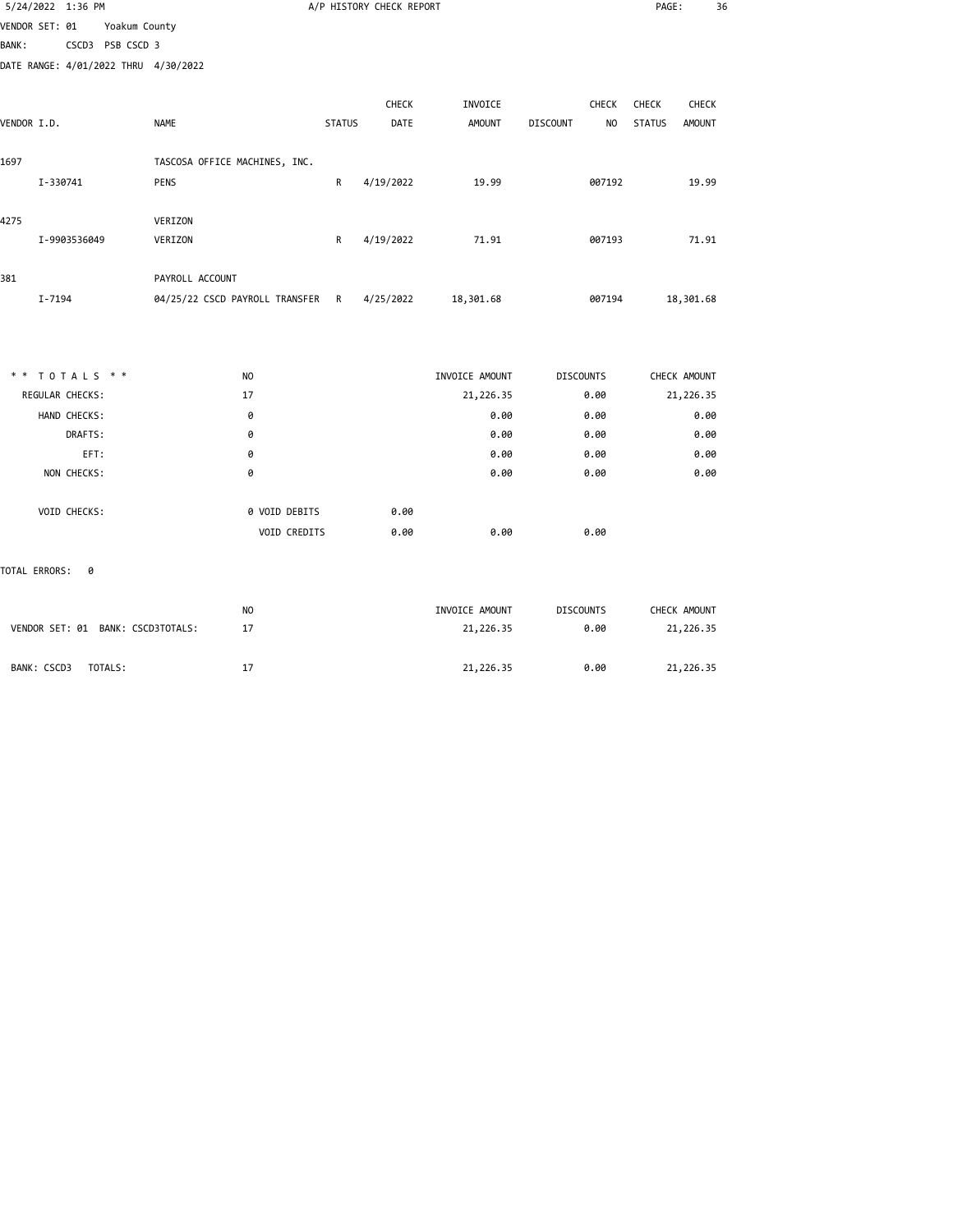| 5/24/2022 1:36 PM                         |                        |               | A/P HISTORY CHECK REPORT |                |                                   | PAGE:<br>37                    |
|-------------------------------------------|------------------------|---------------|--------------------------|----------------|-----------------------------------|--------------------------------|
| Yoakum County<br>VENDOR SET: 01           |                        |               |                          |                |                                   |                                |
| D/S3<br>HOSPITAL D/S FUND<br><b>BANK:</b> |                        |               |                          |                |                                   |                                |
| DATE RANGE: 4/01/2022 THRU 4/30/2022      |                        |               |                          |                |                                   |                                |
|                                           |                        |               | CHECK                    | INVOICE        | CHECK                             | CHECK<br>CHECK                 |
| VENDOR I.D.                               | <b>NAME</b>            | <b>STATUS</b> | DATE                     | <b>AMOUNT</b>  | <b>DISCOUNT</b><br>N <sub>O</sub> | <b>STATUS</b><br><b>AMOUNT</b> |
| 1107                                      | JOHNSON CONTROLS, INC. |               |                          |                |                                   |                                |
| $I - 2390$                                | <b>DISPRO</b>          | H             | 4/11/2022                | 21,445.00      | 002390                            | 21,445.00                      |
|                                           |                        |               |                          |                |                                   |                                |
| ** TOTALS **                              | N <sub>O</sub>         |               |                          | INVOICE AMOUNT | <b>DISCOUNTS</b>                  | CHECK AMOUNT                   |
| REGULAR CHECKS:                           | 0                      |               |                          | 0.00           | 0.00                              | 0.00                           |
| HAND CHECKS:                              | 1                      |               |                          | 21,445.00      | 0.00                              | 21,445.00                      |
| DRAFTS:                                   | 0                      |               |                          | 0.00           | 0.00                              | 0.00                           |
| EFT:                                      | 0                      |               |                          | 0.00           | 0.00                              | 0.00                           |
| NON CHECKS:                               | 0                      |               |                          | 0.00           | 0.00                              | 0.00                           |
| VOID CHECKS:                              | 0 VOID DEBITS          |               | 0.00                     |                |                                   |                                |
|                                           | VOID CREDITS           |               | 0.00                     | 0.00           | 0.00                              |                                |
| TOTAL ERRORS:<br>0                        |                        |               |                          |                |                                   |                                |
|                                           | N <sub>O</sub>         |               |                          | INVOICE AMOUNT | <b>DISCOUNTS</b>                  | CHECK AMOUNT                   |
| VENDOR SET: 01 BANK: D/S3 TOTALS:         | 1                      |               |                          | 21,445.00      | 0.00                              | 21,445.00                      |

BANK: D/S3 TOTALS: 1 21,445.00 0.00 21,445.00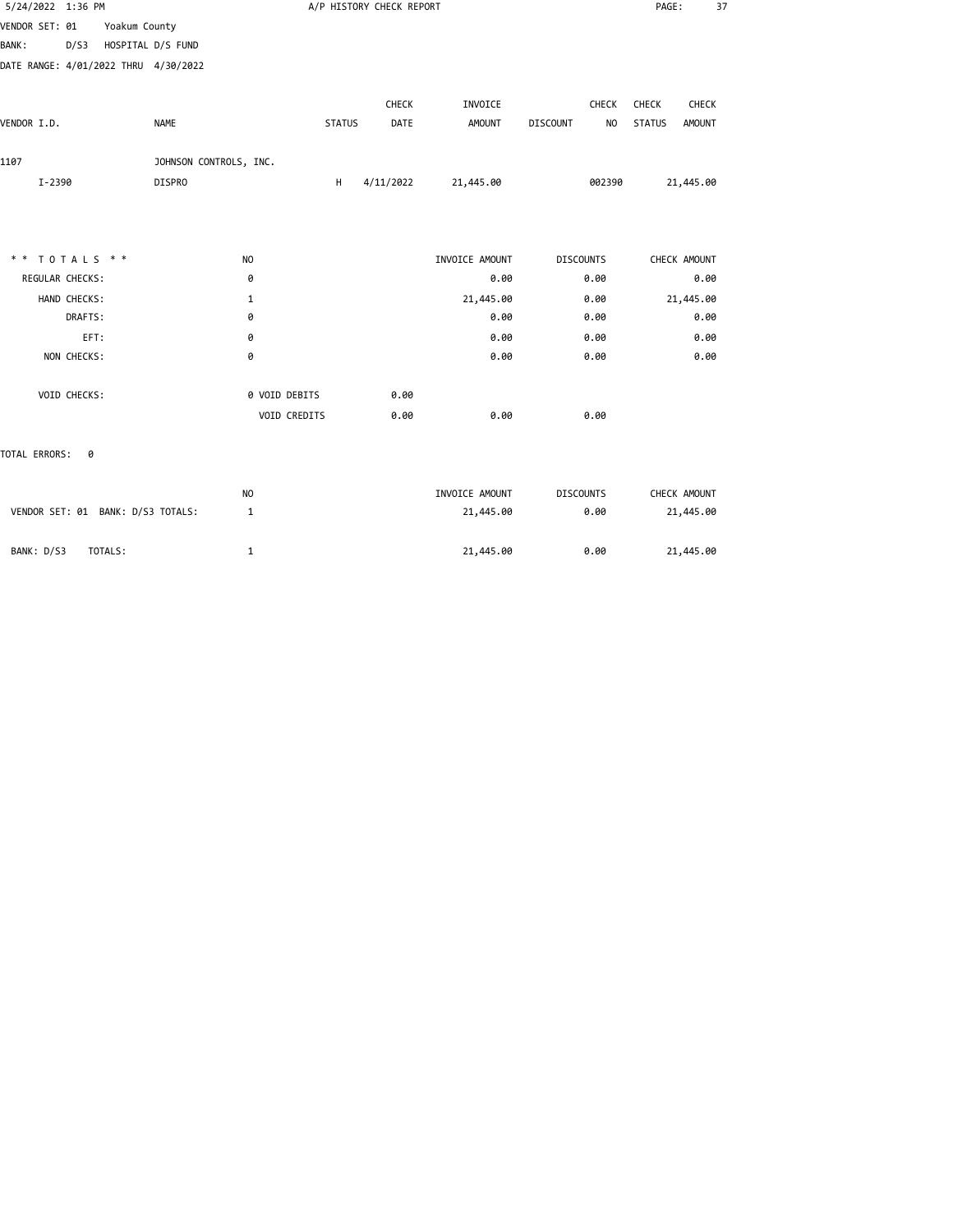|              | 5/24/2022 1:36 PM                    |                 |                                |               | A/P HISTORY CHECK REPORT |               |                 |        | PAGE:                          | 38 |
|--------------|--------------------------------------|-----------------|--------------------------------|---------------|--------------------------|---------------|-----------------|--------|--------------------------------|----|
|              | VENDOR SET: 01                       | Yoakum County   |                                |               |                          |               |                 |        |                                |    |
| <b>BANK:</b> | DC/3                                 | DIALYSIS CENTER |                                |               |                          |               |                 |        |                                |    |
|              | DATE RANGE: 4/01/2022 THRU 4/30/2022 |                 |                                |               |                          |               |                 |        |                                |    |
|              |                                      |                 |                                |               |                          |               |                 |        |                                |    |
|              |                                      |                 |                                |               | CHECK                    | INVOICE       |                 | CHECK  | CHECK<br>CHECK                 |    |
| VENDOR I.D.  |                                      |                 | <b>NAME</b>                    | <b>STATUS</b> | DATE                     | <b>AMOUNT</b> | <b>DISCOUNT</b> | NO     | <b>STATUS</b><br><b>AMOUNT</b> |    |
| 381          |                                      |                 | PAYROLL ACCOUNT                |               |                          |               |                 |        |                                |    |
|              | I-12324                              |                 | DSWT 4/7/22 PAYROLL TRNSF      | н             | 4/06/2022                | 21,007.15     |                 | 012324 | 21,007.15                      |    |
|              |                                      |                 |                                |               |                          |               |                 |        |                                |    |
| 381          |                                      |                 | PAYROLL ACCOUNT                |               |                          |               |                 |        |                                |    |
|              | I-12325                              |                 | 04/21/22 DIALYSIS PAY TRANSFER | H             | 4/21/2022                | 22,233.66     |                 | 012325 | 22,233.66                      |    |
| 483          |                                      |                 | YC PREC 1,2,3,4,5              |               |                          |               |                 |        |                                |    |
|              | I-DSWT>PRCTS                         |                 | YC-0020 CR 165-2 #6            | V             | 4/25/2022                | 79,749.64     |                 | 012326 | 79,749.64                      |    |
|              |                                      |                 |                                |               |                          |               |                 |        |                                |    |
| 483          |                                      |                 | YC PREC 1,2,3,4,5              |               |                          |               |                 |        |                                |    |
|              | M-CHECK                              |                 | YC PREC 1,2,3,4,5<br>VOIDED    | V             | 4/25/2022                |               |                 | 012326 | 79,749.64CR                    |    |
|              |                                      |                 |                                |               |                          |               |                 |        |                                |    |
| 483          |                                      |                 | YC PREC 1,2,3,4,5              |               |                          |               |                 |        |                                |    |
|              | I-DSWT ACH>PRCTS                     |                 | TRANSFERS TO PRCT 2 & 4        | н             | 4/25/2022                | 79,749.64     |                 | 012327 | 79,749.64                      |    |
| 13597        |                                      |                 | ARAMARK UNIFORM SERVICES (AUS) |               |                          |               |                 |        |                                |    |
|              | I-12386                              |                 | <b>DSWT</b>                    | н             | 4/04/2022                | 249.89        |                 | 012386 | 249.89                         |    |
|              |                                      |                 |                                |               |                          |               |                 |        |                                |    |
| 510          |                                      |                 | BEN E KEITH COMPANY            |               |                          |               |                 |        |                                |    |
|              | I-12387.0                            |                 | <b>DSWT</b>                    | н             | 4/04/2022                | 75.06         |                 | 012387 | 75.06                          |    |
| 10059        |                                      |                 | H & S TECHNICAL SERVICES       |               |                          |               |                 |        |                                |    |
|              | I-12388                              |                 | <b>DSWT</b>                    | н             | 4/04/2022                | 152.07        |                 | 012388 | 152.07                         |    |
|              |                                      |                 |                                |               |                          |               |                 |        |                                |    |
| 6167         |                                      |                 | HENRY SCHEIN INC               |               |                          |               |                 |        |                                |    |
|              | I-12389                              |                 | <b>DSWT</b>                    | н             | 4/04/2022                | 945.24        |                 | 012389 | 945.24                         |    |
|              |                                      |                 |                                |               |                          |               |                 |        |                                |    |
| 6680         |                                      |                 | MARY ANN MARNELL               |               |                          |               |                 |        |                                |    |
|              | I-12390                              |                 | DSWT                           | H             | 4/04/2022                | 1,205.90      |                 | 012390 | 1,205.90                       |    |
| 7904         |                                      |                 | QUILL CORPORATION              |               |                          |               |                 |        |                                |    |
|              | I-12391                              |                 | <b>DCWT</b>                    | H             | 4/04/2022                | 218.36        |                 | 012391 | 218.36                         |    |
|              |                                      |                 |                                |               |                          |               |                 |        |                                |    |
| 10935        |                                      |                 | LISA SMITH                     |               |                          |               |                 |        |                                |    |
|              | I-12392                              |                 | <b>DSWT</b>                    | н             | 4/03/2022                | 80.00         |                 | 012392 | 80.00                          |    |
|              |                                      |                 |                                |               |                          |               |                 |        |                                |    |
| 1697         | I-12393                              |                 | TASCOSA OFFICE MACHINES, INC.  |               |                          | 91.00         |                 |        | 91.00                          |    |
|              |                                      |                 | <b>DSWT</b>                    | H             | 4/04/2022                |               |                 | 012393 |                                |    |
| 472          |                                      |                 | THRIFTWAY FOODS                |               |                          |               |                 |        |                                |    |
|              | I-12394                              |                 | <b>DSWT</b>                    | н             | 4/04/2022                | 31.96         |                 | 012394 | 31.96                          |    |
|              |                                      |                 |                                |               |                          |               |                 |        |                                |    |
| 131          |                                      |                 | VEXUS FIBER                    |               |                          |               |                 |        |                                |    |

I-12395 DSWT H 4/04/2022 62.52 012395 62.52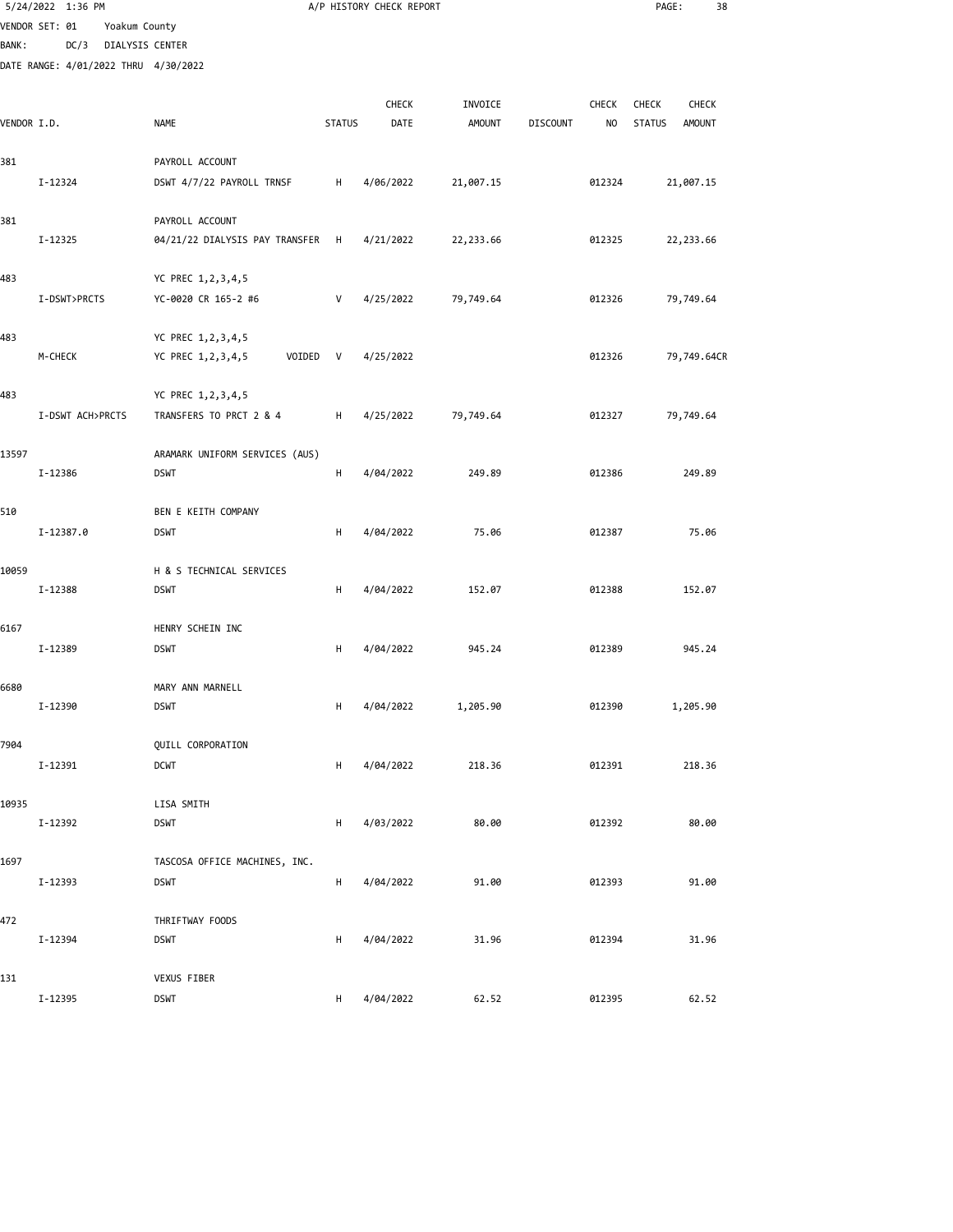|              | 5/24/2022 1:36 PM                    |                 |                                |               | A/P HISTORY CHECK REPORT |               |                 |                | PAGE:         |               | 39 |
|--------------|--------------------------------------|-----------------|--------------------------------|---------------|--------------------------|---------------|-----------------|----------------|---------------|---------------|----|
|              | VENDOR SET: 01                       | Yoakum County   |                                |               |                          |               |                 |                |               |               |    |
| <b>BANK:</b> | DC/3                                 | DIALYSIS CENTER |                                |               |                          |               |                 |                |               |               |    |
|              | DATE RANGE: 4/01/2022 THRU 4/30/2022 |                 |                                |               |                          |               |                 |                |               |               |    |
|              |                                      |                 |                                |               |                          |               |                 |                |               |               |    |
|              |                                      |                 |                                |               | CHECK                    | INVOICE       |                 | CHECK          | <b>CHECK</b>  | <b>CHECK</b>  |    |
| VENDOR I.D.  |                                      |                 | <b>NAME</b>                    | <b>STATUS</b> | DATE                     | <b>AMOUNT</b> | <b>DISCOUNT</b> | N <sub>O</sub> | <b>STATUS</b> | <b>AMOUNT</b> |    |
|              |                                      |                 |                                |               |                          |               |                 |                |               |               |    |
| 13597        |                                      |                 | ARAMARK UNIFORM SERVICES (AUS) |               |                          |               |                 |                |               |               |    |
|              | I-12396                              |                 | <b>DSWT</b>                    | H             | 4/11/2022                | 249.89        |                 | 012396         |               | 249.89        |    |
|              |                                      |                 |                                |               |                          |               |                 |                |               |               |    |
| 34           |                                      |                 | CITY OF DENVER CITY            |               |                          |               |                 |                |               |               |    |
|              | I-12397                              |                 | <b>DSWT</b>                    | н             | 4/11/2022                | 743.09        |                 | 012397         |               | 743.09        |    |
|              |                                      |                 |                                |               |                          |               |                 |                |               |               |    |
|              |                                      |                 |                                |               |                          |               |                 |                |               |               |    |
| 8783         |                                      |                 | DIRECTV, LLC                   |               |                          |               |                 |                |               |               |    |
|              | I-12398                              |                 | <b>DSWT</b>                    | н             | 4/11/2022                | 378.72        |                 | 012398         |               | 378.72        |    |
|              |                                      |                 |                                |               |                          |               |                 |                |               |               |    |
| 4580         |                                      |                 | EMPIRE PAPER CO                |               |                          |               |                 |                |               |               |    |
|              | I-12399                              |                 | <b>DSWT</b>                    | H             | 4/11/2022                | 113.02        |                 | 012399         |               | 113.02        |    |
|              |                                      |                 |                                |               |                          |               |                 |                |               |               |    |
| 6167         |                                      |                 | HENRY SCHEIN INC               |               |                          |               |                 |                |               |               |    |
|              | I-12400                              |                 | <b>DSWT</b>                    | H             | 4/11/2022                | 515.89        |                 | 012400         |               | 515.89        |    |
|              |                                      |                 |                                |               |                          |               |                 |                |               |               |    |
| 13741        |                                      |                 | CATY HOLIEDY, LMSW             |               |                          |               |                 |                |               |               |    |
|              | I-12401                              |                 | <b>DSWT</b>                    | H             | 4/11/2022                | 1,665.04      |                 | 012401         |               | 1,665.04      |    |
|              |                                      |                 |                                |               |                          |               |                 |                |               |               |    |
| 6680         |                                      |                 | MARY ANN MARNELL               |               |                          |               |                 |                |               |               |    |
|              | I-12402                              |                 | <b>DSWT</b>                    | н             | 4/11/2022                | 602.95        |                 | 012402         |               | 602.95        |    |
|              |                                      |                 |                                |               |                          |               |                 |                |               |               |    |
| 12657        |                                      |                 | MEDSHARPS WEST LLC             |               |                          |               |                 |                |               |               |    |
|              | I-12403                              |                 | <b>DSWT</b>                    | н             | 4/11/2022                | 730.00        |                 | 012403         |               | 730.00        |    |
|              |                                      |                 |                                |               |                          |               |                 |                |               |               |    |
| 6173         |                                      |                 | MESA LABORATORIES INC          |               |                          |               |                 |                |               |               |    |
|              | I-12404                              |                 | <b>DSWT</b>                    | H             | 4/11/2022                | 466.30        |                 | 012404         |               | 466.30        |    |
|              |                                      |                 |                                |               |                          |               |                 |                |               |               |    |
| 5584         |                                      |                 | KINETIC BUSINESS BY WINDSTREAM |               |                          |               |                 |                |               |               |    |
|              | I-12405                              |                 | <b>DSWT</b>                    | H             | 4/11/2022                | 784.23        |                 | 012405         |               | 784.23        |    |
|              |                                      |                 |                                |               |                          |               |                 |                |               |               |    |
| 5725         |                                      |                 | AQUAONE LLC                    |               |                          |               |                 |                |               |               |    |
|              | I-12407                              |                 | dswt                           | н             | 4/18/2022                | 37.50         |                 | 012407         |               | 37.50         |    |
|              |                                      |                 |                                |               |                          |               |                 |                |               |               |    |
| 13597        |                                      |                 | ARAMARK UNIFORM SERVICES (AUS) |               |                          |               |                 |                |               |               |    |
|              | I-12408                              |                 | <b>DSWT</b>                    | н             | 4/18/2022                | 249.89        |                 | 012408         |               | 249.89        |    |
|              |                                      |                 |                                |               |                          |               |                 |                |               |               |    |
| 12443        |                                      |                 | CARDINAL HEALTH 108, LLC       |               |                          |               |                 |                |               |               |    |
|              | I-12409                              |                 | <b>DSWT</b>                    | н             | 4/18/2022                | 62,758.42     |                 | 012409         |               | 62,758.42     |    |
|              |                                      |                 |                                |               |                          |               |                 |                |               |               |    |
| 6232         |                                      |                 | CTSI                           |               |                          |               |                 |                |               |               |    |
|              | I-12410                              |                 | <b>DSWT</b>                    | н             | 4/18/2022                | 4,081.27      |                 | 012410         |               | 4,081.27      |    |
|              |                                      |                 |                                |               |                          |               |                 |                |               |               |    |
|              |                                      |                 |                                |               |                          |               |                 |                |               |               |    |

H 4/18/2022 15,294.00 012411 15,294.00

13571 LUBBOCK NEPHROLOGY ASSOCIATES,<br>I-12411 DSWT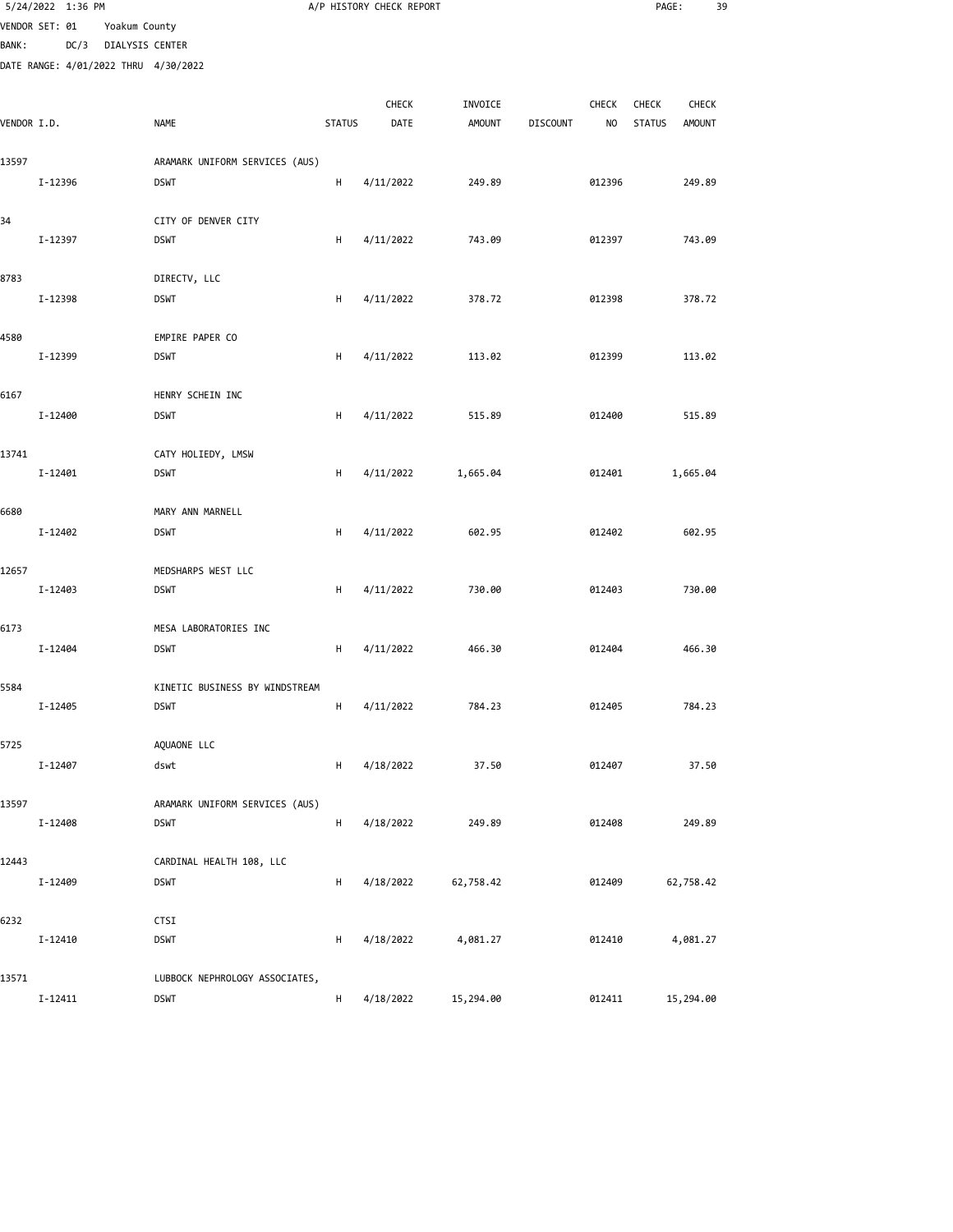|                |             | 5/24/2022 1:36 PM |                 |                                      |               | A/P HISTORY CHECK REPORT |               |                 |        | PAGE:         |          | 40 |
|----------------|-------------|-------------------|-----------------|--------------------------------------|---------------|--------------------------|---------------|-----------------|--------|---------------|----------|----|
| VENDOR SET: 01 |             |                   | Yoakum County   |                                      |               |                          |               |                 |        |               |          |    |
| <b>BANK:</b>   |             | DC/3              | DIALYSIS CENTER |                                      |               |                          |               |                 |        |               |          |    |
|                |             |                   |                 | DATE RANGE: 4/01/2022 THRU 4/30/2022 |               |                          |               |                 |        |               |          |    |
|                |             |                   |                 |                                      |               | CHECK                    | INVOICE       |                 | CHECK  | CHECK         | CHECK    |    |
| VENDOR I.D.    |             |                   |                 | <b>NAME</b>                          | <b>STATUS</b> | DATE                     | <b>AMOUNT</b> | <b>DISCOUNT</b> | NO     | <b>STATUS</b> | AMOUNT   |    |
| 6680           |             |                   |                 | MARY ANN MARNELL                     |               |                          |               |                 |        |               |          |    |
|                | I-12412     |                   |                 | <b>DSWT</b>                          | H             | 4/18/2022                | 538.55        |                 | 012412 |               | 538.55   |    |
| 12781          |             |                   |                 | NATIONAL BILLING ASSOCIATES          |               |                          |               |                 |        |               |          |    |
|                | $I - 12413$ |                   |                 | <b>DSWT</b>                          | н             | 4/18/2022                | 3,050.12      |                 | 012413 |               | 3,050.12 |    |
| 7904           |             |                   |                 | QUILL CORPORATION                    |               |                          |               |                 |        |               |          |    |
|                | I-12414     |                   |                 | <b>DSWT</b>                          | H             | 4/18/2022                | 65.14         |                 | 012414 |               | 65.14    |    |
| 89             |             |                   |                 | <b>XCEL ENERGY</b>                   |               |                          |               |                 |        |               |          |    |
|                | $I - 12415$ |                   |                 | <b>DSWT</b>                          | Н             | 4/18/2022                | 741.91        |                 | 012415 |               | 741.91   |    |
| 5725           |             |                   |                 | AQUAONE LLC                          |               |                          |               |                 |        |               |          |    |
|                | $I - 12416$ |                   |                 | <b>DSWT</b>                          | Н             | 4/25/2022                | 5.00          |                 | 012416 |               | 5.00     |    |
| 13597          |             |                   |                 | ARAMARK UNIFORM SERVICES (AUS)       |               |                          |               |                 |        |               |          |    |
|                | I-12417     |                   |                 | <b>DSWT</b>                          | н             | 4/25/2022                | 249.89        |                 | 012417 |               | 249.89   |    |
| 10284          |             |                   |                 | ASCEND CLINICAL, LLC                 |               |                          |               |                 |        |               |          |    |
|                | I-12418     |                   |                 | <b>DSWT</b>                          | H             | 4/25/2022                | 1,960.00      |                 | 012418 |               | 1,960.00 |    |
| 12443          |             |                   |                 | CARDINAL HEALTH 108, LLC             |               |                          |               |                 |        |               |          |    |
|                | I-12419     |                   |                 | <b>DSWT</b>                          | H             | 4/25/2022                | 4,386.78      |                 | 012419 |               | 4,386.78 |    |
| 10799          |             |                   |                 | DIASOL INC                           |               |                          |               |                 |        |               |          |    |
|                | I-12420     |                   |                 | <b>DSWT</b>                          | Н             | 4/25/2022                | 838.64        |                 | 012420 |               | 838.64   |    |
| 6680           |             |                   |                 | MARY ANN MARNELL                     |               |                          |               |                 |        |               |          |    |
|                | $I - 12421$ |                   |                 | <b>DSWT</b>                          | H             | 4/25/2022                | 602.95        |                 | 012421 |               | 602.95   |    |
| 1697           |             |                   |                 | TASCOSA OFFICE MACHINES, INC.        |               |                          |               |                 |        |               |          |    |
|                | I-12422     |                   |                 | <b>DSWT</b>                          | H             | 4/25/2022                | 106.77        |                 | 012422 |               | 106.77   |    |

|                        | $* * TOTALS **$     | N <sub>O</sub>      |             | INVOICE AMOUNT | <b>DISCOUNTS</b> | CHECK AMOUNT |
|------------------------|---------------------|---------------------|-------------|----------------|------------------|--------------|
| <b>REGULAR CHECKS:</b> |                     | 0                   |             | 79,749.64      | 0.00             | 0.00         |
|                        | HAND CHECKS:        | 39                  |             | 227,318.41     | 0.00             | 227,318.41   |
|                        | DRAFTS:             | 0                   |             | 0.00           | 0.00             | 0.00         |
|                        | EFT:                | 0                   |             | 0.00           | 0.00             | 0.00         |
|                        | NON CHECKS:         | 0                   |             | 0.00           | 0.00             | 0.00         |
|                        |                     |                     |             |                |                  |              |
|                        | <b>VOID CHECKS:</b> | 1 VOID DEBITS       | 0.00        |                |                  |              |
|                        |                     | <b>VOID CREDITS</b> | 79,749.64CR | 79,749.64CR    | 0.00             |              |

TOTAL ERRORS: 0

| VENDOR SET: 01 BANK: DC/3 TOTALS: | N <sub>O</sub> | INVOICE AMOUNT | <b>DISCOUNTS</b> | CHECK AMOUNT |
|-----------------------------------|----------------|----------------|------------------|--------------|
|                                   | 40             | 227,318.41     | 0.00             | 227,318.41   |
| BANK: DC/3<br>TOTALS:             | 40             | 227,318.41     | 0.00             | 227,318.41   |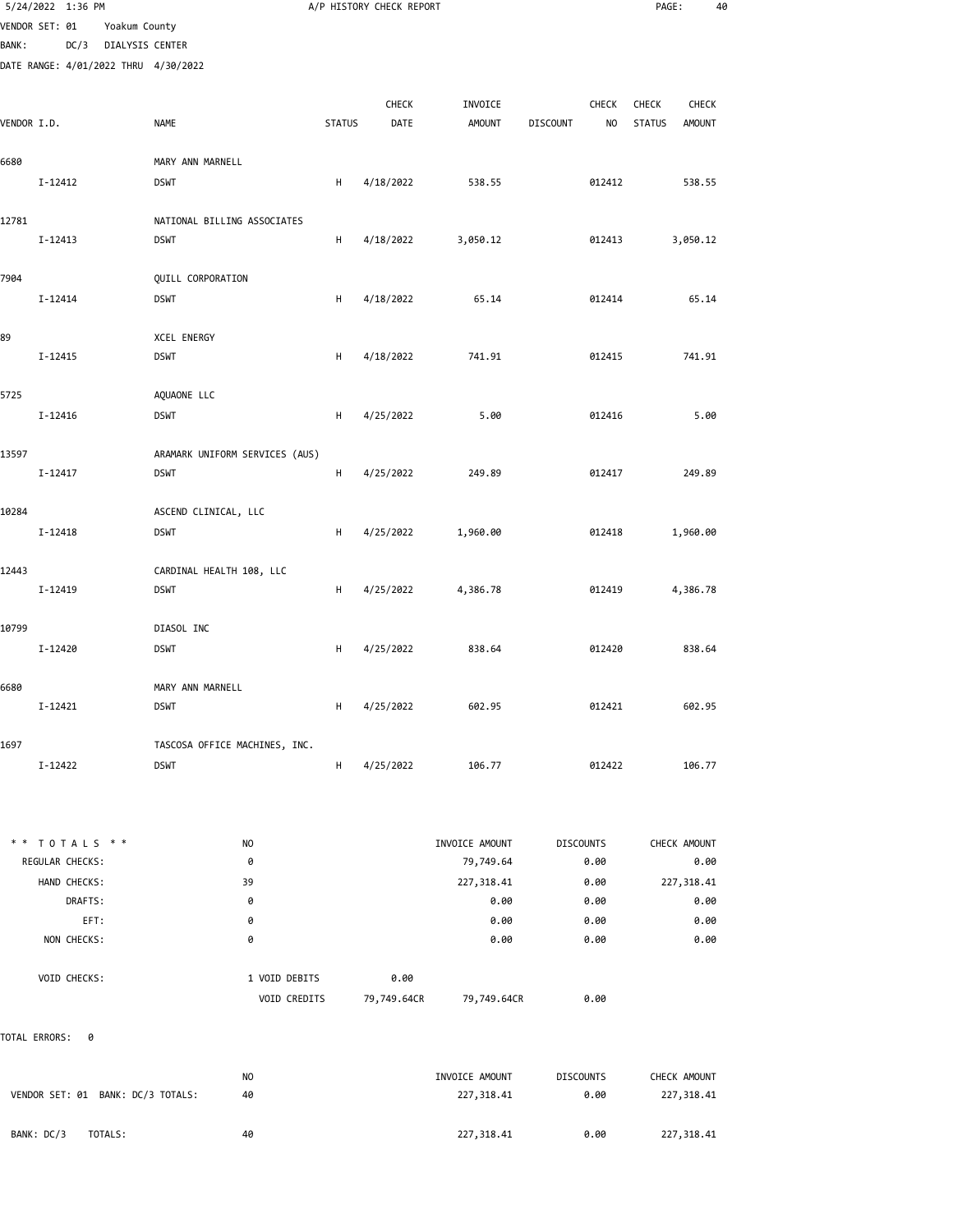|             | 5/24/2022 1:36 PM                        |                                                                |               | A/P HISTORY CHECK REPORT |               |                 |                | PAGE:         | 41            |  |
|-------------|------------------------------------------|----------------------------------------------------------------|---------------|--------------------------|---------------|-----------------|----------------|---------------|---------------|--|
|             | VENDOR SET: 01<br>Yoakum County          |                                                                |               |                          |               |                 |                |               |               |  |
| BANK :      | FEE3<br>YC FEE ACCOUNT                   |                                                                |               |                          |               |                 |                |               |               |  |
|             | DATE RANGE: 4/01/2022 THRU 4/30/2022     |                                                                |               |                          |               |                 |                |               |               |  |
|             |                                          |                                                                |               | <b>CHECK</b>             | INVOICE       |                 | <b>CHECK</b>   | <b>CHECK</b>  | CHECK         |  |
| VENDOR I.D. |                                          | NAME                                                           | <b>STATUS</b> | DATE                     | <b>AMOUNT</b> | <b>DISCOUNT</b> | N <sub>O</sub> | <b>STATUS</b> | <b>AMOUNT</b> |  |
|             |                                          |                                                                |               |                          |               |                 |                |               |               |  |
| 482         | I-202204011970                           | YC GENERAL FUND                                                |               |                          |               |                 |                |               |               |  |
|             |                                          | FEE MARCH INT                                                  | R             | 4/01/2022                | 15.42         |                 | 007766         |               | 15.42         |  |
| 14066       |                                          | BOK FINANCIAL                                                  |               |                          |               |                 |                |               |               |  |
|             | I-202204081978                           | <b>OVERPMT</b>                                                 | R             | 4/08/2022                | 8.00          |                 | 007767         |               | 8.00          |  |
| 3251        |                                          | PERDUE BRANDON FIELDER COLLINS                                 |               |                          |               |                 |                |               |               |  |
|             | I-7768                                   | CS 10024 YC VS BROWN                                           | R             | 4/11/2022                | 125.42        |                 | 007768         |               | 125.42        |  |
|             |                                          |                                                                |               |                          |               |                 |                |               |               |  |
| 3251        |                                          | PERDUE BRANDON FIELDER COLLINS                                 |               |                          |               |                 |                |               |               |  |
|             | I-CS 9292                                | DC CS 9292 YC VS ROBERSON                                      | R             | 4/20/2022                | 117.00        |                 | 007769         |               | 117.00        |  |
| 3251        |                                          | PERDUE BRANDON FIELDER COLLINS                                 |               |                          |               |                 |                |               |               |  |
|             | I-10080 CS                               | DC CS10080 QUINONEZ/RODRGUEZ                                   | R             | 4/22/2022                | 367.00        |                 | 007770         |               | 367.00        |  |
|             |                                          |                                                                |               |                          |               |                 |                |               |               |  |
| 8998        | I-CS10080                                | GAINES COUNTY SHERIFF'S DEPT<br>DC CS 10080 QUINONEZ/RODRIGUEZ | R             | 4/22/2022                | 50.00         |                 | 007771         |               | 50.00         |  |
|             |                                          |                                                                |               |                          |               |                 |                |               |               |  |
| 5834        |                                          | YC COUNTY CLERK RECORDS ARCHIV                                 |               |                          |               |                 |                |               |               |  |
|             | I-MARCH                                  | CCRA FEES/MARCH                                                | R             | 4/22/2022                | 3,660.00      |                 | 007772         |               | 3,660.00      |  |
| 6025        |                                          | YC COUNTY CLERK RECORDS MANAGE                                 |               |                          |               |                 |                |               |               |  |
|             | <b>I-MARCH</b>                           | MARCH CCRM FEES                                                | R             | 4/22/2022                | 3,712.50      |                 | 007773         |               | 3,712.50      |  |
|             |                                          |                                                                |               |                          |               |                 |                |               |               |  |
| 582         |                                          | CRIMINAL JUSTICE PLANNING FUND                                 |               |                          |               |                 |                |               |               |  |
|             | I-MARCH 2022                             | MARCH CJPF                                                     | R             | 4/22/2022                | 8,825.04      |                 | 007774         |               | 8,825.04      |  |
| 9553        |                                          | DISTRICT CLERK RECORDS ARCHIVE                                 |               |                          |               |                 |                |               |               |  |
|             | I-MARCH                                  | MARCH DCRA FEES                                                | R             | 4/22/2022                | 2.50          |                 | 007775         |               | 2.50          |  |
| 6053        |                                          | DISTRICT CLERK RECORDS MANAGEM                                 |               |                          |               |                 |                |               |               |  |
|             | I-MARCH                                  | MARCH DCRM                                                     | R             | 4/22/2022                | 4.52          |                 | 007776         |               | 4.52          |  |
|             |                                          |                                                                |               |                          |               |                 |                |               |               |  |
| 599         |                                          | JURY FUND                                                      |               |                          |               |                 |                |               |               |  |
|             | I-1ST QTR                                | 1ST QTR JURY                                                   | R             | 4/22/2022                | 48.33         |                 | 007777         |               | 48.33         |  |
| 482         |                                          | YC GENERAL FUND                                                |               |                          |               |                 |                |               |               |  |
|             | I-2022 1ST QTR AGNCY 1ST QTR OFFICE FEES |                                                                | R             | 4/22/2022                | 29,563.93     |                 | 007778         |               | 29,563.93     |  |
| 3022        |                                          | YC SPECIAL FUNDS                                               |               |                          |               |                 |                |               |               |  |
|             | I-1ST QTR AGNCY                          | MARCH SP FEES                                                  | R             | 4/22/2022                | 2,100.68      |                 | 007779         |               | 2,100.68      |  |
|             |                                          |                                                                |               |                          |               |                 |                |               |               |  |
| 582         |                                          | CRIMINAL JUSTICE PLANNING FUND                                 |               |                          |               |                 |                |               |               |  |
|             | I-MARCH SO STATE                         | MARCH STATE FEES/SO                                            | R             | 4/26/2022                | 150.00        |                 | 007780         |               | 150.00        |  |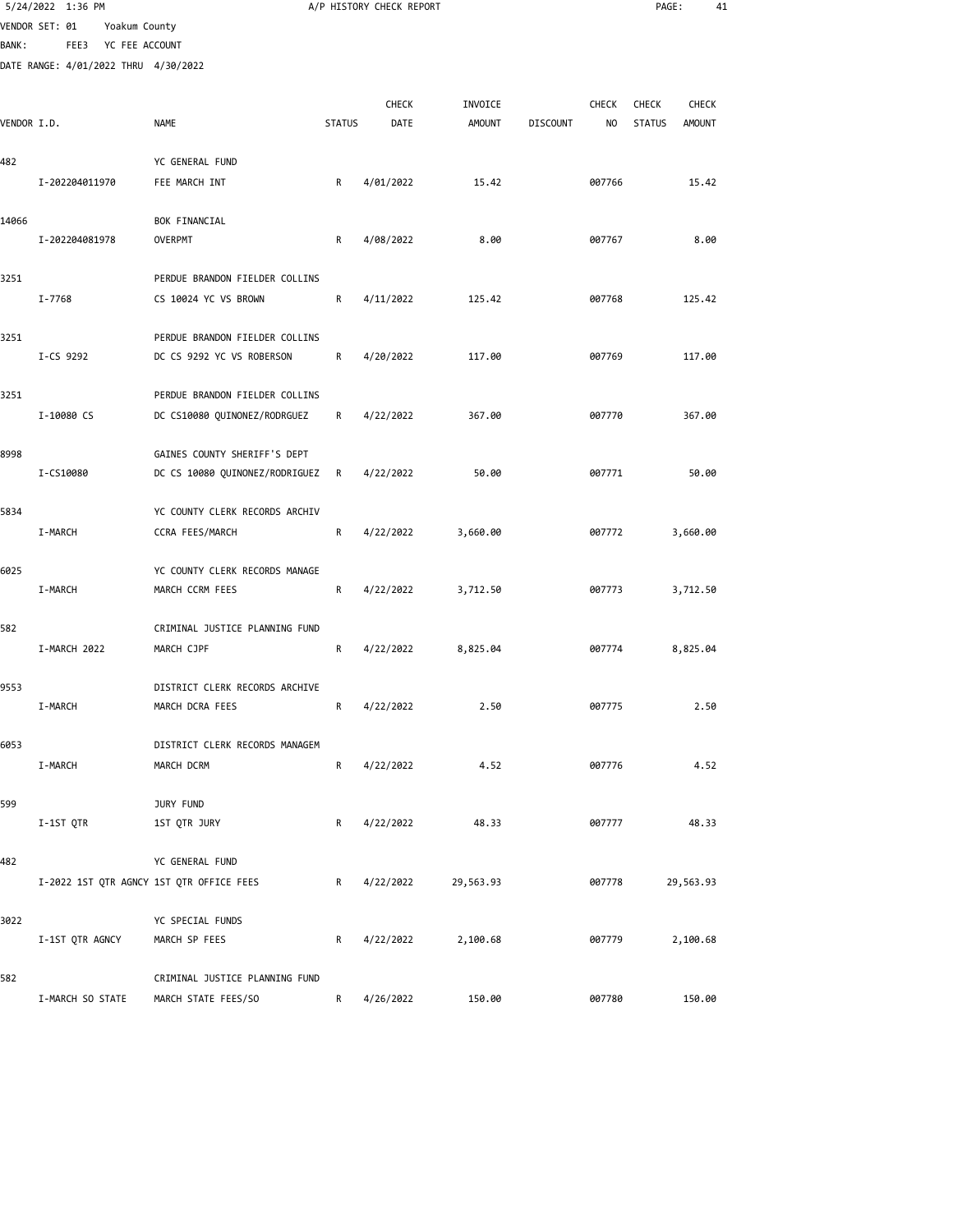| 5/24/2022 1:36 PM                      |                                |               | A/P HISTORY CHECK REPORT |                |                                   | PAGE:         | 42            |
|----------------------------------------|--------------------------------|---------------|--------------------------|----------------|-----------------------------------|---------------|---------------|
| VENDOR SET: 01<br>Yoakum County        |                                |               |                          |                |                                   |               |               |
| YC FEE ACCOUNT<br><b>BANK:</b><br>FEE3 |                                |               |                          |                |                                   |               |               |
| DATE RANGE: 4/01/2022 THRU 4/30/2022   |                                |               |                          |                |                                   |               |               |
|                                        |                                |               |                          |                |                                   |               |               |
|                                        |                                |               | <b>CHECK</b>             | INVOICE        | <b>CHECK</b>                      | <b>CHECK</b>  | <b>CHECK</b>  |
| VENDOR I.D.                            | <b>NAME</b>                    | <b>STATUS</b> | DATE                     | <b>AMOUNT</b>  | <b>DISCOUNT</b><br>N <sub>O</sub> | <b>STATUS</b> | <b>AMOUNT</b> |
| 482                                    | YC GENERAL FUND                |               |                          |                |                                   |               |               |
| I-MARCH SO AGNCY                       | MARCH OFFICE FEES/SO           | R             | 4/26/2022                | 90.00          | 007781                            |               | 90.00         |
| 3251                                   | PERDUE BRANDON FIELDER COLLINS |               |                          |                |                                   |               |               |
| I-CS9880                               | CS 9880 YC VS ROQUILLO/RESEARC | R             | 4/26/2022                | 125.00         | 007782                            |               | 125.00        |
|                                        |                                |               |                          |                |                                   |               |               |
|                                        |                                |               |                          |                |                                   |               |               |
| ** TOTALS **                           | NO                             |               |                          | INVOICE AMOUNT | <b>DISCOUNTS</b>                  | CHECK AMOUNT  |               |
| REGULAR CHECKS:                        | 17                             |               |                          | 48,965.34      | 0.00                              | 48,965.34     |               |
| HAND CHECKS:                           | 0                              |               |                          | 0.00           | 0.00                              |               | 0.00          |
| DRAFTS:                                | 0                              |               |                          | 0.00           | 0.00                              |               | 0.00          |
| EFT:                                   | 0                              |               |                          | 0.00           | 0.00                              |               | 0.00          |
| NON CHECKS:                            | 0                              |               |                          | 0.00           | 0.00                              |               | 0.00          |
| VOID CHECKS:                           | 0 VOID DEBITS                  |               | 0.00                     |                |                                   |               |               |
|                                        | VOID CREDITS                   |               | 0.00                     | 0.00           | 0.00                              |               |               |
| TOTAL ERRORS:<br>0                     |                                |               |                          |                |                                   |               |               |
|                                        | N <sub>O</sub>                 |               |                          | INVOICE AMOUNT | <b>DISCOUNTS</b>                  | CHECK AMOUNT  |               |
| VENDOR SET: 01 BANK: FEE3 TOTALS:      | 17                             |               |                          | 48,965.34      | 0.00                              | 48,965.34     |               |
|                                        |                                |               |                          |                |                                   |               |               |

BANK: FEE3 TOTALS: 17 17 48,965.34 0.00 48,965.34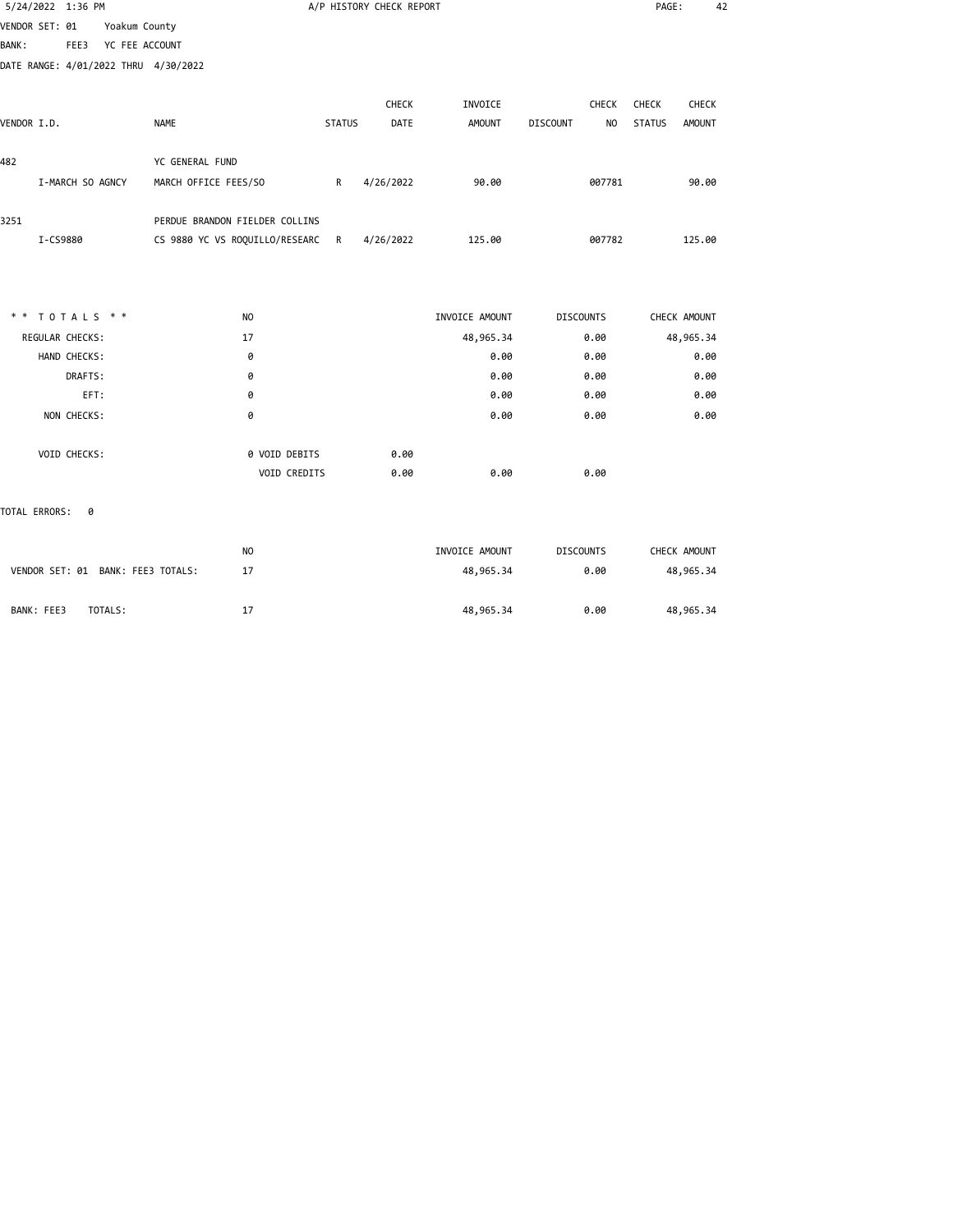| 5/24/2022 1:36 PM                    |                          |               | A/P HISTORY CHECK REPORT |                |                       | PAGE:<br>43             |
|--------------------------------------|--------------------------|---------------|--------------------------|----------------|-----------------------|-------------------------|
| VENDOR SET: 01<br>Yoakum County      |                          |               |                          |                |                       |                         |
| <b>BANK:</b><br>FML3                 | FARM-MARKET LATERAL ROAD |               |                          |                |                       |                         |
| DATE RANGE: 4/01/2022 THRU 4/30/2022 |                          |               |                          |                |                       |                         |
|                                      |                          |               | CHECK                    | INVOICE        | CHECK                 | CHECK<br>CHECK          |
| VENDOR I.D.                          | <b>NAME</b>              | <b>STATUS</b> | DATE                     | <b>AMOUNT</b>  | <b>DISCOUNT</b><br>NO | <b>STATUS</b><br>AMOUNT |
|                                      |                          |               |                          |                |                       |                         |
| 483                                  | YC PREC 1, 2, 3, 4, 5    |               |                          |                |                       |                         |
| I-10172                              | MARCH AD VALOREM TAXES   | H             | 4/13/2022                | 33,621.14      | 010172                | 33,621.14               |
|                                      |                          |               |                          |                |                       |                         |
| ** TOTALS **                         | N <sub>O</sub>           |               |                          | INVOICE AMOUNT | <b>DISCOUNTS</b>      | CHECK AMOUNT            |
| REGULAR CHECKS:                      | 0                        |               |                          | 0.00           | 0.00                  | 0.00                    |
| HAND CHECKS:                         | 1                        |               |                          | 33,621.14      | 0.00                  | 33,621.14               |
| DRAFTS:                              | 0                        |               |                          | 0.00           | 0.00                  | 0.00                    |
| EFT:                                 | 0                        |               |                          | 0.00           | 0.00                  | 0.00                    |
| NON CHECKS:                          | 0                        |               |                          | 0.00           | 0.00                  | 0.00                    |
| VOID CHECKS:                         | 0 VOID DEBITS            |               | 0.00                     |                |                       |                         |
|                                      | VOID CREDITS             |               | 0.00                     | 0.00           | 0.00                  |                         |
| TOTAL ERRORS:<br>0                   |                          |               |                          |                |                       |                         |
|                                      | N <sub>O</sub>           |               |                          | INVOICE AMOUNT | <b>DISCOUNTS</b>      | CHECK AMOUNT            |
| VENDOR SET: 01 BANK: FML3 TOTALS:    | 1                        |               |                          | 33,621.14      | 0.00                  | 33,621.14               |

BANK: FML3 TOTALS: 1 33,621.14 0.00 33,621.14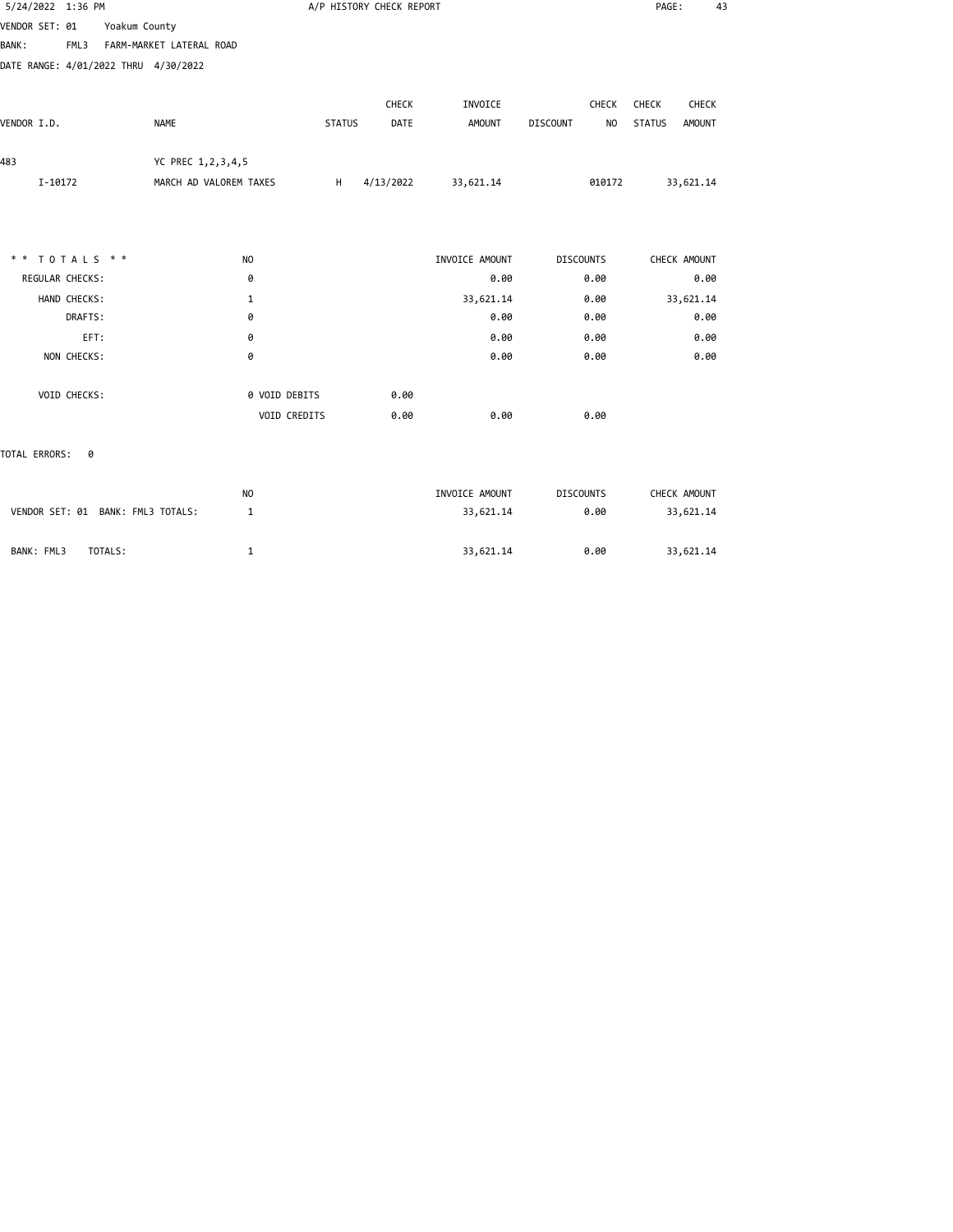|              | 5/24/2022 1:36 PM                    |               |                                |               | A/P HISTORY CHECK REPORT |               |                 |              | PAGE:         |               | 44 |
|--------------|--------------------------------------|---------------|--------------------------------|---------------|--------------------------|---------------|-----------------|--------------|---------------|---------------|----|
|              | VENDOR SET: 01                       | Yoakum County |                                |               |                          |               |                 |              |               |               |    |
| <b>BANK:</b> | GEN3                                 | GENERAL FUND  |                                |               |                          |               |                 |              |               |               |    |
|              | DATE RANGE: 4/01/2022 THRU 4/30/2022 |               |                                |               |                          |               |                 |              |               |               |    |
|              |                                      |               |                                |               | CHECK                    | INVOICE       |                 | <b>CHECK</b> | <b>CHECK</b>  | <b>CHECK</b>  |    |
| VENDOR I.D.  |                                      |               | <b>NAME</b>                    | <b>STATUS</b> | DATE                     | <b>AMOUNT</b> | <b>DISCOUNT</b> | NO           | <b>STATUS</b> | <b>AMOUNT</b> |    |
|              |                                      |               |                                |               |                          |               |                 |              |               |               |    |
| 363          |                                      |               | YC HOSPITALIZATION INSURANCE   |               |                          |               |                 |              |               |               |    |
|              | I-9160                               |               | GEN APRIL DEARBORN INS ADJ     | R             | 4/04/2022                | 233.39        |                 | 009160       |               | 233.39        |    |
|              |                                      |               |                                |               |                          |               |                 |              |               |               |    |
| 381          |                                      |               | PAYROLL ACCOUNT                |               |                          |               |                 |              |               |               |    |
|              | $I-9161.1$                           |               | 04/04/22 PT PAY GENERAL TRANS  | R             | 4/04/2022                | 8,492.92      |                 | 009161       |               | 8,492.92      |    |
| 4912         |                                      |               | YC CLEARING ACCOUNT            |               |                          |               |                 |              |               |               |    |
|              | I-202204041974                       |               | APRIL AP TRANSFERS             | R             | 4/04/2022                | 41,417.16     |                 | 009162       |               | 41,417.16     |    |
|              |                                      |               |                                |               |                          |               |                 |              |               |               |    |
| 363          |                                      |               | YC HOSPITALIZATION INSURANCE   |               |                          |               |                 |              |               |               |    |
|              | I-9163                               |               | GEN APRIL BCBS INS ADJ         | R             | 4/05/2022                | 16,620.74     |                 | 009163       |               | 16,620.74     |    |
|              |                                      |               |                                |               |                          |               |                 |              |               |               |    |
| 11253        |                                      |               | MELISSA GARCIA                 |               |                          |               |                 |              |               |               |    |
|              | I-949383                             |               | MGARCIA CLUBROOM               | R             | 4/06/2022                | 25.00         |                 | 009164       |               | 25.00         |    |
| 7489         |                                      |               | MELISSA MARTINEZ               |               |                          |               |                 |              |               |               |    |
|              | I-949382                             |               | M MARTINEZ CLUBROOM            | R             | 4/06/2022                | 25.00         |                 | 009165       |               | 25.00         |    |
|              |                                      |               |                                |               |                          |               |                 |              |               |               |    |
| 363          |                                      |               | YC HOSPITALIZATION INSURANCE   |               |                          |               |                 |              |               |               |    |
|              | I-9166                               |               | GEN APRIL TRANSAMERICA INS ADJ | R             | 4/08/2022                | 130.43        |                 | 009166       |               | 130.43        |    |
|              |                                      |               |                                |               |                          |               |                 |              |               |               |    |
| 4912         |                                      |               | YC CLEARING ACCOUNT            |               |                          |               |                 |              |               |               |    |
|              | I-202204111979                       |               | APRIL AP TRANSFERS             | R             | 4/11/2022                | 265, 244.66   |                 | 009167       |               | 265, 244.66   |    |
| 3179         |                                      |               | ELEAZAR MARIN                  |               |                          |               |                 |              |               |               |    |
|              | I-949368                             |               | BARN 04/09/22                  | R             | 4/12/2022                | 100.00        |                 | 009168       |               | 100.00        |    |
|              |                                      |               |                                |               |                          |               |                 |              |               |               |    |
| 14067        |                                      |               | HILDA LARES RIVERA             |               |                          |               |                 |              |               |               |    |
|              | I-754973                             |               | PLCOMM BLDG 04/03/22           | R             | 4/12/2022                | 150.00        |                 | 009169       |               | 150.00        |    |
|              |                                      |               |                                |               |                          |               |                 |              |               |               |    |
| 8084         |                                      |               | NOHEMI LUNA                    |               |                          |               |                 |              |               |               |    |
|              | I-202204121984                       |               | PLCOMM BLDG 04/09/22           | R             | 4/12/2022                | 150.00        |                 | 009170       |               | 150.00        |    |
| 381          |                                      |               | PAYROLL ACCOUNT                |               |                          |               |                 |              |               |               |    |
|              | $I-9171$                             |               | GEN 4/25/22 PAYROLL            | R             | 4/14/2022                | 513,668.50    |                 | 009171       |               | 513,668.50    |    |
|              |                                      |               |                                |               |                          |               |                 |              |               |               |    |
| 381          |                                      |               | PAYROLL ACCOUNT                |               |                          |               |                 |              |               |               |    |
|              | I-9172                               |               | 04/18/22 PT PAY GEN TRANSFER   | R             | 4/18/2022                | 11,374.90     |                 | 009172       |               | 11,374.90     |    |
|              |                                      |               |                                |               |                          |               |                 |              |               |               |    |
| 4912         |                                      |               | YC CLEARING ACCOUNT            |               |                          |               |                 |              |               |               |    |
|              | I-202204181991                       |               | APRIL AP TRANSFERS             | R             | 4/18/2022                | 96,330.80     |                 | 009173       |               | 96,330.80     |    |
| 12103        |                                      |               | KELSEY POWELL                  |               |                          |               |                 |              |               |               |    |
|              |                                      |               |                                |               |                          |               |                 |              |               |               |    |

I-202204191996 K POWELL PCOMMBLDG 754988 R 4/19/2022 150.00 009174 150.00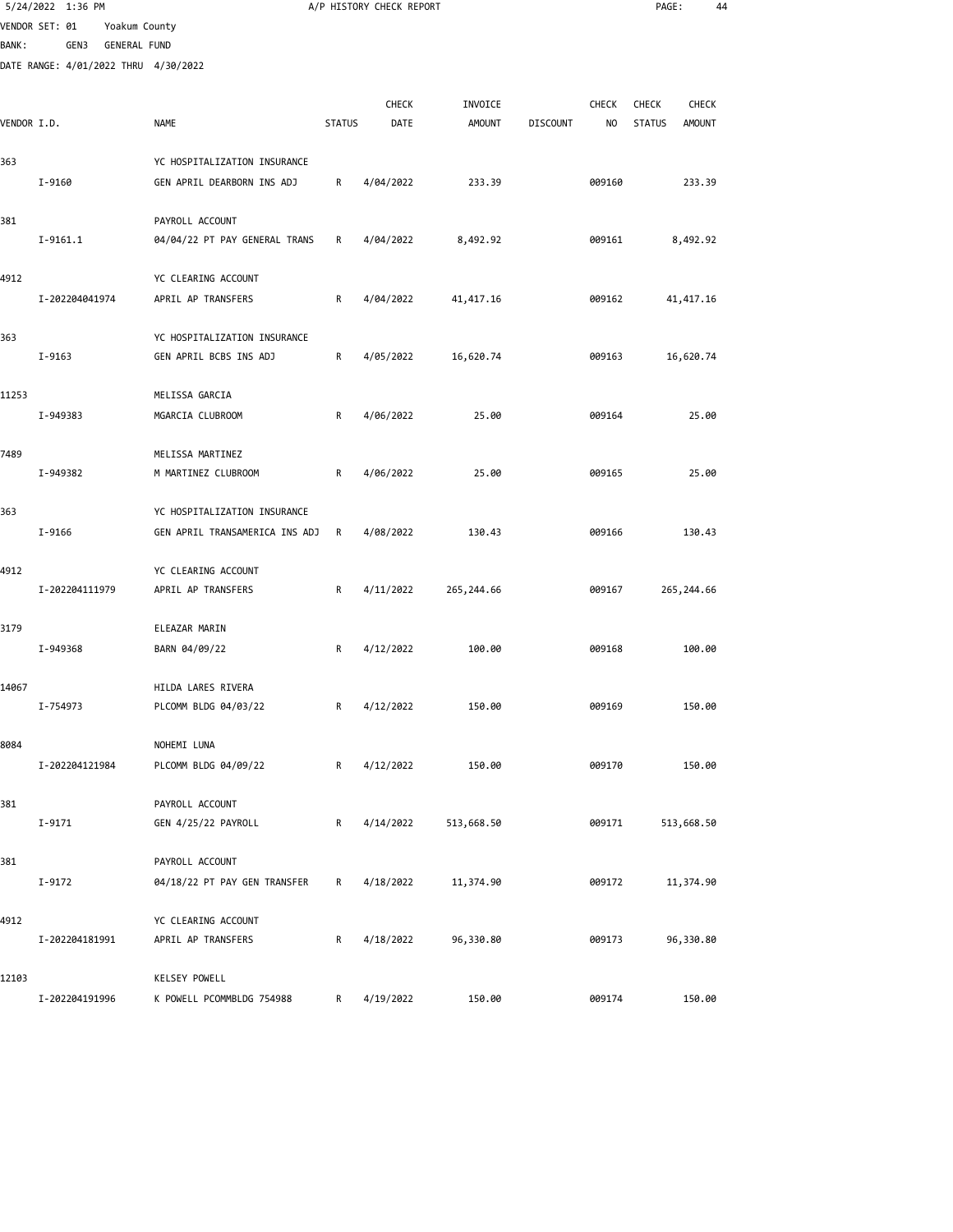|              | 5/24/2022 1:36 PM                    |               |                               |              |               | A/P HISTORY CHECK REPORT |                |                  |        | PAGE:         | 45            |  |
|--------------|--------------------------------------|---------------|-------------------------------|--------------|---------------|--------------------------|----------------|------------------|--------|---------------|---------------|--|
|              | VENDOR SET: 01                       | Yoakum County |                               |              |               |                          |                |                  |        |               |               |  |
| <b>BANK:</b> | GEN3                                 | GENERAL FUND  |                               |              |               |                          |                |                  |        |               |               |  |
|              | DATE RANGE: 4/01/2022 THRU 4/30/2022 |               |                               |              |               |                          |                |                  |        |               |               |  |
|              |                                      |               |                               |              |               |                          |                |                  |        |               |               |  |
|              |                                      |               |                               |              |               | CHECK                    | INVOICE        |                  | CHECK  | <b>CHECK</b>  | <b>CHECK</b>  |  |
| VENDOR I.D.  |                                      |               | <b>NAME</b>                   |              | <b>STATUS</b> | DATE                     | <b>AMOUNT</b>  | <b>DISCOUNT</b>  | NO     | <b>STATUS</b> | <b>AMOUNT</b> |  |
| 14070        |                                      |               | ANDREA MEZA                   |              |               |                          |                |                  |        |               |               |  |
|              | I-202204191995                       |               | A MEZA PCOMMBLDG              |              | R             | 4/19/2022                | 150.00         |                  | 009175 |               | 150.00        |  |
|              |                                      |               |                               |              |               |                          |                |                  |        |               |               |  |
| 14063        |                                      |               | CASEY MIKUS                   |              |               |                          |                |                  |        |               |               |  |
|              | I-754991                             |               | PLAINS COM BLDG               |              | R             | 4/20/2022                | 150.00         |                  | 009176 |               | 150.00        |  |
|              |                                      |               |                               |              |               |                          |                |                  |        |               |               |  |
| 7868         |                                      |               | TANYA VASQUEZ                 |              |               |                          |                |                  |        |               |               |  |
|              | I-949384                             |               | T.VASQUEZ CLUBROOM 04/12/22   |              | R             | 4/20/2022                | 25.00          |                  | 009177 |               | 25.00         |  |
|              |                                      |               |                               |              |               |                          |                |                  |        |               |               |  |
| 381          |                                      |               | PAYROLL ACCOUNT               |              |               |                          |                |                  |        |               |               |  |
|              | I-9178                               |               | 04/18/22 PT PAY CORR TRANSFER |              | V             | 4/18/2022                | 36.83          |                  | 009178 |               | 36.83         |  |
| 381          |                                      |               | PAYROLL ACCOUNT               |              |               |                          |                |                  |        |               |               |  |
|              | M-CHECK                              |               | PAYROLL ACCOUNT               | VOIDED       | V             | 4/18/2022                |                |                  | 009178 |               | 36.83CR       |  |
|              |                                      |               |                               |              |               |                          |                |                  |        |               |               |  |
| 14055        |                                      |               | MONIQUE FULCHER               |              |               |                          |                |                  |        |               |               |  |
|              | $I-62$                               |               | M FULCHER YCPH FULL REFUND    |              | R             | 4/22/2022                | 250.00         |                  | 009179 |               | 250.00        |  |
|              |                                      |               |                               |              |               |                          |                |                  |        |               |               |  |
| 14073        |                                      |               | TAMMY ESQUEDA                 |              |               |                          |                |                  |        |               |               |  |
|              | $I-60$                               |               | T ESQUEDA FULL REFUND YCPH    |              | R             | 4/22/2022                | 250.00         |                  | 009180 |               | 250.00        |  |
|              |                                      |               |                               |              |               |                          |                |                  |        |               |               |  |
| 381          |                                      |               | PAYROLL ACCOUNT               |              |               |                          |                |                  |        |               |               |  |
|              | I-9178                               |               | 04/18/22 PT PAY CORR TRANSFER |              | R             | 4/25/2022 Reissue        |                |                  | 009181 |               | 36.83         |  |
| 4912         |                                      |               | YC CLEARING ACCOUNT           |              |               |                          |                |                  |        |               |               |  |
|              | I-202204251997                       |               | 42522 TRSFS                   |              | R             | 4/25/2022                | 40,317.90      |                  | 009182 |               | 40,317.90     |  |
|              |                                      |               |                               |              |               |                          |                |                  |        |               |               |  |
| 10791        |                                      |               | SULEMA VELASQUEZ              |              |               |                          |                |                  |        |               |               |  |
|              | I-202204262003                       |               | S VELASQUEZ BARN REFUND       |              | R             | 4/26/2022                | 100.00         |                  | 009183 |               | 100.00        |  |
|              |                                      |               |                               |              |               |                          |                |                  |        |               |               |  |
| 12374        |                                      |               | TERESA CORONADO               |              |               |                          |                |                  |        |               |               |  |
|              | I-9184                               |               | T CORONADO P COMM BLDG REFUND |              | R             | 4/29/2022                | 150.00         |                  | 009184 |               | 150.00        |  |
|              |                                      |               |                               |              |               |                          |                |                  |        |               |               |  |
|              |                                      |               |                               |              |               |                          |                |                  |        |               |               |  |
|              | ** TOTALS **                         |               | NO                            |              |               |                          | INVOICE AMOUNT | <b>DISCOUNTS</b> |        |               | CHECK AMOUNT  |  |
|              | REGULAR CHECKS:                      |               | 24                            |              |               |                          | 995,543.23     |                  | 0.00   |               | 995,543.23    |  |
|              | HAND CHECKS:                         |               | 0                             |              |               |                          | 0.00           |                  | 0.00   |               | 0.00          |  |
|              | DRAFTS:                              |               | 0                             |              |               |                          | 0.00           |                  | 0.00   |               | 0.00          |  |
|              | EFT:                                 |               | 0                             |              |               |                          | 0.00           |                  | 0.00   |               | 0.00          |  |
|              | NON CHECKS:                          |               | 0                             |              |               |                          | 0.00           |                  | 0.00   |               | 0.00          |  |
|              |                                      |               |                               |              |               |                          |                |                  |        |               |               |  |
|              | VOID CHECKS:                         |               | 1 VOID DEBITS                 |              |               | 36.83                    |                |                  |        |               |               |  |
|              |                                      |               |                               | VOID CREDITS |               | 36.83CR                  | 0.00           |                  | 0.00   |               |               |  |
|              |                                      |               |                               |              |               |                          |                |                  |        |               |               |  |

TOTAL ERRORS: 0

| VENDOR SET: 01 BANK: GEN3 TOTALS: | NO | INVOICE AMOUNT | <b>DISCOUNTS</b> | CHECK AMOUNT |
|-----------------------------------|----|----------------|------------------|--------------|
|                                   | 25 | 995,543.23     | 0.00             | 995,543.23   |
| TOTALS:<br>BANK: GEN3             | 25 | 995,543.23     | 0.00             | 995,543.23   |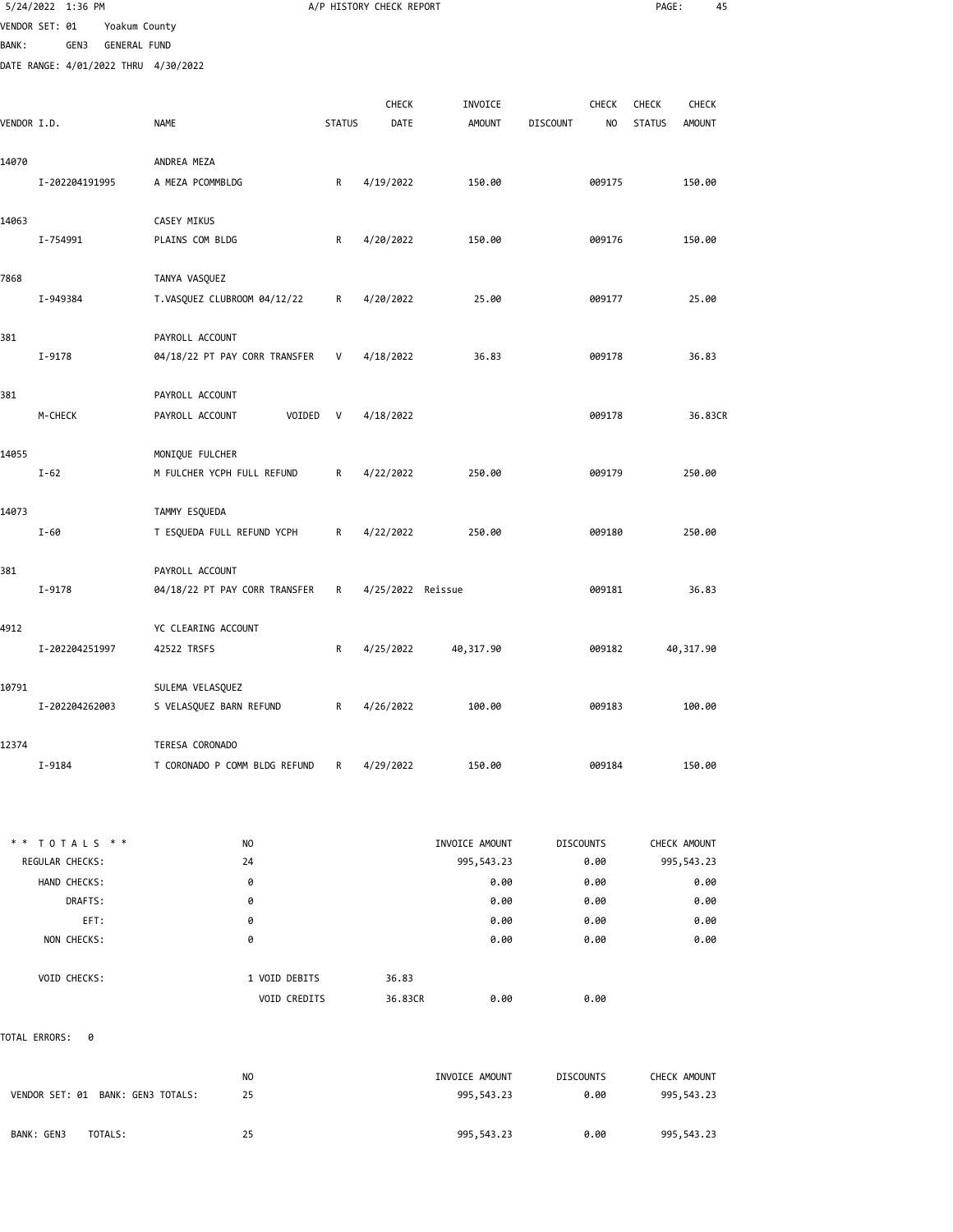|              | 5/24/2022 1:36 PM                    |               |                                |               | A/P HISTORY CHECK REPORT |                |                  | PAGE:         | 46            |
|--------------|--------------------------------------|---------------|--------------------------------|---------------|--------------------------|----------------|------------------|---------------|---------------|
|              | VENDOR SET: 01                       | Yoakum County |                                |               |                          |                |                  |               |               |
| <b>BANK:</b> | HI3                                  |               | HOSPITALIZATION INSURANCE      |               |                          |                |                  |               |               |
|              | DATE RANGE: 4/01/2022 THRU 4/30/2022 |               |                                |               |                          |                |                  |               |               |
|              |                                      |               |                                |               | CHECK                    | INVOICE        | <b>CHECK</b>     | <b>CHECK</b>  | <b>CHECK</b>  |
|              |                                      |               | <b>NAME</b>                    | <b>STATUS</b> | DATE                     | <b>AMOUNT</b>  | NO               |               | <b>AMOUNT</b> |
| VENDOR I.D.  |                                      |               |                                |               |                          |                | <b>DISCOUNT</b>  | <b>STATUS</b> |               |
| 482          |                                      |               | YC GENERAL FUND                |               |                          |                |                  |               |               |
|              | I-202204011971                       |               | HI MARCH INT                   | R             | 4/01/2022                | 93.63          | 005306           |               | 93.63         |
| 12805        |                                      |               | METLIFE                        |               |                          |                |                  |               |               |
|              | I-04/04/22                           |               | INV #71358296 APRIL PREMIUM    | R             | 4/04/2022                | 19,343.74      | 005307           | 19,343.74     |               |
|              |                                      |               |                                |               |                          |                |                  |               |               |
| 1686         |                                      |               | YC PRECINCT #4                 |               |                          |                |                  |               |               |
|              | I-04/04/22                           |               | HIF APRIL METLIFE INS ADJ      | R             | 4/04/2022                | 140.46         | 005308           |               | 140.46        |
|              |                                      |               |                                |               |                          |                |                  |               |               |
| 5239         |                                      |               | DEARBORN LIFE INSURANCE COMPAN |               |                          |                |                  |               |               |
|              | I-5309                               |               | APRIL PREMIUM                  | R             | 4/04/2022                | 9,124.38       | 005309           | 9,124.38      |               |
| 12875        |                                      |               | ASHLEE ESTY                    |               |                          |                |                  |               |               |
|              | $I - 4/5/22$                         |               | HIF APRIL BCBS INS ADJ         | R             | 4/05/2022                | 140.00         | 005310           |               | 140.00        |
|              |                                      |               |                                |               |                          |                |                  |               |               |
| 1686         |                                      |               | YC PRECINCT #4                 |               |                          |                |                  |               |               |
|              | $I - 4/5/22$                         |               | HIF APRIL BCBS INS ADJ         | R             | 4/05/2022                | 350.00         | 005311           |               | 350.00        |
| 4314         |                                      |               | WTMC - WEST TEXAS MEDICAL CENT |               |                          |                |                  |               |               |
|              | $I - 4/5/22$                         |               | HIF APRIL BCBS INS ADJ         | R             | 4/05/2022                | 957.08         | 005312           |               | 957.08        |
|              |                                      |               |                                |               |                          |                |                  |               |               |
| 5223         |                                      |               | TAC - HEALTH EMPLOYEE BENEFITS |               |                          |                |                  |               |               |
|              | $I - 4/5/22$                         |               | INV #29928202204 APRIL PREMIUM | R             | 4/05/2022                | 525,204.68     | 005313           | 525,204.68    |               |
|              |                                      |               |                                |               |                          |                |                  |               |               |
| 7555         |                                      |               | KOA BUCKLE                     |               |                          |                |                  |               |               |
|              | $I - 4/5/22$                         |               | HIF APRIL BCBS INS ADJ         | R             | 4/05/2022                | 99.36          | 005314           |               | 99.36         |
| 5623         |                                      |               | TRANSAMERICA EMPLOYEE BENEFITS |               |                          |                |                  |               |               |
|              | I-5315                               |               | BILL ID#2504543181 APRIL PREM  | R             | 4/08/2022                | 10,697.00      | 005315           | 10,697.00     |               |
|              |                                      |               |                                |               |                          |                |                  |               |               |
|              | ** TOTALS **                         |               | NO                             |               |                          | INVOICE AMOUNT | <b>DISCOUNTS</b> | CHECK AMOUNT  |               |
|              | REGULAR CHECKS:                      |               | 10                             |               |                          | 566,150.33     | 0.00             | 566,150.33    |               |
|              | HAND CHECKS:                         |               | 0                              |               |                          | 0.00           | 0.00             |               | 0.00          |
|              | DRAFTS:                              |               | 0                              |               |                          | 0.00           | 0.00             |               | 0.00          |
|              | EFT:                                 |               | 0                              |               |                          | 0.00           | 0.00             |               | 0.00          |
|              | NON CHECKS:                          |               | 0                              |               |                          | 0.00           | 0.00             |               | 0.00          |
|              | VOID CHECKS:                         |               |                                |               | 0.00                     |                |                  |               |               |
|              |                                      |               | 0 VOID DEBITS<br>VOID CREDITS  |               | 0.00                     | 0.00           | 0.00             |               |               |
|              |                                      |               |                                |               |                          |                |                  |               |               |
|              | TOTAL ERRORS:<br>- 0                 |               |                                |               |                          |                |                  |               |               |

NO INVOICE AMOUNT DISCOUNTS CHECK AMOUNT VENDOR SET: 01 BANK: HI3 TOTALS: 10 10 566,150.33 566,150.33 0.00 566,150.33 BANK: HI3 TOTALS: 10 10 10 566,150.33 0.00 566,150.33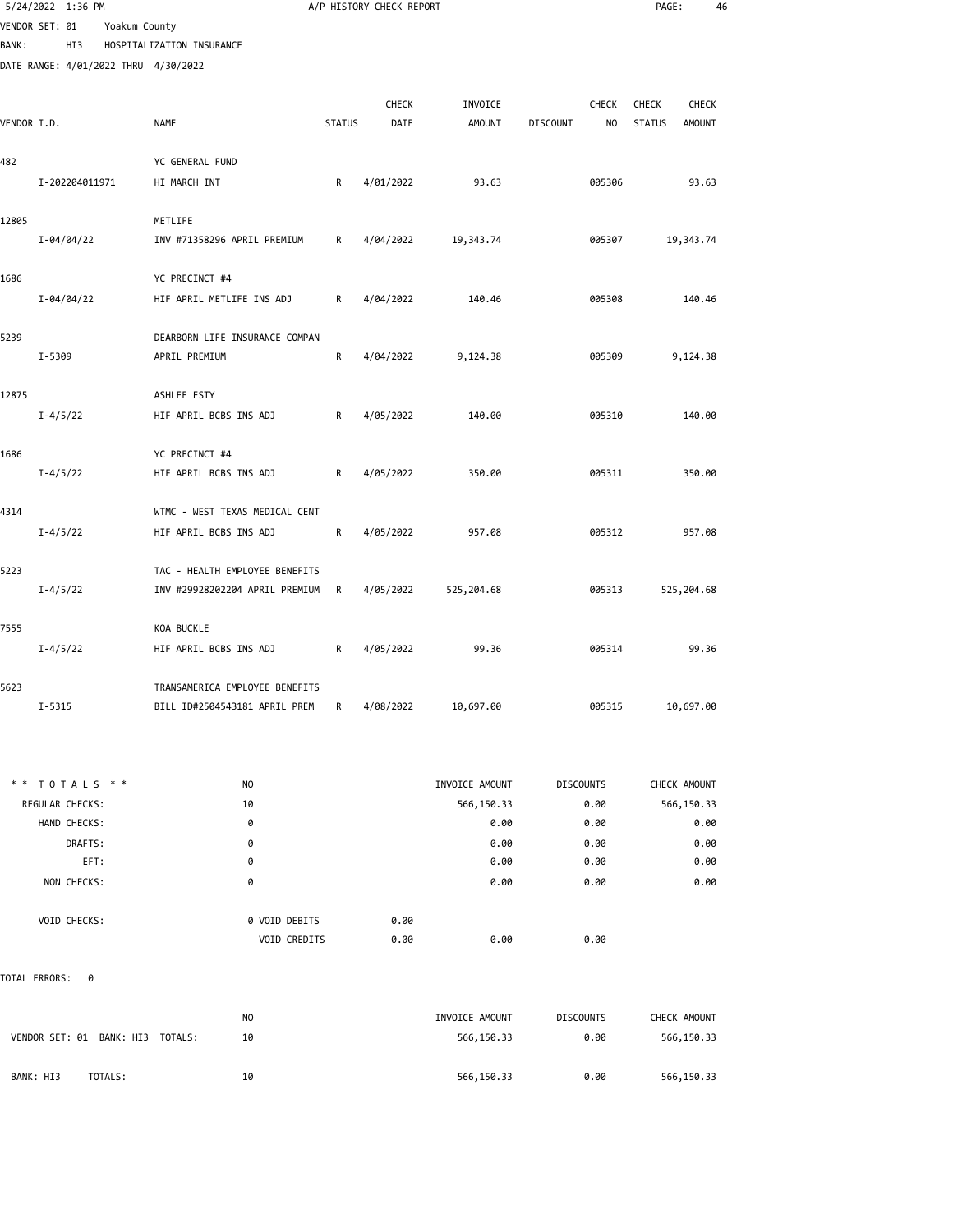|              | 5/24/2022 1:36 PM                    |                      |                                |               | A/P HISTORY CHECK REPORT |               |                 |                | PAGE:         | 47            |
|--------------|--------------------------------------|----------------------|--------------------------------|---------------|--------------------------|---------------|-----------------|----------------|---------------|---------------|
|              | VENDOR SET: 01                       | Yoakum County        |                                |               |                          |               |                 |                |               |               |
| <b>BANK:</b> |                                      | HMH/3 YC HOME HEALTH |                                |               |                          |               |                 |                |               |               |
|              | DATE RANGE: 4/01/2022 THRU 4/30/2022 |                      |                                |               |                          |               |                 |                |               |               |
|              |                                      |                      |                                |               | CHECK                    | INVOICE       |                 | CHECK          | CHECK         | CHECK         |
| VENDOR I.D.  |                                      |                      | <b>NAME</b>                    | <b>STATUS</b> | DATE                     | <b>AMOUNT</b> | <b>DISCOUNT</b> | N <sub>O</sub> | <b>STATUS</b> | <b>AMOUNT</b> |
|              |                                      |                      |                                |               |                          |               |                 |                |               |               |
| 381          |                                      |                      | PAYROLL ACCOUNT                |               |                          |               |                 |                |               |               |
|              | I-12715                              |                      | HMH 4/7/22 PAYROLL TRNSF       | H             | 4/06/2022                | 18,094.49     |                 | 012715         | 18,094.49     |               |
|              |                                      |                      |                                |               |                          |               |                 |                |               |               |
| 381          |                                      |                      | PAYROLL ACCOUNT                |               |                          |               |                 |                |               |               |
|              | I-12716                              |                      | 04/21/22 HOME HEALTH TRANSFER  | H             | 4/21/2022                | 18,018.66     |                 | 012716         | 18,018.66     |               |
| 6523         |                                      |                      | PROFESSIONAL MEDIA RESOURCES   |               |                          |               |                 |                |               |               |
|              | I-12744                              |                      | HMH                            | н             | 4/04/2022                | 130.80        |                 | 012744         |               | 130.80        |
|              |                                      |                      |                                |               |                          |               |                 |                |               |               |
| 5584         |                                      |                      | KINETIC BUSINESS BY WINDSTREAM |               |                          |               |                 |                |               |               |
|              | I-12745                              |                      | HMH                            | H             | 4/04/2022                | 90.80         |                 | 012745         |               | 90.80         |
|              |                                      |                      |                                |               |                          |               |                 |                |               |               |
| 6705         |                                      |                      | CYNTHIA ESCALANTE              |               |                          |               |                 |                |               |               |
|              | I-12746                              |                      | HMH                            | H             | 4/11/2022                | 90.21         |                 | 012746         |               | 90.21         |
| 11767        |                                      |                      | HEALTHCARE FIRST               |               |                          |               |                 |                |               |               |
|              | I-12747                              |                      | HMH                            | H             | 4/11/2022                | 1,450.00      |                 | 012747         | 1,450.00      |               |
|              |                                      |                      |                                |               |                          |               |                 |                |               |               |
| 11137        |                                      |                      | KIMBERLY LOPEZ                 |               |                          |               |                 |                |               |               |
|              | I-12748                              |                      | HMH                            | н             | 4/11/2022                | 510.71        |                 | 012748         |               | 510.71        |
|              |                                      |                      |                                |               |                          |               |                 |                |               |               |
| 9624         |                                      |                      | MIRNA RODRIGUEZ                |               |                          |               |                 |                |               |               |
|              | I-12749                              |                      | HMH                            | н             | 4/11/2022                | 320.40        |                 | 012749         |               | 320.40        |
| 363          |                                      |                      | YC HOSPITALIZATION INSURANCE   |               |                          |               |                 |                |               |               |
|              | I-12750                              |                      | HMH APRIL DEARBORN INS ADJ     | H             | 4/08/2022                | 2.78          |                 | 012750         |               | 2.78          |
|              |                                      |                      |                                |               |                          |               |                 |                |               |               |
| 11111        |                                      |                      | ABILITY NETWORK INC.           |               |                          |               |                 |                |               |               |
|              | I-12751                              |                      | HMH                            | H             | 4/18/2022                | 292.96        |                 | 012751         |               | 292.96        |
|              |                                      |                      |                                |               |                          |               |                 |                |               |               |
| 5725         |                                      |                      | AQUAONE LLC                    |               |                          |               |                 |                |               |               |
|              | I-12752                              |                      | HMH                            | н             | 4/18/2022                | 91.50         |                 | 012752         |               | 91.50         |
| 12934        |                                      |                      | JEANETTE MARTINEZ              |               |                          |               |                 |                |               |               |
|              | I-12753                              |                      | HMH                            | H             | 4/18/2022                | 298.17        |                 | 012753         |               | 298.17        |
|              |                                      |                      |                                |               |                          |               |                 |                |               |               |
| 7938         |                                      |                      | MEDLINE INDUSTRIES             |               |                          |               |                 |                |               |               |
|              | I-12754                              |                      | HMH                            | H             | 4/18/2022                | 36.80         |                 | 012754         |               | 36.80         |
|              |                                      |                      |                                |               |                          |               |                 |                |               |               |
| 12833        | I-12755                              |                      | VIVIAL<br>HMH                  | H             | 4/18/2022                | 56.60         |                 | 012755         |               | 56.60         |
|              |                                      |                      |                                |               |                          |               |                 |                |               |               |
| 7938         |                                      |                      | MEDLINE INDUSTRIES             |               |                          |               |                 |                |               |               |
|              |                                      |                      |                                |               |                          |               |                 |                |               |               |

I-12756 HMH H 4/25/2022 93.76 012756 93.76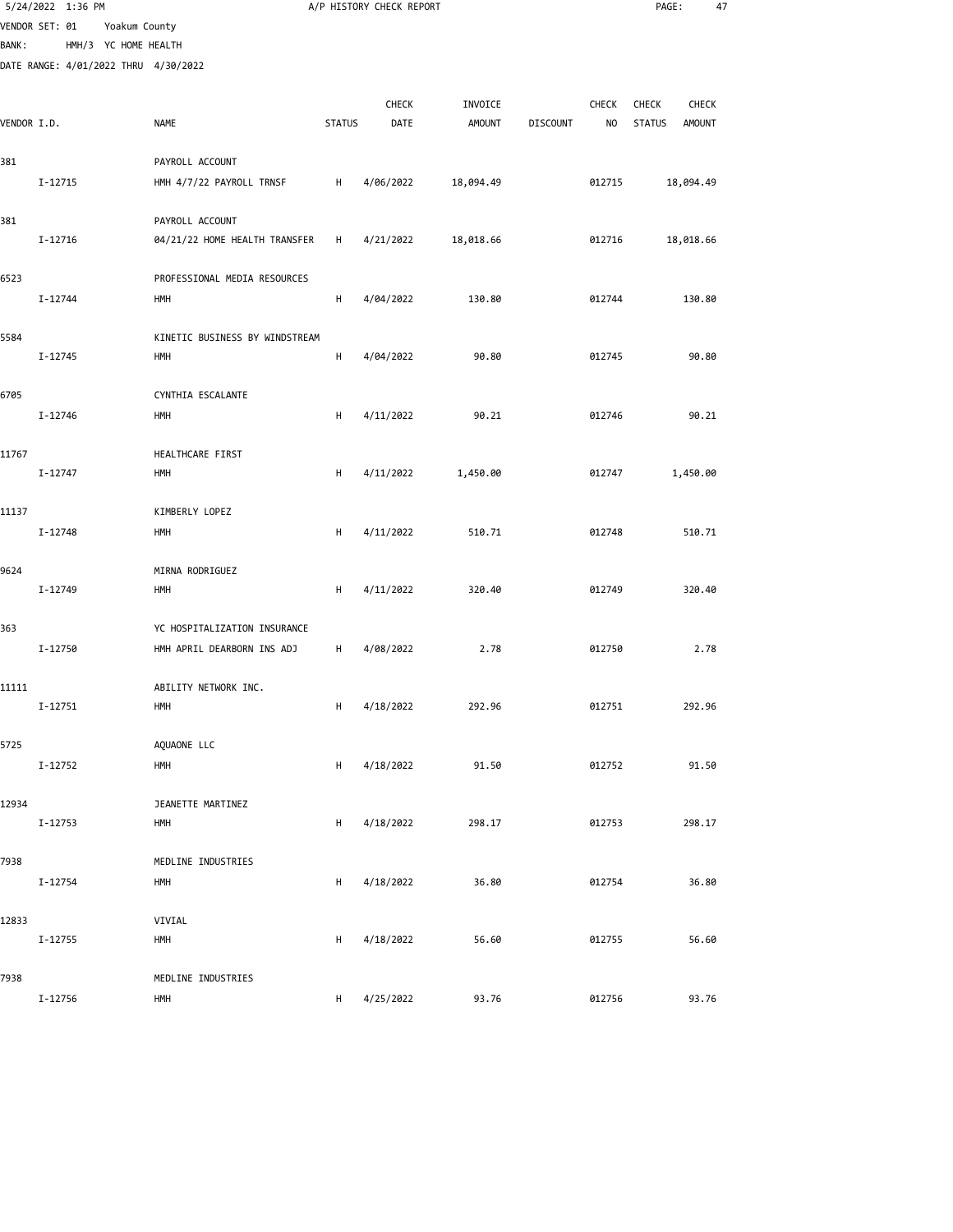|                |                                                                                                                                   |                                                                 |                |                                   | PAGE:         | 48            |
|----------------|-----------------------------------------------------------------------------------------------------------------------------------|-----------------------------------------------------------------|----------------|-----------------------------------|---------------|---------------|
|                |                                                                                                                                   |                                                                 |                |                                   |               |               |
|                |                                                                                                                                   |                                                                 |                |                                   |               |               |
|                |                                                                                                                                   |                                                                 |                |                                   |               |               |
|                |                                                                                                                                   | CHECK                                                           | INVOICE        | CHECK                             | CHECK         | CHECK         |
|                |                                                                                                                                   | DATE                                                            | <b>AMOUNT</b>  | <b>DISCOUNT</b><br>N <sub>O</sub> | <b>STATUS</b> | <b>AMOUNT</b> |
|                |                                                                                                                                   |                                                                 |                |                                   |               |               |
|                | H                                                                                                                                 | 4/25/2022                                                       | 25.00          |                                   |               | 25.00         |
|                |                                                                                                                                   |                                                                 |                |                                   |               |               |
| N <sub>O</sub> |                                                                                                                                   |                                                                 | INVOICE AMOUNT | <b>DISCOUNTS</b>                  | CHECK AMOUNT  |               |
| 0              |                                                                                                                                   |                                                                 | 0.00           | 0.00                              |               | 0.00          |
| 16             |                                                                                                                                   |                                                                 | 39,603.64      | 0.00                              | 39,603.64     |               |
| 0              |                                                                                                                                   |                                                                 | 0.00           | 0.00                              |               | 0.00          |
| 0              |                                                                                                                                   |                                                                 | 0.00           | 0.00                              |               | 0.00          |
| 0              |                                                                                                                                   |                                                                 | 0.00           | 0.00                              |               | 0.00          |
|                |                                                                                                                                   | 0.00                                                            |                |                                   |               |               |
|                |                                                                                                                                   | 0.00                                                            | 0.00           | 0.00                              |               |               |
|                |                                                                                                                                   |                                                                 |                |                                   |               |               |
| N <sub>O</sub> |                                                                                                                                   |                                                                 | INVOICE AMOUNT | <b>DISCOUNTS</b>                  | CHECK AMOUNT  |               |
| 16             |                                                                                                                                   |                                                                 | 39,603.64      | 0.00                              | 39,603.64     |               |
|                | Yoakum County<br>HMH/3 YC HOME HEALTH<br>DATE RANGE: 4/01/2022 THRU 4/30/2022<br><b>NAME</b><br>VENDOR SET: 01 BANK: HMH/3TOTALS: | WTMC - WEST TEXAS MEDICAL CENT<br>0 VOID DEBITS<br>VOID CREDITS | <b>STATUS</b>  | A/P HISTORY CHECK REPORT          |               | 012757        |

BANK: HMH/3 TOTALS: 16 16 16 16 17 16 39,603.64 0.00 39,603.64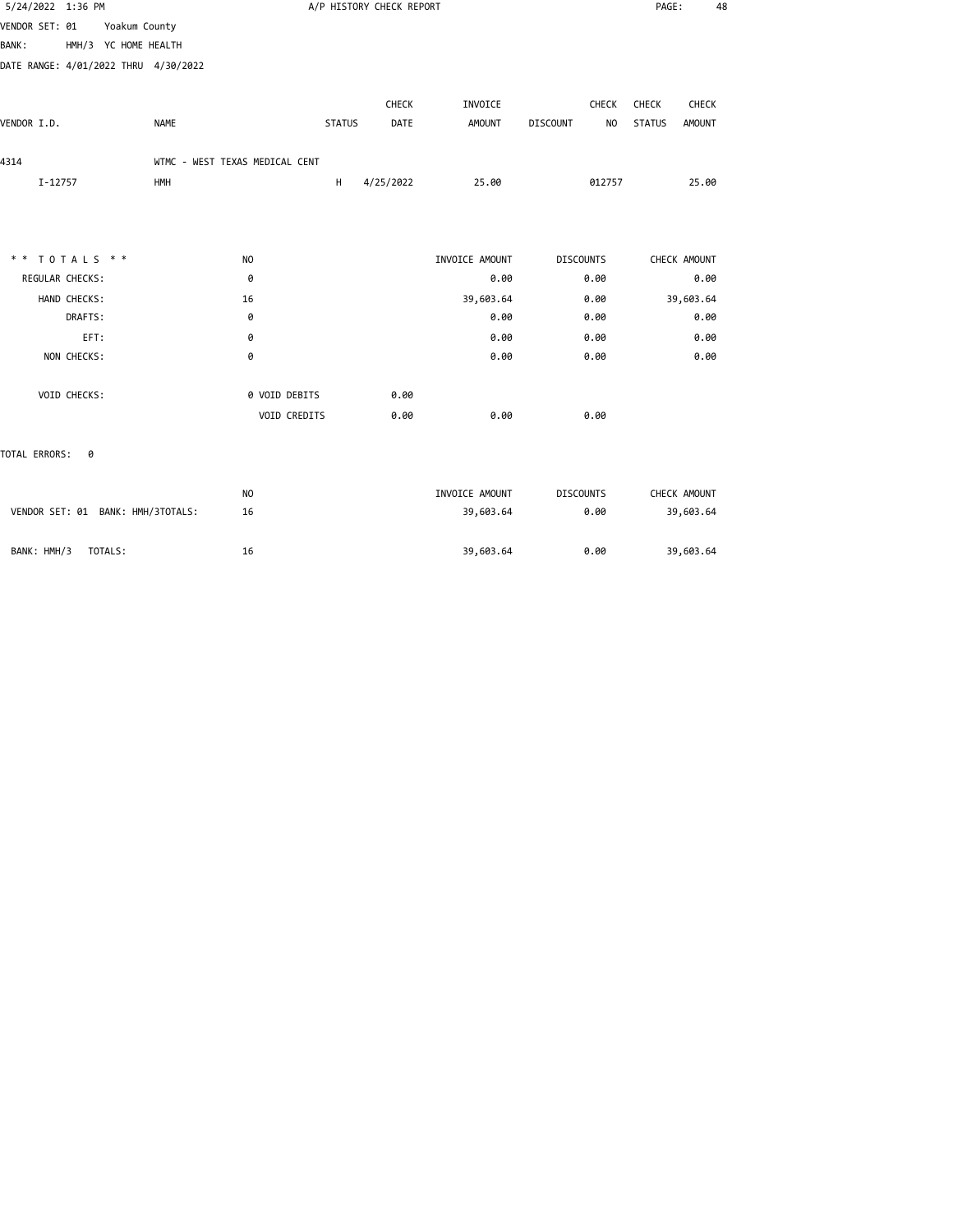|              | 5/24/2022 1:36 PM |          |                                              |               | A/P HISTORY CHECK REPORT |               |                 |                | PAGE:         | 49            |
|--------------|-------------------|----------|----------------------------------------------|---------------|--------------------------|---------------|-----------------|----------------|---------------|---------------|
|              | VENDOR SET: 01    |          | Yoakum County                                |               |                          |               |                 |                |               |               |
| <b>BANK:</b> | HOS3              | HOSPITAL |                                              |               |                          |               |                 |                |               |               |
|              |                   |          | DATE RANGE: 4/01/2022 THRU 4/30/2022         |               |                          |               |                 |                |               |               |
|              |                   |          |                                              |               | CHECK                    | INVOICE       |                 | CHECK          | CHECK         | <b>CHECK</b>  |
| VENDOR I.D.  |                   |          | NAME                                         | <b>STATUS</b> | DATE                     | <b>AMOUNT</b> | <b>DISCOUNT</b> | N <sub>O</sub> | <b>STATUS</b> | <b>AMOUNT</b> |
|              |                   |          |                                              |               |                          |               |                 |                |               |               |
| 381          |                   |          | PAYROLL ACCOUNT                              |               |                          |               |                 |                |               |               |
|              | I-71761           |          | HOS 4/7/22 PAYROLL TRNSF                     | H             | 4/06/2022                | 577, 297.94   |                 | 071761         | 577,297.94    |               |
| 381          |                   |          | PAYROLL ACCOUNT                              |               |                          |               |                 |                |               |               |
|              | I-71762           |          | 04/18/22 HOSP INCENTIVE PAY                  | H             | 4/18/2022                | 12,387.37     |                 | 071762         | 12,387.37     |               |
|              |                   |          |                                              |               |                          |               |                 |                |               |               |
| 381          |                   |          | PAYROLL ACCOUNT                              |               |                          |               |                 |                |               |               |
|              | I-71763           |          | 04/21/22 HOSP PAY TRANSFER                   | н             | 4/21/2022                | 553,917.01    |                 | 071763         | 553,917.01    |               |
| 13902        |                   |          | 8x8, INC.                                    |               |                          |               |                 |                |               |               |
|              | I-72522           |          | <b>HOS</b>                                   | H             | 4/04/2022                | 2,663.89      |                 | 072522         | 2,663.89      |               |
|              |                   |          |                                              |               |                          |               |                 |                |               |               |
| 11111        |                   |          | ABILITY NETWORK INC.                         |               |                          |               |                 |                |               |               |
|              | I-72523           |          | <b>HOS</b>                                   | H             | 4/04/2022                | 1,550.05      |                 | 072523         | 1,550.05      |               |
| 13886        |                   |          | STEVEN ANNA                                  |               |                          |               |                 |                |               |               |
|              | I-72524           |          | <b>HOS</b>                                   | H             | 4/04/2022                | 1,200.00      |                 | 072524         | 1,200.00      |               |
|              |                   |          |                                              |               |                          |               |                 |                |               |               |
| 13597        |                   |          | ARAMARK UNIFORM SERVICES (AUS)               |               |                          |               |                 |                |               |               |
|              | I-72525           |          | <b>HOS</b>                                   | H             | 4/04/2022                | 2,993.99      |                 | 072525         | 2,993.99      |               |
|              |                   |          |                                              |               |                          |               |                 |                |               |               |
| 510          | I-72526           |          | BEN E KEITH COMPANY<br><b>HOS</b>            | H             | 4/04/2022                | 2,144.98      |                 | 072526         | 2,144.98      |               |
|              |                   |          |                                              |               |                          |               |                 |                |               |               |
| 15           |                   |          | BLAINE INDUSTRIAL SUPPLY                     |               |                          |               |                 |                |               |               |
|              | I-72527           |          | <b>HOS</b>                                   | H             | 4/04/2022                | 87.76         |                 | 072527         |               | 87.76         |
|              |                   |          | CANO PARTS & SERVICES                        |               |                          |               |                 |                |               |               |
| 84           | I-72528           |          | <b>HOS</b>                                   | H             | 4/04/2022                | 657.02        |                 | 072528         |               | 657.02        |
|              |                   |          |                                              |               |                          |               |                 |                |               |               |
| 3906         |                   |          | CDW GOVERNMENT INC                           |               |                          |               |                 |                |               |               |
|              | I-72529           |          | <b>HOS</b>                                   | н             | 4/04/2022                | 4,629.10      |                 | 072529         | 4,629.10      |               |
| 34           |                   |          | CITY OF DENVER CITY                          |               |                          |               |                 |                |               |               |
|              | I-72530           |          | <b>HOS</b>                                   | н             | 4/04/2022                | 996.28        |                 | 072530         |               | 996.28        |
|              |                   |          |                                              |               |                          |               |                 |                |               |               |
| 5369         |                   |          | CLIA LABORATORY PROGRAM                      |               |                          |               |                 |                |               |               |
|              | I-72531           |          | <b>HOS</b>                                   | н             | 4/04/2022                | 3,409.00      |                 | 072531         | 3,409.00      |               |
|              |                   |          |                                              |               |                          |               |                 |                |               |               |
| 615          | I-72532           |          | COMMERCIAL ICE MACHINE COMPANY<br><b>HOS</b> | H             | 4/04/2022                | 538.00        |                 | 072532         |               | 538.00        |
|              |                   |          |                                              |               |                          |               |                 |                |               |               |
| 8364         |                   |          | COVIDIEN SALES, LLC                          |               |                          |               |                 |                |               |               |

I-72533 HOS H 4/04/2022 7,044.00 072533 7,044.00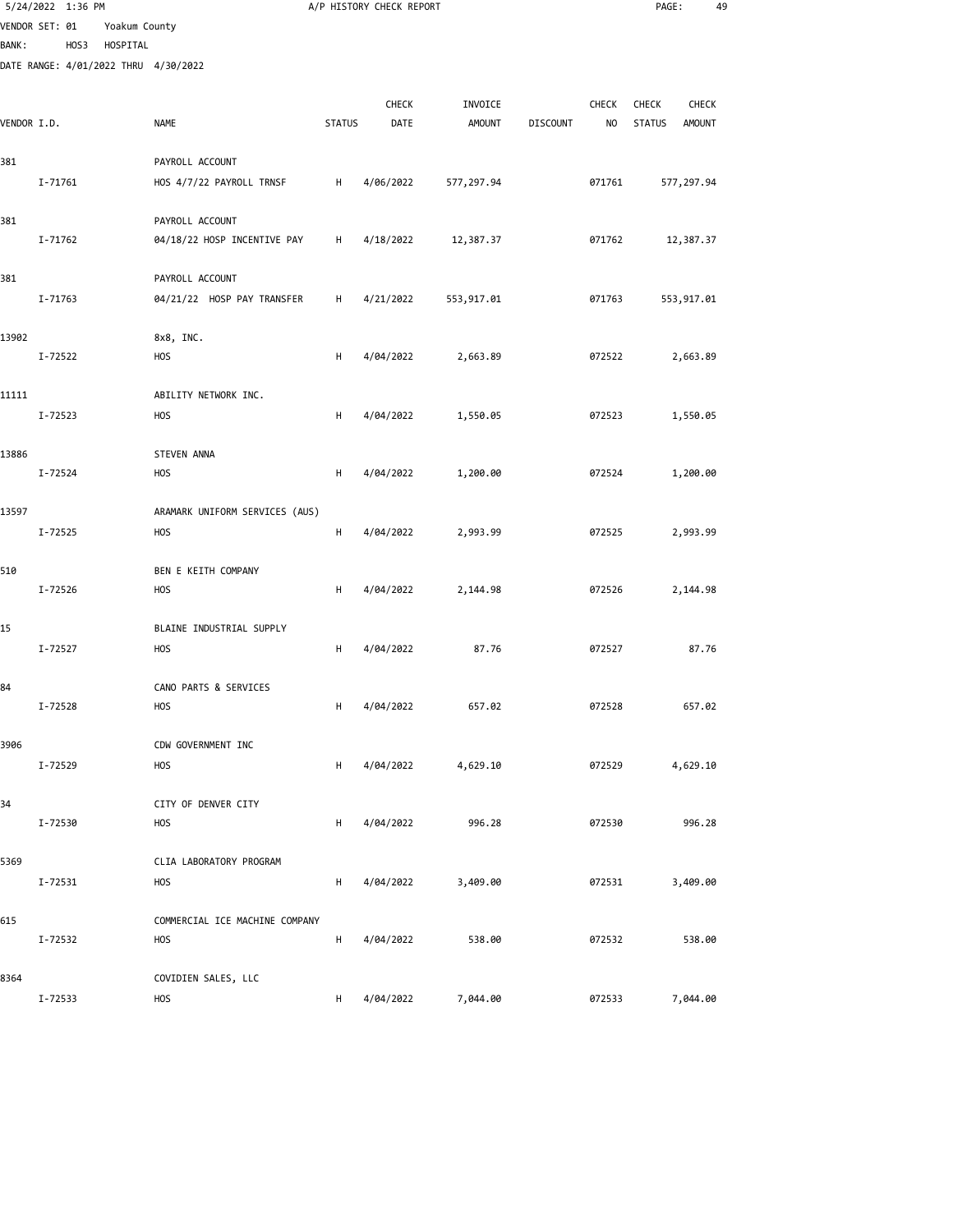|              | 5/24/2022 1:36 PM |               |                                      |               | A/P HISTORY CHECK REPORT |               |                 |                | PAGE:         |               | 50 |
|--------------|-------------------|---------------|--------------------------------------|---------------|--------------------------|---------------|-----------------|----------------|---------------|---------------|----|
|              | VENDOR SET: 01    | Yoakum County |                                      |               |                          |               |                 |                |               |               |    |
| <b>BANK:</b> | HOS3              | HOSPITAL      | DATE RANGE: 4/01/2022 THRU 4/30/2022 |               |                          |               |                 |                |               |               |    |
|              |                   |               |                                      |               |                          |               |                 |                |               |               |    |
|              |                   |               |                                      |               | CHECK                    | INVOICE       |                 | CHECK          | CHECK         | <b>CHECK</b>  |    |
| VENDOR I.D.  |                   |               | <b>NAME</b>                          | <b>STATUS</b> | DATE                     | <b>AMOUNT</b> | <b>DISCOUNT</b> | N <sub>O</sub> | <b>STATUS</b> | <b>AMOUNT</b> |    |
| 6232         |                   |               | <b>CTSI</b>                          |               |                          |               |                 |                |               |               |    |
|              | I-72534           |               | <b>HOS</b>                           | H             | 4/04/2022                | 7,763.46      |                 | 072534         |               | 7,763.46      |    |
|              |                   |               |                                      |               |                          |               |                 |                |               |               |    |
| 13441        |                   |               | DANIEL DECENA-SIMENTAL               |               |                          | 200.00        |                 |                |               | 200.00        |    |
|              | I-72535           |               | <b>HOS</b>                           | H             | 4/04/2022                |               |                 | 072535         |               |               |    |
| 8783         |                   |               | DIRECTV, LLC                         |               |                          |               |                 |                |               |               |    |
|              | I-72536           |               | <b>HOS</b>                           | н             | 4/04/2022                | 291.27        |                 | 072536         |               | 291.27        |    |
| 8032         |                   |               | ELECTRACOM SUPPLY INC.               |               |                          |               |                 |                |               |               |    |
|              | I-72537           |               | <b>HOS</b>                           | H             | 4/04/2022                | 1,333.29      |                 | 072537         |               | 1,333.29      |    |
|              |                   |               |                                      |               |                          |               |                 |                |               |               |    |
| 2407         |                   |               | EMD MILLIPORE CORPORATION            |               |                          |               |                 |                |               |               |    |
|              | I-72538           |               | <b>HOS</b>                           | H             | 4/04/2022                | 1,086.44      |                 | 072538         |               | 1,086.44      |    |
| 6824         |                   |               | FEDEX                                |               |                          |               |                 |                |               |               |    |
|              | I-72539           |               | <b>HOS</b>                           | H             | 4/04/2022                | 402.18        |                 | 072539         |               | 402.18        |    |
| 13306        |                   |               | FIRST CHOICE BIOMEDICAL              |               |                          |               |                 |                |               |               |    |
|              | I-72540           |               | <b>HOS</b>                           | H             | 4/04/2022                | 464.44        |                 | 072540         |               | 464.44        |    |
|              |                   |               |                                      |               |                          |               |                 |                |               |               |    |
| 3396         |                   |               | FISHER HEALTHCARE                    |               |                          |               |                 |                |               |               |    |
|              | I-72541           |               | <b>HOS</b>                           | H             | 4/04/2022                | 1,996.76      |                 | 072541         |               | 1,996.76      |    |
| 219          |                   |               | GRAINGER                             |               |                          |               |                 |                |               |               |    |
|              | I-72542           |               | <b>HOS</b>                           | H             | 4/04/2022                | 719.43        |                 | 072542         |               | 719.43        |    |
| 14061        |                   |               | HAMMOND NEAL MOORE, LLC              |               |                          |               |                 |                |               |               |    |
|              | I-72543           |               | <b>HOS</b>                           | H             | 4/04/2022                | 5,510.00      |                 | 072543         |               | 5,510.00      |    |
|              |                   |               |                                      |               |                          |               |                 |                |               |               |    |
| 9086         |                   |               | CHARLA HARPER                        |               |                          |               |                 |                |               |               |    |
|              | I-72544           |               | <b>HOS</b>                           | н             | 4/04/2022                | 58.46         |                 | 072544         |               | 58.46         |    |
| 33           |                   |               | HIGGINBOTHAM BROTHERS                |               |                          |               |                 |                |               |               |    |
|              | I-72545           |               | <b>HOS</b>                           | H             | 4/04/2022                | 309.80        |                 | 072545         |               | 309.80        |    |
| 5793         |                   |               | HOME DEPOT CREDIT SERVICE            |               |                          |               |                 |                |               |               |    |
|              | I-72546           |               | <b>HOS</b>                           | н             | 4/04/2022                | 3,200.32      |                 | 072546         |               | 3,200.32      |    |
|              |                   |               |                                      |               |                          |               |                 |                |               |               |    |
| 10718        |                   |               | IN THE SWIM                          |               |                          |               |                 |                |               |               |    |
|              | I-72547           |               | <b>HOS</b>                           | н             | 4/04/2022                | 496.85        |                 | 072547         |               | 496.85        |    |
| 10747        |                   |               | INTEGRA LIFESCIENCES CORP            |               |                          |               |                 |                |               |               |    |
|              | I-72548           |               | <b>HOS</b>                           | H             | 4/04/2022                | 141.41        |                 | 072548         |               | 141.41        |    |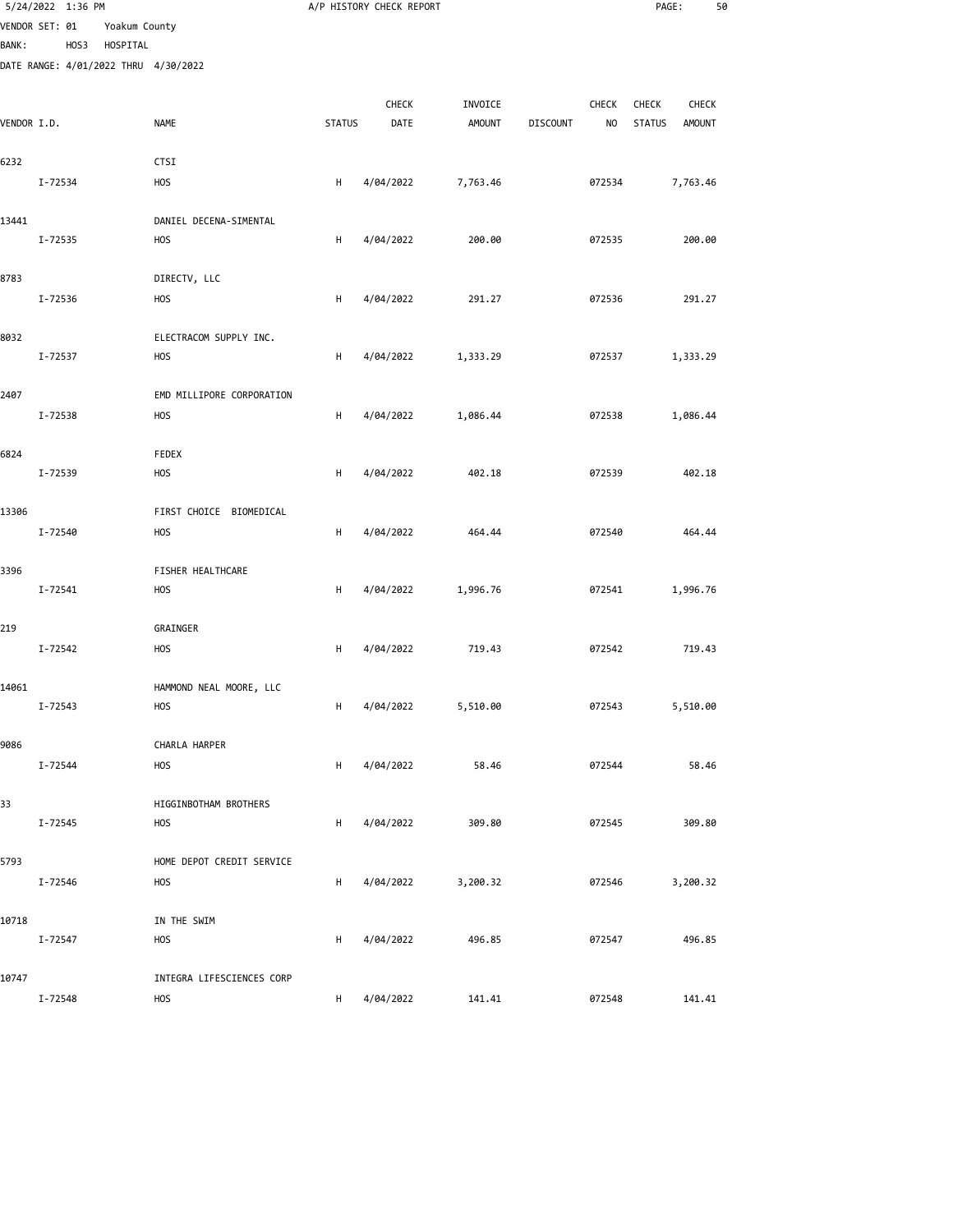|              | 5/24/2022 1:36 PM |               |                                           |               | A/P HISTORY CHECK REPORT |               |                 |                | PAGE:         | 51            |  |
|--------------|-------------------|---------------|-------------------------------------------|---------------|--------------------------|---------------|-----------------|----------------|---------------|---------------|--|
|              | VENDOR SET: 01    | Yoakum County |                                           |               |                          |               |                 |                |               |               |  |
| <b>BANK:</b> | HOS3              | HOSPITAL      | DATE RANGE: 4/01/2022 THRU 4/30/2022      |               |                          |               |                 |                |               |               |  |
|              |                   |               |                                           |               |                          |               |                 |                |               |               |  |
|              |                   |               |                                           |               | CHECK                    | INVOICE       |                 | CHECK          | <b>CHECK</b>  | <b>CHECK</b>  |  |
| VENDOR I.D.  |                   |               | <b>NAME</b>                               | <b>STATUS</b> | DATE                     | <b>AMOUNT</b> | <b>DISCOUNT</b> | N <sub>O</sub> | <b>STATUS</b> | <b>AMOUNT</b> |  |
| 9027         |                   |               | J & J HEALTHCARE SYSTEM, INC.             |               |                          |               |                 |                |               |               |  |
|              | I-72549           |               | <b>HOS</b>                                | H             | 4/04/2022                | 2,691.16      |                 | 072549         |               | 2,691.16      |  |
| 274          |                   |               | JOHNSTONE SUPPLY                          |               |                          |               |                 |                |               |               |  |
|              | I-72550           |               | H <sub>O</sub> S                          | н             | 4/04/2022                | 61.31         |                 | 072550         |               | 61.31         |  |
|              |                   |               |                                           |               |                          |               |                 |                |               |               |  |
| 6571         | I-72551           |               | KCI USA<br><b>HOS</b>                     | н             | 4/04/2022                | 1,214.01      |                 | 072551         |               | 1,214.01      |  |
|              |                   |               |                                           |               |                          |               |                 |                |               |               |  |
| 9028         |                   |               | LANDAUER                                  |               |                          |               |                 |                |               |               |  |
|              | I-72552           |               | <b>HOS</b>                                | H             | 4/04/2022                | 4,363.31      |                 | 072552         |               | 4,363.31      |  |
| 13899        |                   |               | LAWRENCE RECRUITINGS SPECIALIS            |               |                          |               |                 |                |               |               |  |
|              | I-72553           |               | <b>HOS</b>                                | H             | 4/04/2022                | 4,437.50      |                 | 072553         |               | 4,437.50      |  |
|              |                   |               |                                           |               |                          |               |                 |                |               |               |  |
| 3266         | I-72554           |               | MARK'S PLUMBING PARTS<br>H <sub>O</sub> S | H             | 4/04/2022                | 28.90         |                 | 072554         |               | 28.90         |  |
|              |                   |               |                                           |               |                          |               |                 |                |               |               |  |
| 12986        |                   |               | MAYFIELD PAPER COMPANY, INC               |               |                          |               |                 |                |               |               |  |
|              | I-72555           |               | <b>HOSW</b>                               | H             | 4/04/2022                | 304.71        |                 | 072555         |               | 304.71        |  |
| 6021         |                   |               | MCKESSON MEDICAL SURGICAL                 |               |                          |               |                 |                |               |               |  |
|              | I-72556           |               | H <sub>O</sub> S                          | H             | 4/04/2022                | 178.71        |                 | 072556         |               | 178.71        |  |
| 7938         |                   |               | MEDLINE INDUSTRIES                        |               |                          |               |                 |                |               |               |  |
|              | I-72557           |               | <b>HOS</b>                                | H             | 4/04/2022                | 3,971.88      |                 | 072557         |               | 3,971.88      |  |
|              |                   |               |                                           |               |                          |               |                 |                |               |               |  |
| 13222        | I-72558           |               | MEDTECH 2U - MEDICAL TECHNOLOG<br>hos     | H             | 4/04/2022                | 1,800.00      |                 | 072558         |               | 1,800.00      |  |
|              |                   |               |                                           |               |                          |               |                 |                |               |               |  |
| 4172         |                   |               | MIDMARK                                   |               |                          |               |                 |                |               |               |  |
|              | I-72559           |               | <b>HOS</b>                                | н             | 4/04/2022                | 729.00        |                 | 072559         |               | 729.00        |  |
| 14010        |                   |               | NIHON KOHDEN AMERICA INC                  |               |                          |               |                 |                |               |               |  |
|              | I-72560           |               | <b>HOS</b>                                | н             | 4/04/2022                | 1,868.01      |                 | 072560         |               | 1,868.01      |  |
| 11630        |                   |               | NUANCE COMMUNICATIONS, INC                |               |                          |               |                 |                |               |               |  |
|              | I-72561           |               | <b>HOS</b>                                | н             | 4/04/2022                | 143.00        |                 | 072561         |               | 143.00        |  |
|              |                   |               |                                           |               |                          |               |                 |                |               |               |  |
| 6983         | I-72562           |               | OLYMPUS AMERICA INC<br><b>HOS</b>         | н             | 4/04/2022                | 1,361.00      |                 | 072562         |               | 1,361.00      |  |
|              |                   |               |                                           |               |                          |               |                 |                |               |               |  |
| 6372         |                   |               | ORTHO-CLINICAL DIAGNOSTICS                |               |                          |               |                 |                |               |               |  |
|              | I-72563           |               | 7H <sub>O</sub> S                         | H             | 4/04/2022                | 850.85        |                 | 072563         |               | 850.85        |  |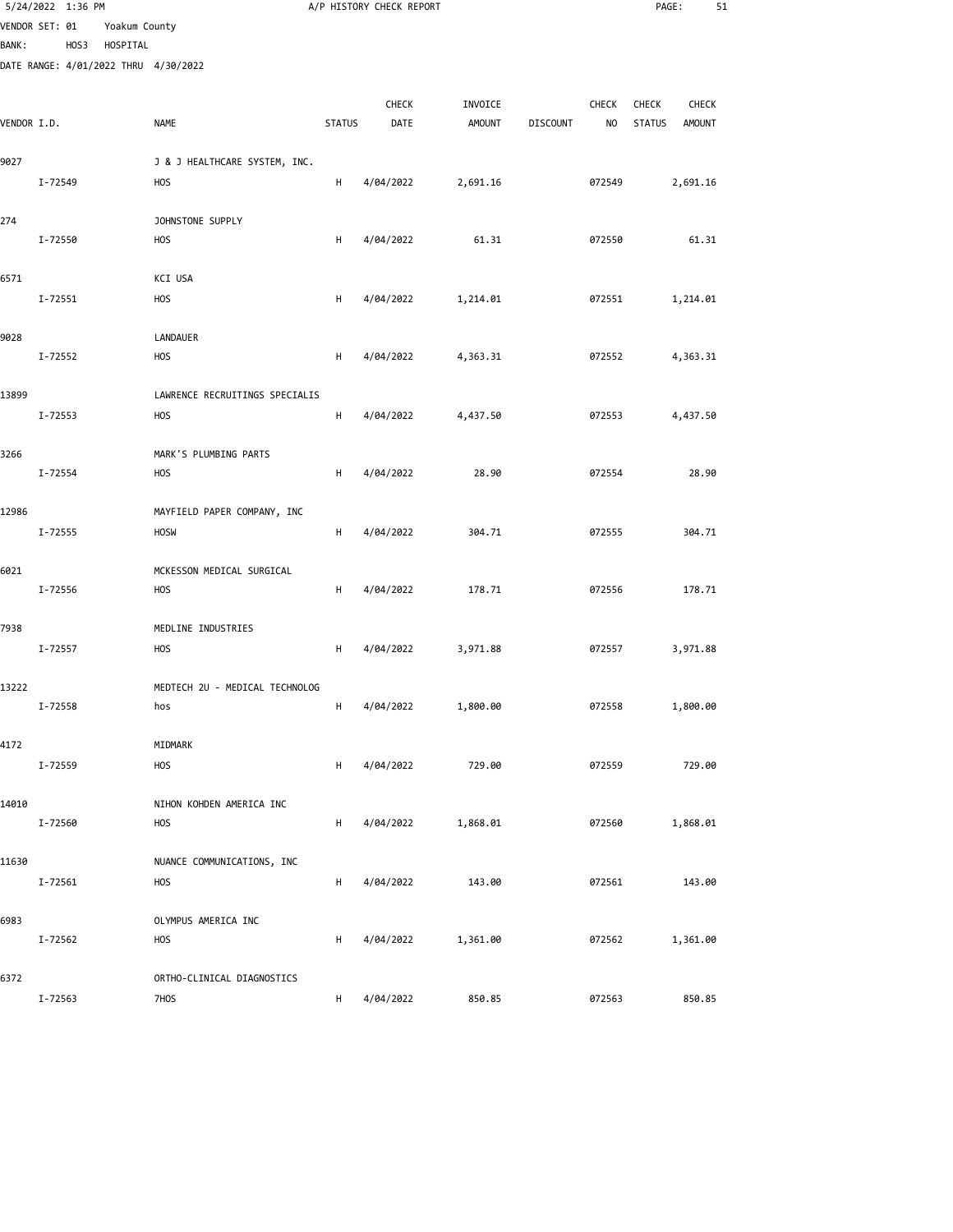|              | 5/24/2022 1:36 PM                            |               |                                              |               | A/P HISTORY CHECK REPORT |               |                 |              | PAGE:         | 52            |
|--------------|----------------------------------------------|---------------|----------------------------------------------|---------------|--------------------------|---------------|-----------------|--------------|---------------|---------------|
|              | VENDOR SET: 01                               | Yoakum County |                                              |               |                          |               |                 |              |               |               |
| <b>BANK:</b> | HOS3<br>DATE RANGE: 4/01/2022 THRU 4/30/2022 | HOSPITAL      |                                              |               |                          |               |                 |              |               |               |
|              |                                              |               |                                              |               |                          |               |                 |              |               |               |
|              |                                              |               |                                              |               | CHECK                    | INVOICE       |                 | <b>CHECK</b> | <b>CHECK</b>  | <b>CHECK</b>  |
| VENDOR I.D.  |                                              |               | <b>NAME</b>                                  | <b>STATUS</b> | DATE                     | <b>AMOUNT</b> | <b>DISCOUNT</b> | NO           | <b>STATUS</b> | <b>AMOUNT</b> |
| 7667         |                                              |               | OWENS & MINOR                                |               |                          |               |                 |              |               |               |
|              | I-72564                                      |               | <b>HOS</b>                                   | Н             | 4/04/2022                | 1,878.80      |                 | 072564       |               | 1,878.80      |
|              |                                              |               |                                              |               |                          |               |                 |              |               |               |
| 14035        | I-72565                                      |               | PINAY REGISTERED NURSE LLC<br><b>HOS</b>     | н             | 4/04/2022                | 6,795.05      |                 | 072565       |               | 6,795.05      |
|              |                                              |               |                                              |               |                          |               |                 |              |               |               |
| 14053        |                                              |               | PRISTA CORPORATION                           |               |                          |               |                 |              |               |               |
|              | I-72566                                      |               | <b>HOS</b>                                   | н             | 4/04/2022                | 4,222.00      |                 | 072566       |               | 4,222.00      |
| 10716        |                                              |               | QUADIENT FINANCE USA                         |               |                          |               |                 |              |               |               |
|              | I-72567                                      |               | <b>HOS</b>                                   | н             | 4/04/2022                | 1,051.65      |                 | 072567       |               | 1,051.65      |
|              |                                              |               |                                              |               |                          |               |                 |              |               |               |
| 13849        |                                              |               | QUALIVIS                                     |               |                          |               |                 |              |               |               |
|              | I-72568                                      |               | <b>HOS</b>                                   | Н             | 4/04/2022                | 3,662.75      |                 | 072568       |               | 3,662.75      |
| 11076        |                                              |               | ANGELICA RODRIGUEZ                           |               |                          |               |                 |              |               |               |
|              | I-72569                                      |               | H <sub>O</sub> S                             | н             | 4/04/2022                | 360.00        |                 | 072569       |               | 360.00        |
| 7652         |                                              |               | SEMINOLE HOSPITAL DISTRICT - M               |               |                          |               |                 |              |               |               |
|              | I-72570                                      |               | <b>HOS</b>                                   | H             | 4/04/2022                | 371.69        |                 | 072570       |               | 371.69        |
|              |                                              |               |                                              |               |                          |               |                 |              |               |               |
| 13743        |                                              |               | SEQIRUS USA INC. / BANK OF AME               |               |                          |               |                 |              |               |               |
|              | I-72571                                      |               | <b>HOS</b>                                   | H             | 4/04/2022                | 454.21        |                 | 072571       |               | 454.21        |
| 2212         |                                              |               | SIEMENS HEALTHCARE DIAGNOSTICS               |               |                          |               |                 |              |               |               |
|              | I-72572                                      |               | <b>HOS</b>                                   | H             | 4/04/2022                | 3,619.73      |                 | 072572       |               | 3,619.73      |
| 14034        |                                              |               | SPEECH SPOT THERAPY LLC                      |               |                          |               |                 |              |               |               |
|              | I-72573                                      |               | <b>HOS</b>                                   | H             | 4/04/2022                | 1,576.29      |                 | 072573       |               | 1,576.29      |
|              |                                              |               |                                              |               |                          |               |                 |              |               |               |
| 13192        |                                              |               | STAPLES BUSINESS CREDIT                      |               |                          |               |                 |              |               |               |
|              | I-72574                                      |               | <b>HOS</b>                                   | H             | 4/04/2022                | 950.37        |                 | 072574       |               | 950.37        |
| 6420         |                                              |               | STRYKER ENDOSCOPY                            |               |                          |               |                 |              |               |               |
|              | I-72575                                      |               | <b>HOS</b>                                   | H             | 4/04/2022                | 130.57        |                 | 072575       |               | 130.57        |
| 1697         |                                              |               | TASCOSA OFFICE MACHINES, INC.                |               |                          |               |                 |              |               |               |
|              | I-72576                                      |               | <b>HOS</b>                                   | H             | 4/04/2022                | 435.83        |                 | 072576       |               | 435.83        |
|              |                                              |               |                                              |               |                          |               |                 |              |               |               |
| 12782        | I-72577                                      |               | TEXAS HOMELAND SECURITY & SOUN<br><b>HOS</b> | н             | 4/04/2022                | 30.00         |                 | 072577       |               | 30.00         |
|              |                                              |               |                                              |               |                          |               |                 |              |               |               |
| 13790        |                                              |               | TEXAS SELECT STAFFING LLC                    |               |                          |               |                 |              |               |               |
|              | I-72578                                      |               | <b>HOS</b>                                   | H             | 4/04/2022                | 10,806.00     |                 | 072578       | 10,806.00     |               |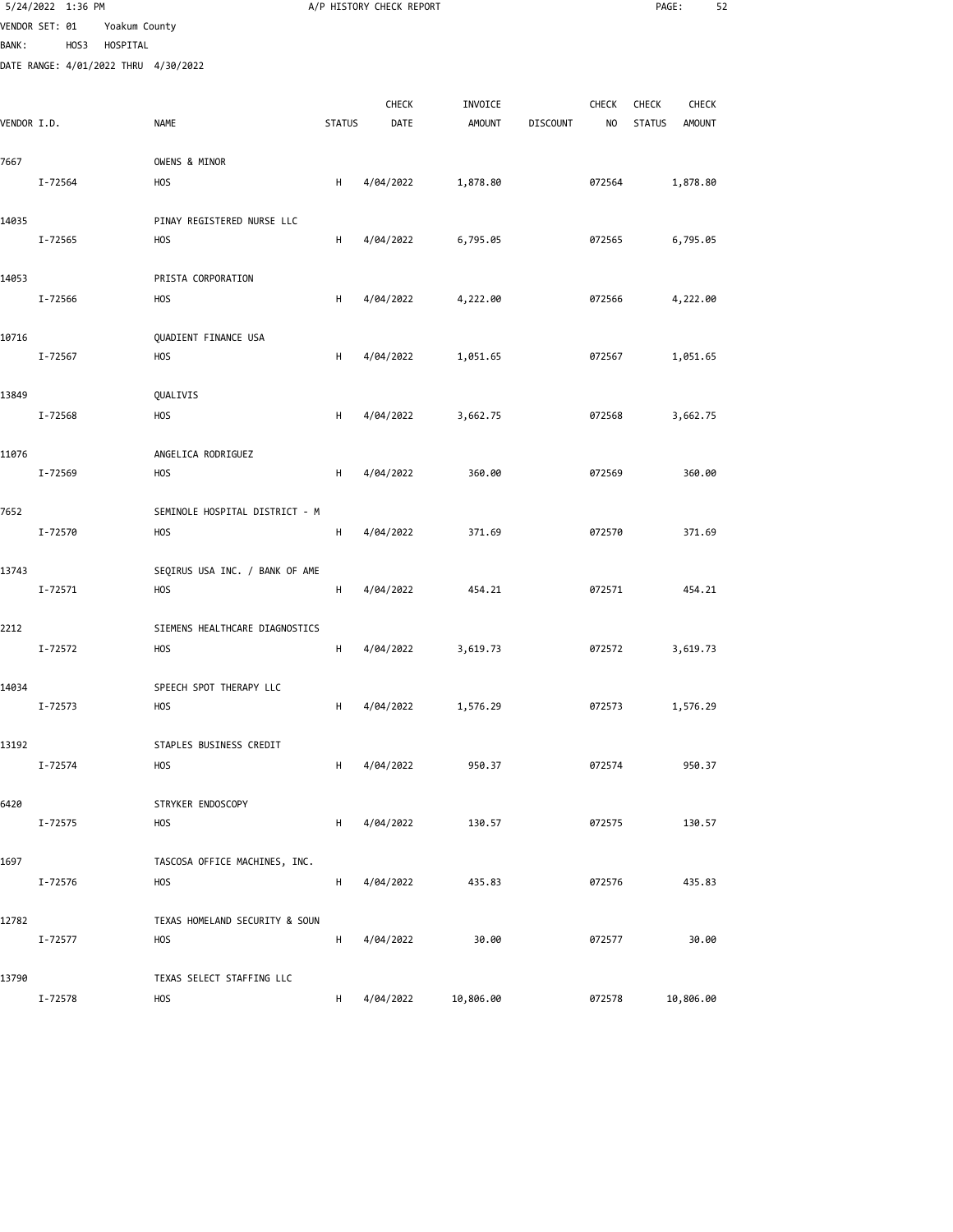|              | 5/24/2022 1:36 PM                            |               |                                      |               | A/P HISTORY CHECK REPORT |               |                 |                | PAGE:         | 53            |  |
|--------------|----------------------------------------------|---------------|--------------------------------------|---------------|--------------------------|---------------|-----------------|----------------|---------------|---------------|--|
|              | VENDOR SET: 01                               | Yoakum County |                                      |               |                          |               |                 |                |               |               |  |
| <b>BANK:</b> | HOS3<br>DATE RANGE: 4/01/2022 THRU 4/30/2022 | HOSPITAL      |                                      |               |                          |               |                 |                |               |               |  |
|              |                                              |               |                                      |               |                          |               |                 |                |               |               |  |
|              |                                              |               |                                      |               | CHECK                    | INVOICE       |                 | CHECK          | CHECK         | <b>CHECK</b>  |  |
| VENDOR I.D.  |                                              |               | <b>NAME</b>                          | <b>STATUS</b> | DATE                     | <b>AMOUNT</b> | <b>DISCOUNT</b> | N <sub>O</sub> | <b>STATUS</b> | <b>AMOUNT</b> |  |
| 472          |                                              |               | THRIFTWAY FOODS                      |               |                          |               |                 |                |               |               |  |
|              | I-72579                                      |               | <b>HOS</b>                           | H             | 4/04/2022                | 137.22        |                 | 072579         |               | 137.22        |  |
|              |                                              |               |                                      |               |                          |               |                 |                |               |               |  |
| 13827        |                                              |               | DOMINGO VALADEZ                      |               |                          |               |                 |                |               |               |  |
|              | I-72580                                      |               | H <sub>O</sub> S                     | H             | 4/04/2022                | 1,140.00      |                 | 072580         |               | 1,140.00      |  |
| 131          |                                              |               | VEXUS FIBER                          |               |                          |               |                 |                |               |               |  |
|              | I-72581                                      |               | <b>HOS</b>                           | H             | 4/04/2022                | 795.20        |                 | 072581         |               | 795.20        |  |
|              |                                              |               |                                      |               |                          |               |                 |                |               |               |  |
| 13409        | I-72582                                      |               | VITALANT<br><b>HOS</b>               | Н             | 4/04/2022                | 4,451.52      |                 | 072582         |               | 4,451.52      |  |
|              |                                              |               |                                      |               |                          |               |                 |                |               |               |  |
| 12833        |                                              |               | VIVIAL                               |               |                          |               |                 |                |               |               |  |
|              | I-72583                                      |               | <b>HOS</b>                           | H             | 4/04/2022                | 174.80        |                 | 072583         |               | 174.80        |  |
|              |                                              |               |                                      |               |                          |               |                 |                |               |               |  |
| 167          | I-72584                                      |               | WATER PROCESSING<br>H <sub>O</sub> S | H             | 4/04/2022                | 365.00        |                 | 072584         |               | 365.00        |  |
|              |                                              |               |                                      |               |                          |               |                 |                |               |               |  |
| 11685        |                                              |               | WERFEN USA LLC                       |               |                          |               |                 |                |               |               |  |
|              | I-72585                                      |               | hos3                                 | н             | 4/04/2022                | 1,845.04      |                 | 072585         |               | 1,845.04      |  |
| 14021        |                                              |               | WESTEX STAFFING LLC                  |               |                          |               |                 |                |               |               |  |
|              | I-72586                                      |               | <b>HOS</b>                           | н             | 4/04/2022                | 34,799.50     |                 | 072586         |               | 34,799.50     |  |
|              |                                              |               |                                      |               |                          |               |                 |                |               |               |  |
| 5584         |                                              |               | KINETIC BUSINESS BY WINDSTREAM       |               |                          |               |                 |                |               |               |  |
|              | I-72587                                      |               | <b>HOS</b>                           | H             | 4/04/2022                | 35.82         |                 | 072587         |               | 35.82         |  |
| 13812        |                                              |               | 33 NORTH STRATEGIES LLC              |               |                          |               |                 |                |               |               |  |
|              | I-72588                                      |               | <b>HOS</b>                           | H             | 4/11/2022                | 1,500.00      |                 | 072588         |               | 1,500.00      |  |
|              |                                              |               |                                      |               |                          |               |                 |                |               |               |  |
| 7875         | I-72589                                      |               | <b>AORN</b><br>HOS                   | н             | 4/11/2022                | 5,165.00      |                 | 072589         |               | 5,165.00      |  |
|              |                                              |               |                                      |               |                          |               |                 |                |               |               |  |
| 5725         |                                              |               | AQUAONE LLC                          |               |                          |               |                 |                |               |               |  |
|              | I-72590                                      |               | HOS/WTMC                             | н             | 4/11/2022                | 321.94        |                 | 072590         |               | 321.94        |  |
| 13597        |                                              |               | ARAMARK UNIFORM SERVICES (AUS)       |               |                          |               |                 |                |               |               |  |
|              | I-72591                                      |               | HOS/PLAINS CLINIC/PLC                | H             | 4/11/2022                | 3,130.35      |                 | 072591         |               | 3,130.35      |  |
|              |                                              |               |                                      |               |                          |               |                 |                |               |               |  |
| 13555        |                                              |               | BECTON, DICKINSON AND COMPANY        |               |                          |               |                 |                |               |               |  |
|              | I-72592                                      |               | <b>HOS</b>                           | н             | 4/11/2022                | 248.00        |                 | 072592         |               | 248.00        |  |
| 510          |                                              |               | BEN E KEITH COMPANY                  |               |                          |               |                 |                |               |               |  |
|              | I-72593                                      |               | <b>HOS</b>                           | H             | 4/11/2022                | 1,498.29      |                 | 072593         |               | 1,498.29      |  |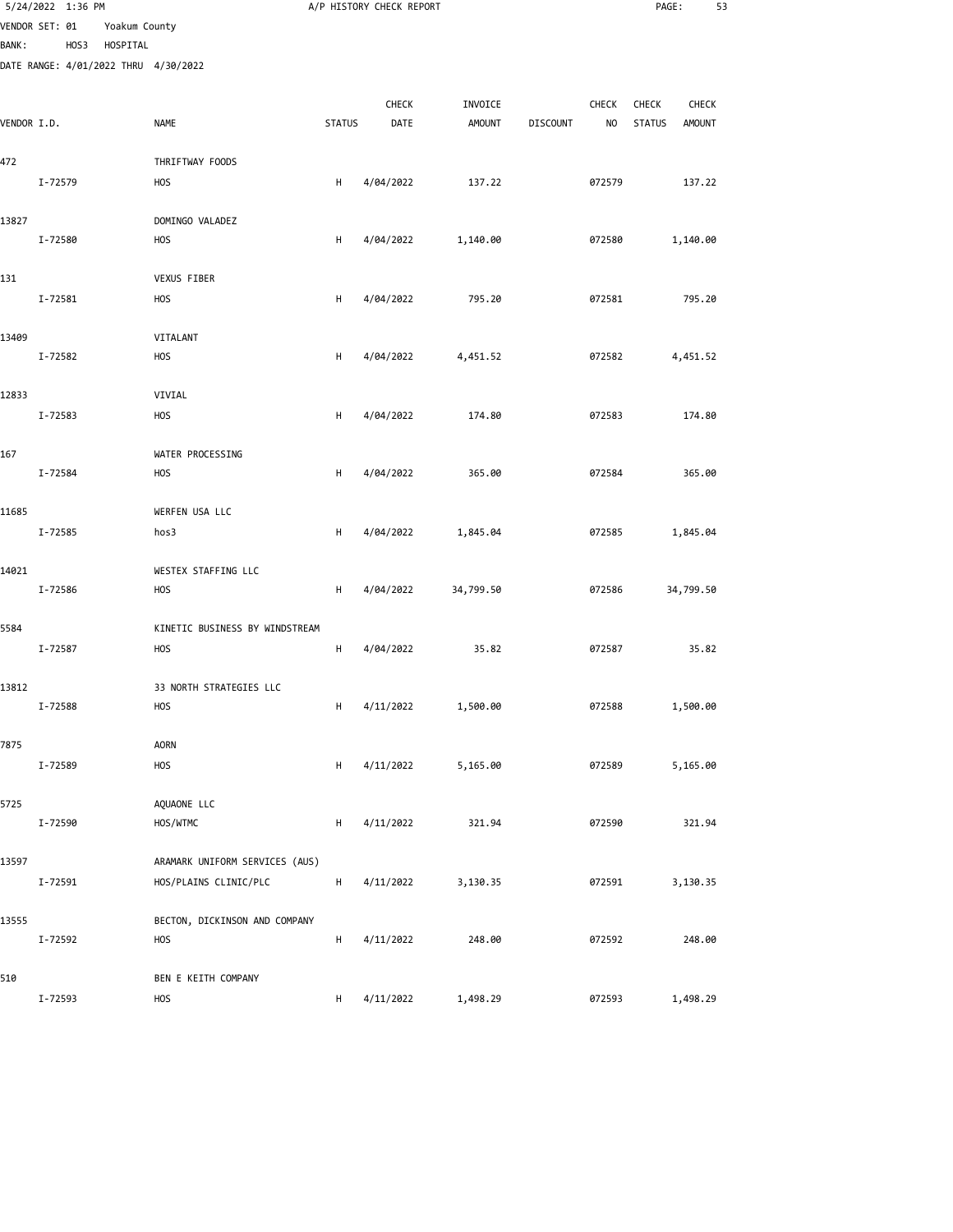|              | 5/24/2022 1:36 PM                    |               |                           |               | A/P HISTORY CHECK REPORT |               |                 |              | PAGE:         | 54            |  |
|--------------|--------------------------------------|---------------|---------------------------|---------------|--------------------------|---------------|-----------------|--------------|---------------|---------------|--|
|              | VENDOR SET: 01                       | Yoakum County |                           |               |                          |               |                 |              |               |               |  |
| <b>BANK:</b> | HOS3                                 | HOSPITAL      |                           |               |                          |               |                 |              |               |               |  |
|              | DATE RANGE: 4/01/2022 THRU 4/30/2022 |               |                           |               |                          |               |                 |              |               |               |  |
|              |                                      |               |                           |               | CHECK                    | INVOICE       |                 | <b>CHECK</b> | <b>CHECK</b>  | <b>CHECK</b>  |  |
| VENDOR I.D.  |                                      |               | <b>NAME</b>               | <b>STATUS</b> | DATE                     | <b>AMOUNT</b> | <b>DISCOUNT</b> | NO.          | <b>STATUS</b> | <b>AMOUNT</b> |  |
| 84           |                                      |               | CANO PARTS & SERVICES     |               |                          |               |                 |              |               |               |  |
|              | I-72594                              |               | <b>HOS</b>                | H             | 4/11/2022                | 13.77         |                 | 072594       |               | 13.77         |  |
| 13782        |                                      |               | CAREFUSION SOLUTIONS      |               |                          |               |                 |              |               |               |  |
|              | I-72595                              |               | <b>HOS</b>                | H             | 4/11/2022                | 450.00        |                 | 072595       |               | 450.00        |  |
| 13920        |                                      |               | CHANGE HEALTHCARE         |               |                          |               |                 |              |               |               |  |
|              | I-72596                              |               | <b>HOS</b>                | н             | 4/11/2022                | 5,481.86      |                 | 072596       |               | 5,481.86      |  |
| 6395         |                                      |               | COCA-COLA                 |               |                          |               |                 |              |               |               |  |
|              | I-72597                              |               | <b>HOS</b>                | н             | 4/11/2022                | 552.84        |                 | 072597       |               | 552.84        |  |
| 1005         |                                      |               | CHRISTOPHER COTTON MD     |               |                          |               |                 |              |               |               |  |
|              | I-72598                              |               | HOS/WTMC                  | H             | 4/11/2022                | 6,527.65      |                 | 072598       |               | 6,527.65      |  |
| 5692         |                                      |               | C R BARD INC              |               |                          |               |                 |              |               |               |  |
|              | I-72599                              |               | <b>HOS</b>                | н             | 4/11/2022                | 193.10        |                 | 072599       |               | 193.10        |  |
| 11316        |                                      |               | CRAIG W. CRAWFORD         |               |                          |               |                 |              |               |               |  |
|              | I-72600                              |               | <b>HOS</b>                | H             | 4/11/2022                | 5,500.00      |                 | 072600       |               | 5,500.00      |  |
| 13725        | I-72601                              |               | CSI:LUBBOCK<br><b>HOS</b> | н             | 4/11/2022                | 428.90        |                 | 072601       |               | 428.90        |  |
|              |                                      |               |                           |               |                          |               |                 |              |               |               |  |
| 6232         |                                      |               | <b>CTSI</b>               |               |                          |               |                 |              |               |               |  |
|              | I-72602                              |               | <b>HOS</b>                | H             | 4/11/2022                | 9,700.01      |                 | 072602       |               | 9,700.01      |  |
| 14065        |                                      |               | CYRANO SYSTEMS LLC        |               |                          |               |                 |              |               |               |  |
|              | I-72603                              |               | <b>HOS</b>                | H             | 4/11/2022                | 2,150.00      |                 | 072603       |               | 2,150.00      |  |
| 13441        |                                      |               | DANIEL DECENA-SIMENTAL    |               |                          |               |                 |              |               |               |  |
|              | I-72604                              |               | <b>HOS</b>                | н             | 4/11/2022                | 200.00        |                 | 072604       |               | 200.00        |  |
| 39           |                                      |               | DC ACE HARDWARE           |               |                          |               |                 |              |               |               |  |
|              | I-72605                              |               | <b>HOS</b>                | н             | 4/11/2022                | 38.46         |                 | 072605       |               | 38.46         |  |
| 4580         |                                      |               | EMPIRE PAPER CO           |               |                          |               |                 |              |               |               |  |
|              | I-72606                              |               | <b>HOS</b>                | н             | 4/11/2022                | 868.64        |                 | 072606       |               | 868.64        |  |
| 10864        |                                      |               | EMR SUPPORT GROUP, LLC    |               |                          |               |                 |              |               |               |  |
|              | I-72607                              |               | <b>HOS</b>                | н             | 4/11/2022                | 17,000.00     |                 | 072607       |               | 17,000.00     |  |
| 13306        |                                      |               | FIRST CHOICE BIOMEDICAL   |               |                          |               |                 |              |               |               |  |
|              | I-72608                              |               | <b>HOS</b>                | H             | 4/11/2022                | 1,565.85      |                 | 072608       |               | 1,565.85      |  |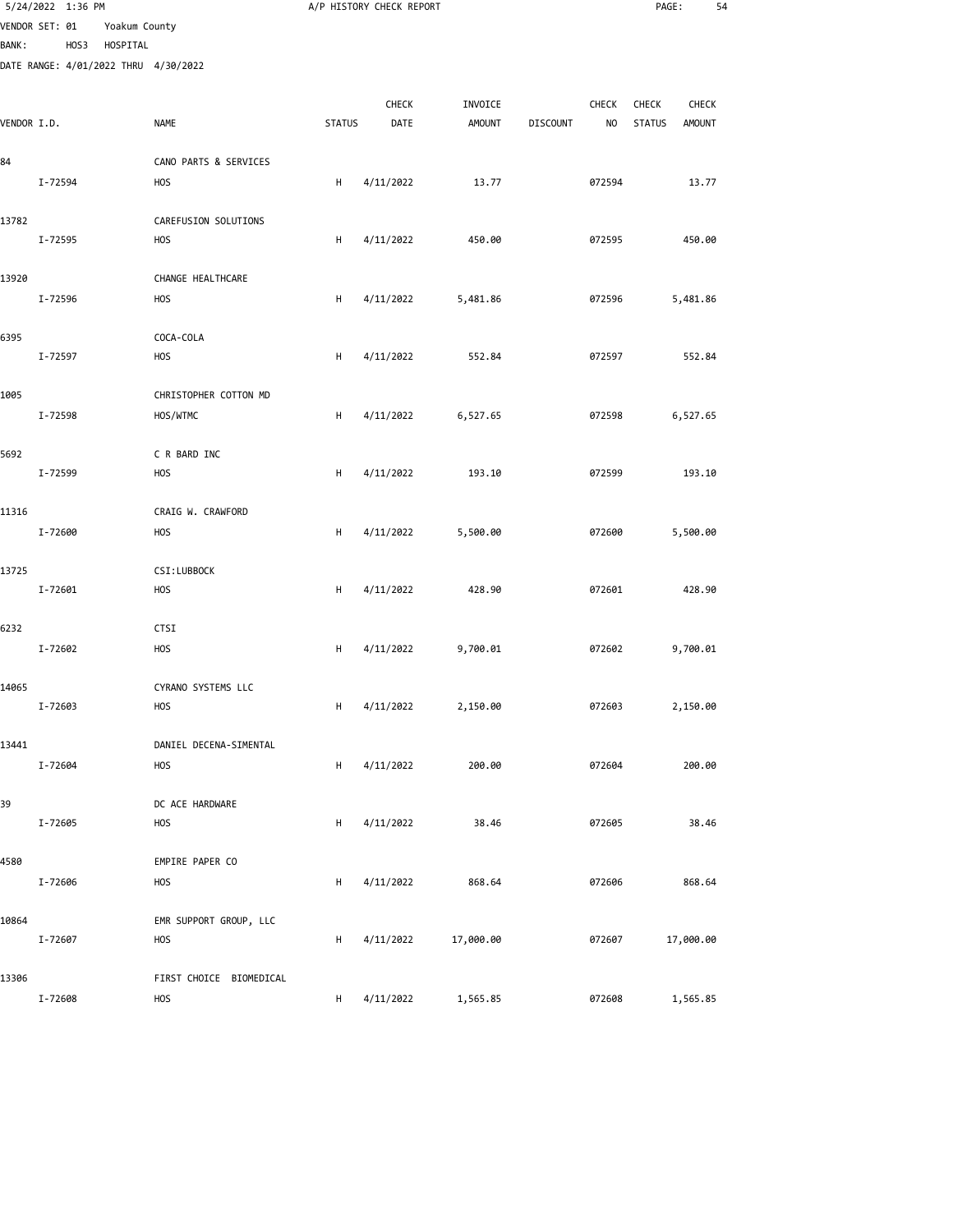|              | 5/24/2022 1:36 PM |      |               |                                             |               | A/P HISTORY CHECK REPORT |                          |                 |                         | PAGE:                  | 55                            |  |
|--------------|-------------------|------|---------------|---------------------------------------------|---------------|--------------------------|--------------------------|-----------------|-------------------------|------------------------|-------------------------------|--|
|              | VENDOR SET: 01    |      | Yoakum County |                                             |               |                          |                          |                 |                         |                        |                               |  |
| <b>BANK:</b> |                   | HOS3 | HOSPITAL      | DATE RANGE: 4/01/2022 THRU 4/30/2022        |               |                          |                          |                 |                         |                        |                               |  |
|              |                   |      |               |                                             |               |                          |                          |                 |                         |                        |                               |  |
| VENDOR I.D.  |                   |      |               | <b>NAME</b>                                 | <b>STATUS</b> | CHECK<br>DATE            | INVOICE<br><b>AMOUNT</b> | <b>DISCOUNT</b> | CHECK<br>N <sub>O</sub> | CHECK<br><b>STATUS</b> | <b>CHECK</b><br><b>AMOUNT</b> |  |
|              |                   |      |               |                                             |               |                          |                          |                 |                         |                        |                               |  |
| 3396         |                   |      |               | FISHER HEALTHCARE                           |               |                          |                          |                 |                         |                        |                               |  |
|              | I-72609           |      |               | <b>HOS</b>                                  | H             | 4/11/2022                | 3,036.74                 |                 | 072609                  |                        | 3,036.74                      |  |
| 6573         |                   |      |               | SCOTT FRANKFATHER                           |               |                          |                          |                 |                         |                        |                               |  |
|              | I-72610           |      |               | HOS/PLAINS CLINIC                           | H             | 4/11/2022                | 6,670.15                 |                 | 072610                  |                        | 6,670.15                      |  |
| 7547         |                   |      |               | GE PRECISION HEALTHCARE LLC                 |               |                          |                          |                 |                         |                        |                               |  |
|              | I-72611           |      |               | <b>HOS</b>                                  | н             | 4/11/2022                | 9,401.25                 |                 | 072611                  |                        | 9,401.25                      |  |
|              |                   |      |               |                                             |               |                          |                          |                 |                         |                        |                               |  |
| 48           | I-72612           |      |               | DENVER CITY PRESS<br><b>HOS</b>             | Н             | 4/11/2022                | 475.00                   |                 | 072612                  |                        | 475.00                        |  |
|              |                   |      |               |                                             |               |                          |                          |                 |                         |                        |                               |  |
| 13076        |                   |      |               | HEALTHMARK INDUSTRIES CO, INC               |               |                          |                          |                 |                         |                        |                               |  |
|              | I-72613           |      |               | <b>HOS</b>                                  | H             | 4/11/2022                | 330.61                   |                 | 072613                  |                        | 330.61                        |  |
| 13548        |                   |      |               | HEARING SCREENING ASSOCIATES                |               |                          |                          |                 |                         |                        |                               |  |
|              | I-72614           |      |               | <b>HOS</b>                                  | H             | 4/11/2022                | 702.01                   |                 | 072614                  |                        | 702.01                        |  |
| 33           |                   |      |               | HIGGINBOTHAM BROTHERS                       |               |                          |                          |                 |                         |                        |                               |  |
|              | I-72615           |      |               | <b>HOS</b>                                  | н             | 4/11/2022                | 417.14                   |                 | 072615                  |                        | 417.14                        |  |
| 14036        |                   |      |               | IRONSIDE HUMAN RESOURCES                    |               |                          |                          |                 |                         |                        |                               |  |
|              | I-72616           |      |               | <b>HOS</b>                                  | н             | 4/11/2022                | 24,000.00                |                 | 072616                  |                        | 24,000.00                     |  |
|              |                   |      |               |                                             |               |                          |                          |                 |                         |                        |                               |  |
| 9027         | I-72617           |      |               | J & J HEALTHCARE SYSTEM, INC.<br><b>HOS</b> | H             | 4/11/2022                | 1,388.73                 |                 | 072617                  |                        | 1,388.73                      |  |
|              |                   |      |               |                                             |               |                          |                          |                 |                         |                        |                               |  |
| 13773        | I-72618           |      |               | <b>KEY SURGICAL</b><br>HOS                  | H             | 4/11/2022                | 80.04                    |                 | 072618                  |                        | 80.04                         |  |
|              |                   |      |               |                                             |               |                          |                          |                 |                         |                        |                               |  |
| 4002         |                   |      |               | KIKZ/KSEM                                   |               |                          |                          |                 |                         |                        |                               |  |
|              | I-72619           |      |               | <b>HOS</b>                                  | Н             | 4/11/2022                | 250.00                   |                 | 072619                  |                        | 250.00                        |  |
| 113          |                   |      |               | KIZER INSURANCE AGENCY                      |               |                          |                          |                 |                         |                        |                               |  |
|              | I-72620           |      |               | <b>HOS</b>                                  | H             | 4/11/2022                | 71.00                    |                 | 072620                  |                        | 71.00                         |  |
| 13899        |                   |      |               | LAWRENCE RECRUITINGS SPECIALIS              |               |                          |                          |                 |                         |                        |                               |  |
|              | I-72621           |      |               | <b>HOS</b>                                  | H             | 4/11/2022                | 9,031.25                 |                 | 072621                  |                        | 9,031.25                      |  |
| 10673        |                   |      |               | LEA COUNTY ELECTRIC                         |               |                          |                          |                 |                         |                        |                               |  |
|              | I-72622           |      |               | PLAINS CLINIC/PLC                           | Н             | 4/11/2022                | 385.39                   |                 | 072622                  |                        | 385.39                        |  |
|              |                   |      |               |                                             |               |                          |                          |                 |                         |                        |                               |  |
| 8442         | I-72623           |      |               | DACIA LOWREY<br><b>HOS</b>                  | H             | 4/11/2022                | 195.56                   |                 | 072623                  |                        | 195.56                        |  |
|              |                   |      |               |                                             |               |                          |                          |                 |                         |                        |                               |  |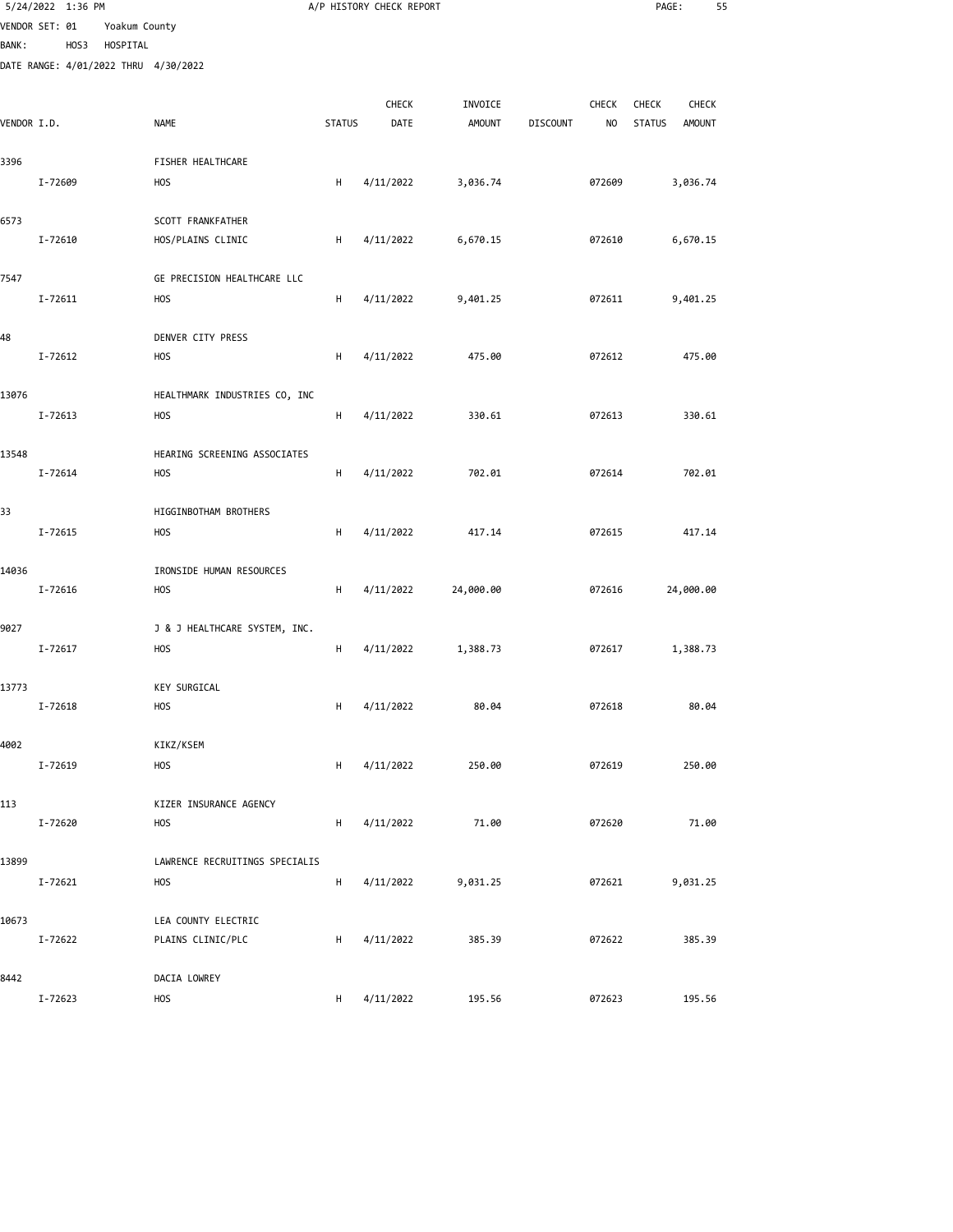|              | 5/24/2022 1:36 PM |               |                                         |               | A/P HISTORY CHECK REPORT |               |                 |              | PAGE:         |               | 56 |
|--------------|-------------------|---------------|-----------------------------------------|---------------|--------------------------|---------------|-----------------|--------------|---------------|---------------|----|
|              | VENDOR SET: 01    | Yoakum County |                                         |               |                          |               |                 |              |               |               |    |
| <b>BANK:</b> | HOS3              | HOSPITAL      |                                         |               |                          |               |                 |              |               |               |    |
|              |                   |               | DATE RANGE: 4/01/2022 THRU 4/30/2022    |               |                          |               |                 |              |               |               |    |
|              |                   |               |                                         |               | <b>CHECK</b>             | INVOICE       |                 | <b>CHECK</b> | <b>CHECK</b>  | <b>CHECK</b>  |    |
| VENDOR I.D.  |                   |               | <b>NAME</b>                             | <b>STATUS</b> | DATE                     | <b>AMOUNT</b> | <b>DISCOUNT</b> | NO           | <b>STATUS</b> | <b>AMOUNT</b> |    |
|              |                   |               |                                         |               |                          |               |                 |              |               |               |    |
| 11910        |                   |               | NUTRITION SERVICES FOR RURAL C          |               |                          |               |                 |              |               |               |    |
|              | I-72624           |               | <b>HOS</b>                              | н             | 4/11/2022                | 500.00        |                 | 072624       |               | 500.00        |    |
|              |                   |               |                                         |               |                          |               |                 |              |               |               |    |
| 11651        |                   |               | MARK HORNSBY ANETHESIA SERVICE          |               |                          |               |                 |              |               |               |    |
|              | I-72625           |               | H <sub>O</sub> S                        | н             | 4/11/2022                | 56,766.60     |                 | 072625       |               | 56,766.60     |    |
|              |                   |               |                                         |               |                          |               |                 |              |               |               |    |
| 509          | I-72626           |               | MATHESON TRI-GAS<br><b>HOS</b>          | H             | 4/11/2022                | 1,628.47      |                 | 072626       |               | 1,628.47      |    |
|              |                   |               |                                         |               |                          |               |                 |              |               |               |    |
| 12986        |                   |               | MAYFIELD PAPER COMPANY, INC             |               |                          |               |                 |              |               |               |    |
|              | I-72627           |               | <b>HOS</b>                              | H             | 4/11/2022                | 224.50        |                 | 072627       |               | 224.50        |    |
|              |                   |               |                                         |               |                          |               |                 |              |               |               |    |
| 11641        |                   |               | MCKESSON DRUG COMPANY                   |               |                          |               |                 |              |               |               |    |
|              | I-72628           |               | <b>HOS</b>                              | н             | 4/11/2022                | 24,669.16     |                 | 072628       |               | 24,669.16     |    |
|              |                   |               |                                         |               |                          |               |                 |              |               |               |    |
| 6021         | I-72629           |               | MCKESSON MEDICAL SURGICAL<br><b>HOS</b> | н             | 4/11/2022                | 2,989.97      |                 | 072629       |               | 2,989.97      |    |
|              |                   |               |                                         |               |                          |               |                 |              |               |               |    |
| 7938         |                   |               | MEDLINE INDUSTRIES                      |               |                          |               |                 |              |               |               |    |
|              | I-72630           |               | HOS/WTMC/PLAINS CLINIC                  | H             | 4/11/2022                | 4,336.62      |                 | 072630       |               | 4,336.62      |    |
|              |                   |               |                                         |               |                          |               |                 |              |               |               |    |
| 12657        |                   |               | MEDSHARPS WEST LLC                      |               |                          |               |                 |              |               |               |    |
|              | I-72631           |               | <b>HOS</b>                              | н             | 4/11/2022                | 2,380.00      |                 | 072631       |               | 2,380.00      |    |
| 14010        |                   |               | NIHON KOHDEN AMERICA INC                |               |                          |               |                 |              |               |               |    |
|              | I-72632           |               | <b>HOS</b>                              | H             | 4/11/2022                | 1,327.92      |                 | 072632       |               | 1,327.92      |    |
|              |                   |               |                                         |               |                          |               |                 |              |               |               |    |
| 10903        |                   |               | NUVODIA                                 |               |                          |               |                 |              |               |               |    |
|              | I-72633           |               | <b>HOS</b>                              | H             | 4/11/2022                | 248.00        |                 | 072633       |               | 248.00        |    |
|              |                   |               |                                         |               |                          |               |                 |              |               |               |    |
| 11092        |                   |               | LYNDA ODOM                              |               |                          |               |                 |              |               |               |    |
|              | I-72634           |               | HOS/WTMC                                | н             | 4/11/2022                | 4,000.00      |                 | 072634       |               | 4,000.00      |    |
| 6983         |                   |               | OLYMPUS AMERICA INC                     |               |                          |               |                 |              |               |               |    |
|              | I-72635           |               | <b>HOS</b>                              | н             | 4/11/2022                | 1,779.15      |                 | 072635       |               | 1,779.15      |    |
|              |                   |               |                                         |               |                          |               |                 |              |               |               |    |
| 12067        |                   |               | FRANCISCO ONTIVEROS                     |               |                          |               |                 |              |               |               |    |
|              | I-72636           |               | <b>HOS</b>                              | н             | 4/11/2022                | 1,500.00      |                 | 072636       |               | 1,500.00      |    |
|              |                   |               |                                         |               |                          |               |                 |              |               |               |    |
| 7667         | I-72637           |               | OWENS & MINOR<br><b>HOS</b>             | н             |                          | 153.76        |                 | 072637       |               | 153.76        |    |
|              |                   |               |                                         |               | 4/11/2022                |               |                 |              |               |               |    |
| 13935        |                   |               | MARY PADILLA                            |               |                          |               |                 |              |               |               |    |

I-72638 HOS H 4/11/2022 55.29 072638 55.29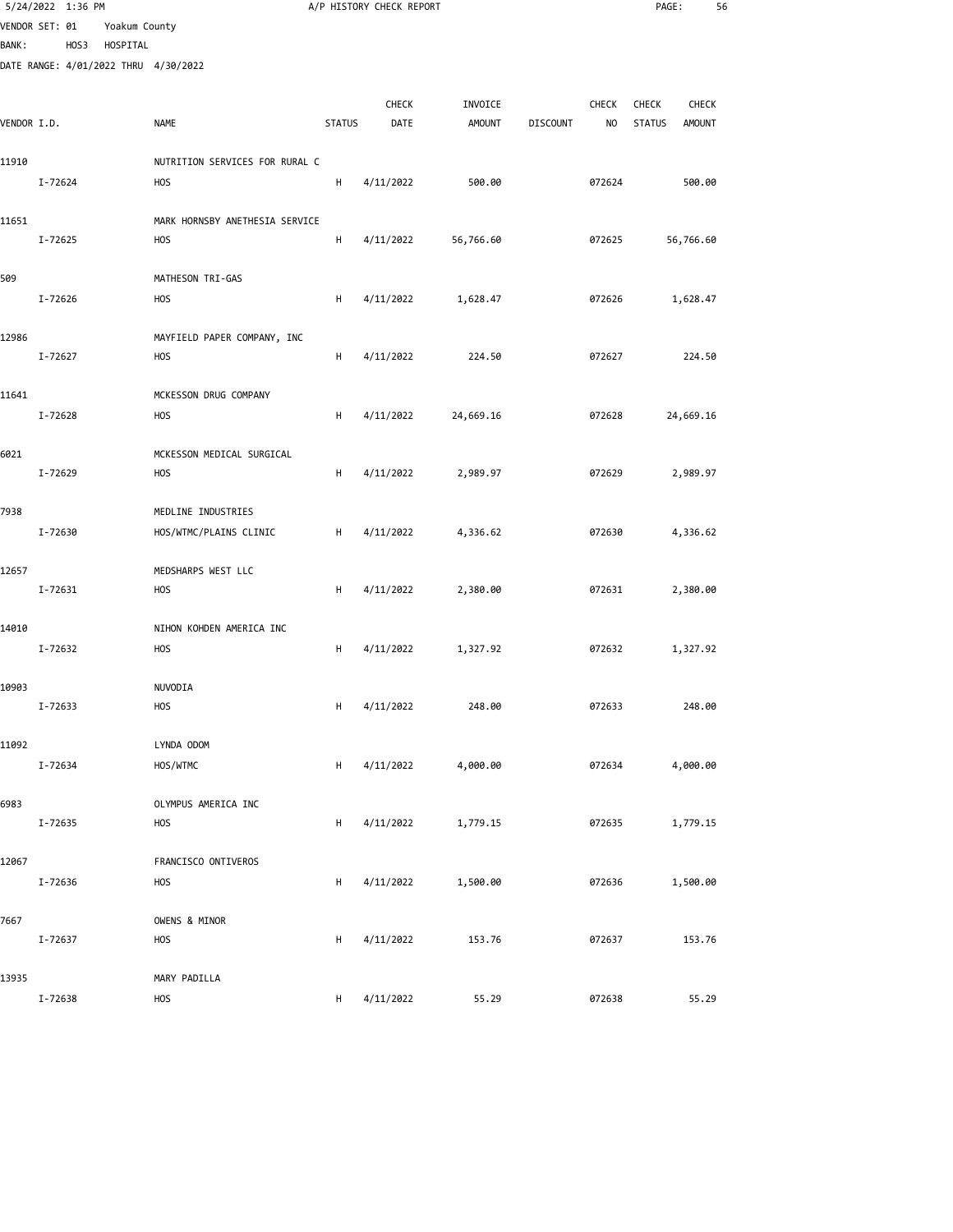|                                |         | 5/24/2022 1:36 PM |                           |                                      |               | A/P HISTORY CHECK REPORT |                          |                 |                         | PAGE:                                                   | 57 |
|--------------------------------|---------|-------------------|---------------------------|--------------------------------------|---------------|--------------------------|--------------------------|-----------------|-------------------------|---------------------------------------------------------|----|
| VENDOR SET: 01<br><b>BANK:</b> |         | HOS3              | Yoakum County<br>HOSPITAL |                                      |               |                          |                          |                 |                         |                                                         |    |
|                                |         |                   |                           | DATE RANGE: 4/01/2022 THRU 4/30/2022 |               |                          |                          |                 |                         |                                                         |    |
| VENDOR I.D.                    |         |                   |                           | <b>NAME</b>                          | <b>STATUS</b> | CHECK<br>DATE            | INVOICE<br><b>AMOUNT</b> | <b>DISCOUNT</b> | CHECK<br>N <sub>O</sub> | CHECK<br><b>CHECK</b><br><b>STATUS</b><br><b>AMOUNT</b> |    |
|                                |         |                   |                           |                                      |               |                          |                          |                 |                         |                                                         |    |
| 14035                          |         |                   |                           | PINAY REGISTERED NURSE LLC           |               |                          |                          |                 |                         |                                                         |    |
|                                | I-72639 |                   |                           | <b>HOS</b>                           | H             | 4/11/2022                | 9,660.70                 |                 | 072639                  | 9,660.70                                                |    |
| 13795                          |         |                   |                           | PRIME TIME HEALTHCARE                |               |                          |                          |                 |                         |                                                         |    |
|                                | I-72640 |                   |                           | <b>HOS</b>                           | H             | 4/11/2022                | 18,300.00                |                 | 072640                  | 18,300.00                                               |    |
| 14053                          |         |                   |                           | PRISTA CORPORATION                   |               |                          |                          |                 |                         |                                                         |    |
|                                | I-72641 |                   |                           | <b>HOS</b>                           | н             | 4/11/2022                | 1,722.00                 |                 | 072641                  | 1,722.00                                                |    |
| 13849                          |         |                   |                           | QUALIVIS                             |               |                          |                          |                 |                         |                                                         |    |
|                                | I-72642 |                   |                           | <b>HOS</b>                           | H             | 4/11/2022                | 6,305.00                 |                 | 072642                  | 6,305.00                                                |    |
|                                |         |                   |                           | ROBERT MADDEN INDUSTRIES, LTD.       |               |                          |                          |                 |                         |                                                         |    |
| 287                            | I-72643 |                   |                           | <b>HOS</b>                           | H             | 4/11/2022                | 1,200.00                 |                 | 072643                  | 1,200.00                                                |    |
|                                |         |                   |                           |                                      |               |                          |                          |                 |                         |                                                         |    |
| 11076                          | I-72644 |                   |                           | ANGELICA RODRIGUEZ<br><b>HOS</b>     | H             | 4/11/2022                | 270.00                   |                 | 072644                  | 270.00                                                  |    |
|                                |         |                   |                           |                                      |               |                          |                          |                 |                         |                                                         |    |
| 7652                           |         |                   |                           | SEMINOLE HOSPITAL DISTRICT - M       |               |                          |                          |                 |                         |                                                         |    |
|                                | I-72645 |                   |                           | <b>HOS</b>                           | H             | 4/11/2022                | 727.50                   |                 | 072645                  | 727.50                                                  |    |
| 2212                           |         |                   |                           | SIEMENS HEALTHCARE DIAGNOSTICS       |               |                          |                          |                 |                         |                                                         |    |
|                                | I-72646 |                   |                           | <b>HOS</b>                           | H             | 4/11/2022                | 692.27                   |                 | 072646                  | 692.27                                                  |    |
| 3485                           |         |                   |                           | SMILE MAKERS                         |               |                          |                          |                 |                         |                                                         |    |
|                                | I-72647 |                   |                           | <b>HOS</b>                           | H             | 4/11/2022                | 153.84                   |                 | 072647                  | 153.84                                                  |    |
| 2573                           |         |                   |                           | STATE COMPTROLLER                    |               |                          |                          |                 |                         |                                                         |    |
|                                | I-72648 |                   |                           | <b>HOS</b>                           | H             | 4/11/2022                | 467.84                   |                 | 072648                  | 467.84                                                  |    |
| 1697                           |         |                   |                           | TASCOSA OFFICE MACHINES, INC.        |               |                          |                          |                 |                         |                                                         |    |
|                                | I-72649 |                   |                           | HOS/WTMC                             | H             | 4/11/2022                | 4,287.28                 |                 | 072649                  | 4,287.28                                                |    |
|                                |         |                   |                           |                                      |               |                          |                          |                 |                         |                                                         |    |
| 13558                          | I-72650 |                   |                           | BRENDA TAYLOR<br><b>HOS</b>          | н             | 4/11/2022                | 184.28                   |                 | 072650                  | 184.28                                                  |    |
|                                |         |                   |                           |                                      |               |                          |                          |                 |                         |                                                         |    |
| 636                            | I-72651 |                   |                           | TAC - UNEMPLOYMENT FUND              |               |                          |                          |                 |                         |                                                         |    |
|                                |         |                   |                           | <b>HOS</b>                           | н             | 4/11/2022                | 1,368.62                 |                 | 072651                  | 1,368.62                                                |    |
| 13790                          |         |                   |                           | TEXAS SELECT STAFFING LLC            |               |                          |                          |                 |                         |                                                         |    |
|                                | I-72652 |                   |                           | <b>HOS</b>                           | H             | 4/11/2022                | 10,855.50                |                 | 072652                  | 10,855.50                                               |    |
| 472                            |         |                   |                           | THRIFTWAY FOODS                      |               |                          |                          |                 |                         |                                                         |    |
|                                | I-72653 |                   |                           | HOS                                  | H             | 4/11/2022                | 198.41                   |                 | 072653                  | 198.41                                                  |    |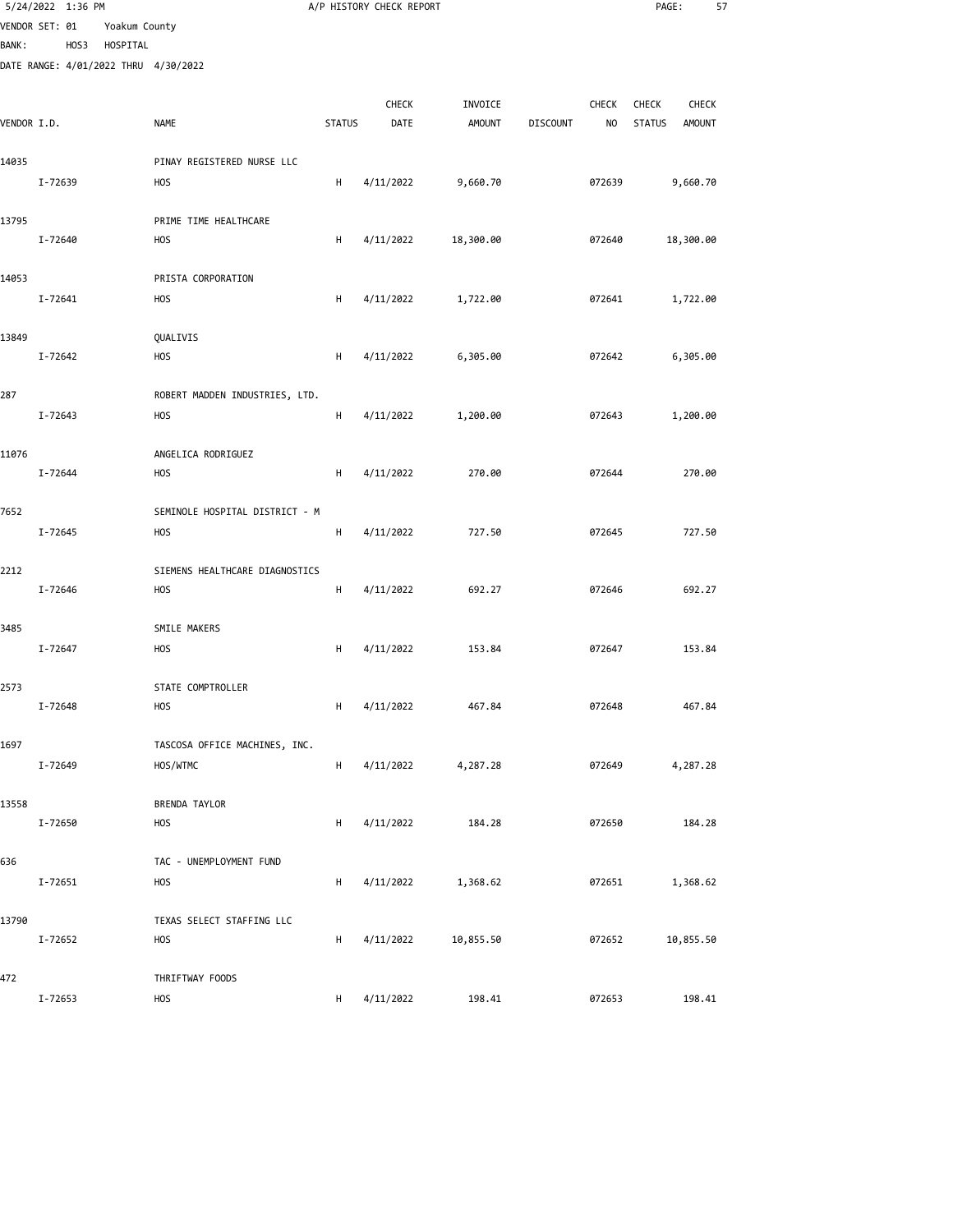|              | 5/24/2022 1:36 PM |          |                                                          |               | A/P HISTORY CHECK REPORT |               |                 |              | PAGE:         | 58            |  |
|--------------|-------------------|----------|----------------------------------------------------------|---------------|--------------------------|---------------|-----------------|--------------|---------------|---------------|--|
|              | VENDOR SET: 01    |          | Yoakum County                                            |               |                          |               |                 |              |               |               |  |
| <b>BANK:</b> | HOS3              | HOSPITAL | DATE RANGE: 4/01/2022 THRU 4/30/2022                     |               |                          |               |                 |              |               |               |  |
|              |                   |          |                                                          |               |                          |               |                 |              |               |               |  |
|              |                   |          |                                                          |               | CHECK                    | INVOICE       |                 | <b>CHECK</b> | <b>CHECK</b>  | <b>CHECK</b>  |  |
| VENDOR I.D.  |                   |          | <b>NAME</b>                                              | <b>STATUS</b> | DATE                     | <b>AMOUNT</b> | <b>DISCOUNT</b> | NO           | <b>STATUS</b> | <b>AMOUNT</b> |  |
| 5052         |                   |          | TRI-ANIM HEALTH SERVICES                                 |               |                          |               |                 |              |               |               |  |
|              | I-72654           |          | <b>HOS</b>                                               | н             | 4/11/2022                | 86.41         |                 | 072654       |               | 86.41         |  |
|              |                   |          |                                                          |               |                          |               |                 |              |               |               |  |
| 7896         |                   |          | T-SYSTEM                                                 |               |                          |               |                 |              |               |               |  |
|              | I-72655           |          | <b>HOS</b>                                               | H             | 4/11/2022                | 1,336.76      |                 | 072655       |               | 1,336.76      |  |
| 13615        |                   |          | UPDOX, LLC                                               |               |                          |               |                 |              |               |               |  |
|              | I-72656           |          | <b>WTMC</b>                                              | H             | 4/11/2022                | 1,320.00      |                 | 072656       |               | 1,320.00      |  |
|              |                   |          |                                                          |               |                          |               |                 |              |               |               |  |
| 131          | I-72657           |          | VEXUS FIBER<br><b>WTMC</b>                               | н             | 4/11/2022                | 68.37         |                 | 072657       |               | 68.37         |  |
|              |                   |          |                                                          |               |                          |               |                 |              |               |               |  |
| 167          |                   |          | WATER PROCESSING                                         |               |                          |               |                 |              |               |               |  |
|              | I-72658           |          | <b>HOS</b>                                               | н             | 4/11/2022                | 649.80        |                 | 072658       |               | 649.80        |  |
| 10061        |                   |          | WELLS FARGO CORPORATE CARD                               |               |                          |               |                 |              |               |               |  |
|              | I-72659           |          | HOS/PLAINS CLINIC/DSWT/PLC                               | н             | 4/11/2022                | 7,504.23      |                 | 072659       |               | 7,504.23      |  |
|              |                   |          |                                                          |               |                          |               |                 |              |               |               |  |
| 14021        |                   |          | WESTEX STAFFING LLC                                      |               |                          |               |                 |              |               |               |  |
|              | I-72660           |          | HOS/WTMC                                                 | H             | 4/11/2022                | 28,100.08     |                 | 072660       |               | 28,100.08     |  |
| 9092         |                   |          | XODUS MEDICAL                                            |               |                          |               |                 |              |               |               |  |
|              | I-72661           |          | <b>HOS</b>                                               | н             | 4/11/2022                | 1,154.66      |                 | 072661       |               | 1,154.66      |  |
|              |                   |          |                                                          |               |                          |               |                 |              |               |               |  |
| 13701        |                   |          | KATELYNN YOUNG                                           |               |                          |               |                 |              |               |               |  |
|              | I-72662           |          | <b>HOS</b>                                               | н             | 4/11/2022                | 18.43         |                 | 072662       |               | 18.43         |  |
| 13046        |                   |          | ZRT LABORATORY                                           |               |                          |               |                 |              |               |               |  |
|              | I-72663           |          | <b>HOS</b>                                               | H             | 4/11/2022                | 289.00        |                 | 072663       |               | 289.00        |  |
| 363          |                   |          | YC HOSPITALIZATION INSURANCE                             |               |                          |               |                 |              |               |               |  |
|              | I-72664           |          | WTMC APRIL TRANSAMERICA INS AD                           | H             | 4/08/2022                | 31.33         |                 | 072664       |               | 31.33         |  |
|              |                   |          |                                                          |               |                          |               |                 |              |               |               |  |
| 363          |                   |          | YC HOSPITALIZATION INSURANCE                             |               |                          |               |                 |              |               |               |  |
|              | I-72665           |          | WTMC APRIL DEARBORN INS ADJ                              | н             | 4/08/2022                | 28.31         |                 | 072665       |               | 28.31         |  |
| 363          |                   |          | YC HOSPITALIZATION INSURANCE                             |               |                          |               |                 |              |               |               |  |
|              | I-72666           |          | HOS APRIL DEARABORN INS ADJ                              | н             | 4/08/2022                | 247.73        |                 | 072666       |               | 247.73        |  |
|              |                   |          |                                                          |               |                          |               |                 |              |               |               |  |
| 363          | I-72667           |          | YC HOSPITALIZATION INSURANCE<br>HOS APRIL AMWINS INS ADJ | н             | 4/08/2022                | 29,261.73     |                 | 072667       |               | 29,261.73     |  |
|              |                   |          |                                                          |               |                          |               |                 |              |               |               |  |
| 363          |                   |          | YC HOSPITALIZATION INSURANCE                             |               |                          |               |                 |              |               |               |  |
|              | I-72668           |          | HOS APRIL BCBS INS ADJ                                   | H             | 4/08/2022                | 21,395.06     |                 | 072668       |               | 21,395.06     |  |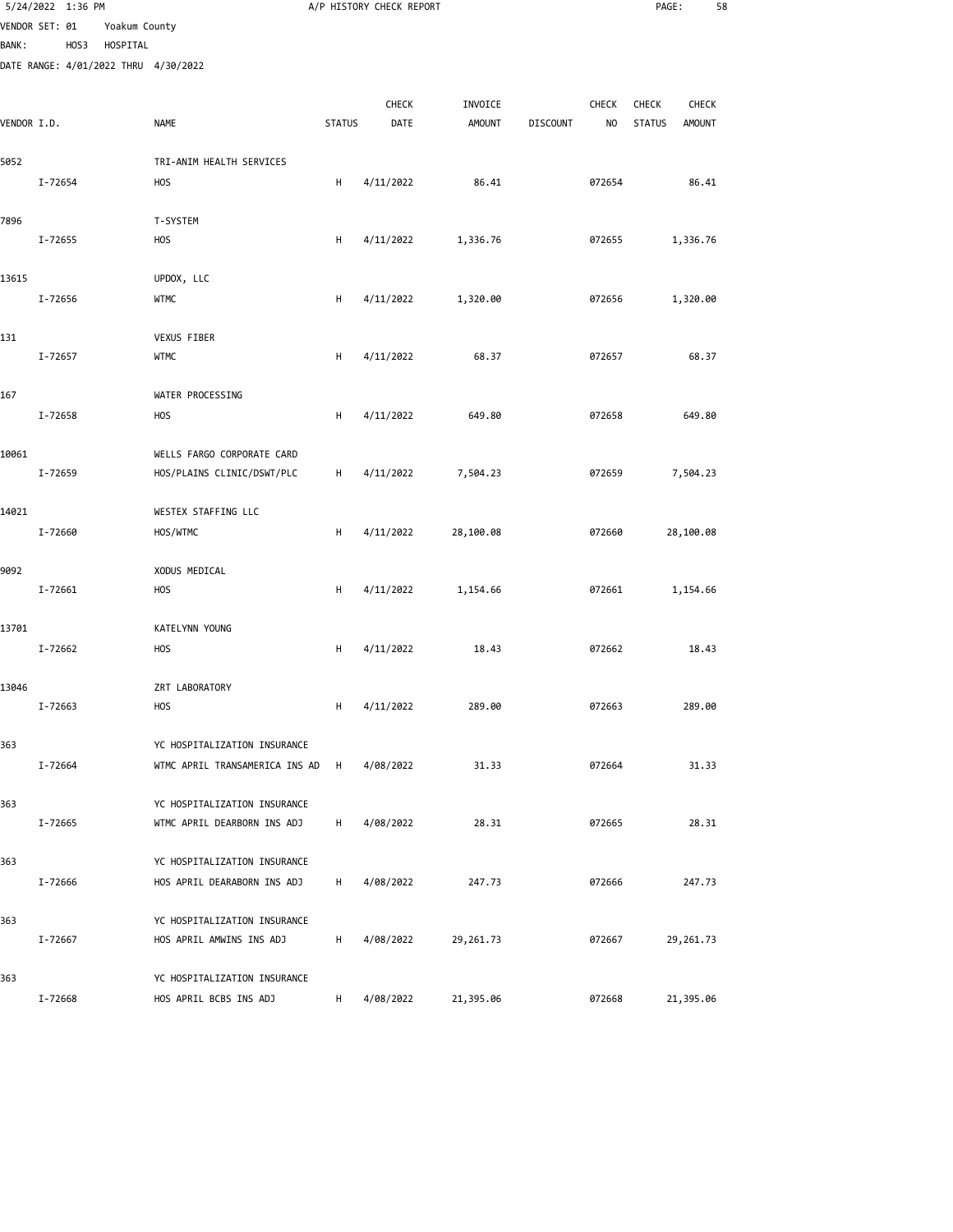|              | 5/24/2022 1:36 PM                    |               |                                  |               | A/P HISTORY CHECK REPORT |               |                 |                | PAGE:         | 59            |  |
|--------------|--------------------------------------|---------------|----------------------------------|---------------|--------------------------|---------------|-----------------|----------------|---------------|---------------|--|
|              | VENDOR SET: 01                       | Yoakum County |                                  |               |                          |               |                 |                |               |               |  |
| <b>BANK:</b> | HOS3                                 | HOSPITAL      |                                  |               |                          |               |                 |                |               |               |  |
|              | DATE RANGE: 4/01/2022 THRU 4/30/2022 |               |                                  |               |                          |               |                 |                |               |               |  |
|              |                                      |               |                                  |               | CHECK                    | INVOICE       |                 | CHECK          | CHECK         | <b>CHECK</b>  |  |
| VENDOR I.D.  |                                      |               | <b>NAME</b>                      | <b>STATUS</b> | DATE                     | <b>AMOUNT</b> | <b>DISCOUNT</b> | N <sub>O</sub> | <b>STATUS</b> | <b>AMOUNT</b> |  |
|              |                                      |               |                                  |               |                          |               |                 |                |               |               |  |
| 13620        |                                      |               | <b>ACTION PRINTING</b>           |               |                          |               |                 |                |               |               |  |
|              | I-72670                              |               | <b>HOS</b>                       | H             | 4/18/2022                | 103.52        |                 | 072670         |               | 103.52        |  |
| 3655         |                                      |               | ALADDIN TEMP-RITE LLC            |               |                          |               |                 |                |               |               |  |
|              | I-72671                              |               | <b>HOS</b>                       | H             | 4/18/2022                | 66.37         |                 | 072671         |               | 66.37         |  |
|              |                                      |               |                                  |               |                          |               |                 |                |               |               |  |
| 8075         |                                      |               | NORMA ALVIDREZ                   |               |                          |               |                 |                |               |               |  |
|              | I-72672                              |               | <b>HOS</b>                       | н             | 4/18/2022                | 614.84        |                 | 072672         |               | 614.84        |  |
| 13886        |                                      |               | <b>STEVEN ANNA</b>               |               |                          |               |                 |                |               |               |  |
|              | I-72673                              |               | <b>HOS</b>                       | H             | 4/18/2022                | 1,200.00      |                 | 072673         |               | 1,200.00      |  |
|              |                                      |               |                                  |               |                          |               |                 |                |               |               |  |
| 11966        | I-72674                              |               | APPLIED MEDICAL<br><b>HOS</b>    | H             | 4/18/2022                | 471.00        |                 | 072674         |               | 471.00        |  |
|              |                                      |               |                                  |               |                          |               |                 |                |               |               |  |
| 5725         |                                      |               | AQUAONE LLC                      |               |                          |               |                 |                |               |               |  |
|              | I-72675                              |               | HS                               | H             | 4/18/2022                | 211.50        |                 | 072675         |               | 211.50        |  |
| 13597        |                                      |               | ARAMARK UNIFORM SERVICES (AUS)   |               |                          |               |                 |                |               |               |  |
|              | I-72676                              |               | <b>HOS</b>                       | H             | 4/18/2022                | 3,290.83      |                 | 072676         |               | 3,290.83      |  |
|              |                                      |               |                                  |               |                          |               |                 |                |               |               |  |
| 510          |                                      |               | BEN E KEITH COMPANY              |               |                          |               |                 |                |               |               |  |
|              | I-72677                              |               | <b>HOS</b>                       | H             | 4/18/2022                | 1,807.73      |                 | 072677         |               | 1,807.73      |  |
| 4920         |                                      |               | NANCY BERNAL                     |               |                          |               |                 |                |               |               |  |
|              | I-72678                              |               | <b>HOS</b>                       | H             | 4/18/2022                | 586.18        |                 | 072678         |               | 586.18        |  |
|              |                                      |               |                                  |               |                          |               |                 |                |               |               |  |
| 5289         |                                      |               | BIO-RAD LABORATORIES             |               |                          |               |                 |                |               |               |  |
|              | I-72679                              |               | <b>HOS</b>                       | H             | 4/18/2022                | 3,004.96      |                 | 072679         |               | 3,004.96      |  |
| 84           |                                      |               | CANO PARTS & SERVICES            |               |                          |               |                 |                |               |               |  |
|              | I-72680                              |               | hos                              | H             | 4/18/2022                | 296.17        |                 | 072680         |               | 296.17        |  |
|              |                                      |               |                                  |               |                          |               |                 |                |               |               |  |
| 3906         | I-72681                              |               | CDW GOVERNMENT INC<br><b>HOS</b> | H             | 4/18/2022                | 2,687.99      |                 | 072681         |               | 2,687.99      |  |
|              |                                      |               |                                  |               |                          |               |                 |                |               |               |  |
| 13920        |                                      |               | CHANGE HEALTHCARE                |               |                          |               |                 |                |               |               |  |
|              | I-72682                              |               | <b>HOS</b>                       | H             | 4/18/2022                | 5,405.73      |                 | 072682         |               | 5,405.73      |  |
|              |                                      |               |                                  |               |                          |               |                 |                |               |               |  |
| 36           | I-72683                              |               | CITY OF PLAINS<br><b>HOS</b>     | н             | 4/18/2022                | 229.81        |                 | 072683         |               | 229.81        |  |
|              |                                      |               |                                  |               |                          |               |                 |                |               |               |  |
| 10840        |                                      |               | CLAIM MD                         |               |                          |               |                 |                |               |               |  |
|              | I-72684                              |               | HOS                              | H             | 4/18/2022                | 318.60        |                 | 072684         |               | 318.60        |  |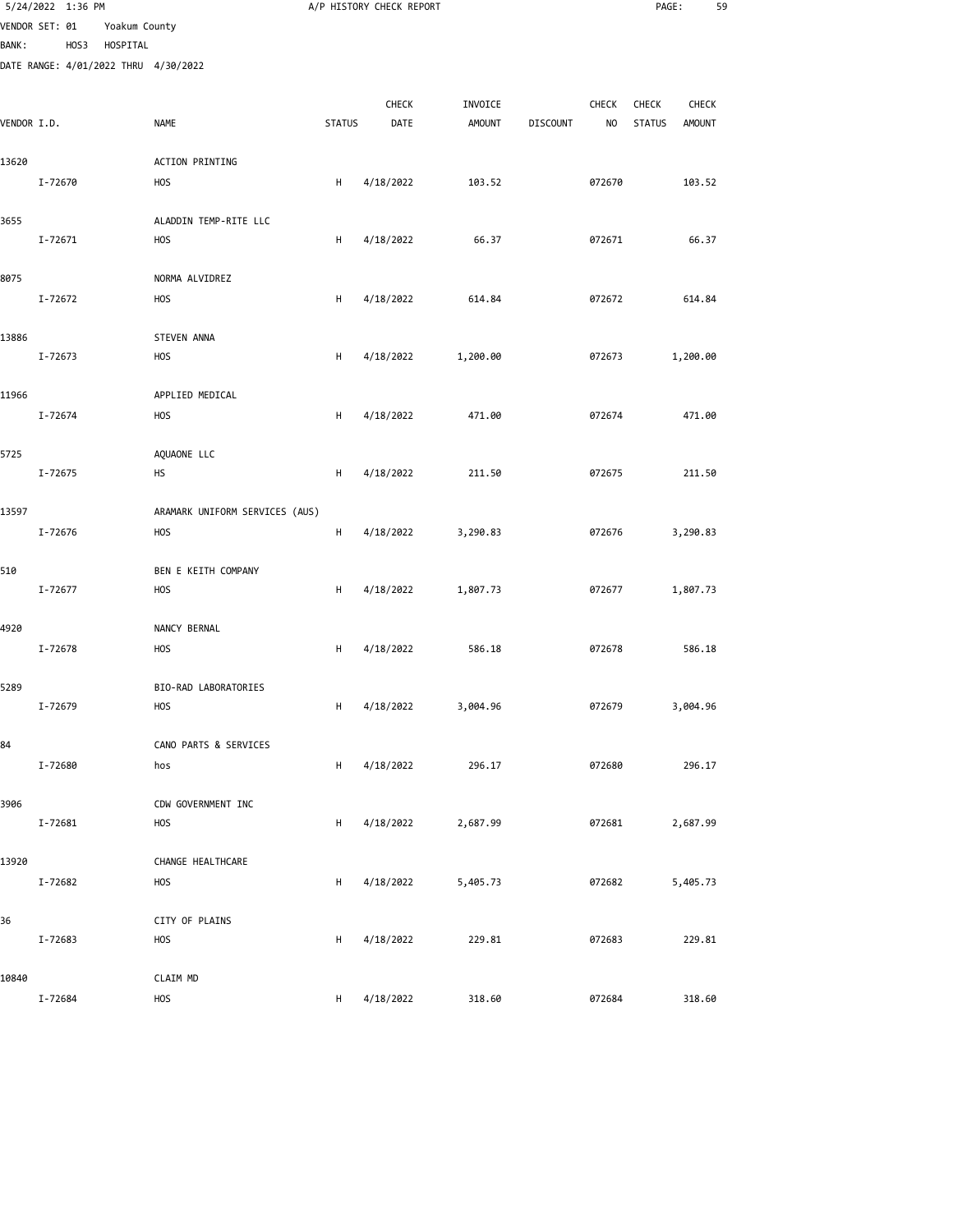|              | 5/24/2022 1:36 PM                    |               |                                              |               | A/P HISTORY CHECK REPORT |               |                 |                | PAGE:         | 60            |  |
|--------------|--------------------------------------|---------------|----------------------------------------------|---------------|--------------------------|---------------|-----------------|----------------|---------------|---------------|--|
|              | VENDOR SET: 01                       | Yoakum County |                                              |               |                          |               |                 |                |               |               |  |
| <b>BANK:</b> | HOS3                                 | HOSPITAL      |                                              |               |                          |               |                 |                |               |               |  |
|              | DATE RANGE: 4/01/2022 THRU 4/30/2022 |               |                                              |               |                          |               |                 |                |               |               |  |
|              |                                      |               |                                              |               | CHECK                    | INVOICE       |                 | CHECK          | <b>CHECK</b>  | <b>CHECK</b>  |  |
| VENDOR I.D.  |                                      |               | <b>NAME</b>                                  | <b>STATUS</b> | DATE                     | <b>AMOUNT</b> | <b>DISCOUNT</b> | N <sub>O</sub> | <b>STATUS</b> | <b>AMOUNT</b> |  |
|              |                                      |               |                                              |               |                          |               |                 |                |               |               |  |
| 942          |                                      |               | CONMED CORP                                  |               |                          |               |                 |                |               | 86.40         |  |
|              | I-72685                              |               | <b>HOS</b>                                   | H             | 4/18/2022                | 86.40         |                 | 072685         |               |               |  |
| 11530        |                                      |               | COVENANT MEDICAL GROUP                       |               |                          |               |                 |                |               |               |  |
|              | I-72686                              |               | <b>HOS</b>                                   | H             | 4/18/2022                | 111,999.44    |                 | 072686         |               | 111,999.44    |  |
| 8364         |                                      |               | COVIDIEN SALES, LLC                          |               |                          |               |                 |                |               |               |  |
|              | I-72687                              |               | <b>HOS</b>                                   | н             | 4/18/2022                | 553.32        |                 | 072687         |               | 553.32        |  |
|              |                                      |               |                                              |               |                          |               |                 |                |               |               |  |
| 6232         |                                      |               | CTSI                                         |               |                          |               |                 |                |               |               |  |
|              | I-72688                              |               | <b>HOS</b>                                   | Н             | 4/18/2022                | 1,248.75      |                 | 072688         |               | 1,248.75      |  |
| 6613         |                                      |               | CARMELA DAVIS                                |               |                          |               |                 |                |               |               |  |
|              | I-72689                              |               | <b>HOS</b>                                   | H             | 4/18/2022                | 54.70         |                 | 072689         |               | 54.70         |  |
|              |                                      |               |                                              |               |                          |               |                 |                |               |               |  |
| 13441        |                                      |               | DANIEL DECENA-SIMENTAL                       |               |                          |               |                 |                |               |               |  |
|              | I-72690                              |               | <b>HOS</b>                                   | H             | 4/18/2022                | 200.00        |                 | 072690         |               | 200.00        |  |
| 39           |                                      |               | DC ACE HARDWARE                              |               |                          |               |                 |                |               |               |  |
|              | I-72691                              |               | <b>HOS</b>                                   | H             | 4/18/2022                | 59.08         |                 | 072691         |               | 59.08         |  |
|              |                                      |               |                                              |               |                          |               |                 |                |               |               |  |
| 8783         | I-72692                              |               | DIRECTV, LLC<br><b>HOS</b>                   | н             | 4/18/2022                | 248.50        |                 | 072692         |               | 248.50        |  |
|              |                                      |               |                                              |               |                          |               |                 |                |               |               |  |
| 13117        |                                      |               | DOOR CONTROL SERVICES, a D.H.                |               |                          |               |                 |                |               |               |  |
|              | I-72693                              |               | <b>HOS</b>                                   | H             | 4/18/2022                | 7,319.09      |                 | 072693         |               | 7,319.09      |  |
| 7392         |                                      |               | <b>EMDS</b>                                  |               |                          |               |                 |                |               |               |  |
|              | I-72694                              |               | <b>HOS</b>                                   | H             | 4/18/2022                | 359.93        |                 | 072694         |               | 359.93        |  |
|              |                                      |               |                                              |               |                          |               |                 |                |               |               |  |
| 7085         |                                      |               | EMERGENCY STAFFING SOLUTIONS I               |               |                          |               |                 |                |               |               |  |
|              | I-72695                              |               | <b>HOS</b>                                   | H             | 4/18/2022                | 58,680.00     |                 | 072695         |               | 58,680.00     |  |
| 6824         |                                      |               | FEDEX                                        |               |                          |               |                 |                |               |               |  |
|              | I-72696                              |               | <b>HOS</b>                                   | н             | 4/18/2022                | 325.17        |                 | 072696         |               | 325.17        |  |
|              |                                      |               |                                              |               |                          |               |                 |                |               |               |  |
| 10915        | I-72697                              |               | FIRETROL PROTECTION SYSTEMS, I<br><b>HOS</b> | H             | 4/18/2022                | 1,388.00      |                 | 072697         |               | 1,388.00      |  |
|              |                                      |               |                                              |               |                          |               |                 |                |               |               |  |
| 5416         |                                      |               | FIRST RESPONSE RESOURCES                     |               |                          |               |                 |                |               |               |  |
|              | I-72698                              |               | <b>HOS</b>                                   | H             | 4/18/2022                | 380.00        |                 | 072698         |               | 380.00        |  |
| 3396         |                                      |               | FISHER HEALTHCARE                            |               |                          |               |                 |                |               |               |  |
|              | I-72699                              |               | <b>HOS</b>                                   | H             | 4/18/2022                | 1,587.67      |                 | 072699         |               | 1,587.67      |  |
|              |                                      |               |                                              |               |                          |               |                 |                |               |               |  |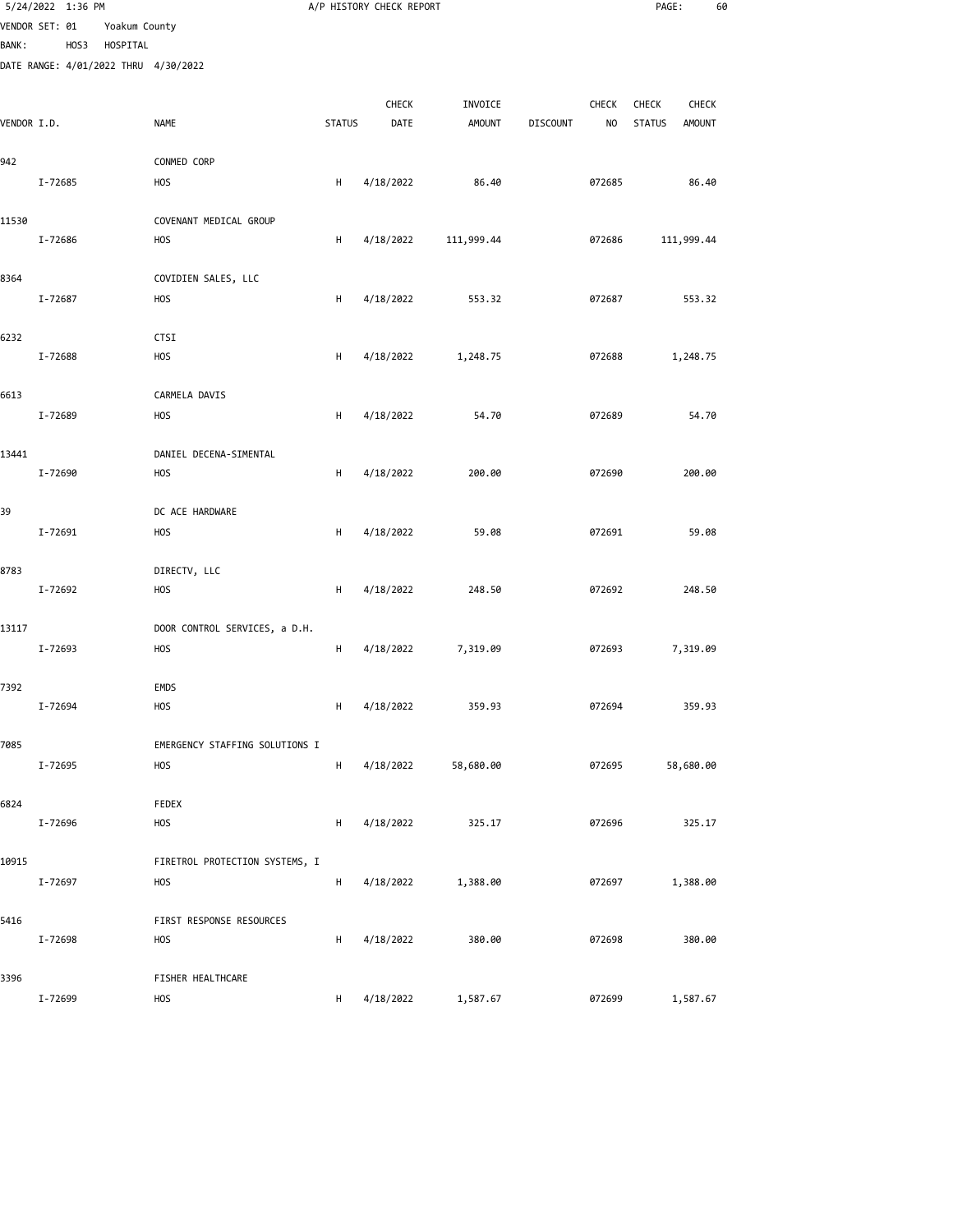|              | 5/24/2022 1:36 PM                    |               |                                  |               | A/P HISTORY CHECK REPORT |               |                 |                | PAGE:         | 61            |  |
|--------------|--------------------------------------|---------------|----------------------------------|---------------|--------------------------|---------------|-----------------|----------------|---------------|---------------|--|
|              | VENDOR SET: 01                       | Yoakum County |                                  |               |                          |               |                 |                |               |               |  |
| <b>BANK:</b> | HOS3                                 | HOSPITAL      |                                  |               |                          |               |                 |                |               |               |  |
|              | DATE RANGE: 4/01/2022 THRU 4/30/2022 |               |                                  |               |                          |               |                 |                |               |               |  |
|              |                                      |               |                                  |               | CHECK                    | INVOICE       |                 | <b>CHECK</b>   | <b>CHECK</b>  | <b>CHECK</b>  |  |
| VENDOR I.D.  |                                      |               | <b>NAME</b>                      | <b>STATUS</b> | DATE                     | <b>AMOUNT</b> | <b>DISCOUNT</b> | N <sub>O</sub> | <b>STATUS</b> | <b>AMOUNT</b> |  |
| 10976        |                                      |               | FITNESS SPECIALIST               |               |                          |               |                 |                |               |               |  |
|              | I-72700                              |               | <b>HOS</b>                       | н             | 4/18/2022                | 2,382.00      |                 | 072700         |               | 2,382.00      |  |
|              |                                      |               |                                  |               |                          |               |                 |                |               |               |  |
| 48           | I-72701                              |               | DENVER CITY PRESS<br><b>HOS</b>  | H             | 4/18/2022                | 351.00        |                 | 072701         |               | 351.00        |  |
|              |                                      |               |                                  |               |                          |               |                 |                |               |               |  |
| 219          |                                      |               | GRAINGER                         |               |                          |               |                 |                |               |               |  |
|              | I-72702                              |               | HOS                              | н             | 4/18/2022                | 132.22        |                 | 072702         |               | 132.22        |  |
| 9161         |                                      |               | HEALTH CARE LOGISTICS, INC       |               |                          |               |                 |                |               |               |  |
|              | I-72703                              |               | <b>HOS</b>                       | н             | 4/18/2022                | 27.44         |                 | 072703         |               | 27.44         |  |
| 7709         |                                      |               | HEALTHCARE CODING & CONSULTING   |               |                          |               |                 |                |               |               |  |
|              | I-72704                              |               | <b>HOS</b>                       | н             | 4/18/2022                | 6,492.80      |                 | 072704         |               | 6,492.80      |  |
| 33           |                                      |               | HIGGINBOTHAM BROTHERS            |               |                          |               |                 |                |               |               |  |
|              | I-72705                              |               | HOS                              | н             | 4/18/2022                | 146.63        |                 | 072705         |               | 146.63        |  |
|              |                                      |               |                                  |               |                          |               |                 |                |               |               |  |
| 9374         | I-72706                              |               | IHM<br>HOS3                      | н             | 4/18/2022                | 15,641.28     |                 | 072706         |               | 15,641.28     |  |
|              |                                      |               |                                  |               |                          |               |                 |                |               |               |  |
| 10747        | I-72707                              |               | INTEGRA LIFESCIENCES CORP<br>HOS | н             | 4/18/2022                | 1,210.56      |                 | 072707         |               | 1,210.56      |  |
|              |                                      |               |                                  |               |                          |               |                 |                |               |               |  |
| 12827        |                                      |               | ISOLVED HCM                      |               |                          |               |                 |                |               |               |  |
|              | I-72708                              |               | <b>HOS</b>                       | н             | 4/18/2022                | 685.50        |                 | 072708         |               | 685.50        |  |
| 9027         |                                      |               | J & J HEALTHCARE SYSTEM, INC.    |               |                          |               |                 |                |               |               |  |
|              | I-72709                              |               | HOS                              | H             | 4/18/2022                | 11,816.53     |                 | 072709         |               | 11,816.53     |  |
| 4497         |                                      |               | CHARLES JIVIDEN                  |               |                          |               |                 |                |               |               |  |
|              | I-72710                              |               | HOS                              | H             | 4/18/2022                | 282.55        |                 | 072710         |               | 282.55        |  |
| 274          |                                      |               | JOHNSTONE SUPPLY                 |               |                          |               |                 |                |               |               |  |
|              | I-72711                              |               | <b>HOS</b>                       | H             | 4/18/2022                | 443.07        |                 | 072711         |               | 443.07        |  |
|              |                                      |               | <b>KEVIN ROBERSON</b>            |               |                          |               |                 |                |               |               |  |
| 14068        | I-72712                              |               | HOS                              | н             | 4/18/2022                | 277.29        |                 | 072712         |               | 277.29        |  |
|              |                                      |               |                                  |               |                          |               |                 |                |               |               |  |
| 9824         | I-72713                              |               | KEVIN L. COOK<br><b>HOS</b>      | н             | 4/18/2022                | 1,200.00      |                 | 072713         |               | 1,200.00      |  |
|              |                                      |               |                                  |               |                          |               |                 |                |               |               |  |
| 13899        |                                      |               | LAWRENCE RECRUITINGS SPECIALIS   |               |                          |               |                 |                |               |               |  |
|              | I-72714                              |               | <b>HOS</b>                       | H             | 4/18/2022                | 10,687.50     |                 | 072714         |               | 10,687.50     |  |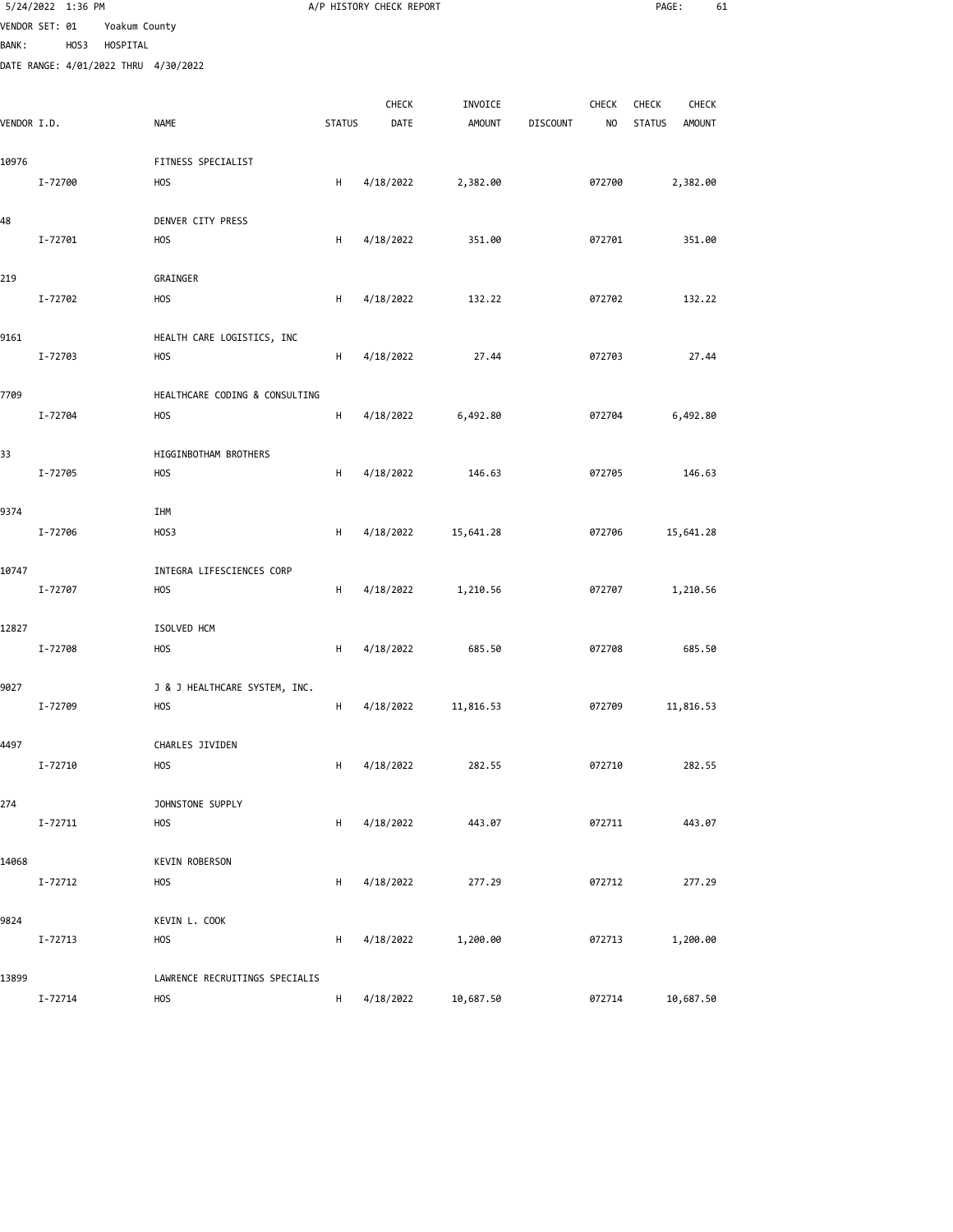|              | 5/24/2022 1:36 PM |      |                           |                                              |               | A/P HISTORY CHECK REPORT |                          |                 |                         | PAGE:                                                   | 62 |
|--------------|-------------------|------|---------------------------|----------------------------------------------|---------------|--------------------------|--------------------------|-----------------|-------------------------|---------------------------------------------------------|----|
| <b>BANK:</b> | VENDOR SET: 01    | HOS3 | Yoakum County<br>HOSPITAL |                                              |               |                          |                          |                 |                         |                                                         |    |
|              |                   |      |                           | DATE RANGE: 4/01/2022 THRU 4/30/2022         |               |                          |                          |                 |                         |                                                         |    |
| VENDOR I.D.  |                   |      |                           | NAME                                         | <b>STATUS</b> | CHECK<br>DATE            | INVOICE<br><b>AMOUNT</b> | <b>DISCOUNT</b> | CHECK<br>N <sub>O</sub> | CHECK<br><b>CHECK</b><br><b>STATUS</b><br><b>AMOUNT</b> |    |
| 11689        |                   |      |                           | LUBBOCK HEART HOSPITAL                       |               |                          |                          |                 |                         |                                                         |    |
|              | I-72715           |      |                           | <b>HOS</b>                                   | H             | 4/18/2022                | 2,159.81                 |                 | 072715                  | 2,159.81                                                |    |
| 5769         | I-72716           |      |                           | LUKER PHARMACY MANAGEMENT<br><b>HOS</b>      | H             | 4/18/2022                | 28,702.66                |                 | 072716                  | 28,702.66                                               |    |
|              |                   |      |                           |                                              |               |                          |                          |                 |                         |                                                         |    |
| 12986        | I-72717           |      |                           | MAYFIELD PAPER COMPANY, INC<br><b>HOS</b>    | н             | 4/18/2022                | 330.85                   |                 | 072717                  | 330.85                                                  |    |
| 13587        | I-72718           |      |                           | MCRT SERVICES, LLC<br><b>HOS</b>             | H             | 4/18/2022                | 53,000.00                |                 | 072718                  | 53,000.00                                               |    |
| 7938         | I-72719           |      |                           | MEDLINE INDUSTRIES<br><b>HOS</b>             | H             | 4/18/2022                | 12,555.77                |                 | 072719                  | 12,555.77                                               |    |
| 12657        | I-72720           |      |                           | MEDSHARPS WEST LLC<br><b>HOS</b>             | H             | 4/18/2022                | 215.00                   |                 | 072720                  | 215.00                                                  |    |
| 13222        | I-72721           |      |                           | MEDTECH 2U - MEDICAL TECHNOLOG<br><b>HOS</b> | H             | 4/18/2022                | 1,800.00                 |                 | 072721                  | 1,800.00                                                |    |
| 6756         | I-72722           |      |                           | TODD MOORE<br><b>HOS</b>                     | н             | 4/18/2022                | 140.99                   |                 | 072722                  | 140.99                                                  |    |
| 2955         | I-72723           |      |                           | MORRISON SUPPLY COMPANY<br><b>HOS</b>        | H             | 4/18/2022                | 191.91                   |                 | 072723                  | 191.91                                                  |    |
| 88           | I-72724           |      |                           | MUSTANG COUNTRY INC.<br><b>HOS</b>           | H             | 4/18/2022                | 742.28                   |                 | 072724                  | 742.28                                                  |    |
| 13170        |                   |      |                           | NEXTRUST, INC                                |               |                          |                          |                 |                         |                                                         |    |
| 11630        | I-72725           |      |                           | <b>HOS</b><br>NUANCE COMMUNICATIONS, INC     | Н             | 4/18/2022                | 945.87                   |                 | 072725                  | 945.87                                                  |    |
|              | I-72726           |      |                           | <b>HOS</b>                                   | H             | 4/18/2022                | 715.00                   |                 | 072726                  | 715.00                                                  |    |
| 10903        | I-72727           |      |                           | NUVODIA<br><b>HOS</b>                        | H             | 4/18/2022                | 2,304.25                 |                 | 072727                  | 2,304.25                                                |    |
| 6983         | I-72728           |      |                           | OLYMPUS AMERICA INC<br><b>HOS</b>            | H             | 4/18/2022                | 380.26                   |                 | 072728                  | 380.26                                                  |    |
| 281          | I-72729           |      |                           | ORKIN OF LUBBOCK<br>HOS                      | H             | 4/18/2022                | 569.64                   |                 | 072729                  | 569.64                                                  |    |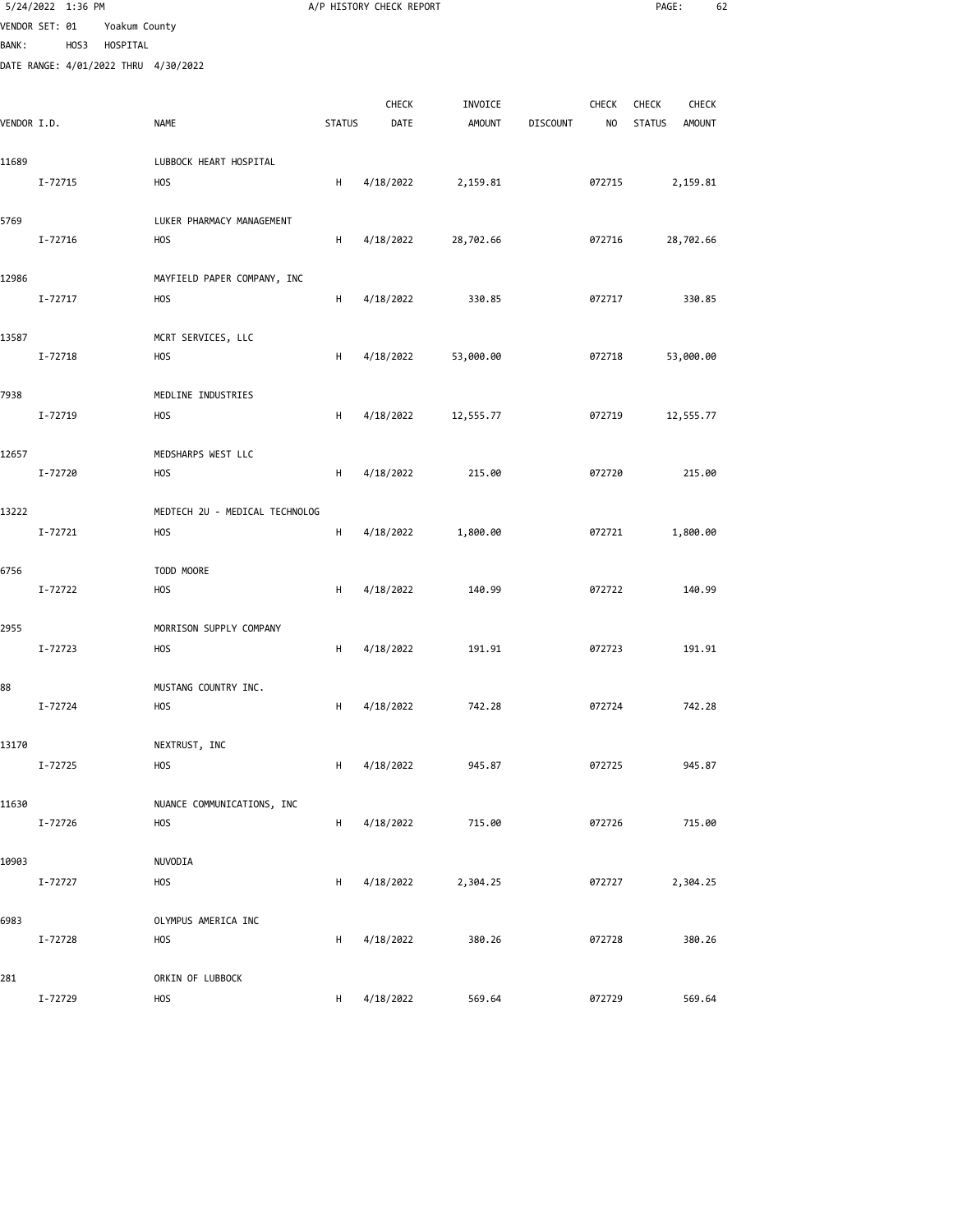|              | 5/24/2022 1:36 PM |          |                                         |               | A/P HISTORY CHECK REPORT |               |                 |        | PAGE:         | 63            |  |
|--------------|-------------------|----------|-----------------------------------------|---------------|--------------------------|---------------|-----------------|--------|---------------|---------------|--|
|              | VENDOR SET: 01    |          | Yoakum County                           |               |                          |               |                 |        |               |               |  |
| <b>BANK:</b> | HOS3              | HOSPITAL | DATE RANGE: 4/01/2022 THRU 4/30/2022    |               |                          |               |                 |        |               |               |  |
|              |                   |          |                                         |               |                          |               |                 |        |               |               |  |
|              |                   |          |                                         |               | CHECK                    | INVOICE       |                 | CHECK  | <b>CHECK</b>  | <b>CHECK</b>  |  |
| VENDOR I.D.  |                   |          | <b>NAME</b>                             | <b>STATUS</b> | DATE                     | <b>AMOUNT</b> | <b>DISCOUNT</b> | NO     | <b>STATUS</b> | <b>AMOUNT</b> |  |
| 6372         |                   |          | ORTHO-CLINICAL DIAGNOSTICS              |               |                          |               |                 |        |               |               |  |
|              | I-72730           |          | <b>HOS</b>                              | H             | 4/18/2022                | 406.42        |                 | 072730 |               | 406.42        |  |
|              |                   |          |                                         |               |                          |               |                 |        |               |               |  |
| 7667         |                   |          | OWENS & MINOR                           |               |                          |               |                 |        |               |               |  |
|              | I-72731           |          | H <sub>O</sub> S                        | H             | 4/18/2022                | 2,887.97      |                 | 072731 |               | 2,887.97      |  |
| 13795        |                   |          | PRIME TIME HEALTHCARE                   |               |                          |               |                 |        |               |               |  |
|              | I-72732           |          | <b>HOS</b>                              | н             | 4/18/2022                | 7,800.00      |                 | 072732 |               | 7,800.00      |  |
|              |                   |          |                                         |               |                          |               |                 |        |               |               |  |
| 10716        | I-72733           |          | QUADIENT FINANCE USA<br><b>HOS</b>      | H             | 4/18/2022                | 140.61        |                 | 072733 |               | 140.61        |  |
|              |                   |          |                                         |               |                          |               |                 |        |               |               |  |
| 10874        |                   |          | RMP SERVICES LLC                        |               |                          |               |                 |        |               |               |  |
|              | I-72734           |          | <b>HOS</b>                              | H             | 4/18/2022                | 1,100.63      |                 | 072734 |               | 1,100.63      |  |
| 11076        |                   |          | ANGELICA RODRIGUEZ                      |               |                          |               |                 |        |               |               |  |
|              | I-72735           |          | <b>HOS</b>                              | H             | 4/18/2022                | 540.00        |                 | 072735 |               | 540.00        |  |
|              |                   |          |                                         |               |                          |               |                 |        |               |               |  |
| 9894         |                   |          | ROJO DISTRIBUTORS INC.                  |               |                          |               |                 |        |               |               |  |
|              | I-72736           |          | <b>HOS</b>                              | H             | 4/18/2022                | 154.20        |                 | 072736 |               | 154.20        |  |
| 11898        |                   |          | WILLIAM SCOTT                           |               |                          |               |                 |        |               |               |  |
|              | I-72737           |          | <b>HOS</b>                              | н             | 4/18/2022                | 320.64        |                 | 072737 |               | 320.64        |  |
|              |                   |          |                                         |               |                          |               |                 |        |               |               |  |
| 13865        | I-72738           |          | SCOUT NURSE STAFFING, LLC<br><b>HOS</b> | H             | 4/18/2022                | 722.50        |                 | 072738 |               | 722.50        |  |
|              |                   |          |                                         |               |                          |               |                 |        |               |               |  |
| 1409         |                   |          | SEMINOLE SENTINEL                       |               |                          |               |                 |        |               |               |  |
|              | I-72739           |          | <b>HOS</b>                              | H             | 4/18/2022                | 1,008.00      |                 | 072739 |               | 1,008.00      |  |
| 2212         |                   |          | SIEMENS HEALTHCARE DIAGNOSTICS          |               |                          |               |                 |        |               |               |  |
|              | I-72740           |          | <b>HOS</b>                              | H             | 4/18/2022                | 5,632.54      |                 | 072740 |               | 5,632.54      |  |
|              |                   |          |                                         |               |                          |               |                 |        |               |               |  |
| 6036         | I-72741           |          | SLOAN MEDICAL CORPORATION<br><b>HOS</b> | H             | 4/18/2022                | 1,046.80      |                 | 072741 |               | 1,046.80      |  |
|              |                   |          |                                         |               |                          |               |                 |        |               |               |  |
| 14034        |                   |          | SPEECH SPOT THERAPY LLC                 |               |                          |               |                 |        |               |               |  |
|              | I-72742           |          | <b>HOS</b>                              | н             | 4/18/2022                | 2,440.47      |                 | 072742 |               | 2,440.47      |  |
| 12773        |                   |          |                                         |               |                          |               |                 |        |               |               |  |
|              | I-72743           |          | STERLING TALENT SOLUTIONS<br>hos        | н             | 4/18/2022                | 217.85        |                 | 072743 |               | 217.85        |  |
|              |                   |          |                                         |               |                          |               |                 |        |               |               |  |
| 1697         |                   |          | TASCOSA OFFICE MACHINES, INC.           |               |                          |               |                 |        |               |               |  |
|              | I-72744           |          | <b>HOS</b>                              | H             | 4/14/2022                | 1,596.56      |                 | 072744 |               | 1,596.56      |  |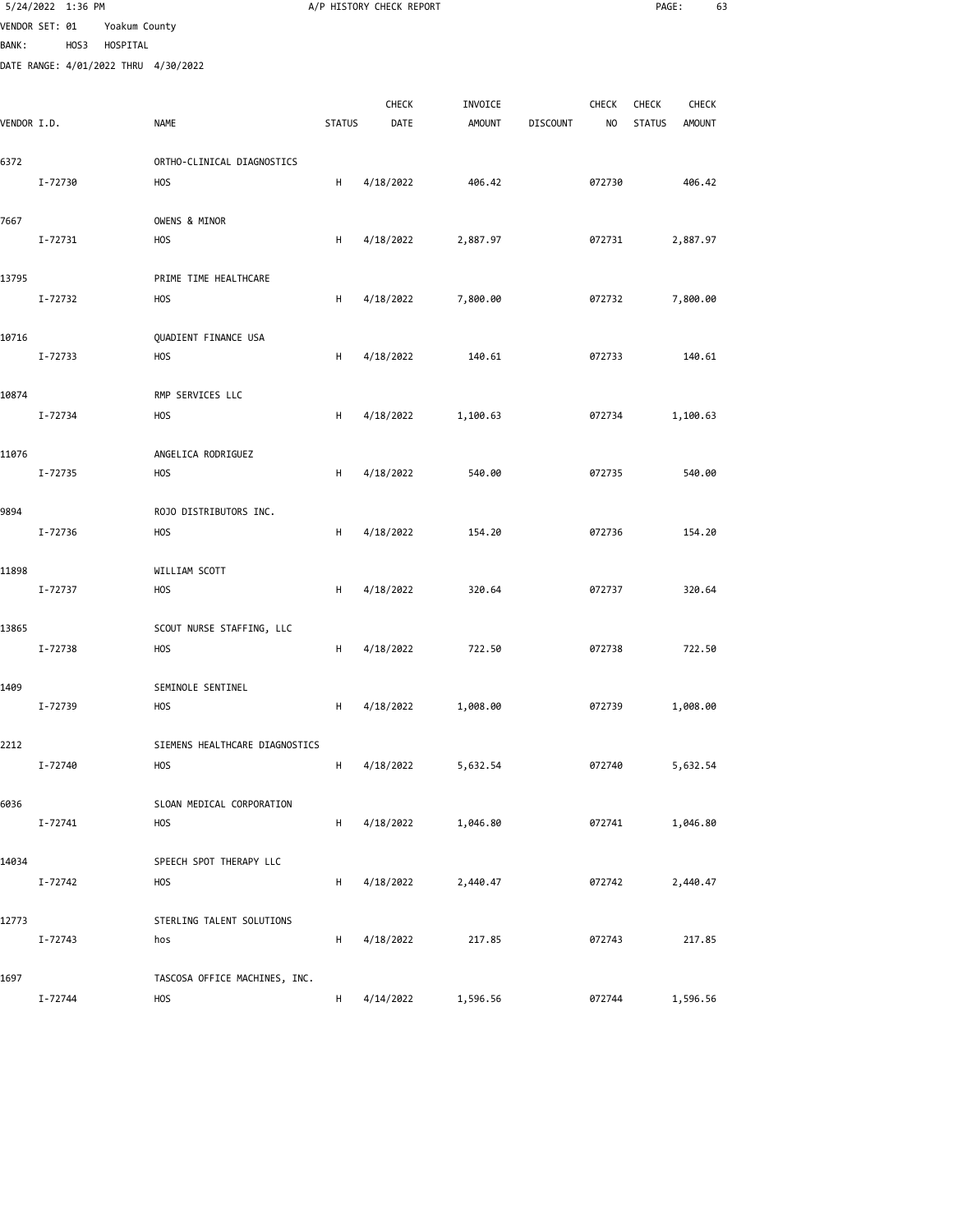|                | 5/24/2022 1:36 PM |      |               |                                      |               | A/P HISTORY CHECK REPORT |               |                 |              | PAGE:         | 64            |
|----------------|-------------------|------|---------------|--------------------------------------|---------------|--------------------------|---------------|-----------------|--------------|---------------|---------------|
| VENDOR SET: 01 |                   |      | Yoakum County |                                      |               |                          |               |                 |              |               |               |
| <b>BANK:</b>   |                   | HOS3 | HOSPITAL      |                                      |               |                          |               |                 |              |               |               |
|                |                   |      |               | DATE RANGE: 4/01/2022 THRU 4/30/2022 |               |                          |               |                 |              |               |               |
|                |                   |      |               |                                      |               | CHECK                    | INVOICE       |                 | <b>CHECK</b> | <b>CHECK</b>  | <b>CHECK</b>  |
| VENDOR I.D.    |                   |      |               | <b>NAME</b>                          | <b>STATUS</b> | DATE                     | <b>AMOUNT</b> | <b>DISCOUNT</b> | NO.          | <b>STATUS</b> | <b>AMOUNT</b> |
| 11690          |                   |      |               | TEXAS PHYSICICANS GROUP              |               |                          |               |                 |              |               |               |
|                | I-72745           |      |               | <b>HOS</b>                           | H             | 4/18/2022                | 1,023.79      |                 | 072745       | 1,023.79      |               |
| 13790          |                   |      |               | TEXAS SELECT STAFFING LLC            |               |                          |               |                 |              |               |               |
|                | I-72746           |      |               | H <sub>O</sub> S                     | н             | 4/18/2022                | 10,782.00     |                 | 072746       | 10,782.00     |               |
| 472            |                   |      |               | THRIFTWAY FOODS                      |               |                          |               |                 |              |               |               |
|                | I-72747           |      |               | <b>HOS</b>                           | н             | 4/18/2022                | 55.27         |                 | 072747       |               | 55.27         |
| 8485           |                   |      |               | TIPPS SERVICE                        |               |                          |               |                 |              |               |               |
|                | I-72748           |      |               | <b>HOS</b>                           | н             | 4/18/2022                | 60.99         |                 | 072748       |               | 60.99         |
| 12516          |                   |      |               | TRANS UNION HEALTHCARE INC           |               |                          |               |                 |              |               |               |
|                | I-72749           |      |               | <b>HOS</b>                           | H             | 4/18/2022                | 1,551.55      |                 | 072749       | 1,551.55      |               |
| 2875           |                   |      |               | STERIS CORPORATION                   |               |                          |               |                 |              |               |               |
|                | I-72750           |      |               | <b>HOS</b>                           | H             | 4/18/2022                | 639.90        |                 | 072750       |               | 639.90        |
| 13409          |                   |      |               | VITALANT                             |               |                          |               |                 |              |               |               |
|                | I-72751           |      |               | <b>HOS</b>                           | н             | 4/18/2022                | 2,128.68      |                 | 072751       | 2,128.68      |               |
| 681            |                   |      |               | WAGNER SUPPLY COMPANY                |               |                          |               |                 |              |               |               |
|                | I-72752           |      |               | <b>HOS</b>                           | н             | 4/18/2022                | 402.94        |                 | 072752       |               | 402.94        |
| 167            |                   |      |               | WATER PROCESSING                     |               |                          |               |                 |              |               |               |
|                | I-72753           |      |               | WATER PROCESSING                     | H             | 4/18/2022                | 95.00         |                 | 072753       |               | 95.00         |
| 4129           |                   |      |               | WESTERN BUILDING SPECIALTIES,        |               |                          |               |                 |              |               |               |
|                | I-72754           |      |               | <b>HOS</b>                           | H             | 4/18/2022                | 1,676.49      |                 | 072754       | 1,676.49      |               |
| 14021          |                   |      |               | WESTEX STAFFING LLC                  |               |                          |               |                 |              |               |               |
|                | I-72755           |      |               | <b>HOS</b>                           | н             | 4/18/2022                | 22,926.21     |                 | 072755       | 22,926.21     |               |
| 5584           |                   |      |               | KINETIC BUSINESS BY WINDSTREAM       |               |                          |               |                 |              |               |               |
|                | I-72756           |      |               | <b>HOS</b>                           | н             | 4/18/2022                | 2,392.62      |                 | 072756       | 2,392.62      |               |
| 89             |                   |      |               | XCEL ENERGY                          |               |                          |               |                 |              |               |               |
|                | I-72757           |      |               | <b>HOS</b>                           | н             | 4/18/2022                | 9,963.73      |                 | 072757       | 9,963.73      |               |
| 13701          |                   |      |               | KATELYNN YOUNG                       |               |                          |               |                 |              |               |               |
|                | I-72758           |      |               | <b>HOS</b>                           | н             | 4/18/2022                | 119.34        |                 | 072758       |               | 119.34        |
| 1352           |                   |      |               | AAB PROFICIENCY TESTING SERVIC       |               |                          |               |                 |              |               |               |
|                | I-72759           |      |               | <b>HOS</b>                           | H             | 4/25/2022                | 23.00         |                 | 072759       |               | 23.00         |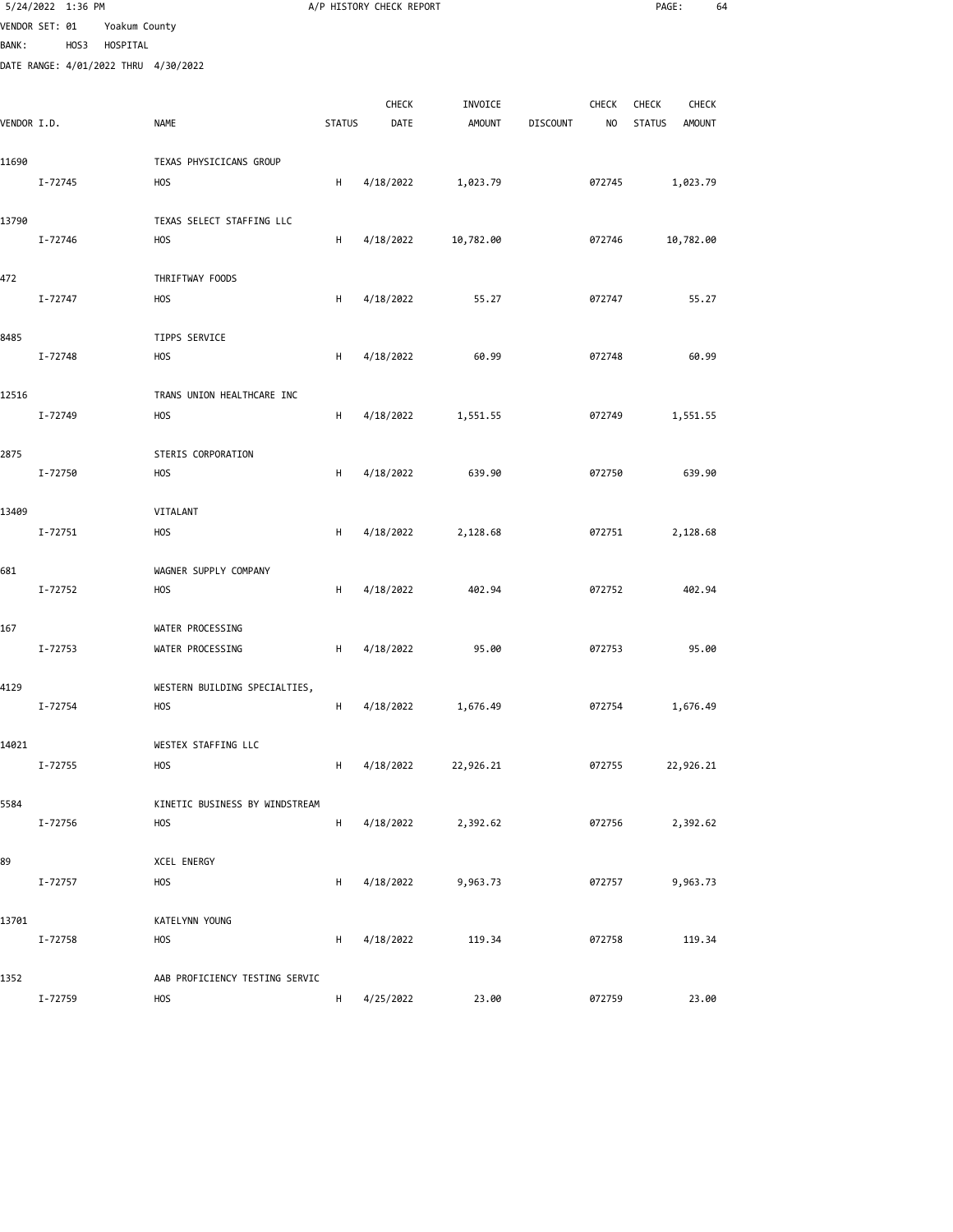|              | 5/24/2022 1:36 PM                            |               |                                      |               | A/P HISTORY CHECK REPORT |               |                 |                | PAGE:         | 65            |
|--------------|----------------------------------------------|---------------|--------------------------------------|---------------|--------------------------|---------------|-----------------|----------------|---------------|---------------|
|              | VENDOR SET: 01                               | Yoakum County |                                      |               |                          |               |                 |                |               |               |
| <b>BANK:</b> | HOS3<br>DATE RANGE: 4/01/2022 THRU 4/30/2022 | HOSPITAL      |                                      |               |                          |               |                 |                |               |               |
|              |                                              |               |                                      |               |                          |               |                 |                |               |               |
|              |                                              |               |                                      |               | CHECK                    | INVOICE       |                 | CHECK          | CHECK         | <b>CHECK</b>  |
| VENDOR I.D.  |                                              |               | <b>NAME</b>                          | <b>STATUS</b> | DATE                     | <b>AMOUNT</b> | <b>DISCOUNT</b> | N <sub>O</sub> | <b>STATUS</b> | <b>AMOUNT</b> |
| 13620        |                                              |               | <b>ACTION PRINTING</b>               |               |                          |               |                 |                |               |               |
|              | I-72760                                      |               | <b>HOS</b>                           | H             | 4/25/2022                | 139.63        |                 | 072760         |               | 139.63        |
|              |                                              |               |                                      |               |                          |               |                 |                |               |               |
| 2742         | $I - 72761$                                  |               | AIRGAS USA, LLC                      |               |                          |               |                 | 072761         |               |               |
|              |                                              |               | <b>HOS</b>                           | H             | 4/25/2022                | 1,008.77      |                 |                |               | 1,008.77      |
| 3655         |                                              |               | ALADDIN TEMP-RITE LLC                |               |                          |               |                 |                |               |               |
|              | I-72762                                      |               | <b>HOS</b>                           | н             | 4/25/2022                | 194.63        |                 | 072762         |               | 194.63        |
|              |                                              |               |                                      |               |                          |               |                 |                |               |               |
| 5725         | I-72763                                      |               | AQUAONE LLC<br><b>HOS</b>            | H             | 4/25/2022                | 359.47        |                 | 072763         |               | 359.47        |
|              |                                              |               |                                      |               |                          |               |                 |                |               |               |
| 13597        |                                              |               | ARAMARK UNIFORM SERVICES (AUS)       |               |                          |               |                 |                |               |               |
|              | I-72764                                      |               | <b>HOS</b>                           | H             | 4/25/2022                | 2,993.99      |                 | 072764         |               | 2,993.99      |
| 14071        |                                              |               | CRYSTAL ARRIAGA                      |               |                          |               |                 |                |               |               |
|              | I-72765                                      |               | <b>HOS</b>                           | H             | 4/25/2022                | 18.43         |                 | 072765         |               | 18.43         |
|              |                                              |               |                                      |               |                          |               |                 |                |               |               |
| 321          |                                              |               | AUTO-CHLOR SYSTEMS                   |               |                          |               |                 |                |               |               |
|              | I-72766                                      |               | <b>HOS</b>                           | H             | 4/25/2022                | 203.52        |                 | 072766         |               | 203.52        |
| 510          |                                              |               | BEN E KEITH COMPANY                  |               |                          |               |                 |                |               |               |
|              | I-72767                                      |               | <b>HOS</b>                           | H             | 4/25/2022                | 2,406.13      |                 | 072767         |               | 2,406.13      |
|              |                                              |               |                                      |               |                          |               |                 |                |               |               |
| 4106         | I-72768                                      |               | BOSTON SCIENTIFIC CORP<br><b>HOS</b> | H             | 4/25/2022                | 5,564.79      |                 | 072768         |               | 5,564.79      |
|              |                                              |               |                                      |               |                          |               |                 |                |               |               |
| 84           |                                              |               | CANO PARTS & SERVICES                |               |                          |               |                 |                |               |               |
|              | I-72769                                      |               | <b>HOS</b>                           | H             | 4/25/2022                | 70.92         |                 | 072769         |               | 70.92         |
| 13126        |                                              |               | CANON MEDICAL SYSTEMS USA, INC       |               |                          |               |                 |                |               |               |
|              | I-72770                                      |               | <b>HOS</b>                           | H             | 4/25/2022                | 1,033.13      |                 | 072770         |               | 1,033.13      |
|              |                                              |               |                                      |               |                          |               |                 |                |               |               |
| 3805         |                                              |               | CARDINAL HEALTH 110 LLC              |               |                          |               |                 |                |               |               |
|              | I-72771                                      |               | <b>HOS</b>                           | H             | 4/25/2022                | 149.27        |                 | 072771         |               | 149.27        |
| 13920        |                                              |               | CHANGE HEALTHCARE                    |               |                          |               |                 |                |               |               |
|              | I-72772                                      |               | <b>HOS</b>                           | H             | 4/25/2022                | 5,402.59      |                 | 072772         |               | 5,402.59      |
|              |                                              |               |                                      |               |                          |               |                 |                |               |               |
| 11316        | I-72773                                      |               | CRAIG W. CRAWFORD<br><b>HOS</b>      | н             | 4/25/2022                | 5,500.00      |                 | 072773         |               | 5,500.00      |
|              |                                              |               |                                      |               |                          |               |                 |                |               |               |
| 6232         |                                              |               | CTSI                                 |               |                          |               |                 |                |               |               |
|              | I-72774                                      |               | HOS                                  | H             | 4/25/2022                | 13,421.20     |                 | 072774         | 13,421.20     |               |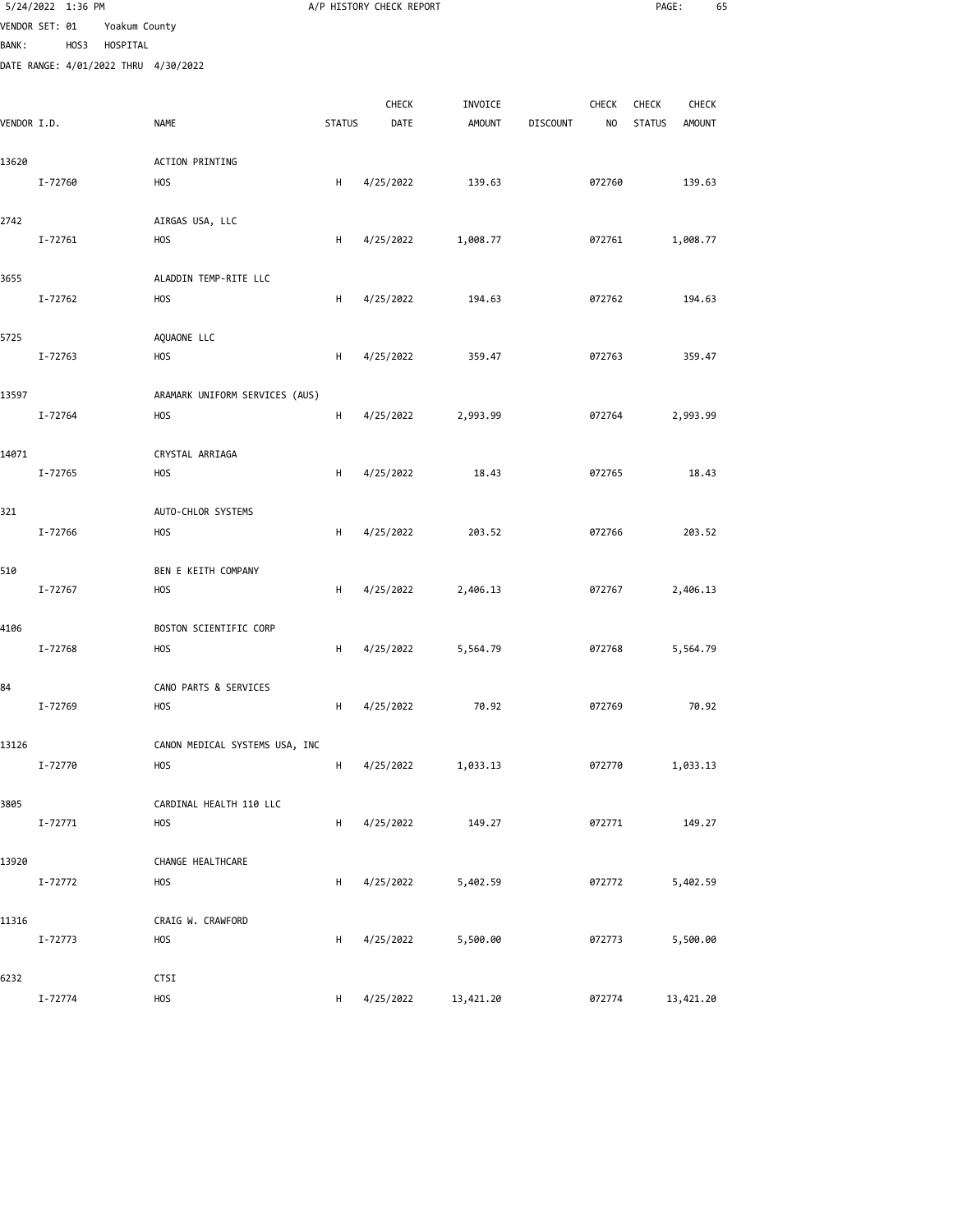|              | 5/24/2022 1:36 PM |      |               |                                      |               | A/P HISTORY CHECK REPORT |               |                 |        | PAGE:         |               | 66 |
|--------------|-------------------|------|---------------|--------------------------------------|---------------|--------------------------|---------------|-----------------|--------|---------------|---------------|----|
|              | VENDOR SET: 01    |      | Yoakum County |                                      |               |                          |               |                 |        |               |               |    |
| <b>BANK:</b> |                   | HOS3 | HOSPITAL      | DATE RANGE: 4/01/2022 THRU 4/30/2022 |               |                          |               |                 |        |               |               |    |
|              |                   |      |               |                                      |               |                          |               |                 |        |               |               |    |
|              |                   |      |               |                                      |               | CHECK                    | INVOICE       |                 | CHECK  | <b>CHECK</b>  | <b>CHECK</b>  |    |
| VENDOR I.D.  |                   |      |               | <b>NAME</b>                          | <b>STATUS</b> | DATE                     | <b>AMOUNT</b> | <b>DISCOUNT</b> | NO     | <b>STATUS</b> | <b>AMOUNT</b> |    |
| 11346        |                   |      |               | DT INTERPRETING                      |               |                          |               |                 |        |               |               |    |
|              | I-72775           |      |               | <b>HOS</b>                           | H             | 4/25/2022                | 50.00         |                 | 072775 |               | 50.00         |    |
|              |                   |      |               |                                      |               |                          |               |                 |        |               |               |    |
| 13441        |                   |      |               | DANIEL DECENA-SIMENTAL               |               |                          |               |                 |        |               |               |    |
|              | I-72776           |      |               | <b>HPS</b>                           | H             | 4/25/2022                | 200.00        |                 | 072776 |               | 200.00        |    |
| 39           |                   |      |               | DC ACE HARDWARE                      |               |                          |               |                 |        |               |               |    |
|              | I-72777           |      |               | <b>HOS</b>                           | н             | 4/25/2022                | 94.60         |                 | 072777 |               | 94.60         |    |
|              |                   |      |               |                                      |               |                          |               |                 |        |               |               |    |
| 8783         | I-72778           |      |               | DIRECTV, LLC<br>H <sub>O</sub> S     | H             | 4/25/2022                | 436.58        |                 | 072778 |               | 436.58        |    |
|              |                   |      |               |                                      |               |                          |               |                 |        |               |               |    |
| 2407         |                   |      |               | EMD MILLIPORE CORPORATION            |               |                          |               |                 |        |               |               |    |
|              | I-72779           |      |               | <b>HOS</b>                           | H             | 4/25/2022                | 1,464.60      |                 | 072779 |               | 1,464.60      |    |
| 4580         |                   |      |               | EMPIRE PAPER CO                      |               |                          |               |                 |        |               |               |    |
|              | I-72780           |      |               | <b>HOS</b>                           | H             | 4/25/2022                | 281.95        |                 | 072780 |               | 281.95        |    |
|              |                   |      |               |                                      |               |                          |               |                 |        |               |               |    |
| 6824         |                   |      |               | FEDEX                                |               |                          |               |                 |        |               |               |    |
|              | I-72781           |      |               | <b>HOS</b>                           | Н             | 4/25/2022                | 652.23        |                 | 072781 |               | 652.23        |    |
| 10915        |                   |      |               | FIRETROL PROTECTION SYSTEMS, I       |               |                          |               |                 |        |               |               |    |
|              | I-72782           |      |               | <b>HOS</b>                           | H             | 4/25/2022                | 879.00        |                 | 072782 |               | 879.00        |    |
| 13306        |                   |      |               | FIRST CHOICE BIOMEDICAL              |               |                          |               |                 |        |               |               |    |
|              | I-72783           |      |               | <b>HOS</b>                           | H             | 4/25/2022                | 294.65        |                 | 072783 |               | 294.65        |    |
|              |                   |      |               |                                      |               |                          |               |                 |        |               |               |    |
| 10976        |                   |      |               | FITNESS SPECIALIST                   |               |                          |               |                 |        |               |               |    |
|              | I-72784           |      |               | <b>HOS</b>                           | H             | 4/25/2022                | 879.99        |                 | 072784 |               | 879.99        |    |
| 48           |                   |      |               | DENVER CITY PRESS                    |               |                          |               |                 |        |               |               |    |
|              | I-72785           |      |               | <b>HOS</b>                           | H             | 4/25/2022                | 75.00         |                 | 072785 |               | 75.00         |    |
|              |                   |      |               |                                      |               |                          |               |                 |        |               |               |    |
| 219          | I-72786           |      |               | GRAINGER<br><b>HOS</b>               | H             | 4/25/2022                | 269.16        |                 | 072786 |               | 269.16        |    |
|              |                   |      |               |                                      |               |                          |               |                 |        |               |               |    |
| 9161         |                   |      |               | HEALTH CARE LOGISTICS, INC           |               |                          |               |                 |        |               |               |    |
|              | I-72787           |      |               | <b>HOS</b>                           | H             | 4/25/2022                | 279.65        |                 | 072787 |               | 279.65        |    |
| 33           |                   |      |               | HIGGINBOTHAM BROTHERS                |               |                          |               |                 |        |               |               |    |
|              | I-72788           |      |               | <b>HOS</b>                           | H             | 4/25/2022                | 45.98         |                 | 072788 |               | 45.98         |    |
|              |                   |      |               |                                      |               |                          |               |                 |        |               |               |    |
| 4270         | I-72789           |      |               | HOLOGIC INC<br><b>HOS</b>            |               | 4/25/2022                | 118.58        |                 | 072789 |               | 118.58        |    |
|              |                   |      |               |                                      | H             |                          |               |                 |        |               |               |    |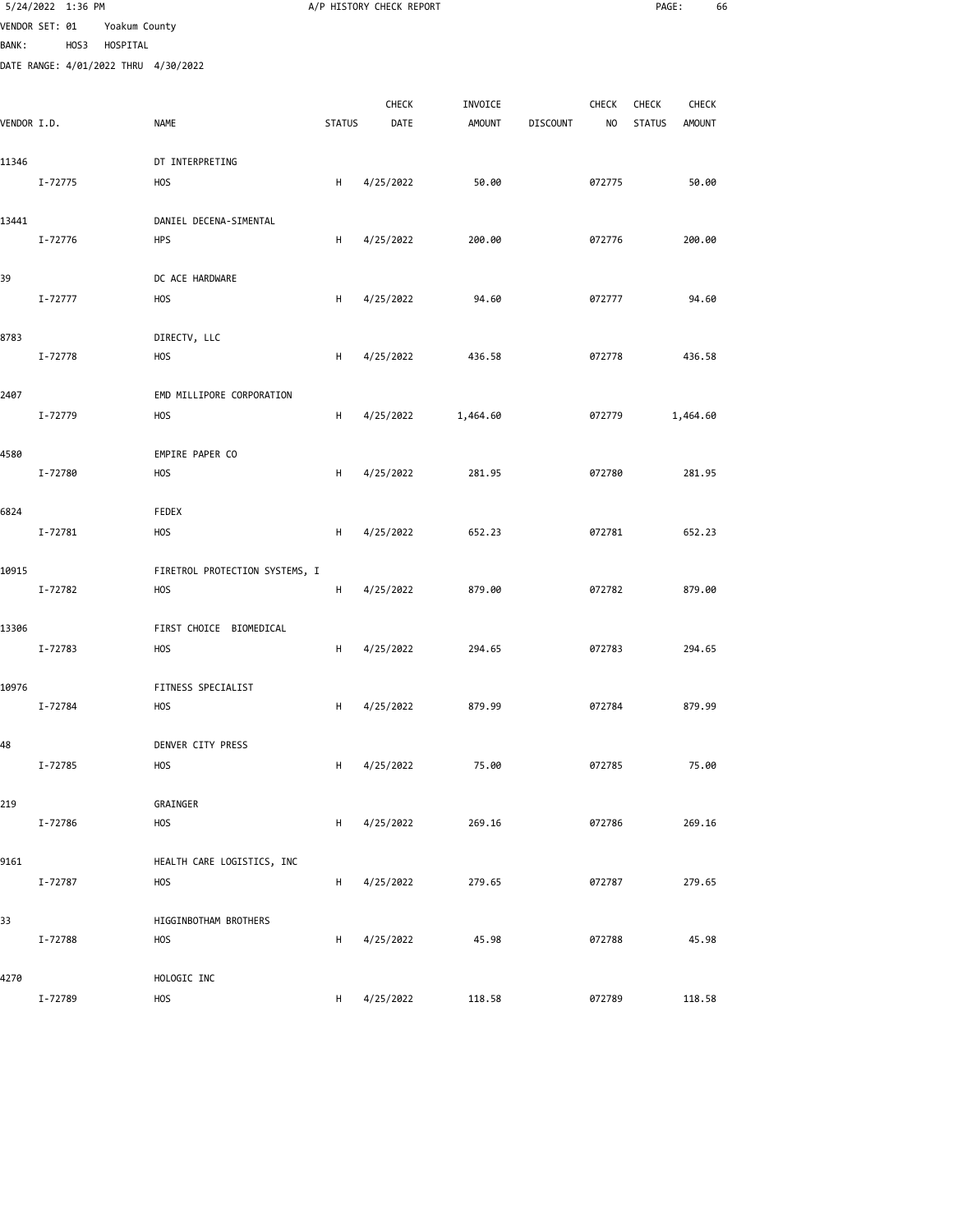|              | 5/24/2022 1:36 PM |      |               |                                      |               | A/P HISTORY CHECK REPORT |               |                 |                | PAGE:         | 67            |  |
|--------------|-------------------|------|---------------|--------------------------------------|---------------|--------------------------|---------------|-----------------|----------------|---------------|---------------|--|
|              | VENDOR SET: 01    |      | Yoakum County |                                      |               |                          |               |                 |                |               |               |  |
| <b>BANK:</b> |                   | HOS3 | HOSPITAL      |                                      |               |                          |               |                 |                |               |               |  |
|              |                   |      |               | DATE RANGE: 4/01/2022 THRU 4/30/2022 |               |                          |               |                 |                |               |               |  |
|              |                   |      |               |                                      |               | CHECK                    | INVOICE       |                 | CHECK          | CHECK         | <b>CHECK</b>  |  |
| VENDOR I.D.  |                   |      |               | <b>NAME</b>                          | <b>STATUS</b> | DATE                     | <b>AMOUNT</b> | <b>DISCOUNT</b> | N <sub>O</sub> | <b>STATUS</b> | <b>AMOUNT</b> |  |
|              |                   |      |               |                                      |               |                          |               |                 |                |               |               |  |
| 10747        |                   |      |               | INTEGRA LIFESCIENCES CORP            |               |                          |               |                 |                |               |               |  |
|              | I-72790           |      |               | <b>HOS</b>                           | H             | 4/25/2022                | 306.87        |                 | 072790         |               | 306.87        |  |
| 9027         |                   |      |               | J & J HEALTHCARE SYSTEM, INC.        |               |                          |               |                 |                |               |               |  |
|              | I-72791           |      |               | <b>HOS</b>                           | H             | 4/25/2022                | 2,533.08      |                 | 072791         |               | 2,533.08      |  |
|              |                   |      |               |                                      |               |                          |               |                 |                |               |               |  |
| 2169         |                   |      |               | LABCORP                              |               |                          |               |                 |                |               |               |  |
|              | I-72792           |      |               | <b>HOS</b>                           | н             | 4/25/2022                | 16,505.93     |                 | 072792         |               | 16,505.93     |  |
|              |                   |      |               |                                      |               |                          |               |                 |                |               |               |  |
| 13899        | I-72793           |      |               | LAWRENCE RECRUITINGS SPECIALIS       |               |                          |               |                 |                |               |               |  |
|              |                   |      |               | <b>HOS</b>                           | н             | 4/25/2022                | 13,937.50     |                 | 072793         |               | 13,937.50     |  |
| 13362        |                   |      |               | LUBBOCK AVALANCE-JOURNAL             |               |                          |               |                 |                |               |               |  |
|              | I-72794           |      |               | <b>HOS</b>                           | H             | 4/25/2022                | 898.00        |                 | 072794         |               | 898.00        |  |
|              |                   |      |               |                                      |               |                          |               |                 |                |               |               |  |
| 6021         |                   |      |               | MCKESSON MEDICAL SURGICAL            |               |                          |               |                 |                |               |               |  |
|              | I-72795           |      |               | <b>HOS</b>                           | H             | 4/25/2022                | 823.07        |                 | 072795         |               | 823.07        |  |
| 7938         |                   |      |               | MEDLINE INDUSTRIES                   |               |                          |               |                 |                |               |               |  |
|              | I-72796           |      |               | <b>HOS</b>                           | н             | 4/25/2022                | 17,260.89     |                 | 072796         |               | 17,260.89     |  |
|              |                   |      |               |                                      |               |                          |               |                 |                |               |               |  |
| 2454         |                   |      |               | NATIONAL BUSINESS FURNITURE, L       |               |                          |               |                 |                |               |               |  |
|              | I-72797           |      |               | H <sub>O</sub> S                     | H             | 4/25/2022                | 1,917.46      |                 | 072797         |               | 1,917.46      |  |
|              |                   |      |               |                                      |               |                          |               |                 |                |               |               |  |
| 8328         |                   |      |               | NATUS MEDICAL                        |               |                          |               |                 |                |               |               |  |
|              | I-72798           |      |               | <b>HOS</b>                           | H             | 4/25/2022                | 503.00        |                 | 072798         |               | 503.00        |  |
| 10334        |                   |      |               | NEUTRON INDUSTRIES                   |               |                          |               |                 |                |               |               |  |
|              | I-72799           |      |               | <b>HOS</b>                           | H             | 4/25/2022                | 383.71        |                 | 072799         |               | 383.71        |  |
|              |                   |      |               |                                      |               |                          |               |                 |                |               |               |  |
| 14010        |                   |      |               | NIHON KOHDEN AMERICA INC             |               |                          |               |                 |                |               |               |  |
|              | I-72800           |      |               | HOS3                                 | н             | 4/25/2022                | 1,126.09      |                 | 072800         |               | 1,126.09      |  |
| 6983         |                   |      |               | OLYMPUS AMERICA INC                  |               |                          |               |                 |                |               |               |  |
|              | I-72801           |      |               | <b>HOS</b>                           | H             | 4/25/2022                | 93.95         |                 | 072801         |               | 93.95         |  |
|              |                   |      |               |                                      |               |                          |               |                 |                |               |               |  |
| 6372         |                   |      |               | ORTHO-CLINICAL DIAGNOSTICS           |               |                          |               |                 |                |               |               |  |
|              | I-72802           |      |               | <b>HOS</b>                           | н             | 4/25/2022                | 2,752.62      |                 | 072802         |               | 2,752.62      |  |
|              |                   |      |               |                                      |               |                          |               |                 |                |               |               |  |
| 7667         | I-72803           |      |               | OWENS & MINOR<br><b>HOS</b>          | H             | 4/25/2022                | 1,918.31      |                 | 072803         |               | 1,918.31      |  |
|              |                   |      |               |                                      |               |                          |               |                 |                |               |               |  |
| 5690         |                   |      |               | PERMIAN REGIONAL MEDICAL             |               |                          |               |                 |                |               |               |  |

I-72804 HOS H 4/25/2022 606.93 072804 606.93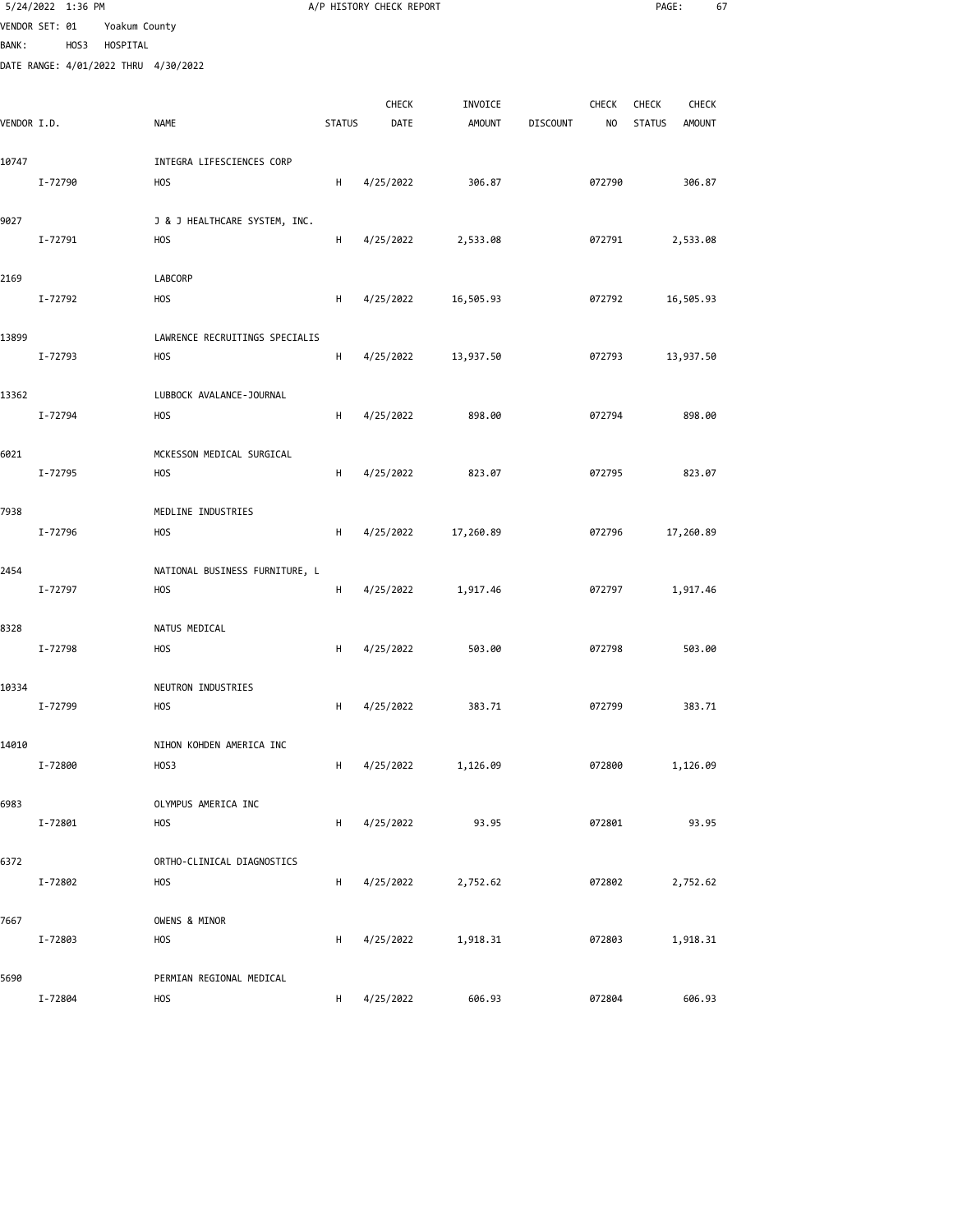|              | 5/24/2022 1:36 PM                            |               |                                                |               | A/P HISTORY CHECK REPORT |               |                 |              | PAGE:         | 68            |  |
|--------------|----------------------------------------------|---------------|------------------------------------------------|---------------|--------------------------|---------------|-----------------|--------------|---------------|---------------|--|
|              | VENDOR SET: 01                               | Yoakum County |                                                |               |                          |               |                 |              |               |               |  |
| <b>BANK:</b> | HOS3<br>DATE RANGE: 4/01/2022 THRU 4/30/2022 | HOSPITAL      |                                                |               |                          |               |                 |              |               |               |  |
|              |                                              |               |                                                |               |                          |               |                 |              |               |               |  |
|              |                                              |               |                                                |               | CHECK                    | INVOICE       |                 | <b>CHECK</b> | <b>CHECK</b>  | <b>CHECK</b>  |  |
| VENDOR I.D.  |                                              |               | <b>NAME</b>                                    | <b>STATUS</b> | DATE                     | <b>AMOUNT</b> | <b>DISCOUNT</b> | NO           | <b>STATUS</b> | <b>AMOUNT</b> |  |
| 14072        |                                              |               | PHILLIPS & ASSOCIATES, CPA'S                   |               |                          |               |                 |              |               |               |  |
|              | I-72805                                      |               | <b>HOS</b>                                     | H             | 4/25/2022                | 250.00        |                 | 072805       |               | 250.00        |  |
|              |                                              |               |                                                |               |                          |               |                 |              |               |               |  |
| 14035        | I-72806                                      |               | PINAY REGISTERED NURSE LLC<br>H <sub>O</sub> S | H             | 4/25/2022                | 14,716.73     |                 | 072806       |               | 14,716.73     |  |
|              |                                              |               |                                                |               |                          |               |                 |              |               |               |  |
| 10716        |                                              |               | QUADIENT FINANCE USA                           |               |                          |               |                 |              |               |               |  |
|              | I-72807                                      |               | <b>HOS</b>                                     | н             | 4/25/2022                | 88.76         |                 | 072807       |               | 88.76         |  |
| 13849        |                                              |               | QUALIVIS                                       |               |                          |               |                 |              |               |               |  |
|              | I-72808                                      |               | <b>HOS</b>                                     | H             | 4/25/2022                | 7,580.75      |                 | 072808       |               | 7,580.75      |  |
|              |                                              |               |                                                |               |                          |               |                 |              |               |               |  |
| 11076        |                                              |               | ANGELICA RODRIGUEZ                             |               |                          |               |                 |              |               |               |  |
|              | I-72809                                      |               | <b>HOS</b>                                     | H             | 4/25/2022                | 660.00        |                 | 072809       |               | 660.00        |  |
| 9894         |                                              |               | ROJO DISTRIBUTORS INC.                         |               |                          |               |                 |              |               |               |  |
|              | I-72810                                      |               | <b>HOS</b>                                     | H             | 4/25/2022                | 154.20        |                 | 072810       |               | 154.20        |  |
|              |                                              |               |                                                |               |                          |               |                 |              |               |               |  |
| 12960        | I-72811                                      |               | SAGE PRODUCTS, LLC<br><b>HOS</b>               | н             | 4/25/2022                | 340.00        |                 | 072811       |               | 340.00        |  |
|              |                                              |               |                                                |               |                          |               |                 |              |               |               |  |
| 13545        |                                              |               | SHARED MEDICAL SERVICES INC.                   |               |                          |               |                 |              |               |               |  |
|              | I-72812                                      |               | H <sub>O</sub> S                               | н             | 4/25/2022                | 9,171.75      |                 | 072812       |               | 9,171.75      |  |
| 2212         |                                              |               | SIEMENS HEALTHCARE DIAGNOSTICS                 |               |                          |               |                 |              |               |               |  |
|              | I-72813                                      |               | <b>HOS</b>                                     | H             | 4/25/2022                | 2,678.83      |                 | 072813       |               | 2,678.83      |  |
|              |                                              |               |                                                |               |                          |               |                 |              |               |               |  |
| 1697         | I-72814                                      |               | TASCOSA OFFICE MACHINES, INC.<br><b>HOS</b>    | H             | 4/25/2022                | 2,554.65      |                 | 072814       |               | 2,554.65      |  |
|              |                                              |               |                                                |               |                          |               |                 |              |               |               |  |
| 13790        |                                              |               | TEXAS SELECT STAFFING LLC                      |               |                          |               |                 |              |               |               |  |
|              | I-72815                                      |               | <b>HOS</b>                                     | H             | 4/25/2022                | 15,576.50     |                 | 072815       |               | 15,576.50     |  |
| 472          |                                              |               | THRIFTWAY FOODS                                |               |                          |               |                 |              |               |               |  |
|              | I-72816                                      |               | <b>HOS</b>                                     | H             | 4/25/2022                | 129.11        |                 | 072816       |               | 129.11        |  |
|              |                                              |               |                                                |               |                          |               |                 |              |               |               |  |
| 8014         | I-72817                                      |               | VITAL RECORDS CONTROL<br><b>HOS</b>            | H             | 4/25/2022                | 716.97        |                 | 072817       |               | 716.97        |  |
|              |                                              |               |                                                |               |                          |               |                 |              |               |               |  |
| 681          |                                              |               | WAGNER SUPPLY COMPANY                          |               |                          |               |                 |              |               |               |  |
|              | I-72818                                      |               | <b>HOS</b>                                     | H             | 4/25/2022                | 528.56        |                 | 072818       |               | 528.56        |  |
| 14021        |                                              |               | WESTEX STAFFING LLC                            |               |                          |               |                 |              |               |               |  |
|              | I-72819                                      |               | <b>HOS</b>                                     | H             | 4/25/2022                | 25,181.00     |                 | 072819       |               | 25,181.00     |  |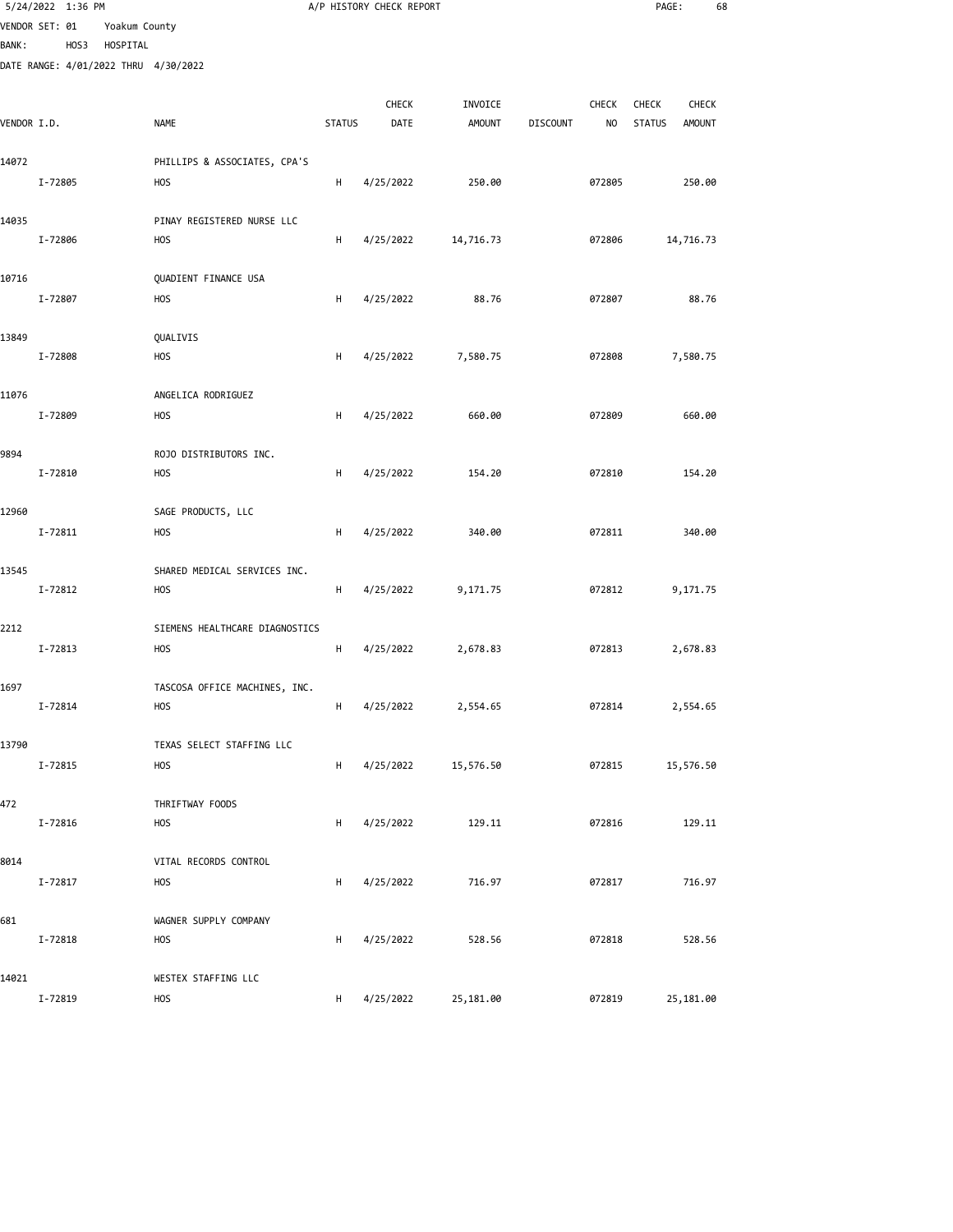| 5/24/2022 1:36 PM                    |               | A/P HISTORY CHECK REPORT       |               |           |                |                       |               |               |  |
|--------------------------------------|---------------|--------------------------------|---------------|-----------|----------------|-----------------------|---------------|---------------|--|
| VENDOR SET: 01                       | Yoakum County |                                |               |           |                |                       |               |               |  |
| <b>BANK:</b><br>HOS3                 | HOSPITAL      |                                |               |           |                |                       |               |               |  |
| DATE RANGE: 4/01/2022 THRU 4/30/2022 |               |                                |               |           |                |                       |               |               |  |
|                                      |               |                                |               | CHECK     | INVOICE        | CHECK                 | CHECK         | CHECK         |  |
| VENDOR I.D.                          | <b>NAME</b>   |                                | <b>STATUS</b> | DATE      | <b>AMOUNT</b>  | <b>DISCOUNT</b><br>NO | <b>STATUS</b> | <b>AMOUNT</b> |  |
| 5584                                 |               | KINETIC BUSINESS BY WINDSTREAM |               |           |                |                       |               |               |  |
| I-72820                              | <b>HOS</b>    |                                | H             | 4/25/2022 | 418.09         | 072820                |               | 418.09        |  |
| 9002                                 | WTG FUELS INC |                                |               |           |                |                       |               |               |  |
| I-72821                              | <b>HOS</b>    |                                | H             | 4/25/2022 | 597.20         | 072821                |               | 597.20        |  |
| 524                                  |               | YCH - YOAKUM COUNTY HOSPITAL   |               |           |                |                       |               |               |  |
| I-72822                              | <b>HOS</b>    |                                | H             | 4/25/2022 | 17,219.33      | 072822                | 17,219.33     |               |  |
|                                      |               |                                |               |           |                |                       |               |               |  |
| ** TOTALS **                         |               | N <sub>O</sub>                 |               |           | INVOICE AMOUNT | <b>DISCOUNTS</b>      | CHECK AMOUNT  |               |  |
| REGULAR CHECKS:                      |               | 0                              |               |           | 0.00           | 0.00                  |               | 0.00          |  |
| HAND CHECKS:                         |               | 303                            |               |           | 2,314,787.92   | 0.00                  | 2,314,787.92  |               |  |
| DRAFTS:                              |               | 0                              |               |           | 0.00           | 0.00                  |               | 0.00          |  |
| EFT:                                 |               | 0                              |               |           | 0.00           | 0.00                  |               | 0.00          |  |
| NON CHECKS:                          |               | 0                              |               |           | 0.00           | 0.00                  |               | 0.00          |  |
|                                      |               |                                |               |           |                |                       |               |               |  |

TOTAL ERRORS: 0

| VENDOR SET: 01 BANK: HOS3 TOTALS: | NO. | INVOICE AMOUNT | <b>DISCOUNTS</b> | CHECK AMOUNT |
|-----------------------------------|-----|----------------|------------------|--------------|
|                                   | 303 | 2,314,787.92   | 0.00             | 2,314,787.92 |
| BANK: HOS3<br>TOTALS:             | 303 | 2,314,787.92   | 0.00             | 2,314,787.92 |

VOID CREDITS 0.00 0.00 0.00

VOID CHECKS: 0 VOID DEBITS 0.00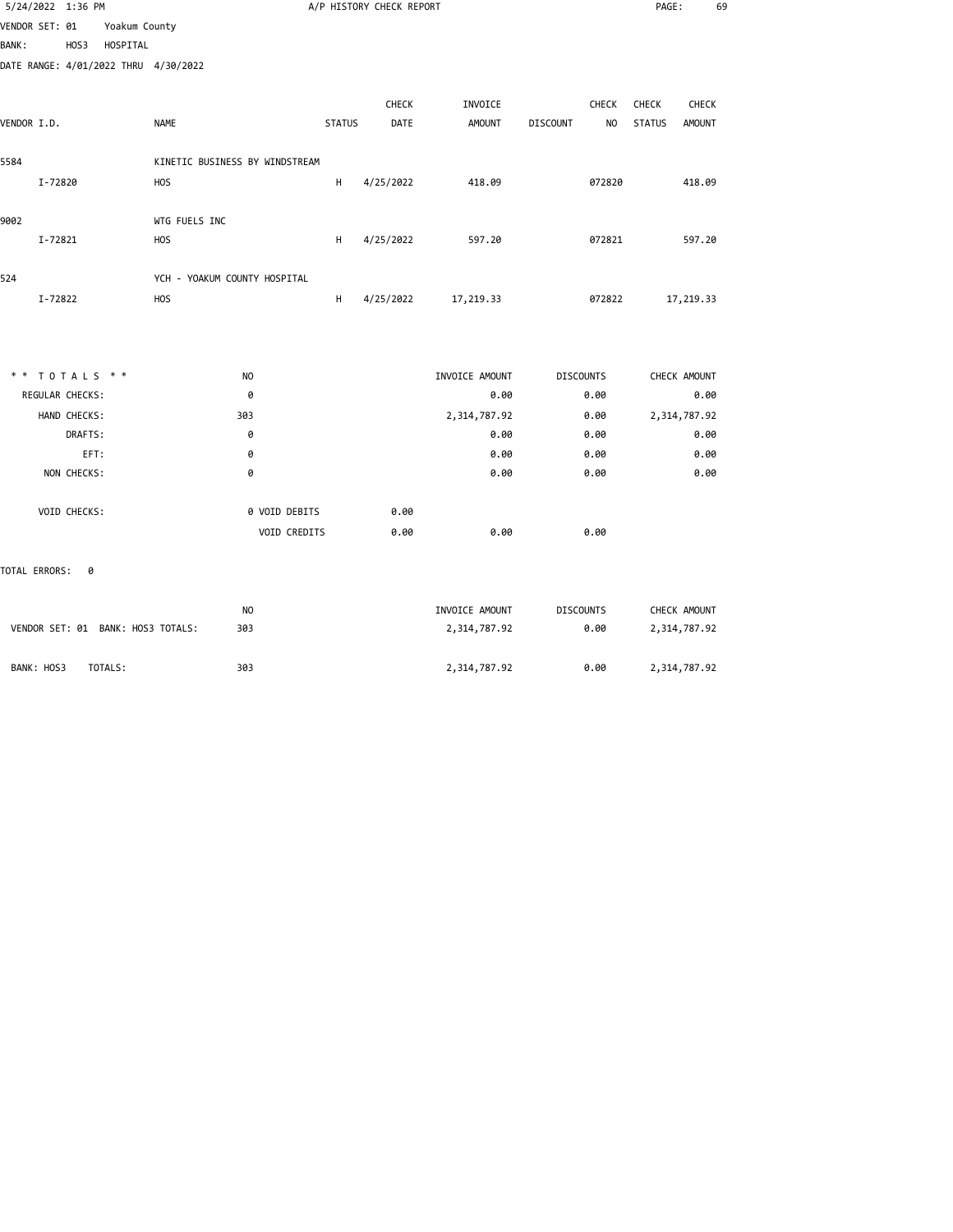|                |         | 5/24/2022 1:36 PM |               |                                      |                |               | A/P HISTORY CHECK REPORT |                |                                   | PAGE:         |               | 70 |
|----------------|---------|-------------------|---------------|--------------------------------------|----------------|---------------|--------------------------|----------------|-----------------------------------|---------------|---------------|----|
| VENDOR SET: 01 |         |                   | Yoakum County |                                      |                |               |                          |                |                                   |               |               |    |
| <b>BANK:</b>   |         | JPS3              |               | JUVENILE PROBATION STATE             |                |               |                          |                |                                   |               |               |    |
|                |         |                   |               | DATE RANGE: 4/01/2022 THRU 4/30/2022 |                |               |                          |                |                                   |               |               |    |
|                |         |                   |               |                                      |                |               | <b>CHECK</b>             | INVOICE        | <b>CHECK</b>                      | CHECK         | <b>CHECK</b>  |    |
| VENDOR I.D.    |         |                   |               | <b>NAME</b>                          |                | <b>STATUS</b> | <b>DATE</b>              | <b>AMOUNT</b>  | <b>DISCOUNT</b><br>N <sub>O</sub> | <b>STATUS</b> | <b>AMOUNT</b> |    |
| 579            |         |                   |               | JUVENILE PROBATION TRUST             |                |               |                          |                |                                   |               |               |    |
|                |         | I-202204011973    |               | JPST MARCH INT                       |                | H             | 4/01/2022                | 14.38          | 010159                            |               | 14.38         |    |
| 4912           |         |                   |               | YC CLEARING ACCOUNT                  |                |               |                          |                |                                   |               |               |    |
|                |         | I-202204181993    |               | APRIL AP TRANSFERS                   |                | H             | 4/18/2022                | 160.00         | 010160                            |               | 160.00        |    |
| 4912           |         |                   |               | YC CLEARING ACCOUNT                  |                |               |                          |                |                                   |               |               |    |
|                |         | I-202204251999    |               | 42522 AP TRSFS                       |                | н             | 4/25/2022                | 220.00         | 010161                            |               | 220.00        |    |
| 482            |         |                   |               | YC GENERAL FUND                      |                |               |                          |                |                                   |               |               |    |
|                | I-10162 |                   |               | APRIL SALARY SUPPLEMENT              |                | н             | 4/26/2022                | 2,051.11       | 010162                            |               | 2,051.11      |    |
|                |         |                   |               |                                      |                |               |                          |                |                                   |               |               |    |
| * *            |         | TOTALS **         |               |                                      | <b>NO</b>      |               |                          | INVOICE AMOUNT | <b>DISCOUNTS</b>                  |               | CHECK AMOUNT  |    |
|                |         | REGULAR CHECKS:   |               |                                      | 0              |               |                          | 0.00           | 0.00                              |               | 0.00          |    |
|                |         | HAND CHECKS:      |               |                                      | 4              |               |                          | 2,445.49       | 0.00                              |               | 2,445.49      |    |
|                |         | DRAFTS:           |               |                                      | 0              |               |                          | 0.00           | 0.00                              |               | 0.00          |    |
|                |         | EFT:              |               |                                      | 0              |               |                          | 0.00           | 0.00                              |               | 0.00          |    |
|                |         | NON CHECKS:       |               |                                      | 0              |               |                          | 0.00           | 0.00                              |               | 0.00          |    |
|                |         | VOID CHECKS:      |               |                                      | 0 VOID DEBITS  |               | 0.00                     |                |                                   |               |               |    |
|                |         |                   |               |                                      | VOID CREDITS   |               | 0.00                     | 0.00           | 0.00                              |               |               |    |
| TOTAL ERRORS:  |         | 0                 |               |                                      |                |               |                          |                |                                   |               |               |    |
|                |         |                   |               |                                      | N <sub>O</sub> |               |                          | INVOICE AMOUNT | <b>DISCOUNTS</b>                  |               | CHECK AMOUNT  |    |
|                |         |                   |               | VENDOR SET: 01 BANK: JPS3 TOTALS:    | 4              |               |                          | 2,445.49       | 0.00                              |               | 2,445.49      |    |
|                |         |                   |               |                                      |                |               |                          |                |                                   |               |               |    |

BANK: JPS3 TOTALS: 4 2,445.49 0.00 2,445.49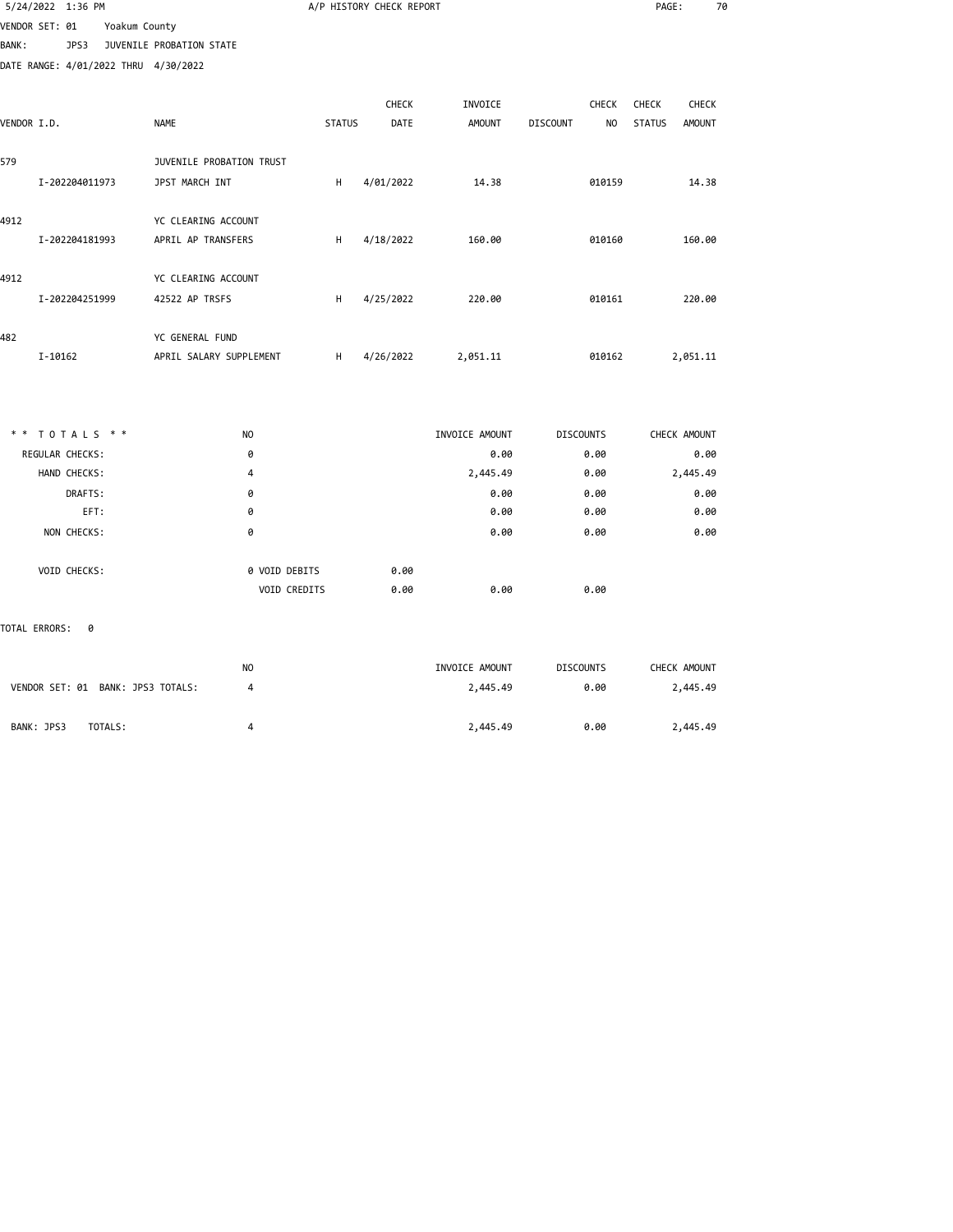|              | 5/24/2022 1:36 PM                    |                                 |               | A/P HISTORY CHECK REPORT |               |                 |        | PAGE:         | 71            |  |
|--------------|--------------------------------------|---------------------------------|---------------|--------------------------|---------------|-----------------|--------|---------------|---------------|--|
|              | VENDOR SET: 01                       | Yoakum County                   |               |                          |               |                 |        |               |               |  |
| <b>BANK:</b> | JURY3 JURY FUND                      |                                 |               |                          |               |                 |        |               |               |  |
|              | DATE RANGE: 4/01/2022 THRU 4/30/2022 |                                 |               |                          |               |                 |        |               |               |  |
|              |                                      |                                 |               | CHECK                    | INVOICE       |                 | CHECK  | <b>CHECK</b>  | CHECK         |  |
| VENDOR I.D.  |                                      | <b>NAME</b>                     | <b>STATUS</b> | DATE                     | <b>AMOUNT</b> | <b>DISCOUNT</b> | NO     | <b>STATUS</b> | <b>AMOUNT</b> |  |
|              |                                      |                                 |               |                          |               |                 |        |               |               |  |
| 381          |                                      | PAYROLL ACCOUNT                 |               |                          |               |                 |        |               |               |  |
|              | I-10291                              | JURY 4/25/22 PAYROLL            | R             | 4/14/2022                | 9,257.46      |                 | 010291 |               | 9,257.46      |  |
|              |                                      |                                 |               |                          |               |                 |        |               |               |  |
| 1            | I-202204272014                       | ALICIA GARCIA ESPINOZA<br>MISCE | н             | 4/26/2022                | 15.00         |                 | 010292 |               | 15.00         |  |
|              |                                      |                                 |               |                          |               |                 |        |               |               |  |
| 1            |                                      | BEN ARNOLD ANDERSON             |               |                          |               |                 |        |               |               |  |
|              | I-202204272044                       | MISCELLA                        | н             | 4/26/2022                | 15.00         |                 | 010293 |               | 15.00         |  |
|              |                                      |                                 |               |                          |               |                 |        |               |               |  |
| 1            |                                      | JUAN DANIEL CHAVEZ              |               |                          |               |                 |        |               |               |  |
|              | I-202204272045                       | MISCELLAN                       | H             | 4/26/2022                | 15.00         |                 | 010294 |               | 15.00         |  |
| 1            |                                      | ARACELY BALDERAS VILLARREAL     |               |                          |               |                 |        |               |               |  |
|              | I-202204272046                       | ARACELY BALDERAS VILLARREAL:    | Н             | 4/26/2022                | 15.00         |                 | 010295 |               | 15.00         |  |
|              |                                      |                                 |               |                          |               |                 |        |               |               |  |
| 1            |                                      | BEAU TAYLOR RAINS               |               |                          |               |                 |        |               |               |  |
|              | I-202204272047                       | MISCELLANE                      | н             | 4/26/2022                | 15.00         |                 | 010296 |               | 15.00         |  |
|              |                                      |                                 |               |                          |               |                 |        |               |               |  |
| 1            |                                      | GREGORIO FELIPE FLORES          |               |                          |               |                 |        |               |               |  |
|              | I-202204272048                       | MISCE                           | Н             | 4/26/2022                | 80.00         |                 | 010297 |               | 80.00         |  |
| 1            |                                      | ROBERT KEITH SANDLIN            |               |                          |               |                 |        |               |               |  |
|              | I-202204272049                       | MISCELL                         | н             | 4/26/2022                | 15.00         |                 | 010298 |               | 15.00         |  |
|              |                                      |                                 |               |                          |               |                 |        |               |               |  |
| 1            |                                      | JOSE GUADALUPE NATIVIDAD        |               |                          |               |                 |        |               |               |  |
|              | I-202204272050                       | MIS                             | H             | 4/26/2022                | 15.00         |                 | 010299 |               | 15.00         |  |
|              |                                      | ISMAEL SALAZAR                  |               |                          |               |                 |        |               |               |  |
| 1            | I-202204272051                       | MISCELLANEOUS                   | H             | 4/26/2022                | 80.00         |                 | 010300 |               | 80.00         |  |
|              |                                      |                                 |               |                          |               |                 |        |               |               |  |
| 1            |                                      | ROYCE MATTHEW PEELER            |               |                          |               |                 |        |               |               |  |
|              | I-202204272052                       | MISCELL                         | н             | 4/26/2022                | 15.00         |                 | 010301 |               | 15.00         |  |
|              |                                      |                                 |               |                          |               |                 |        |               |               |  |
| 1            |                                      | MONICA CORINA HOECKER           |               |                          |               |                 |        |               |               |  |
|              | I-202204272053                       | MISCEL                          | н             | 4/26/2022                | 15.00         |                 | 010302 |               | 15.00         |  |
| 1            |                                      | JERRIA PATTERSON WELCHER        |               |                          |               |                 |        |               |               |  |
|              | I-202204272054                       | MIS                             | н             | 4/26/2022                | 15.00         |                 | 010303 |               | 15.00         |  |
|              |                                      |                                 |               |                          |               |                 |        |               |               |  |
| 1            |                                      | GUADALUPE BURCIAGA BURCIAGA     |               |                          |               |                 |        |               |               |  |
|              | I-202204272055                       | GUADALUPE BURCIAGA BURCIAGA:    | н             | 4/26/2022                | 15.00         |                 | 010304 |               | 15.00         |  |
| 1            |                                      | CRYSTAL ZURITA                  |               |                          |               |                 |        |               |               |  |
|              | I-202204272056                       | MISCELLANEOUS                   | H             | 4/26/2022                | 80.00         |                 | 010305 |               | 80.00         |  |
|              |                                      |                                 |               |                          |               |                 |        |               |               |  |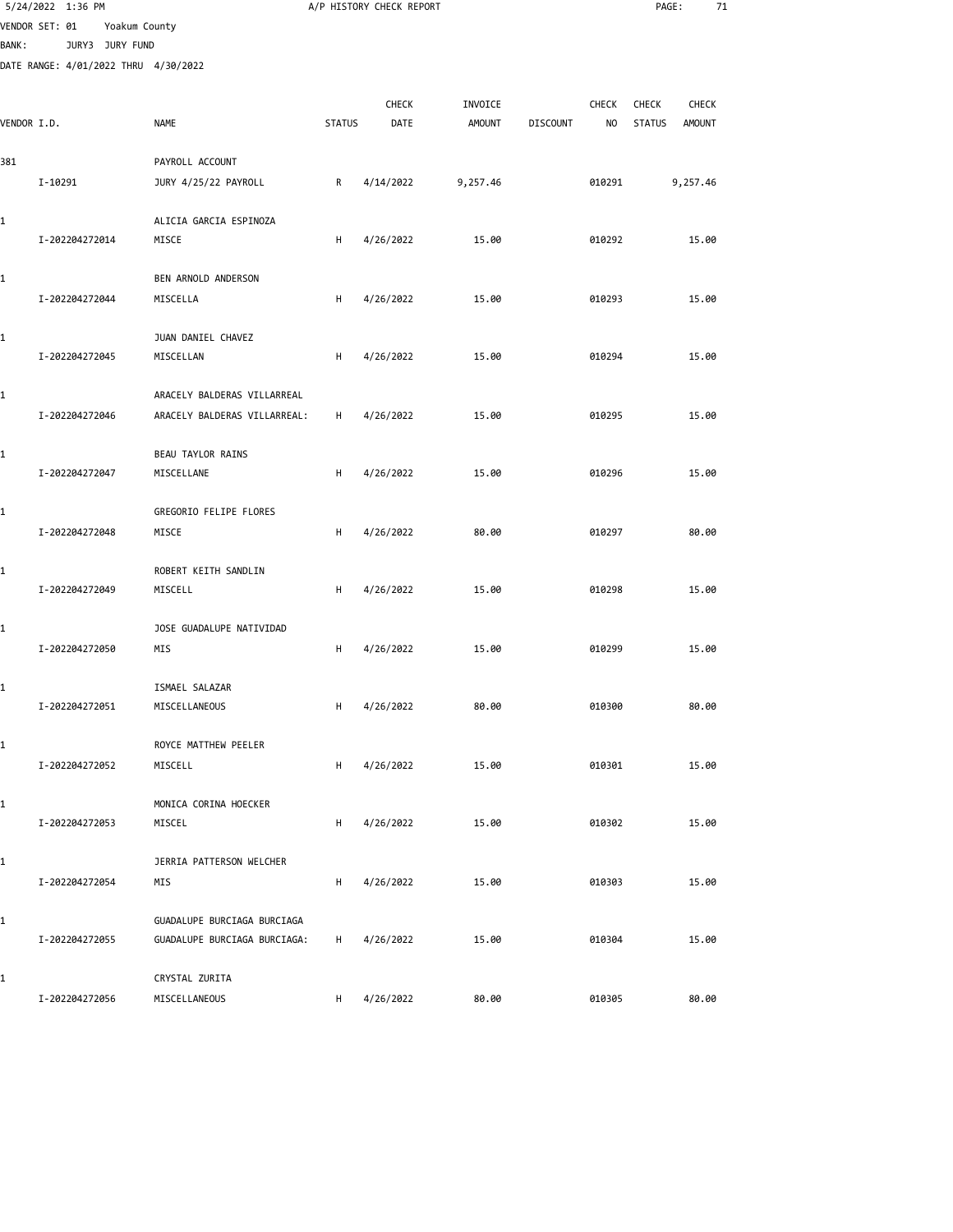|              | 5/24/2022 1:36 PM                    |                                 |               | A/P HISTORY CHECK REPORT |               |                 |              | PAGE:         | 72            |  |
|--------------|--------------------------------------|---------------------------------|---------------|--------------------------|---------------|-----------------|--------------|---------------|---------------|--|
|              | VENDOR SET: 01                       | Yoakum County                   |               |                          |               |                 |              |               |               |  |
| <b>BANK:</b> | JURY3 JURY FUND                      |                                 |               |                          |               |                 |              |               |               |  |
|              | DATE RANGE: 4/01/2022 THRU 4/30/2022 |                                 |               |                          |               |                 |              |               |               |  |
|              |                                      |                                 |               | CHECK                    | INVOICE       |                 | <b>CHECK</b> | CHECK         | <b>CHECK</b>  |  |
|              | VENDOR I.D.                          | <b>NAME</b>                     | <b>STATUS</b> | DATE                     | <b>AMOUNT</b> | <b>DISCOUNT</b> | NO           | <b>STATUS</b> | <b>AMOUNT</b> |  |
|              |                                      |                                 |               |                          |               |                 |              |               |               |  |
| 1            | I-202204272057                       | BRADLEY CURTIS ANCINEC<br>MISCE | Н             | 4/26/2022                | 15.00         |                 | 010306       |               | 15.00         |  |
|              |                                      |                                 |               |                          |               |                 |              |               |               |  |
| 1            |                                      | DORA SANDOVAL LOZANO            |               |                          |               |                 |              |               |               |  |
|              | I-202204272058                       | MISCELL                         | н             | 4/26/2022                | 15.00         |                 | 010307       |               | 15.00         |  |
| 1            |                                      | JAMES EDWARD WRIGHT             |               |                          |               |                 |              |               |               |  |
|              | I-202204272059                       | MISCELLA                        | н             | 4/26/2022                | 15.00         |                 | 010308       |               | 15.00         |  |
|              |                                      |                                 |               |                          |               |                 |              |               |               |  |
| 1            |                                      | DAVID ROBERT TEDFORD            |               |                          |               |                 |              |               |               |  |
|              | I-202204272060                       | MISCELL                         | H             | 4/26/2022                | 15.00         |                 | 010309       |               | 15.00         |  |
| 1            |                                      | DENISE ANN MILLER               |               |                          |               |                 |              |               |               |  |
|              | I-202204272061                       | MISCELLANE                      | н             | 4/26/2022                | 15.00         |                 | 010310       |               | 15.00         |  |
| 1            |                                      | HOLLY KAY SANTILLAN             |               |                          |               |                 |              |               |               |  |
|              | I-202204272062                       | MISCELLA                        | H             | 4/26/2022                | 15.00         |                 | 010311       |               | 15.00         |  |
|              |                                      |                                 |               |                          |               |                 |              |               |               |  |
| 1            |                                      | ELVIRA MORENO MENDIAS           |               |                          |               |                 |              |               |               |  |
|              | I-202204272063                       | MISCEL                          | Н             | 4/26/2022                | 15.00         |                 | 010312       |               | 15.00         |  |
| 1            |                                      | JASTON LAMAR BRINK              |               |                          |               |                 |              |               |               |  |
|              | I-202204272064                       | MISCELLAN                       | н             | 4/26/2022                | 15.00         |                 | 010313       |               | 15.00         |  |
|              |                                      |                                 |               |                          |               |                 |              |               |               |  |
| 1            |                                      | KIMBERLY NICOLE LOPEZ           |               |                          |               |                 |              |               |               |  |
|              | I-202204272065                       | MISCEL                          | H             | 4/26/2022                | 15.00         |                 | 010314       |               | 15.00         |  |
| 1            |                                      | REBECCA FAYE RILEY              |               |                          |               |                 |              |               |               |  |
|              | I-202204272066                       | MISCELLAN                       | H             | 4/26/2022                | 15.00         |                 | 010315       |               | 15.00         |  |
| 1            |                                      | SAMUEL JOE TORRES               |               |                          |               |                 |              |               |               |  |
|              | I-202204272067                       | MISCELLANE                      | Н             | 4/26/2022                | 80.00         |                 | 010316       |               | 80.00         |  |
|              |                                      |                                 |               |                          |               |                 |              |               |               |  |
| 1            |                                      | MELISSA AGUIRRE ACOSTA          |               |                          |               |                 |              |               |               |  |
|              | I-202204272068                       | MISCE                           | н             | 4/26/2022                | 15.00         |                 | 010317       |               | 15.00         |  |
| 1            |                                      | VENESSA GOMEZ                   |               |                          |               |                 |              |               |               |  |
|              | I-202204272043                       | MISCELLANEOUS                   | H             | 4/26/2022                | 80.00         |                 | 010318       |               | 80.00         |  |
| 1            |                                      | ANDREW FLORES JR                |               |                          |               |                 |              |               |               |  |
|              | I-202204272069                       | MISCELLANEO                     | H             | 4/26/2022                | 15.00         |                 | 010319       |               | 15.00         |  |
|              |                                      |                                 |               |                          |               |                 |              |               |               |  |
| 1            |                                      | DOUGLAS CARL ISBELL             |               |                          |               |                 |              |               |               |  |
|              | I-202204272042                       | MISCELLA                        | H             | 4/26/2022                | 80.00         |                 | 010320       |               | 80.00         |  |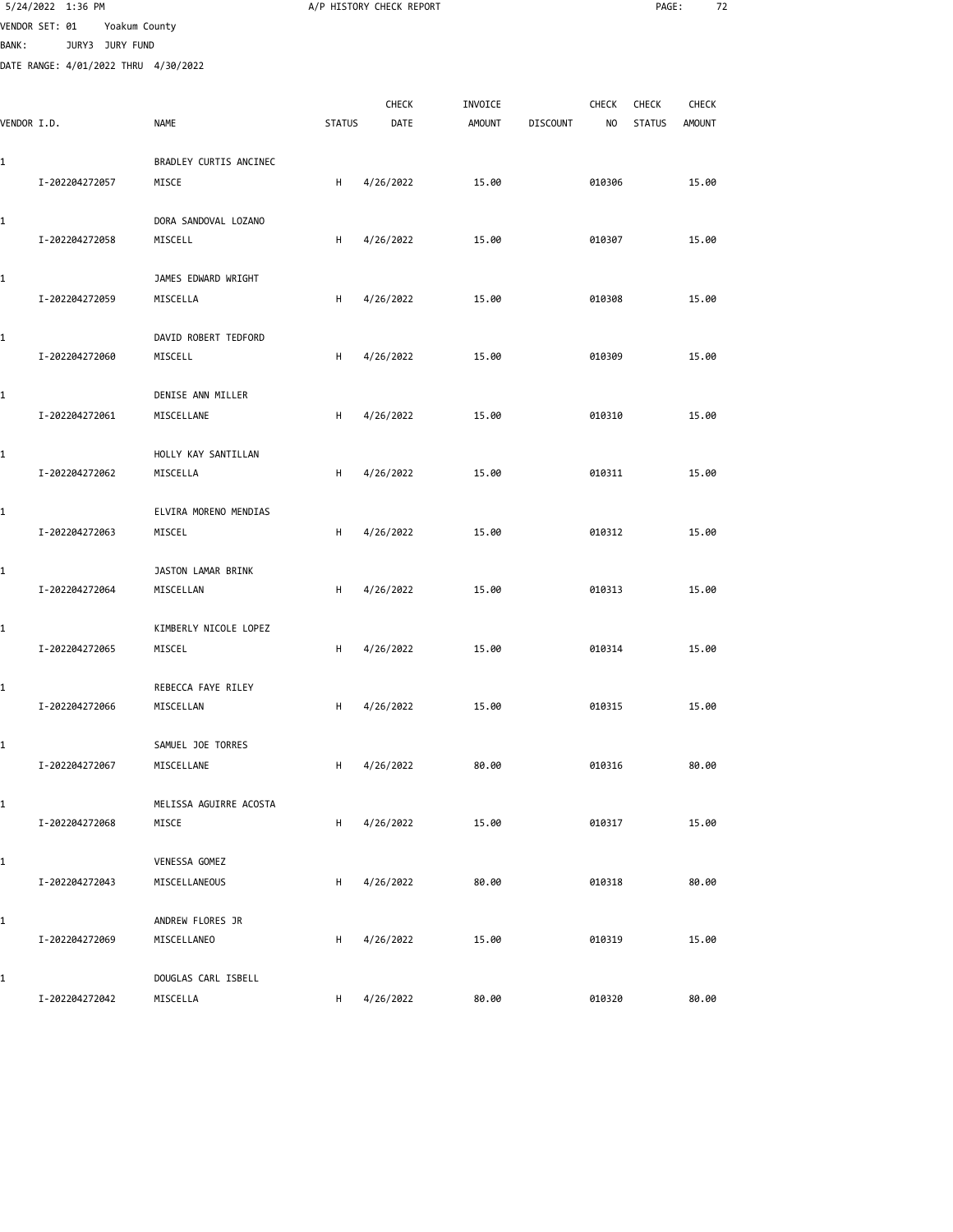|              | 5/24/2022 1:36 PM                    |                                 |               | A/P HISTORY CHECK REPORT |                          |                 |                    | PAGE:                         | 73                            |  |
|--------------|--------------------------------------|---------------------------------|---------------|--------------------------|--------------------------|-----------------|--------------------|-------------------------------|-------------------------------|--|
|              | VENDOR SET: 01<br>Yoakum County      |                                 |               |                          |                          |                 |                    |                               |                               |  |
| <b>BANK:</b> | JURY3 JURY FUND                      |                                 |               |                          |                          |                 |                    |                               |                               |  |
|              | DATE RANGE: 4/01/2022 THRU 4/30/2022 |                                 |               |                          |                          |                 |                    |                               |                               |  |
|              |                                      |                                 |               |                          |                          |                 |                    |                               |                               |  |
| VENDOR I.D.  |                                      | <b>NAME</b>                     | <b>STATUS</b> | <b>CHECK</b><br>DATE     | INVOICE<br><b>AMOUNT</b> | <b>DISCOUNT</b> | <b>CHECK</b><br>NO | <b>CHECK</b><br><b>STATUS</b> | <b>CHECK</b><br><b>AMOUNT</b> |  |
|              |                                      |                                 |               |                          |                          |                 |                    |                               |                               |  |
| 1            |                                      | FRANCIS MILLS STEPHENS          |               |                          |                          |                 |                    |                               |                               |  |
|              | I-202204272040                       | MISCE                           | н             | 4/26/2022                | 15.00                    |                 | 010321             |                               | 15.00                         |  |
|              |                                      |                                 |               |                          |                          |                 |                    |                               |                               |  |
| 1            |                                      | KENNETH WILLIAM BARBOUR         |               |                          |                          |                 |                    |                               |                               |  |
|              | I-202204272015                       | MISC                            | H             | 4/26/2022                | 15.00                    |                 | 010322             |                               | 15.00                         |  |
| 1            |                                      | KIM LOREE DIERSCHKE             |               |                          |                          |                 |                    |                               |                               |  |
|              | I-202204272016                       | MISCELLA                        | н             | 4/26/2022                | 15.00                    |                 | 010323             |                               | 15.00                         |  |
|              |                                      |                                 |               |                          |                          |                 |                    |                               |                               |  |
| 1            |                                      | GLORIA MARIN CASAREZ            |               |                          |                          |                 |                    |                               |                               |  |
|              | I-202204272017                       | MISCELL                         | н             | 4/26/2022                | 15.00                    |                 | 010324             |                               | 15.00                         |  |
|              |                                      |                                 |               |                          |                          |                 |                    |                               |                               |  |
| 1            |                                      | ANGLETIA SALDANA ONTIVEROS      |               |                          |                          |                 |                    |                               |                               |  |
|              | I-202204272018                       | М                               | н             | 4/26/2022                | 15.00                    |                 | 010325             |                               | 15.00                         |  |
| 1            |                                      | DELORES DIANN PEELER            |               |                          |                          |                 |                    |                               |                               |  |
|              | I-202204272019                       | MISCELL                         | H             | 4/26/2022                | 15.00                    |                 | 010326             |                               | 15.00                         |  |
|              |                                      |                                 |               |                          |                          |                 |                    |                               |                               |  |
| 1            |                                      | BECCA PARKER FLOYD              |               |                          |                          |                 |                    |                               |                               |  |
|              | I-202204272020                       | MISCELLAN                       | н             | 4/26/2022                | 15.00                    |                 | 010327             |                               | 15.00                         |  |
|              |                                      |                                 |               |                          |                          |                 |                    |                               |                               |  |
| 1            | I-202204272021                       | REBECCA LUNA DE LA ROSA<br>MISC | н             | 4/26/2022                | 80.00                    |                 | 010328             |                               | 80.00                         |  |
|              |                                      |                                 |               |                          |                          |                 |                    |                               |                               |  |
| 1            |                                      | JOHN IRA HARRIS                 |               |                          |                          |                 |                    |                               |                               |  |
|              | I-202204272022                       | MISCELLANEOU                    | н             | 4/26/2022                | 15.00                    |                 | 010329             |                               | 15.00                         |  |
|              |                                      |                                 |               |                          |                          |                 |                    |                               |                               |  |
| 1            |                                      | CHARLES DON HIGGS               |               |                          |                          |                 |                    |                               |                               |  |
|              | I-202204272023                       | MISCELLANE                      | H             | 4/26/2022                | 15.00                    |                 | 010330             |                               | 15.00                         |  |
| 1            |                                      | HEATHER LOUISE HARRIS           |               |                          |                          |                 |                    |                               |                               |  |
|              | I-202204272024                       | MISCEL                          | H             | 4/26/2022                | 80.00                    |                 | 010331             |                               | 80.00                         |  |
|              |                                      |                                 |               |                          |                          |                 |                    |                               |                               |  |
| 1            |                                      | JASON DEWAYNE RILEY             |               |                          |                          |                 |                    |                               |                               |  |
|              | I-202204272025                       | MISCELLA                        | H             | 4/26/2022                | 15.00                    |                 | 010332             |                               | 15.00                         |  |
|              |                                      |                                 |               |                          |                          |                 |                    |                               |                               |  |
| 1            |                                      | MELISSA SOLORZANO GARCIA        |               |                          |                          |                 |                    |                               |                               |  |
|              | I-202204272026                       | MIS                             | H             | 4/26/2022                | 80.00                    |                 | 010333             |                               | 80.00                         |  |
| 1            |                                      | CELINA ANN HERNANDEZ            |               |                          |                          |                 |                    |                               |                               |  |
|              | I-202204272027                       | MISCELL                         | H             | 4/26/2022                | 15.00                    |                 | 010334             |                               | 15.00                         |  |
|              |                                      |                                 |               |                          |                          |                 |                    |                               |                               |  |
| 1            |                                      | TERESA LAUGHLIN BELL            |               |                          |                          |                 |                    |                               |                               |  |
|              | I-202204272028                       | MISCELL                         | Н.            | 4/26/2022                | 15.00                    |                 | 010335             |                               | 15.00                         |  |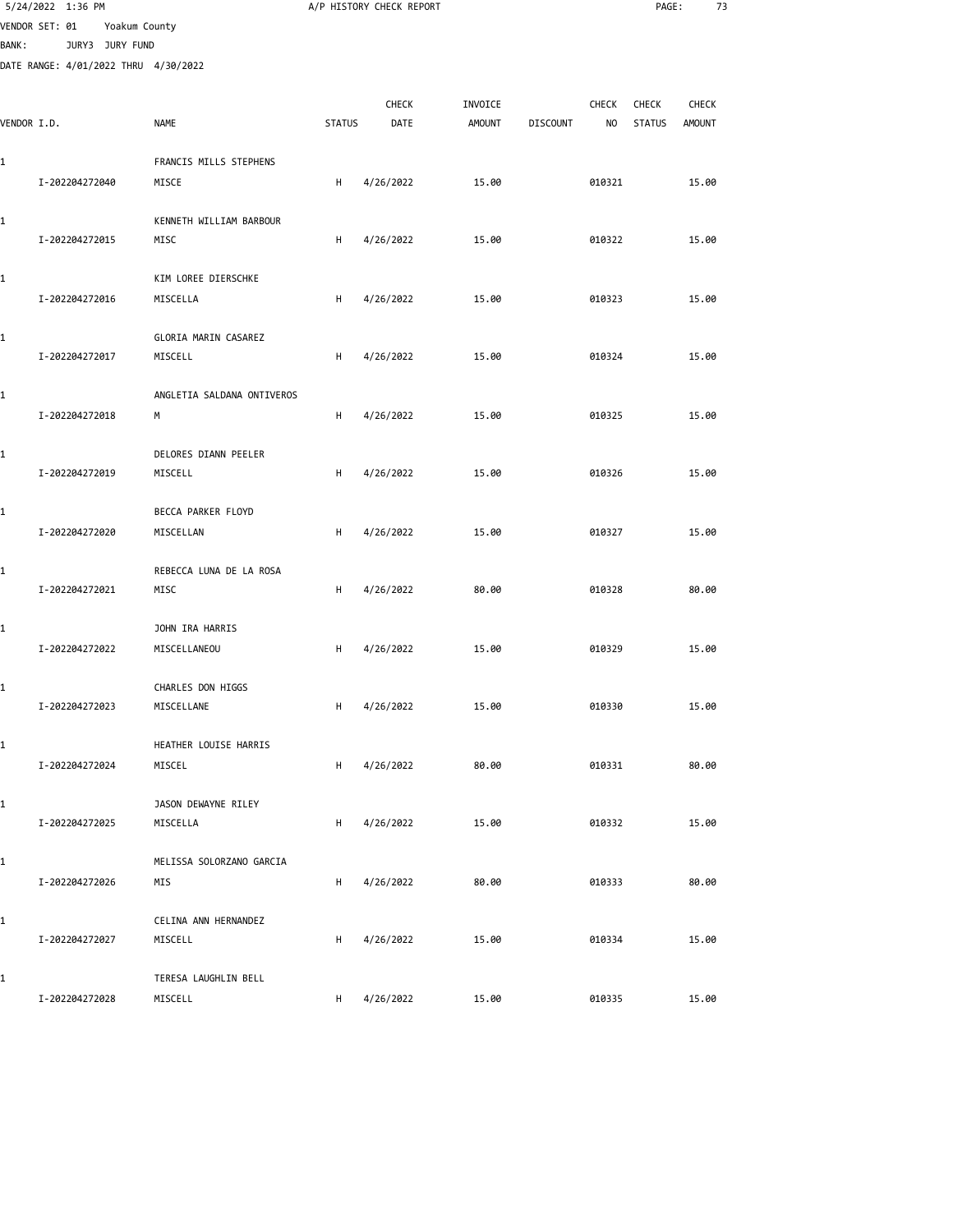|              | 5/24/2022 1:36 PM                    |                           |               | A/P HISTORY CHECK REPORT |               |                 |              | PAGE:         | 74            |  |
|--------------|--------------------------------------|---------------------------|---------------|--------------------------|---------------|-----------------|--------------|---------------|---------------|--|
|              | VENDOR SET: 01<br>Yoakum County      |                           |               |                          |               |                 |              |               |               |  |
| <b>BANK:</b> | JURY3 JURY FUND                      |                           |               |                          |               |                 |              |               |               |  |
|              | DATE RANGE: 4/01/2022 THRU 4/30/2022 |                           |               |                          |               |                 |              |               |               |  |
|              |                                      |                           |               | CHECK                    | INVOICE       |                 | <b>CHECK</b> | CHECK         | CHECK         |  |
| VENDOR I.D.  |                                      | <b>NAME</b>               | <b>STATUS</b> | DATE                     | <b>AMOUNT</b> | <b>DISCOUNT</b> | NO           | <b>STATUS</b> | <b>AMOUNT</b> |  |
|              |                                      |                           |               |                          |               |                 |              |               |               |  |
| 1            |                                      | DENNIS CLARK SMILEY       |               |                          |               |                 |              |               |               |  |
|              | I-202204272029                       | MISCELLA                  | н             | 4/26/2022                | 15.00         |                 | 010336       |               | 15.00         |  |
| 1            |                                      | JASON RAY GARCIA          |               |                          |               |                 |              |               |               |  |
|              | I-202204272030                       | MISCELLANEO               | н             | 4/26/2022                | 80.00         |                 | 010337       |               | 80.00         |  |
| 1            |                                      | SANDI DANYLLE OGORMAN     |               |                          |               |                 |              |               |               |  |
|              | I-202204272031                       | MISCEL                    | H             | 4/26/2022                | 15.00         |                 | 010338       |               | 15.00         |  |
| 1            |                                      | MARISELA CASTRUITA FRANCO |               |                          |               |                 |              |               |               |  |
|              | I-202204272032                       | ΜI                        | н             | 4/26/2022                | 80.00         |                 | 010339       |               | 80.00         |  |
| 1            |                                      | RAMONA BENNETT VALDEZ     |               |                          |               |                 |              |               |               |  |
|              | I-202204272033                       | MISCEL                    | н             | 4/26/2022                | 15.00         |                 | 010340       |               | 15.00         |  |
| 1            |                                      | ROGELIO MARTINEZ JR       |               |                          |               |                 |              |               |               |  |
|              | I-202204272034                       | MISCELLA                  | н             | 4/26/2022                | 15.00         |                 | 010341       |               | 15.00         |  |
| 1            |                                      | ROBERT FLOREZ             |               |                          |               |                 |              |               |               |  |
|              | I-202204272035                       | MISCELLANEOUS             | H             | 4/26/2022                | 15.00         |                 | 010342       |               | 15.00         |  |
| 1            |                                      | SHARNEE WRIGHT HORTON     |               |                          |               |                 |              |               |               |  |
|              | I-202204272036                       | MISCEL                    | н             | 4/26/2022                | 15.00         |                 | 010343       |               | 15.00         |  |
| 1            |                                      | MARVIN EMORY HOBBS        |               |                          |               |                 |              |               |               |  |
|              | I-202204272037                       | MISCELLAN                 | н             | 4/26/2022                | 15.00         |                 | 010344       |               | 15.00         |  |
| 1            |                                      | DULCE MARIA MADERO        |               |                          |               |                 |              |               |               |  |
|              | I-202204272038                       | MISCELLAN                 | н             | 4/26/2022                | 80.00         |                 | 010345       |               | 80.00         |  |
| 1            |                                      | ROBERT HILBURN            |               |                          |               |                 |              |               |               |  |
|              | I-202204272039                       | MISCELLANEOUS             | H             | 4/26/2022                | 15.00         |                 | 010346       |               | 15.00         |  |
| 1            |                                      | ANDREA DELEON             |               |                          |               |                 |              |               |               |  |
|              | I-202204272041                       | MISCELLANEOUS             | н             | 4/26/2022                | 15.00         |                 | 010347       |               | 15.00         |  |
| 1            |                                      | TIMOTHY RAY SMITH         |               |                          |               |                 |              |               |               |  |
|              | I-202204272070                       | MISCELLANE                | H             | 4/26/2022                | 15.00         |                 | 010348       |               | 15.00         |  |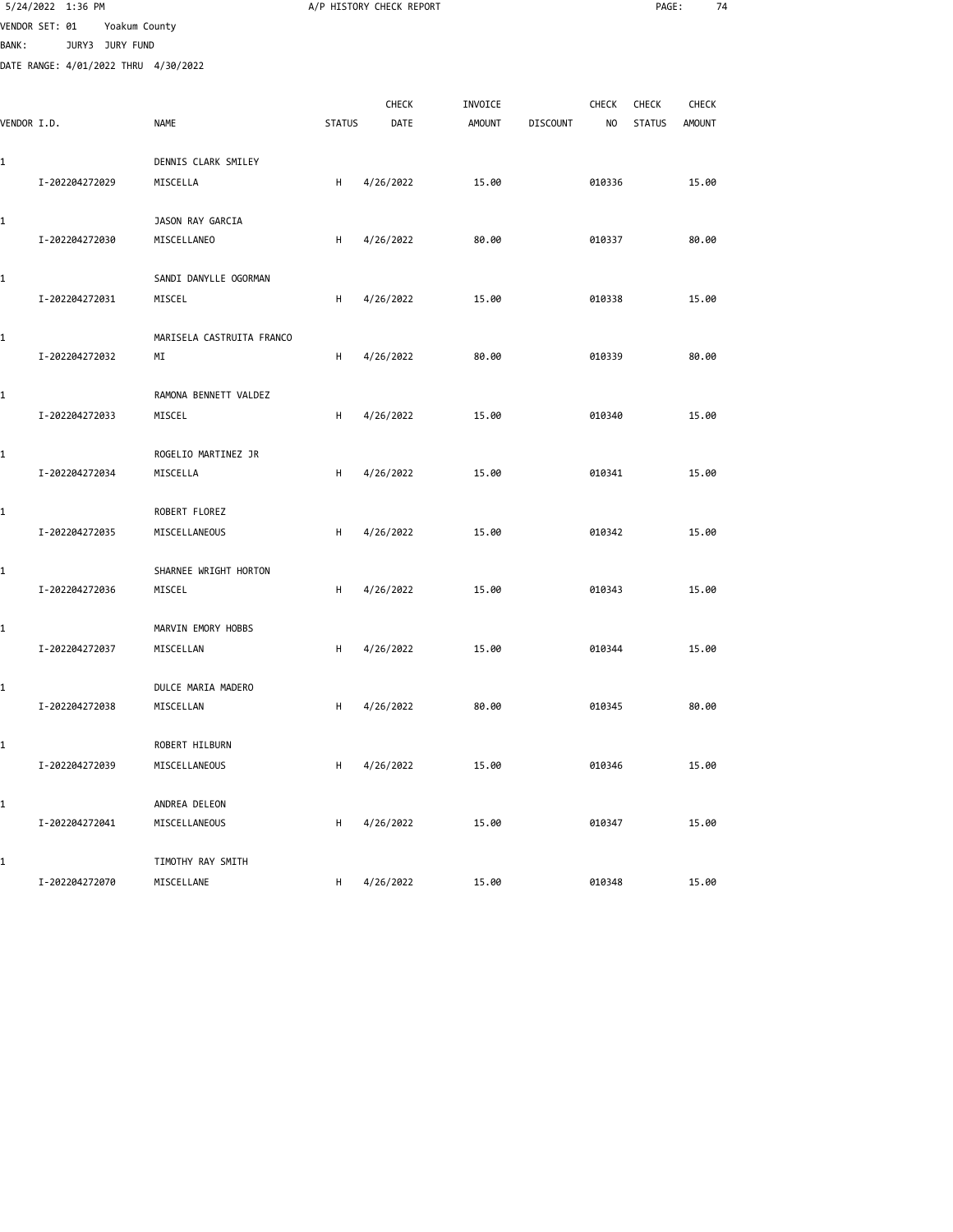| 5/24/2022 1:36 PM                    |                | A/P HISTORY CHECK REPORT |                |                                   | 75<br>PAGE:                    |
|--------------------------------------|----------------|--------------------------|----------------|-----------------------------------|--------------------------------|
| VENDOR SET: 01<br>Yoakum County      |                |                          |                |                                   |                                |
| <b>BANK:</b><br>JURY3 JURY FUND      |                |                          |                |                                   |                                |
| DATE RANGE: 4/01/2022 THRU 4/30/2022 |                |                          |                |                                   |                                |
|                                      |                | CHECK                    | INVOICE        | CHECK                             | CHECK<br>CHECK                 |
| VENDOR I.D.                          | <b>NAME</b>    | <b>STATUS</b><br>DATE    | <b>AMOUNT</b>  | <b>DISCOUNT</b><br>N <sub>O</sub> | <b>STATUS</b><br><b>AMOUNT</b> |
|                                      |                |                          |                |                                   |                                |
| ** TOTALS **                         | NO             |                          | INVOICE AMOUNT | <b>DISCOUNTS</b>                  | CHECK AMOUNT                   |
| REGULAR CHECKS:                      | $\mathbf{1}$   |                          | 9,257.46       | 0.00                              | 9,257.46                       |
| HAND CHECKS:                         | 57             |                          | 1,635.00       | 0.00                              | 1,635.00                       |
| DRAFTS:                              | 0              |                          | 0.00           | 0.00                              | 0.00                           |
| EFT:                                 | 0              |                          | 0.00           | 0.00                              | 0.00                           |
| NON CHECKS:                          | 0              |                          | 0.00           | 0.00                              | 0.00                           |
| VOID CHECKS:                         | 0 VOID DEBITS  | 0.00                     |                |                                   |                                |
|                                      | VOID CREDITS   | 0.00                     | 0.00           | 0.00                              |                                |
| TOTAL ERRORS: 0                      |                |                          |                |                                   |                                |
|                                      | N <sub>O</sub> |                          | INVOICE AMOUNT | <b>DISCOUNTS</b>                  | CHECK AMOUNT                   |
| VENDOR SET: 01 BANK: JURY3TOTALS:    | 58             |                          | 10,892.46      | 0.00                              | 10,892.46                      |
| BANK: JURY3<br>TOTALS:               | 58             |                          |                |                                   |                                |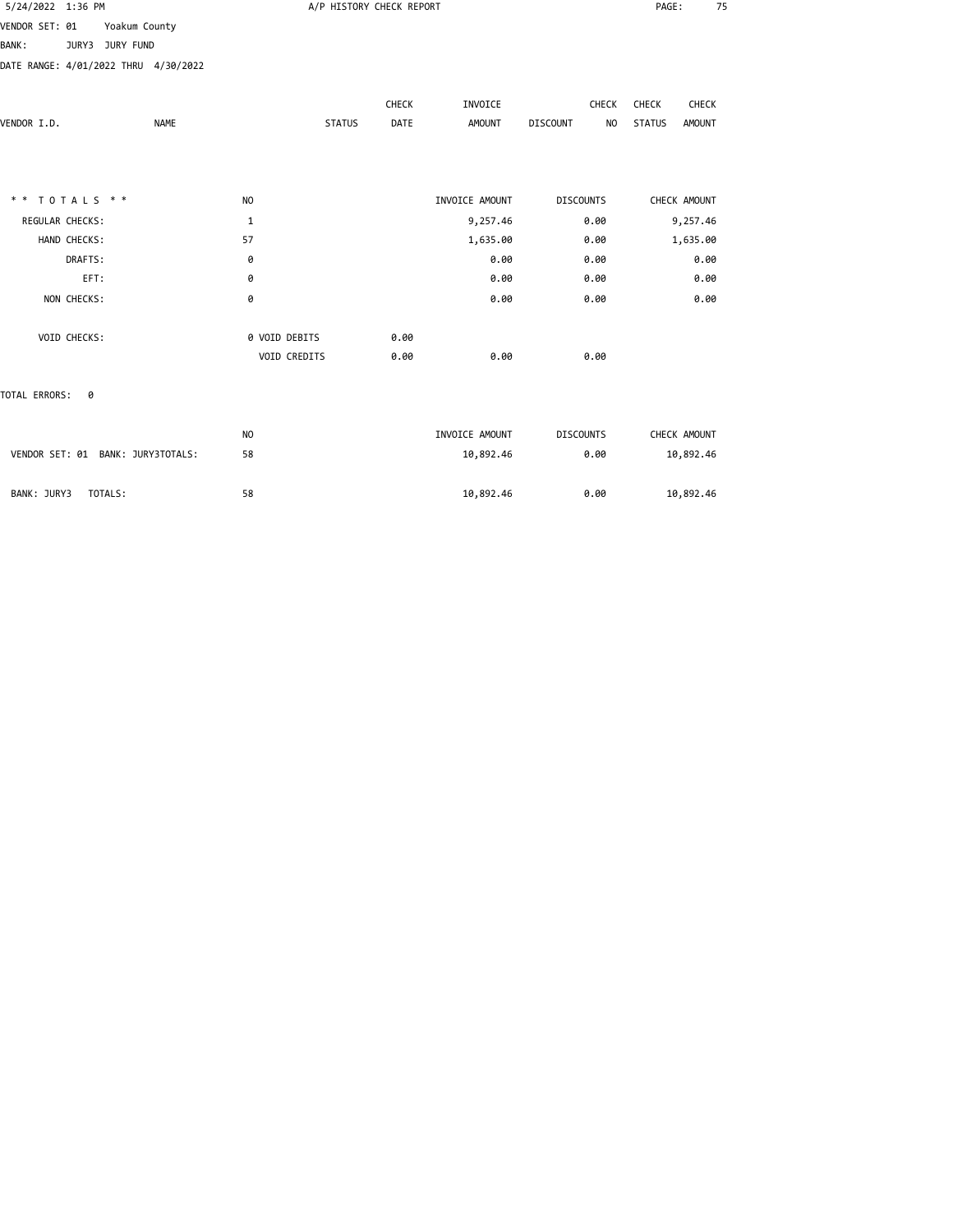|              | 5/24/2022 1:36 PM                    |                               |               | A/P HISTORY CHECK REPORT |                |                       | PAGE:                          | 76 |
|--------------|--------------------------------------|-------------------------------|---------------|--------------------------|----------------|-----------------------|--------------------------------|----|
|              | VENDOR SET: 01<br>Yoakum County      |                               |               |                          |                |                       |                                |    |
| <b>BANK:</b> | LAND3 YC LANDFILL                    |                               |               |                          |                |                       |                                |    |
|              | DATE RANGE: 4/01/2022 THRU 4/30/2022 |                               |               |                          |                |                       |                                |    |
|              |                                      |                               |               | <b>CHECK</b>             | INVOICE        | CHECK                 | CHECK<br><b>CHECK</b>          |    |
| VENDOR I.D.  |                                      | <b>NAME</b>                   | <b>STATUS</b> | DATE                     | <b>AMOUNT</b>  | NO<br><b>DISCOUNT</b> | <b>STATUS</b><br><b>AMOUNT</b> |    |
| 381          |                                      | PAYROLL ACCOUNT               |               |                          |                |                       |                                |    |
|              | I-10111                              | 04/04/22 PT PAY LAND TRANSFER | R             | 4/04/2022                | 385.27         | 010111                | 385.27                         |    |
| 4912         |                                      | YC CLEARING ACCOUNT           |               |                          |                |                       |                                |    |
|              | I-202204041976                       | APRIL AP TRANSFERS            | R             | 4/04/2022                | 879.29         | 010112                | 879.29                         |    |
| 4912         |                                      | YC CLEARING ACCOUNT           |               |                          |                |                       |                                |    |
|              | I-202204111982                       | APRIL AP TRANSFERS            | R             | 4/11/2022                | 1,708.51       | 010113                | 1,708.51                       |    |
| 381          |                                      | PAYROLL ACCOUNT               |               |                          |                |                       |                                |    |
|              | I-10114                              | LANDFILL 4/25/22 PAYROLL      | R             | 4/14/2022                | 21,455.36      | 010114                | 21,455.36                      |    |
| 381          |                                      | PAYROLL ACCOUNT               |               |                          |                |                       |                                |    |
|              | I-10115                              | 04/18/22 PT PAY LAND TRANSFER | R             | 4/18/2022                | 233.91         | 010115                | 233.91                         |    |
| 4912         |                                      | YC CLEARING ACCOUNT           |               |                          |                |                       |                                |    |
|              | I-202204181994                       | APRIL AP TRANSFERS            | R             | 4/18/2022                | 170.37         | 010116                | 170.37                         |    |
| 4912         |                                      | YC CLEARING ACCOUNT           |               |                          |                |                       |                                |    |
|              | I-202204252002                       | 42522 AP TRSFS                | R             | 4/25/2022                | 144.22         | 010117                | 144.22                         |    |
|              |                                      |                               |               |                          |                |                       |                                |    |
|              | ** TOTALS **                         | NO.                           |               |                          | INVOICE AMOUNT | <b>DISCOUNTS</b>      | CHECK AMOUNT                   |    |
|              | REGULAR CHECKS:                      | $\overline{7}$                |               |                          | 24,976.93      | 0.00                  | 24,976.93                      |    |
|              | HAND CHECKS:                         | 0                             |               |                          | 0.00           | 0.00                  | 0.00                           |    |
|              | DRAFTS:                              | 0                             |               |                          | 0.00           | 0.00                  | 0.00                           |    |
|              |                                      |                               |               |                          |                |                       |                                |    |

| EFT:         | 0             |      | 0.00 | 0.00 | 0.00 |
|--------------|---------------|------|------|------|------|
| NON CHECKS:  | 0             |      | 0.00 | 0.00 | 0.00 |
|              |               |      |      |      |      |
| VOID CHECKS: | 0 VOID DEBITS | 0.00 |      |      |      |
|              | VOID CREDITS  | 0.00 | 0.00 | 0.00 |      |

TOTAL ERRORS: 0

| VENDOR SET: 01 BANK: LAND3TOTALS: | NO. | INVOICE AMOUNT<br>24,976.93 | <b>DISCOUNTS</b><br>0.00 | CHECK AMOUNT<br>24,976.93 |
|-----------------------------------|-----|-----------------------------|--------------------------|---------------------------|
| BANK: LAND3<br>TOTALS:            |     | 24,976.93                   | 0.00                     | 24,976.93                 |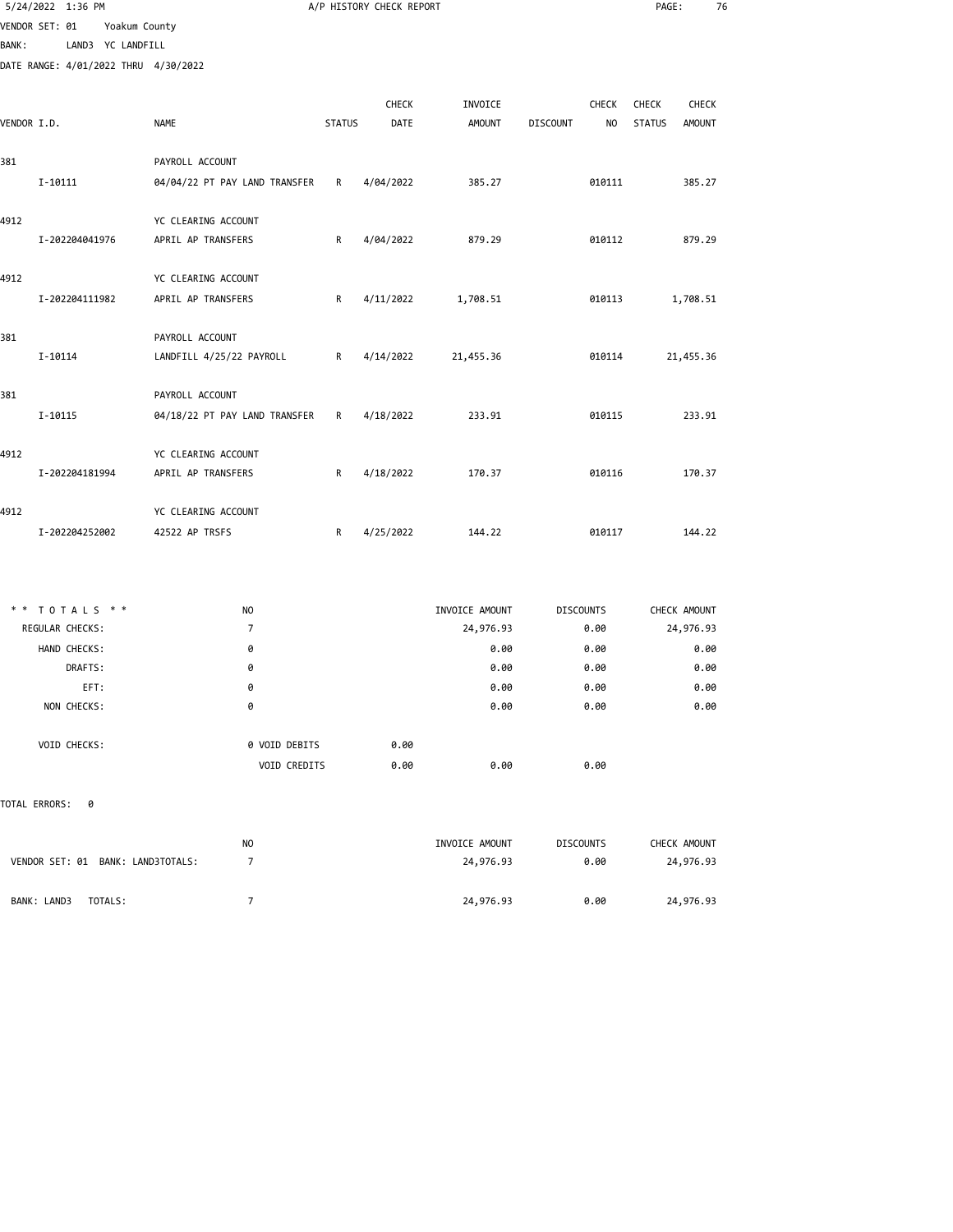| 5/24/2022 1:36 PM                               |                        | A/P HISTORY CHECK REPORT |           |                |                       |                                |  |  |
|-------------------------------------------------|------------------------|--------------------------|-----------|----------------|-----------------------|--------------------------------|--|--|
| Yoakum County<br>VENDOR SET: 01                 |                        |                          |           |                |                       |                                |  |  |
| NHDS3 NURSING HOME DEBT SERVICE<br><b>BANK:</b> |                        |                          |           |                |                       |                                |  |  |
| DATE RANGE: 4/01/2022 THRU 4/30/2022            |                        |                          |           |                |                       |                                |  |  |
|                                                 |                        |                          |           |                |                       |                                |  |  |
|                                                 |                        |                          | CHECK     | INVOICE        | CHECK                 | CHECK<br>CHECK                 |  |  |
| VENDOR I.D.                                     | <b>NAME</b>            | <b>STATUS</b>            | DATE      | <b>AMOUNT</b>  | <b>DISCOUNT</b><br>NO | <b>STATUS</b><br><b>AMOUNT</b> |  |  |
| 482                                             | YC GENERAL FUND        |                          |           |                |                       |                                |  |  |
| I-10095                                         | MARCH AD VALOREM TAXES | H                        | 4/13/2022 | 6,668.00       | 010095                | 6,668.00                       |  |  |
|                                                 |                        |                          |           |                |                       |                                |  |  |
| ** TOTALS **                                    | N <sub>O</sub>         |                          |           | INVOICE AMOUNT | <b>DISCOUNTS</b>      | CHECK AMOUNT                   |  |  |
| REGULAR CHECKS:                                 | 0                      |                          |           | 0.00           | 0.00                  | 0.00                           |  |  |
| HAND CHECKS:                                    | 1                      |                          |           | 6,668.00       | 0.00                  | 6,668.00                       |  |  |
| DRAFTS:                                         | 0                      |                          |           | 0.00           | 0.00                  | 0.00                           |  |  |
| EFT:                                            | 0                      |                          |           | 0.00           | 0.00                  | 0.00                           |  |  |
| NON CHECKS:                                     | 0                      |                          |           | 0.00           | 0.00                  | 0.00                           |  |  |
| VOID CHECKS:                                    | 0 VOID DEBITS          |                          | 0.00      |                |                       |                                |  |  |
|                                                 | VOID CREDITS           |                          | 0.00      | 0.00           | 0.00                  |                                |  |  |
| TOTAL ERRORS:<br>0                              |                        |                          |           |                |                       |                                |  |  |
|                                                 | <b>NO</b>              |                          |           | INVOICE AMOUNT | <b>DISCOUNTS</b>      | CHECK AMOUNT                   |  |  |
| VENDOR SET: 01 BANK: NHDS3TOTALS:               | 1                      |                          |           | 6,668.00       | 0.00                  | 6,668.00                       |  |  |

BANK: NHDS3 TOTALS: 1 1 1 1 1 6,668.00 0.00 6,668.00 6,668.00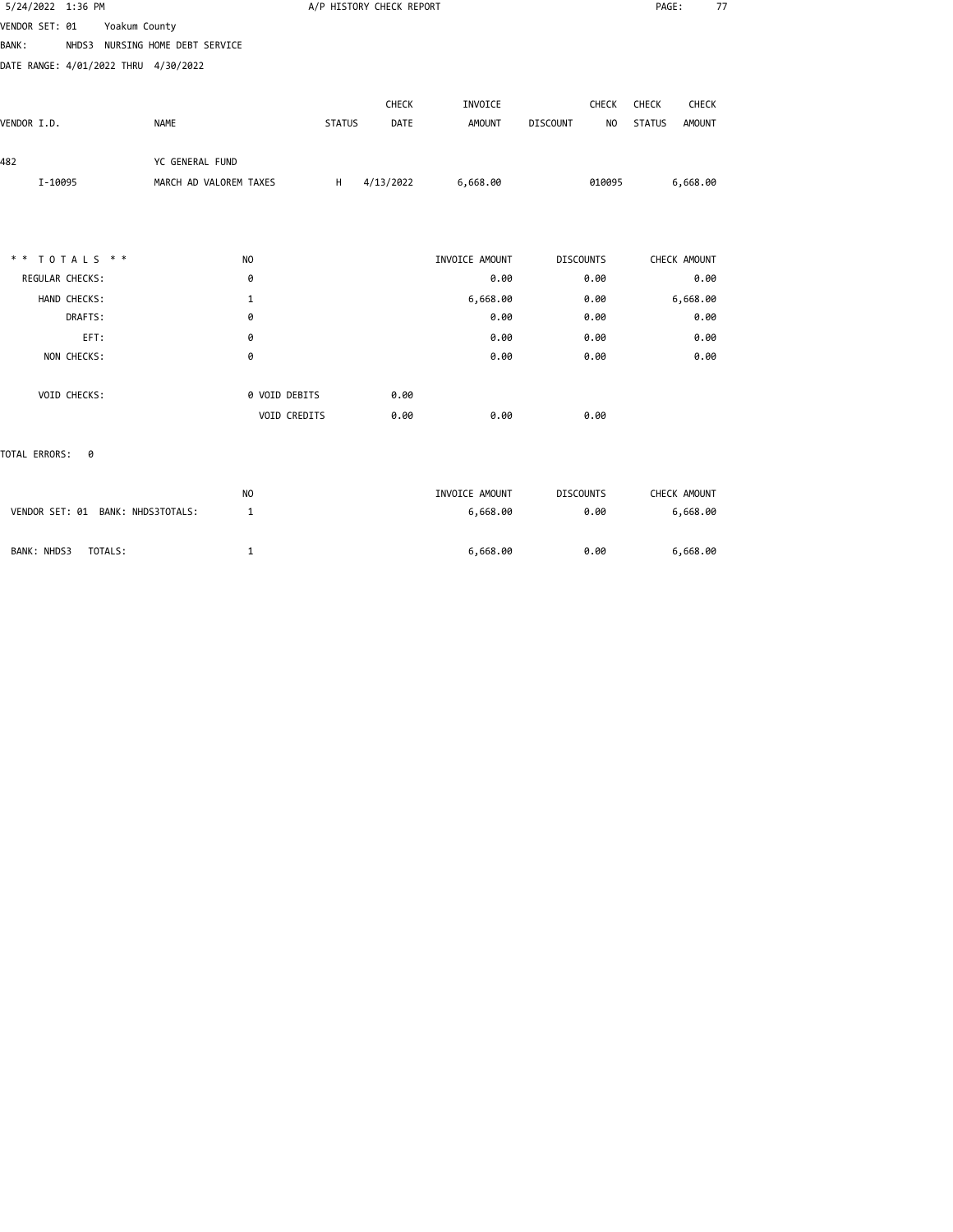| 5/24/2022 1:36 PM                    |                |                |                     |                | A/P HISTORY CHECK REPORT |               |           |                |                  |        | PAGE:         |               | 78 |
|--------------------------------------|----------------|----------------|---------------------|----------------|--------------------------|---------------|-----------|----------------|------------------|--------|---------------|---------------|----|
| VENDOR SET: 01                       |                | Yoakum County  |                     |                |                          |               |           |                |                  |        |               |               |    |
| <b>BANK:</b>                         | PA3            | PLAINS AIRPORT |                     |                |                          |               |           |                |                  |        |               |               |    |
| DATE RANGE: 4/01/2022 THRU 4/30/2022 |                |                |                     |                |                          |               |           |                |                  |        |               |               |    |
|                                      |                |                |                     |                |                          |               | CHECK     | INVOICE        |                  | CHECK  | CHECK         | CHECK         |    |
| VENDOR I.D.                          |                |                | <b>NAME</b>         |                |                          | <b>STATUS</b> | DATE      | AMOUNT         | <b>DISCOUNT</b>  | NO     | <b>STATUS</b> | <b>AMOUNT</b> |    |
| 4912                                 |                |                | YC CLEARING ACCOUNT |                |                          |               |           |                |                  |        |               |               |    |
|                                      | I-202204252001 |                | 42599 AP TRSFS      |                |                          | H             | 4/25/2022 | 577.39         |                  | 010248 |               | 577.39        |    |
|                                      |                |                |                     |                |                          |               |           |                |                  |        |               |               |    |
| ** TOTALS **                         |                |                |                     | N <sub>O</sub> |                          |               |           | INVOICE AMOUNT | <b>DISCOUNTS</b> |        |               | CHECK AMOUNT  |    |
| REGULAR CHECKS:                      |                |                |                     | 0              |                          |               |           | 0.00           |                  | 0.00   |               | 0.00          |    |
|                                      | HAND CHECKS:   |                |                     | $\mathbf{1}$   |                          |               |           | 577.39         |                  | 0.00   |               | 577.39        |    |
|                                      | DRAFTS:        |                |                     | 0              |                          |               |           | 0.00           |                  | 0.00   |               | 0.00          |    |
|                                      | EFT:           |                |                     | 0              |                          |               |           | 0.00           |                  | 0.00   |               | 0.00          |    |
|                                      | NON CHECKS:    |                |                     | 0              |                          |               |           | 0.00           |                  | 0.00   |               | 0.00          |    |
|                                      | VOID CHECKS:   |                |                     |                | 0 VOID DEBITS            |               | 0.00      |                |                  |        |               |               |    |
|                                      |                |                |                     |                | VOID CREDITS             |               | 0.00      | 0.00           |                  | 0.00   |               |               |    |
| TOTAL ERRORS:                        | 0              |                |                     |                |                          |               |           |                |                  |        |               |               |    |

|                                  | NO | INVOICE AMOUNT | <b>DISCOUNTS</b> | CHECK AMOUNT |
|----------------------------------|----|----------------|------------------|--------------|
| VENDOR SET: 01 BANK: PA3 TOTALS: |    | 577.39         | 0.00             | 577.39       |
|                                  |    |                |                  |              |
| BANK: PA3<br>TOTALS:             |    | 577.39         | 0.00             | 577.39       |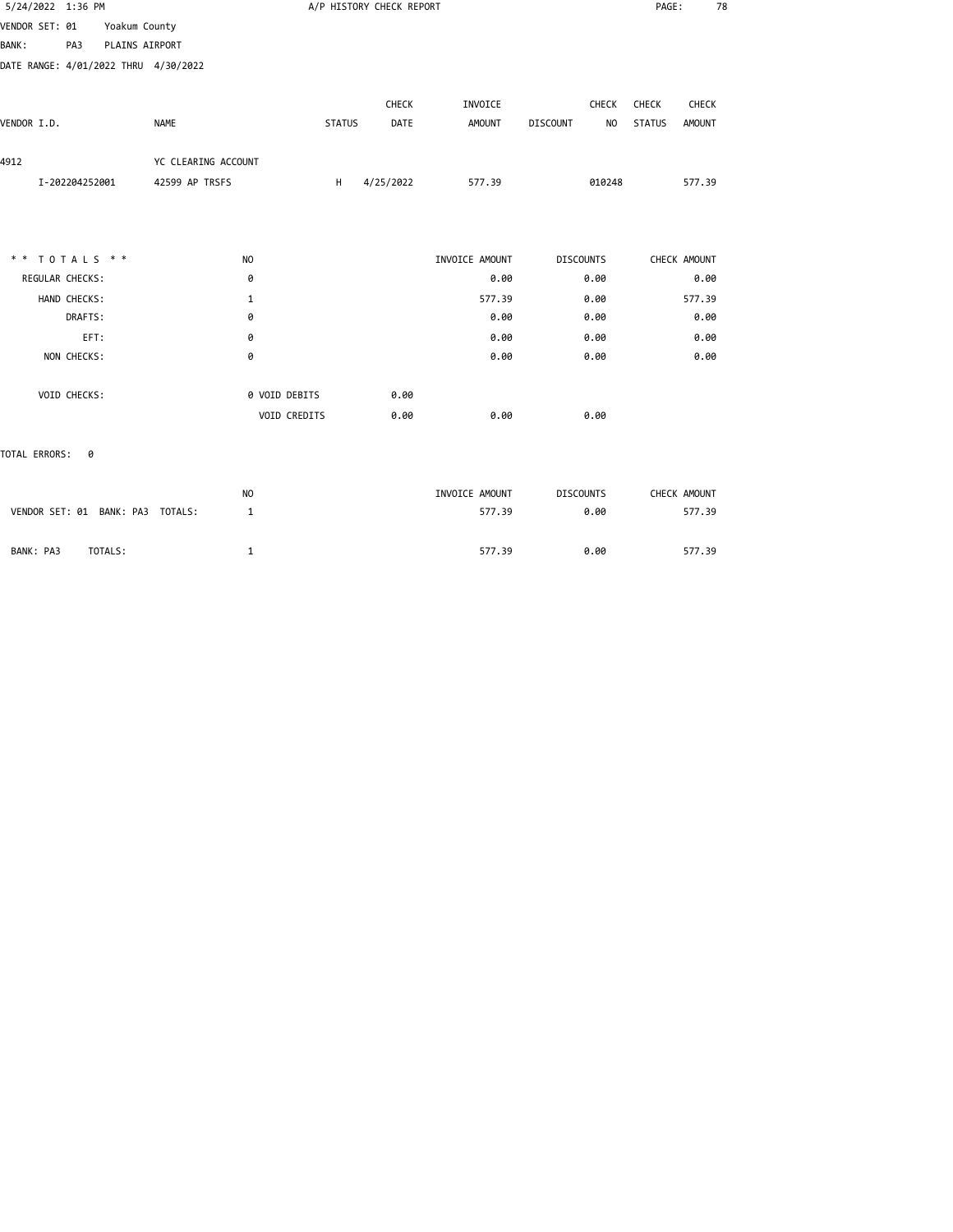| VENDOR SET: 01<br>Yoakum County<br>PCA3<br>PAYROLL CLEARING<br>BANK :<br>DATE RANGE: 4/01/2022 THRU 4/30/2022<br>CHECK<br><b>CHECK</b><br>INVOICE<br><b>CHECK</b><br><b>STATUS</b><br>DATE<br><b>AMOUNT</b><br><b>DISCOUNT</b><br>NO<br><b>STATUS</b><br><b>AMOUNT</b><br>VENDOR I.D.<br>NAME<br>11379<br>PLAINS STATE BANK<br>I-T1 04/04/22 PT<br>WHT DEDUCTIONS<br>D<br>4/04/2022<br>159.68<br>000000<br>I-T1 04/04/22 PT2<br>WHT DEDUCTIONS<br>D<br>4/04/2022<br>50.14<br>000000<br>PLAINS STATE BANK<br>11379<br>I-T1 04/18/22 HOS<br>WHT DEDUCTIONS<br>2,401.84<br>000000<br>D<br>4/18/2022<br>I-T1 04/18/22 PT<br>WHT DEDUCTIONS<br>D<br>4/18/2022<br>172.57<br>000000<br>I-T1 04/18/22 PT2<br>D<br>4/18/2022<br>87.82<br>2,662.23<br>WHT DEDUCTIONS<br>000000<br>PLAINS STATE BANK<br>11380<br>I-T3 04/04/22 PT<br>FICA DEDUCTIONS<br>000000<br>D<br>4/04/2022<br>1,144.08<br>I-T3 04/04/22 PT2<br>FICA DEDUCTIONS<br>4/04/2022<br>237.16<br>000000<br>D<br>I-T4 04/04/22 PT<br>MEDICARE DEDUCTIONS<br>4/04/2022<br>267.58<br>000000<br>D<br>I-T4 04/04/22 PT2<br>MEDICARE DEDUCTIONS<br>D<br>4/04/2022<br>55.46<br>000000<br>1,704.28<br>PLAINS STATE BANK<br>11380<br>I-T3 04/18/22 HOS<br>FICA DEDUCTIONS<br>000000<br>D<br>4/18/2022<br>1,283.78<br>I-T3 04/18/22 PT<br>FICA DEDUCTIONS<br>D<br>4/18/2022<br>1,405.58<br>000000<br>I-T3 04/18/22 PT2<br>FICA DEDUCTIONS<br>D<br>000000<br>4/18/2022<br>273.12<br>I-T4 04/18/22 HOS<br>MEDICARE DEDUCTIONS<br>D<br>4/18/2022<br>300.24<br>000000<br>I-T4 04/18/22 PT<br>MEDICARE DEDUCTIONS<br>4/18/2022<br>328.72<br>000000<br>D<br>MEDICARE DEDUCTIONS<br>000000<br>I-T4 04/18/22 PT2<br>D<br>4/18/2022<br>63.88<br>3,655.32<br>358<br>TCDRS - TEXAS COUNTY & DISTRIC<br>I-RET03/07/22 PT<br>RETIREMENT<br>D<br>4/15/2022<br>001128<br>2,151.27<br>I-RET03/07/22 PT2<br>RETIREMENT<br>4/15/2022<br>235.36<br>001128<br>D<br>I-RET03/10/22 HOS<br>RETIREMENT<br>D<br>4/15/2022<br>76,972.19<br>001128<br>I-RET03/21/22 PT<br>RETIREMENT<br>D<br>4/15/2022<br>3,276.39<br>001128<br>I-RET03/21/22 PT2<br>349.13<br>001128<br>RETIREMENT<br>D<br>4/15/2022<br>75,714.08<br>I-RET03/24/22 HOS<br>RETIREMENT<br>D<br>4/15/2022<br>001128<br>D<br>4/15/2022<br>83,041.08<br>001128<br>I-RET03/25/22 MPR<br>RETIREMENT<br>I-RET3/25/22 CJAD<br>D<br>4/15/2022<br>14,303.53<br>001128<br>256,043.03<br>RETIREMENT | 79           |
|-----------------------------------------------------------------------------------------------------------------------------------------------------------------------------------------------------------------------------------------------------------------------------------------------------------------------------------------------------------------------------------------------------------------------------------------------------------------------------------------------------------------------------------------------------------------------------------------------------------------------------------------------------------------------------------------------------------------------------------------------------------------------------------------------------------------------------------------------------------------------------------------------------------------------------------------------------------------------------------------------------------------------------------------------------------------------------------------------------------------------------------------------------------------------------------------------------------------------------------------------------------------------------------------------------------------------------------------------------------------------------------------------------------------------------------------------------------------------------------------------------------------------------------------------------------------------------------------------------------------------------------------------------------------------------------------------------------------------------------------------------------------------------------------------------------------------------------------------------------------------------------------------------------------------------------------------------------------------------------------------------------------------------------------------------------------------------------------------------------------------------------------------------------------------------------------------------------------------------------------------------------------------------------------------------------------------------------------------------------------------|--------------|
|                                                                                                                                                                                                                                                                                                                                                                                                                                                                                                                                                                                                                                                                                                                                                                                                                                                                                                                                                                                                                                                                                                                                                                                                                                                                                                                                                                                                                                                                                                                                                                                                                                                                                                                                                                                                                                                                                                                                                                                                                                                                                                                                                                                                                                                                                                                                                                       |              |
|                                                                                                                                                                                                                                                                                                                                                                                                                                                                                                                                                                                                                                                                                                                                                                                                                                                                                                                                                                                                                                                                                                                                                                                                                                                                                                                                                                                                                                                                                                                                                                                                                                                                                                                                                                                                                                                                                                                                                                                                                                                                                                                                                                                                                                                                                                                                                                       |              |
|                                                                                                                                                                                                                                                                                                                                                                                                                                                                                                                                                                                                                                                                                                                                                                                                                                                                                                                                                                                                                                                                                                                                                                                                                                                                                                                                                                                                                                                                                                                                                                                                                                                                                                                                                                                                                                                                                                                                                                                                                                                                                                                                                                                                                                                                                                                                                                       |              |
|                                                                                                                                                                                                                                                                                                                                                                                                                                                                                                                                                                                                                                                                                                                                                                                                                                                                                                                                                                                                                                                                                                                                                                                                                                                                                                                                                                                                                                                                                                                                                                                                                                                                                                                                                                                                                                                                                                                                                                                                                                                                                                                                                                                                                                                                                                                                                                       |              |
|                                                                                                                                                                                                                                                                                                                                                                                                                                                                                                                                                                                                                                                                                                                                                                                                                                                                                                                                                                                                                                                                                                                                                                                                                                                                                                                                                                                                                                                                                                                                                                                                                                                                                                                                                                                                                                                                                                                                                                                                                                                                                                                                                                                                                                                                                                                                                                       | <b>CHECK</b> |
|                                                                                                                                                                                                                                                                                                                                                                                                                                                                                                                                                                                                                                                                                                                                                                                                                                                                                                                                                                                                                                                                                                                                                                                                                                                                                                                                                                                                                                                                                                                                                                                                                                                                                                                                                                                                                                                                                                                                                                                                                                                                                                                                                                                                                                                                                                                                                                       |              |
|                                                                                                                                                                                                                                                                                                                                                                                                                                                                                                                                                                                                                                                                                                                                                                                                                                                                                                                                                                                                                                                                                                                                                                                                                                                                                                                                                                                                                                                                                                                                                                                                                                                                                                                                                                                                                                                                                                                                                                                                                                                                                                                                                                                                                                                                                                                                                                       |              |
|                                                                                                                                                                                                                                                                                                                                                                                                                                                                                                                                                                                                                                                                                                                                                                                                                                                                                                                                                                                                                                                                                                                                                                                                                                                                                                                                                                                                                                                                                                                                                                                                                                                                                                                                                                                                                                                                                                                                                                                                                                                                                                                                                                                                                                                                                                                                                                       |              |
|                                                                                                                                                                                                                                                                                                                                                                                                                                                                                                                                                                                                                                                                                                                                                                                                                                                                                                                                                                                                                                                                                                                                                                                                                                                                                                                                                                                                                                                                                                                                                                                                                                                                                                                                                                                                                                                                                                                                                                                                                                                                                                                                                                                                                                                                                                                                                                       | 209.82       |
|                                                                                                                                                                                                                                                                                                                                                                                                                                                                                                                                                                                                                                                                                                                                                                                                                                                                                                                                                                                                                                                                                                                                                                                                                                                                                                                                                                                                                                                                                                                                                                                                                                                                                                                                                                                                                                                                                                                                                                                                                                                                                                                                                                                                                                                                                                                                                                       |              |
|                                                                                                                                                                                                                                                                                                                                                                                                                                                                                                                                                                                                                                                                                                                                                                                                                                                                                                                                                                                                                                                                                                                                                                                                                                                                                                                                                                                                                                                                                                                                                                                                                                                                                                                                                                                                                                                                                                                                                                                                                                                                                                                                                                                                                                                                                                                                                                       |              |
|                                                                                                                                                                                                                                                                                                                                                                                                                                                                                                                                                                                                                                                                                                                                                                                                                                                                                                                                                                                                                                                                                                                                                                                                                                                                                                                                                                                                                                                                                                                                                                                                                                                                                                                                                                                                                                                                                                                                                                                                                                                                                                                                                                                                                                                                                                                                                                       |              |
|                                                                                                                                                                                                                                                                                                                                                                                                                                                                                                                                                                                                                                                                                                                                                                                                                                                                                                                                                                                                                                                                                                                                                                                                                                                                                                                                                                                                                                                                                                                                                                                                                                                                                                                                                                                                                                                                                                                                                                                                                                                                                                                                                                                                                                                                                                                                                                       |              |
|                                                                                                                                                                                                                                                                                                                                                                                                                                                                                                                                                                                                                                                                                                                                                                                                                                                                                                                                                                                                                                                                                                                                                                                                                                                                                                                                                                                                                                                                                                                                                                                                                                                                                                                                                                                                                                                                                                                                                                                                                                                                                                                                                                                                                                                                                                                                                                       |              |
|                                                                                                                                                                                                                                                                                                                                                                                                                                                                                                                                                                                                                                                                                                                                                                                                                                                                                                                                                                                                                                                                                                                                                                                                                                                                                                                                                                                                                                                                                                                                                                                                                                                                                                                                                                                                                                                                                                                                                                                                                                                                                                                                                                                                                                                                                                                                                                       |              |
|                                                                                                                                                                                                                                                                                                                                                                                                                                                                                                                                                                                                                                                                                                                                                                                                                                                                                                                                                                                                                                                                                                                                                                                                                                                                                                                                                                                                                                                                                                                                                                                                                                                                                                                                                                                                                                                                                                                                                                                                                                                                                                                                                                                                                                                                                                                                                                       |              |
|                                                                                                                                                                                                                                                                                                                                                                                                                                                                                                                                                                                                                                                                                                                                                                                                                                                                                                                                                                                                                                                                                                                                                                                                                                                                                                                                                                                                                                                                                                                                                                                                                                                                                                                                                                                                                                                                                                                                                                                                                                                                                                                                                                                                                                                                                                                                                                       |              |
|                                                                                                                                                                                                                                                                                                                                                                                                                                                                                                                                                                                                                                                                                                                                                                                                                                                                                                                                                                                                                                                                                                                                                                                                                                                                                                                                                                                                                                                                                                                                                                                                                                                                                                                                                                                                                                                                                                                                                                                                                                                                                                                                                                                                                                                                                                                                                                       |              |
|                                                                                                                                                                                                                                                                                                                                                                                                                                                                                                                                                                                                                                                                                                                                                                                                                                                                                                                                                                                                                                                                                                                                                                                                                                                                                                                                                                                                                                                                                                                                                                                                                                                                                                                                                                                                                                                                                                                                                                                                                                                                                                                                                                                                                                                                                                                                                                       |              |
|                                                                                                                                                                                                                                                                                                                                                                                                                                                                                                                                                                                                                                                                                                                                                                                                                                                                                                                                                                                                                                                                                                                                                                                                                                                                                                                                                                                                                                                                                                                                                                                                                                                                                                                                                                                                                                                                                                                                                                                                                                                                                                                                                                                                                                                                                                                                                                       |              |
|                                                                                                                                                                                                                                                                                                                                                                                                                                                                                                                                                                                                                                                                                                                                                                                                                                                                                                                                                                                                                                                                                                                                                                                                                                                                                                                                                                                                                                                                                                                                                                                                                                                                                                                                                                                                                                                                                                                                                                                                                                                                                                                                                                                                                                                                                                                                                                       |              |
|                                                                                                                                                                                                                                                                                                                                                                                                                                                                                                                                                                                                                                                                                                                                                                                                                                                                                                                                                                                                                                                                                                                                                                                                                                                                                                                                                                                                                                                                                                                                                                                                                                                                                                                                                                                                                                                                                                                                                                                                                                                                                                                                                                                                                                                                                                                                                                       |              |
|                                                                                                                                                                                                                                                                                                                                                                                                                                                                                                                                                                                                                                                                                                                                                                                                                                                                                                                                                                                                                                                                                                                                                                                                                                                                                                                                                                                                                                                                                                                                                                                                                                                                                                                                                                                                                                                                                                                                                                                                                                                                                                                                                                                                                                                                                                                                                                       |              |
|                                                                                                                                                                                                                                                                                                                                                                                                                                                                                                                                                                                                                                                                                                                                                                                                                                                                                                                                                                                                                                                                                                                                                                                                                                                                                                                                                                                                                                                                                                                                                                                                                                                                                                                                                                                                                                                                                                                                                                                                                                                                                                                                                                                                                                                                                                                                                                       |              |
|                                                                                                                                                                                                                                                                                                                                                                                                                                                                                                                                                                                                                                                                                                                                                                                                                                                                                                                                                                                                                                                                                                                                                                                                                                                                                                                                                                                                                                                                                                                                                                                                                                                                                                                                                                                                                                                                                                                                                                                                                                                                                                                                                                                                                                                                                                                                                                       |              |
|                                                                                                                                                                                                                                                                                                                                                                                                                                                                                                                                                                                                                                                                                                                                                                                                                                                                                                                                                                                                                                                                                                                                                                                                                                                                                                                                                                                                                                                                                                                                                                                                                                                                                                                                                                                                                                                                                                                                                                                                                                                                                                                                                                                                                                                                                                                                                                       |              |
|                                                                                                                                                                                                                                                                                                                                                                                                                                                                                                                                                                                                                                                                                                                                                                                                                                                                                                                                                                                                                                                                                                                                                                                                                                                                                                                                                                                                                                                                                                                                                                                                                                                                                                                                                                                                                                                                                                                                                                                                                                                                                                                                                                                                                                                                                                                                                                       |              |
|                                                                                                                                                                                                                                                                                                                                                                                                                                                                                                                                                                                                                                                                                                                                                                                                                                                                                                                                                                                                                                                                                                                                                                                                                                                                                                                                                                                                                                                                                                                                                                                                                                                                                                                                                                                                                                                                                                                                                                                                                                                                                                                                                                                                                                                                                                                                                                       |              |
|                                                                                                                                                                                                                                                                                                                                                                                                                                                                                                                                                                                                                                                                                                                                                                                                                                                                                                                                                                                                                                                                                                                                                                                                                                                                                                                                                                                                                                                                                                                                                                                                                                                                                                                                                                                                                                                                                                                                                                                                                                                                                                                                                                                                                                                                                                                                                                       |              |
|                                                                                                                                                                                                                                                                                                                                                                                                                                                                                                                                                                                                                                                                                                                                                                                                                                                                                                                                                                                                                                                                                                                                                                                                                                                                                                                                                                                                                                                                                                                                                                                                                                                                                                                                                                                                                                                                                                                                                                                                                                                                                                                                                                                                                                                                                                                                                                       |              |
|                                                                                                                                                                                                                                                                                                                                                                                                                                                                                                                                                                                                                                                                                                                                                                                                                                                                                                                                                                                                                                                                                                                                                                                                                                                                                                                                                                                                                                                                                                                                                                                                                                                                                                                                                                                                                                                                                                                                                                                                                                                                                                                                                                                                                                                                                                                                                                       |              |
|                                                                                                                                                                                                                                                                                                                                                                                                                                                                                                                                                                                                                                                                                                                                                                                                                                                                                                                                                                                                                                                                                                                                                                                                                                                                                                                                                                                                                                                                                                                                                                                                                                                                                                                                                                                                                                                                                                                                                                                                                                                                                                                                                                                                                                                                                                                                                                       |              |
|                                                                                                                                                                                                                                                                                                                                                                                                                                                                                                                                                                                                                                                                                                                                                                                                                                                                                                                                                                                                                                                                                                                                                                                                                                                                                                                                                                                                                                                                                                                                                                                                                                                                                                                                                                                                                                                                                                                                                                                                                                                                                                                                                                                                                                                                                                                                                                       |              |
|                                                                                                                                                                                                                                                                                                                                                                                                                                                                                                                                                                                                                                                                                                                                                                                                                                                                                                                                                                                                                                                                                                                                                                                                                                                                                                                                                                                                                                                                                                                                                                                                                                                                                                                                                                                                                                                                                                                                                                                                                                                                                                                                                                                                                                                                                                                                                                       |              |
|                                                                                                                                                                                                                                                                                                                                                                                                                                                                                                                                                                                                                                                                                                                                                                                                                                                                                                                                                                                                                                                                                                                                                                                                                                                                                                                                                                                                                                                                                                                                                                                                                                                                                                                                                                                                                                                                                                                                                                                                                                                                                                                                                                                                                                                                                                                                                                       |              |
|                                                                                                                                                                                                                                                                                                                                                                                                                                                                                                                                                                                                                                                                                                                                                                                                                                                                                                                                                                                                                                                                                                                                                                                                                                                                                                                                                                                                                                                                                                                                                                                                                                                                                                                                                                                                                                                                                                                                                                                                                                                                                                                                                                                                                                                                                                                                                                       |              |
| 11379<br>PLAINS STATE BANK                                                                                                                                                                                                                                                                                                                                                                                                                                                                                                                                                                                                                                                                                                                                                                                                                                                                                                                                                                                                                                                                                                                                                                                                                                                                                                                                                                                                                                                                                                                                                                                                                                                                                                                                                                                                                                                                                                                                                                                                                                                                                                                                                                                                                                                                                                                                            |              |
| I-T1 4/7/22 HOS<br>WHT DEDUCTIONS<br>D<br>4/07/2022<br>38,777.97<br>001129<br>38,777.97                                                                                                                                                                                                                                                                                                                                                                                                                                                                                                                                                                                                                                                                                                                                                                                                                                                                                                                                                                                                                                                                                                                                                                                                                                                                                                                                                                                                                                                                                                                                                                                                                                                                                                                                                                                                                                                                                                                                                                                                                                                                                                                                                                                                                                                                               |              |
| 11380<br>PLAINS STATE BANK                                                                                                                                                                                                                                                                                                                                                                                                                                                                                                                                                                                                                                                                                                                                                                                                                                                                                                                                                                                                                                                                                                                                                                                                                                                                                                                                                                                                                                                                                                                                                                                                                                                                                                                                                                                                                                                                                                                                                                                                                                                                                                                                                                                                                                                                                                                                            |              |
| I-T3 4/7/22 HOS<br>FICA DEDUCTIONS<br>D<br>4/07/2022<br>47,339.66<br>001130                                                                                                                                                                                                                                                                                                                                                                                                                                                                                                                                                                                                                                                                                                                                                                                                                                                                                                                                                                                                                                                                                                                                                                                                                                                                                                                                                                                                                                                                                                                                                                                                                                                                                                                                                                                                                                                                                                                                                                                                                                                                                                                                                                                                                                                                                           |              |
| I-T4 4/7/22 HOS<br>MEDICARE DEDUCTIONS<br>D<br>4/07/2022<br>11,071.50<br>001130<br>58,411.16                                                                                                                                                                                                                                                                                                                                                                                                                                                                                                                                                                                                                                                                                                                                                                                                                                                                                                                                                                                                                                                                                                                                                                                                                                                                                                                                                                                                                                                                                                                                                                                                                                                                                                                                                                                                                                                                                                                                                                                                                                                                                                                                                                                                                                                                          |              |
| 10148<br>OFFICE OF THE ATTORNEY GENERAL                                                                                                                                                                                                                                                                                                                                                                                                                                                                                                                                                                                                                                                                                                                                                                                                                                                                                                                                                                                                                                                                                                                                                                                                                                                                                                                                                                                                                                                                                                                                                                                                                                                                                                                                                                                                                                                                                                                                                                                                                                                                                                                                                                                                                                                                                                                               |              |

I-CS804/25/22 MPR RICHARD GARCIA OAG #0012550568 D 4/25/2022 400.00 001131 400.00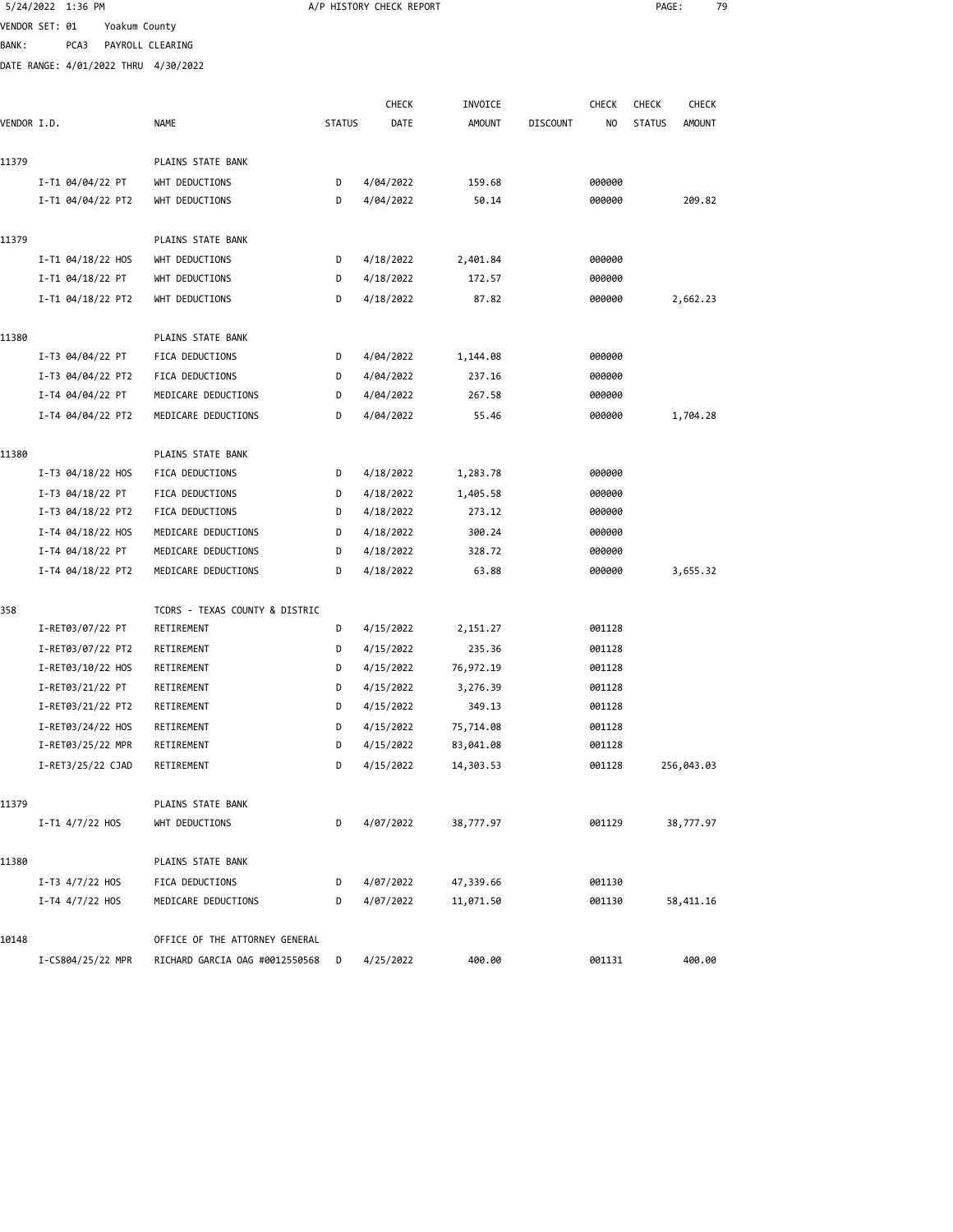|             |                |                                                                                                                                                                                                                                                                                                                                                                                             |                                                                                                                                                                                                                                                                               |                                               |                                                                       |                                                                                                    |                 |                                           | 80                            |                                                                                                                                                     |
|-------------|----------------|---------------------------------------------------------------------------------------------------------------------------------------------------------------------------------------------------------------------------------------------------------------------------------------------------------------------------------------------------------------------------------------------|-------------------------------------------------------------------------------------------------------------------------------------------------------------------------------------------------------------------------------------------------------------------------------|-----------------------------------------------|-----------------------------------------------------------------------|----------------------------------------------------------------------------------------------------|-----------------|-------------------------------------------|-------------------------------|-----------------------------------------------------------------------------------------------------------------------------------------------------|
|             |                |                                                                                                                                                                                                                                                                                                                                                                                             |                                                                                                                                                                                                                                                                               |                                               |                                                                       |                                                                                                    |                 |                                           |                               |                                                                                                                                                     |
| PCA3        |                |                                                                                                                                                                                                                                                                                                                                                                                             |                                                                                                                                                                                                                                                                               |                                               |                                                                       |                                                                                                    |                 |                                           |                               |                                                                                                                                                     |
|             |                |                                                                                                                                                                                                                                                                                                                                                                                             |                                                                                                                                                                                                                                                                               |                                               |                                                                       |                                                                                                    |                 |                                           |                               |                                                                                                                                                     |
|             |                |                                                                                                                                                                                                                                                                                                                                                                                             |                                                                                                                                                                                                                                                                               |                                               |                                                                       |                                                                                                    |                 |                                           |                               |                                                                                                                                                     |
|             |                |                                                                                                                                                                                                                                                                                                                                                                                             |                                                                                                                                                                                                                                                                               |                                               |                                                                       |                                                                                                    |                 |                                           |                               |                                                                                                                                                     |
|             |                |                                                                                                                                                                                                                                                                                                                                                                                             |                                                                                                                                                                                                                                                                               |                                               |                                                                       |                                                                                                    |                 |                                           |                               |                                                                                                                                                     |
|             |                | PLAINS STATE BANK                                                                                                                                                                                                                                                                                                                                                                           |                                                                                                                                                                                                                                                                               |                                               |                                                                       |                                                                                                    |                 |                                           |                               |                                                                                                                                                     |
|             |                | WHT DEDUCTIONS                                                                                                                                                                                                                                                                                                                                                                              | D                                                                                                                                                                                                                                                                             | 4/25/2022                                     | 28,654.61                                                             |                                                                                                    | 001132          |                                           |                               |                                                                                                                                                     |
|             |                |                                                                                                                                                                                                                                                                                                                                                                                             |                                                                                                                                                                                                                                                                               |                                               |                                                                       |                                                                                                    |                 |                                           |                               |                                                                                                                                                     |
|             |                | FICA DEDUCTIONS                                                                                                                                                                                                                                                                                                                                                                             | D                                                                                                                                                                                                                                                                             | 4/25/2022                                     |                                                                       |                                                                                                    | 001133          |                                           |                               |                                                                                                                                                     |
|             |                | MEDICARE DEDUCTIONS                                                                                                                                                                                                                                                                                                                                                                         | D                                                                                                                                                                                                                                                                             | 4/25/2022                                     | 12, 171.54                                                            |                                                                                                    | 001133          |                                           |                               |                                                                                                                                                     |
|             |                |                                                                                                                                                                                                                                                                                                                                                                                             |                                                                                                                                                                                                                                                                               |                                               |                                                                       |                                                                                                    |                 |                                           |                               |                                                                                                                                                     |
|             |                | 0AG#0011935557/F.RODRIGUEZ                                                                                                                                                                                                                                                                                                                                                                  | D                                                                                                                                                                                                                                                                             | 4/25/2022                                     | 350.00                                                                |                                                                                                    | 001134          |                                           | 350.00                        |                                                                                                                                                     |
|             |                |                                                                                                                                                                                                                                                                                                                                                                                             |                                                                                                                                                                                                                                                                               |                                               |                                                                       |                                                                                                    |                 |                                           |                               |                                                                                                                                                     |
|             |                |                                                                                                                                                                                                                                                                                                                                                                                             |                                                                                                                                                                                                                                                                               |                                               |                                                                       |                                                                                                    |                 |                                           |                               |                                                                                                                                                     |
|             |                |                                                                                                                                                                                                                                                                                                                                                                                             |                                                                                                                                                                                                                                                                               |                                               |                                                                       |                                                                                                    |                 |                                           |                               |                                                                                                                                                     |
|             |                | PLAINS STATE BANK                                                                                                                                                                                                                                                                                                                                                                           |                                                                                                                                                                                                                                                                               |                                               |                                                                       |                                                                                                    |                 |                                           |                               |                                                                                                                                                     |
|             |                | FICA DEDUCTIONS                                                                                                                                                                                                                                                                                                                                                                             | D                                                                                                                                                                                                                                                                             | 4/21/2022                                     | 45,893.38                                                             |                                                                                                    | 001136          |                                           |                               |                                                                                                                                                     |
|             |                | MEDICARE DEDUCTIONS                                                                                                                                                                                                                                                                                                                                                                         | D                                                                                                                                                                                                                                                                             | 4/21/2022                                     | 10,733.22                                                             |                                                                                                    | 001136          |                                           |                               |                                                                                                                                                     |
|             |                | PLAINS STATE BANK                                                                                                                                                                                                                                                                                                                                                                           |                                                                                                                                                                                                                                                                               |                                               |                                                                       |                                                                                                    |                 |                                           |                               |                                                                                                                                                     |
|             |                | WHT DEDUCTIONS                                                                                                                                                                                                                                                                                                                                                                              | D                                                                                                                                                                                                                                                                             | 4/25/2022                                     | 4,952.88                                                              |                                                                                                    | 001137          |                                           |                               |                                                                                                                                                     |
|             |                | PLAINS STATE BANK                                                                                                                                                                                                                                                                                                                                                                           |                                                                                                                                                                                                                                                                               |                                               |                                                                       |                                                                                                    |                 |                                           |                               |                                                                                                                                                     |
|             |                | FICA DEDUCTIONS                                                                                                                                                                                                                                                                                                                                                                             | D                                                                                                                                                                                                                                                                             | 4/25/2022                                     | 8,810.74                                                              |                                                                                                    | 001138          |                                           |                               |                                                                                                                                                     |
|             |                | MEDICARE DEDUCTIONS                                                                                                                                                                                                                                                                                                                                                                         | D                                                                                                                                                                                                                                                                             | 4/25/2022                                     | 2,060.52                                                              |                                                                                                    | 001138          |                                           |                               |                                                                                                                                                     |
|             |                |                                                                                                                                                                                                                                                                                                                                                                                             |                                                                                                                                                                                                                                                                               |                                               |                                                                       |                                                                                                    |                 |                                           |                               |                                                                                                                                                     |
|             |                |                                                                                                                                                                                                                                                                                                                                                                                             |                                                                                                                                                                                                                                                                               |                                               |                                                                       |                                                                                                    |                 |                                           |                               |                                                                                                                                                     |
|             |                | ERS/TAXABLE PAYROLL DEDUC                                                                                                                                                                                                                                                                                                                                                                   | D                                                                                                                                                                                                                                                                             | 4/25/2022                                     | 124.38                                                                |                                                                                                    | 001139          |                                           |                               |                                                                                                                                                     |
|             |                |                                                                                                                                                                                                                                                                                                                                                                                             |                                                                                                                                                                                                                                                                               |                                               |                                                                       |                                                                                                    |                 |                                           |                               |                                                                                                                                                     |
|             |                | PAYROLL MAECH INT                                                                                                                                                                                                                                                                                                                                                                           | R                                                                                                                                                                                                                                                                             | 4/01/2022                                     | 185.98                                                                |                                                                                                    | 082808          |                                           | 185.98                        |                                                                                                                                                     |
|             |                |                                                                                                                                                                                                                                                                                                                                                                                             |                                                                                                                                                                                                                                                                               |                                               |                                                                       |                                                                                                    |                 |                                           |                               |                                                                                                                                                     |
|             |                |                                                                                                                                                                                                                                                                                                                                                                                             |                                                                                                                                                                                                                                                                               |                                               |                                                                       |                                                                                                    |                 |                                           |                               |                                                                                                                                                     |
|             |                |                                                                                                                                                                                                                                                                                                                                                                                             |                                                                                                                                                                                                                                                                               |                                               |                                                                       |                                                                                                    |                 |                                           |                               |                                                                                                                                                     |
|             |                | PLAINS LIFESTYLE CENTER                                                                                                                                                                                                                                                                                                                                                                     |                                                                                                                                                                                                                                                                               |                                               |                                                                       |                                                                                                    |                 |                                           |                               |                                                                                                                                                     |
|             |                | PLC DUES                                                                                                                                                                                                                                                                                                                                                                                    | R                                                                                                                                                                                                                                                                             | 4/07/2022                                     | 100.00                                                                |                                                                                                    | 082827          |                                           | 100.00                        |                                                                                                                                                     |
|             |                | UNITED HERITAGE FEDERAL C                                                                                                                                                                                                                                                                                                                                                                   |                                                                                                                                                                                                                                                                               |                                               |                                                                       |                                                                                                    |                 |                                           |                               |                                                                                                                                                     |
|             |                | CREDIT UNION/1ST PAYROLL                                                                                                                                                                                                                                                                                                                                                                    | R                                                                                                                                                                                                                                                                             | 4/07/2022                                     | 50.00                                                                 |                                                                                                    | 082828          |                                           | 50.00                         |                                                                                                                                                     |
|             |                | YC FEDERAL CREDIT UNION                                                                                                                                                                                                                                                                                                                                                                     |                                                                                                                                                                                                                                                                               |                                               |                                                                       |                                                                                                    |                 |                                           |                               |                                                                                                                                                     |
|             |                | CREDIT UNION DEDUCTION                                                                                                                                                                                                                                                                                                                                                                      | R                                                                                                                                                                                                                                                                             | 4/07/2022                                     | 5,518.50                                                              |                                                                                                    | 082829          |                                           |                               |                                                                                                                                                     |
|             |                | CREDIT UNION DEDUCTION                                                                                                                                                                                                                                                                                                                                                                      | R                                                                                                                                                                                                                                                                             | 4/07/2022                                     | 3,262.00                                                              |                                                                                                    | 082829          |                                           |                               |                                                                                                                                                     |
| VENDOR I.D. | VENDOR SET: 01 | 5/24/2022 1:36 PM<br>I-T1 04/25/22 MPR<br>I-T3 04/25/22 MPR<br>I-T4 04/25/22 MPR<br>I-CS504/25/22 MPR<br>I-T1 04/21/22 HOS<br>I-T3 04/21/22 HOS<br>I-T4 04/21/22 HOS<br>I-T1 04/25/22MP2<br>I-T3 04/25/22MP2<br>I-T4 04/25/22MP2<br>I-ERS04/25/22MP2<br>I-ERT04/25/22MP2<br>I-202204011972<br>I-UW 4/7/22 HOS<br>I-PLC4/7/22 HOS<br>I-CU14/7/22 HOS<br>$I-CU$ 4/7/22 HOS<br>I-YC14/7/22 HOS | Yoakum County<br>PAYROLL CLEARING<br>DATE RANGE: 4/01/2022 THRU 4/30/2022<br><b>NAME</b><br>PLAINS STATE BANK<br>PLAINS STATE BANK<br>WHT DEDUCTIONS<br>CASHIER (TDCJ)<br>ERS PRE-TAX INSURANCE DED<br>YC GENERAL FUND<br>UNITED FUND OF DENVER CITY<br>UNITED FUND DEDUCTION | OFFICE OF THE ATTORNEY GENERAL<br>D<br>D<br>R | CHECK<br><b>STATUS</b><br>DATE<br>4/21/2022<br>4/25/2022<br>4/07/2022 | A/P HISTORY CHECK REPORT<br>INVOICE<br><b>AMOUNT</b><br>52,043.86<br>38,137.03<br>4,004.42<br>7.00 | <b>DISCOUNT</b> | CHECK<br>NO<br>001135<br>001139<br>082826 | <b>CHECK</b><br><b>STATUS</b> | PAGE:<br><b>CHECK</b><br><b>AMOUNT</b><br>28,654.61<br>64,215.40<br>38,137.03<br>56,626.60<br>4,952.88<br>10,871.26<br>4,128.80<br>7.00<br>8,780.50 |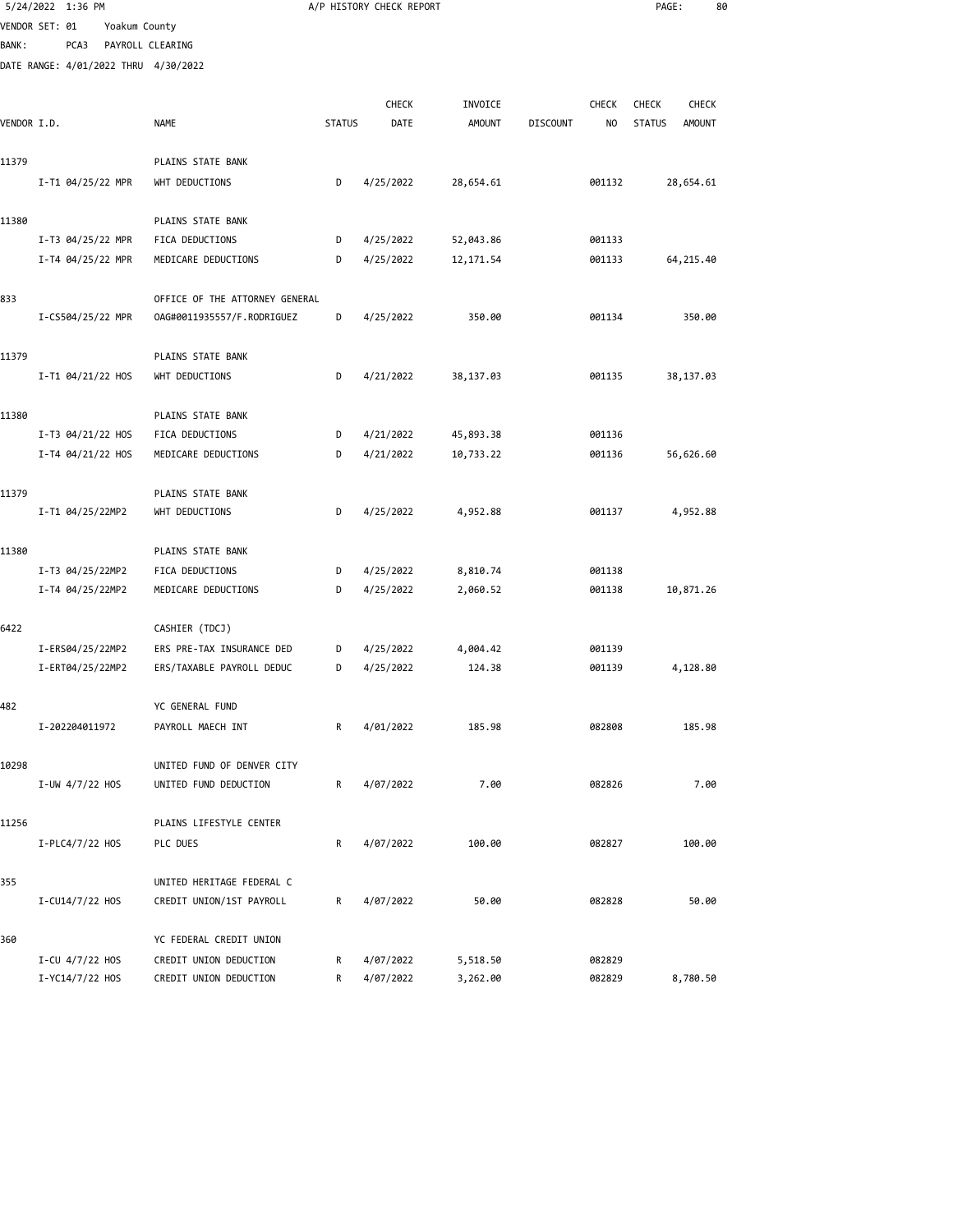|             | 5/24/2022 1:36 PM                    |               |                                                           |               | A/P HISTORY CHECK REPORT |                          |                 |                     | PAGE:                  | 81                            |  |
|-------------|--------------------------------------|---------------|-----------------------------------------------------------|---------------|--------------------------|--------------------------|-----------------|---------------------|------------------------|-------------------------------|--|
|             | VENDOR SET: 01                       | Yoakum County |                                                           |               |                          |                          |                 |                     |                        |                               |  |
| BANK :      | PCA3                                 |               | PAYROLL CLEARING                                          |               |                          |                          |                 |                     |                        |                               |  |
|             | DATE RANGE: 4/01/2022 THRU 4/30/2022 |               |                                                           |               |                          |                          |                 |                     |                        |                               |  |
| VENDOR I.D. |                                      |               | NAME                                                      | <b>STATUS</b> | <b>CHECK</b><br>DATE     | INVOICE<br><b>AMOUNT</b> | <b>DISCOUNT</b> | <b>CHECK</b><br>NO. | CHECK<br><b>STATUS</b> | <b>CHECK</b><br><b>AMOUNT</b> |  |
| 4314        |                                      |               | WTMC - WEST TEXAS MEDICAL CENT                            |               |                          |                          |                 |                     |                        |                               |  |
|             | I-WAR4/7/22 HOS                      |               | ACCOUNTS RECEIVED                                         | R             | 4/07/2022                | 72.00                    |                 | 082830              |                        | 72.00                         |  |
| 468         | I-ACR4/7/22 HOS                      |               | YCH - YOAKUM COUNTY HOSPITAL<br>ACCOUNT RECEIVED          | R             | 4/07/2022                | 1,655.84                 |                 | 082831              |                        | 1,655.84                      |  |
| 5635        |                                      |               | TEXAS CHILD SUPPORT                                       |               |                          |                          |                 |                     |                        |                               |  |
|             | I-CSA4/7/22 HOS                      |               | MARK E ANNA CODE:4800000                                  | R             | 4/07/2022                | 729.23                   |                 | 082832              |                        | 729.23                        |  |
| 8959        | I-WTL4/7/22 HOS                      |               | WEST TEXAS LIFESTYLE & REHAB C<br>WTLR DUES               | R             | 4/07/2022                | 940.00                   |                 | 082833              |                        | 940.00                        |  |
| 9264        | I-CU34/7/22 HOS                      |               | WT-NM ATLANTIC FEDERAL CREDIT<br>CREDIT UNION DEDUCTION   | R             | 4/07/2022                | 1,550.48                 |                 | 082834              |                        | 1,550.48                      |  |
| 9870        | $I$ -FF 4/7/22 HOS                   |               | YCH - YOAKUM COUNTY HOSPITAL<br>FLOWER FUND DEDUCTIONS    | R             | 4/07/2022                | 111.00                   |                 | 082835              |                        | 111.00                        |  |
| 11256       | I-PLC04/25/22 MPR                    |               | PLAINS LIFESTYLE CENTER<br>PLC DUES                       | R             | 4/25/2022                | 305.00                   |                 | 082842              |                        | 305.00                        |  |
| 11395       | I-YCT04/25/22 MPR                    |               | YC TAX ASSESSOR<br>PROPERTY TAXES DUE                     | R             | 4/25/2022                | 400.00                   |                 | 082843              |                        | 400.00                        |  |
| 11852       | I-NYL04/25/22 MPR                    |               | NEW YORK LIFE INSURANCE<br>NY LIFE INS EMPLOYEE DEDUCTION | R             | 4/25/2022                | 2,115.04                 |                 | 082844              |                        | 2,115.04                      |  |
| 13047       | I-NFC04/25/22 MPR                    |               | NATIONAL FAMILY CARE LIFE INSU<br>NFC EMPLOYEE DEDUCTIONS | R             | 4/25/2022                | 1,198.05                 |                 | 082845              |                        | 1,198.05                      |  |
| 360         | I-CU 04/25/22 MPR                    |               | YC FEDERAL CREDIT UNION<br>CREDIT UNION DEDUCTION         | R             | 4/25/2022                | 4,462.47                 |                 | 082846              |                        | 4,462.47                      |  |
| 468         | I-ACR04/25/22 MPR                    |               | YCH - YOAKUM COUNTY HOSPITAL<br>ACCOUNT RECEIVED          | R             | 4/25/2022                | 155.00                   |                 | 082847              |                        | 155.00                        |  |
| 5192        | I-AFL04/25/22 MPR                    |               | AFLAC - WORLDWIDE HEADQUA<br>AFLAC EMPLOYEE DEDUCTIONS    | R             | 4/25/2022                | 1,648.27                 |                 | 082848              |                        | 1,648.27                      |  |
| 5635        | I-CSE04/25/22 MPR                    |               | TEXAS CHILD SUPPORT<br>Q ESTY REMIT:001395442310251       | R             | 4/25/2022                | 439.00                   |                 | 082849              |                        | 439.00                        |  |
| 8959        |                                      |               | WEST TEXAS LIFESTYLE & REHAB C                            |               |                          |                          |                 |                     |                        |                               |  |

I-WTL04/25/22 MPR WTLR DUES R 4/25/2022 145.00 082850 145.00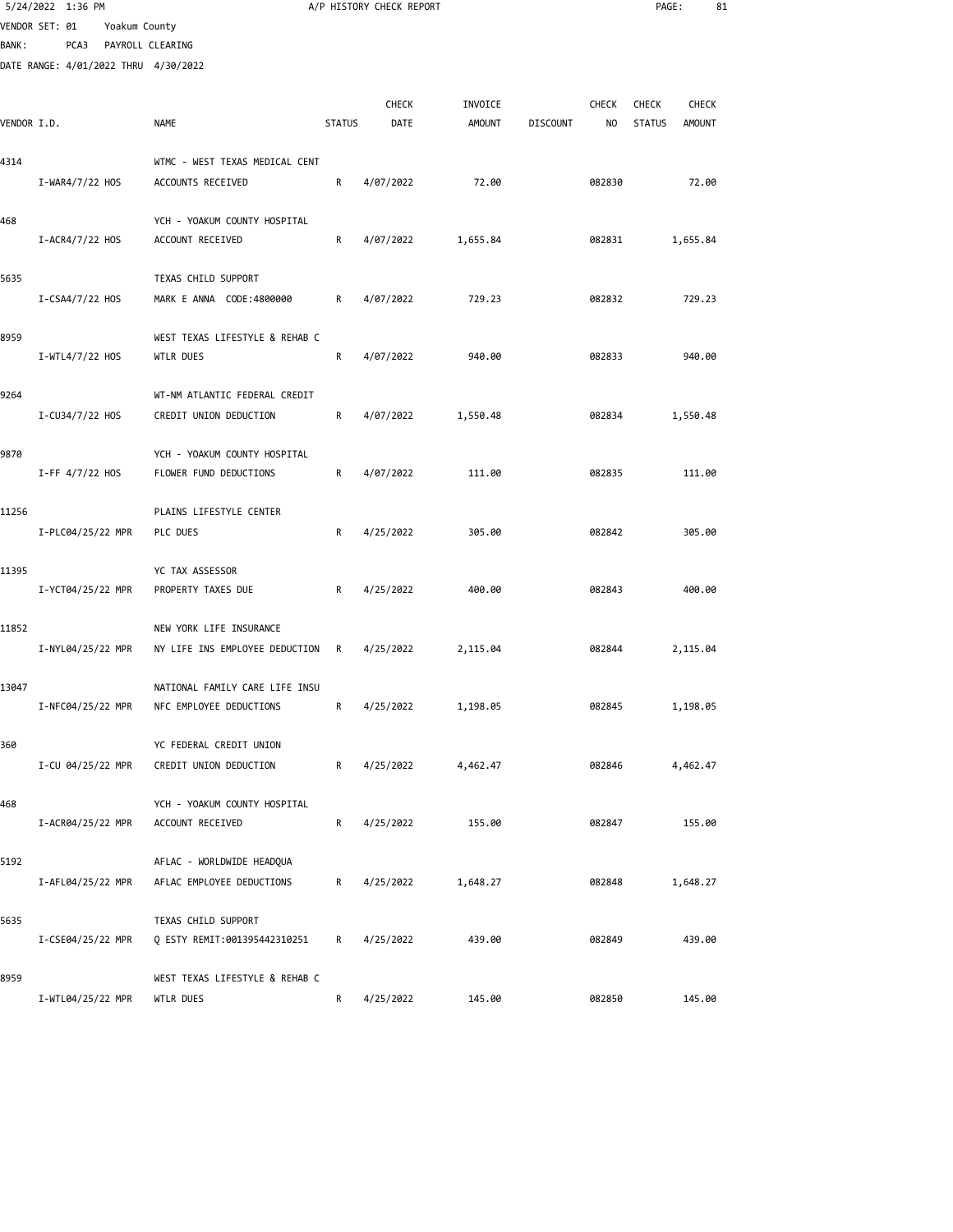|             | 5/24/2022 1:36 PM                    |               |                                |               | A/P HISTORY CHECK REPORT |               |                 |        | PAGE:         |               | 82 |
|-------------|--------------------------------------|---------------|--------------------------------|---------------|--------------------------|---------------|-----------------|--------|---------------|---------------|----|
|             | VENDOR SET: 01                       | Yoakum County |                                |               |                          |               |                 |        |               |               |    |
| BANK :      | PCA3                                 |               | PAYROLL CLEARING               |               |                          |               |                 |        |               |               |    |
|             | DATE RANGE: 4/01/2022 THRU 4/30/2022 |               |                                |               |                          |               |                 |        |               |               |    |
|             |                                      |               |                                |               |                          |               |                 |        |               |               |    |
|             |                                      |               |                                |               | CHECK                    | INVOICE       |                 | CHECK  | <b>CHECK</b>  | <b>CHECK</b>  |    |
| VENDOR I.D. |                                      |               | <b>NAME</b>                    | <b>STATUS</b> | DATE                     | <b>AMOUNT</b> | <b>DISCOUNT</b> | NO     | <b>STATUS</b> | <b>AMOUNT</b> |    |
|             |                                      |               |                                |               |                          |               |                 |        |               |               |    |
| 9264        |                                      |               | WT-NM ATLANTIC FEDERAL CREDIT  |               |                          |               |                 |        |               |               |    |
|             | I-CU304/25/22 MPR                    |               | CREDIT UNION DEDUCTION         | R             | 4/25/2022                | 2,644.00      |                 | 082851 |               | 2,644.00      |    |
|             |                                      |               |                                |               |                          |               |                 |        |               |               |    |
| 10298       |                                      |               | UNITED FUND OF DENVER CITY     |               |                          |               |                 |        |               |               |    |
|             | I-UW 04/21/22 HOS                    |               | UNITED FUND DEDUCTION          | R             | 4/20/2022                | 7.00          |                 | 082873 |               | 7.00          |    |
|             |                                      |               |                                |               |                          |               |                 |        |               |               |    |
| 11852       |                                      |               | NEW YORK LIFE INSURANCE        |               |                          |               |                 |        |               |               |    |
|             | I-NYL04/21/22 HOS                    |               | NY LIFE INS EMPLOYEE DEDUCTION | R             | 4/20/2022                | 2,654.61      |                 | 082874 |               | 2,654.61      |    |
|             |                                      |               |                                |               |                          |               |                 |        |               |               |    |
| 13047       |                                      |               | NATIONAL FAMILY CARE LIFE INSU |               |                          |               |                 |        |               |               |    |
|             | I-NFC04/21/22 HOS                    |               | NFC EMPLOYEE DEDUCTIONS        | R             | 4/20/2022                | 124.70        |                 | 082875 |               | 124.70        |    |
|             |                                      |               |                                |               |                          |               |                 |        |               |               |    |
| 355         |                                      |               | UNITED HERITAGE FEDERAL C      |               |                          |               |                 |        |               |               |    |
|             | I-CU204/21/22 HOS                    |               | CREDIT UNION/2ND PAYROLL       | R             | 4/20/2022                | 50.00         |                 | 082876 |               | 50.00         |    |
|             |                                      |               |                                |               |                          |               |                 |        |               |               |    |
| 360         |                                      |               | YC FEDERAL CREDIT UNION        |               |                          |               |                 |        |               |               |    |
|             | I-CU 04/21/22 HOS                    |               | CREDIT UNION DEDUCTION         | R             | 4/20/2022                | 5,593.50      |                 | 082877 |               |               |    |
|             | I-YC204/21/22 HOS                    |               | CREDIT UNION DEDUCTION         | R             | 4/20/2022                | 3,811.00      |                 | 082877 |               | 9,404.50      |    |
|             |                                      |               |                                |               |                          |               |                 |        |               |               |    |
| 4314        |                                      |               | WTMC - WEST TEXAS MEDICAL CENT |               |                          |               |                 |        |               |               |    |
|             | I-WAR04/21/22 HOS                    |               | ACCOUNTS RECEIVED              | R             | 4/20/2022                | 40.00         |                 | 082878 |               | 40.00         |    |
|             |                                      |               |                                |               |                          |               |                 |        |               |               |    |
| 468         |                                      |               | YCH - YOAKUM COUNTY HOSPITAL   |               |                          |               |                 |        |               |               |    |
|             | I-ACR04/21/22 HOS                    |               | ACCOUNT RECEIVED               | R             | 4/20/2022                | 1,620.01      |                 | 082879 |               | 1,620.01      |    |
|             |                                      |               |                                |               |                          |               |                 |        |               |               |    |
| 5192        |                                      |               | AFLAC - WORLDWIDE HEADQUA      |               |                          |               |                 |        |               |               |    |
|             | I-AFL04/21/22 HOS                    |               | AFLAC EMPLOYEE DEDUCTIONS      | R             | 4/20/2022                | 1,085.29      |                 | 082880 |               | 1,085.29      |    |
|             |                                      |               |                                |               |                          |               |                 |        |               |               |    |
| 5635        |                                      |               | TEXAS CHILD SUPPORT            |               |                          |               |                 |        |               |               |    |
|             | I-CSA04/21/22 HOS                    |               | MARK E ANNA CODE:4800000       | R             | 4/20/2022                | 729.23        |                 | 082881 |               | 729.23        |    |
|             |                                      |               |                                |               |                          |               |                 |        |               |               |    |
| 7494        |                                      |               | YCH - YOAKUM COUNTY HOSPITAL   |               |                          |               |                 |        |               |               |    |
|             | I-YNA04/21/22 HOS                    |               | YCHNA DUES                     | R             | 4/20/2022                | 240.00        |                 | 082882 |               | 240.00        |    |
|             |                                      |               |                                |               |                          |               |                 |        |               |               |    |
| 8946        |                                      |               | PRE-PAID LEGAL SERVICES, INC   |               |                          |               |                 |        |               |               |    |
|             | I-PL204/21/22 HOS                    |               | ID THEFT POLICY DEDUCTION      | R             | 4/20/2022                | 53.80         |                 | 082883 |               |               |    |
|             | I-PPL04/21/22 HOS                    |               | ID THEFT POLICY DEDUCTION      | R             | 4/20/2022                | 103.60        |                 | 082883 |               | 157.40        |    |
|             |                                      |               |                                |               |                          |               |                 |        |               |               |    |
| 9264        |                                      |               | WT-NM ATLANTIC FEDERAL CREDIT  |               |                          |               |                 |        |               |               |    |
|             | I-CU304/21/22 HOS                    |               | CREDIT UNION DEDUCTION         | R             | 4/20/2022                | 1,378.15      |                 | 082884 |               | 1,378.15      |    |
|             |                                      |               |                                |               |                          |               |                 |        |               |               |    |
| 9870        |                                      |               | YCH - YOAKUM COUNTY HOSPITAL   |               |                          |               |                 |        |               |               |    |
|             |                                      |               |                                |               |                          |               |                 |        |               |               |    |

I-FF 04/21/22 HOS FLOWER FUND DEDUCTIONS R 4/20/2022 110.00 082885 110.00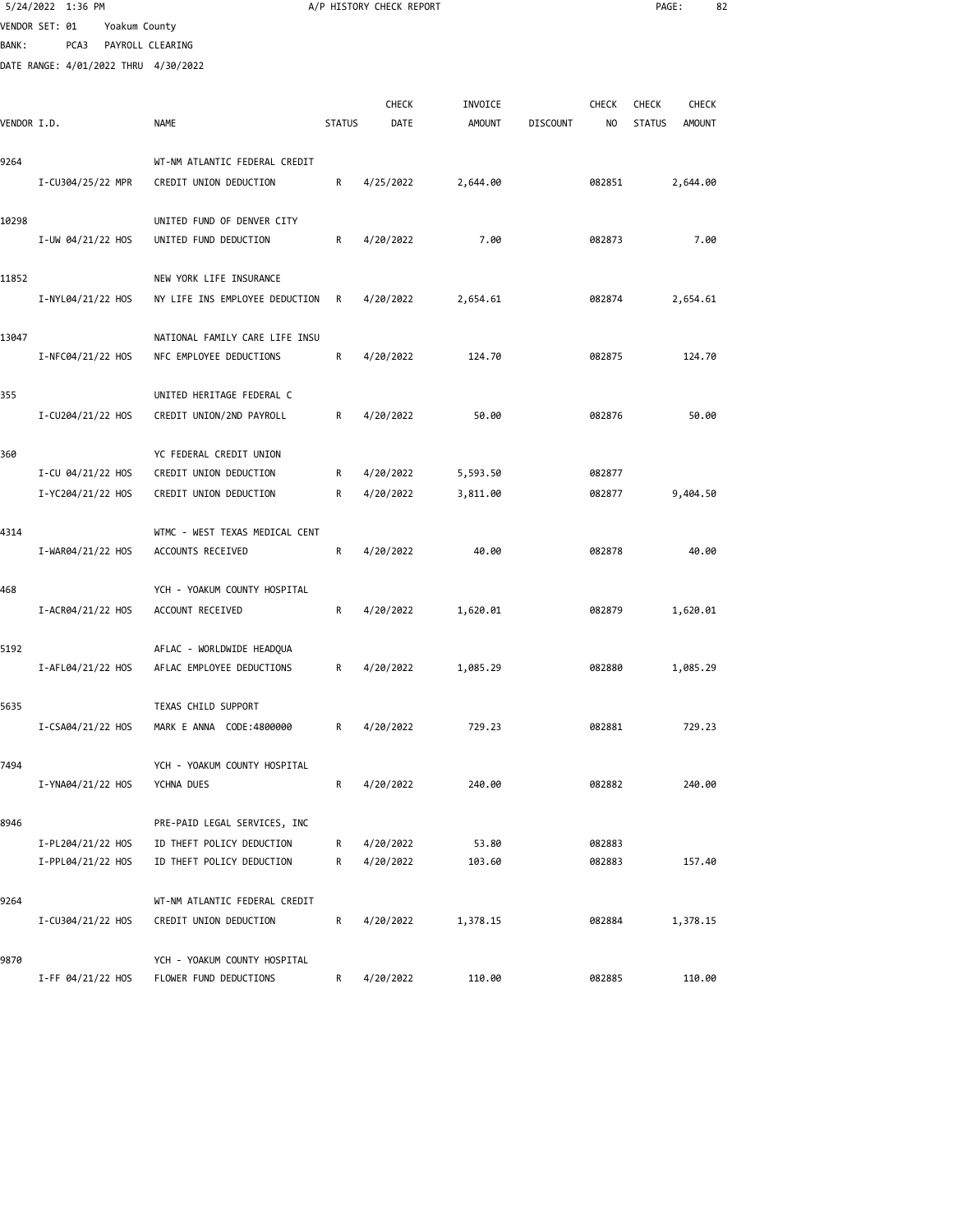|             | 5/24/2022 1:36 PM                    |                                |               | A/P HISTORY CHECK REPORT |               |                 |              | PAGE:         |              | 83 |
|-------------|--------------------------------------|--------------------------------|---------------|--------------------------|---------------|-----------------|--------------|---------------|--------------|----|
|             | VENDOR SET: 01<br>Yoakum County      |                                |               |                          |               |                 |              |               |              |    |
| BANK :      | PCA3                                 | PAYROLL CLEARING               |               |                          |               |                 |              |               |              |    |
|             | DATE RANGE: 4/01/2022 THRU 4/30/2022 |                                |               |                          |               |                 |              |               |              |    |
|             |                                      |                                |               |                          |               |                 |              |               |              |    |
|             |                                      |                                |               | <b>CHECK</b>             | INVOICE       |                 | <b>CHECK</b> | <b>CHECK</b>  | <b>CHECK</b> |    |
| VENDOR I.D. |                                      | NAME                           | <b>STATUS</b> | DATE                     | <b>AMOUNT</b> | <b>DISCOUNT</b> | NO           | <b>STATUS</b> | AMOUNT       |    |
| 359         |                                      | NATIONWIDE RETIREMENT SOLUTION |               |                          |               |                 |              |               |              |    |
|             |                                      | DEFERRED COMP DEDUCTIONS       | R             |                          |               |                 | 082887       |               |              |    |
|             | I-DEF04/25/22 MPR                    |                                |               | 4/26/2022                | 1,608.83      |                 |              |               | 1,608.83     |    |
| 363         |                                      | YC HOSPITALIZATION INSURANCE   |               |                          |               |                 |              |               |              |    |
|             | I-ADD04/25/22 MPR                    | GLH-AD&D                       | R             | 4/26/2022                | 324.61        |                 | 082888       |               |              |    |
|             | $I-ADD4/7/22$ HOS                    | GLH-AD&D                       | R             | 4/26/2022                | 530.65        |                 | 082888       |               |              |    |
|             | $I - CAF4/7/22$ HOS                  | CANCER/FAMILY                  | R             | 4/26/2022                | 30.94         |                 | 082888       |               |              |    |
|             | I-DC 04/25/22 MPR                    | GUARDIAN EMPLOYEE/CHILDREN     | R             | 4/26/2022                | 922.32        |                 | 082888       |               |              |    |
|             | I-DE 04/25/22 MPR                    | GUARDIAN/EMPLOYEE              | R             | 4/26/2022                | 816.50        |                 | 082888       |               |              |    |
|             | I-DEP04/25/22 MPR                    | GLH-DEPENDENT                  | R             | 4/26/2022                | 286.18        |                 | 082888       |               |              |    |
|             | $I-DEP4/7/22$ HOS                    | GLH-DEPENDENT                  | R             | 4/26/2022                | 513.03        |                 | 082888       |               |              |    |
|             | I-DF 04/25/22 MPR                    | GUARDIAN/FAMILY                | R             | 4/26/2022                | 3,297.56      |                 | 082888       |               |              |    |
|             | I-DF14/7/22 HOS                      | DENTAL/FAMILY1                 | R             | 4/26/2022                | 2,296.71      |                 | 082888       |               |              |    |
|             | I-DF204/21/22 HOS                    | DENTAL/FAMILY2                 | R             | 4/26/2022                | 2,237.44      |                 | 082888       |               |              |    |
|             | I-DS 04/25/22 MPR                    | GUARDIAN/SPOUSE                | R             | 4/26/2022                | 1,399.92      |                 | 082888       |               |              |    |
|             | I-E2 04/25/22 MPR                    | TLIC/EMPLOYEE (2ND INCREASE)   | R             | 4/26/2022                | 32.78         |                 | 082888       |               |              |    |
|             | $I-E4$ 4/7/22 HOS                    | TLIC/EMPLOYEE (4TH INCREASE)   | R             | 4/26/2022                | 24.30         |                 | 082888       |               |              |    |
|             | I-E5 04/25/22 MPR                    | TLIC/ASSURANCE (EMPLOYEE)      | R             | 4/26/2022                | 31.56         |                 | 082888       |               |              |    |
|             | $I-E5$ 4/7/22 HOS                    | TLIC/ASSURANCE (EMPLOYEE)      | R             | 4/26/2022                | 63.12         |                 | 082888       |               |              |    |
|             | I-E6 04/25/22 MPR                    | TLIC/ASSURANCE (EMPLOYEE)      | R             | 4/26/2022                | 30.76         |                 | 082888       |               |              |    |
|             | I-E6A4/7/22 HOS                      | TLIC/ASSURANCE (EMPLOYEE)      | R             | 4/26/2022                | 30.76         |                 | 082888       |               |              |    |
|             | $I-E7$ 4/7/22 HOS                    | TLIC/ASSURANCE (EMPLOYEE)      | R             | 4/26/2022                | 30.76         |                 | 082888       |               |              |    |
|             | I-E8 04/21/22 HOS                    | TLIC/ASSURANCE(EMPLOYEE)       | R             | 4/26/2022                | 52.58         |                 | 082888       |               |              |    |
|             | I-E8 04/25/22 MPR                    | TLIC/ASSURANCE(EMPLOYEE)       | R             | 4/26/2022                | 525.80        |                 | 082888       |               |              |    |
|             | I-E8 4/7/22 HOS                      | TLIC/ASSURANCE (EMPLOYEE)      | R             | 4/26/2022                | 446.93        |                 | 082888       |               |              |    |
|             | I-F2 04/25/22 MPR                    | TLIC/FAMILY (2ND INCREASE)     | R             | 4/26/2022                | 179.48        |                 | 082888       |               |              |    |
|             | $I-F2$ 4/7/22 HOS                    | TLIC/FAMILY (2ND INCREASE)     | R             | 4/26/2022                | 150.44        |                 | 082888       |               |              |    |
|             | $I-F3$ 4/7/22 HOS                    | TLIC/FAMILY (3RD INCREASE)     | R             | 4/26/2022                | 36.78         |                 | 082888       |               |              |    |
|             | $I-F4$ 4/7/22 HOS                    | TLIC/FAMILY (4TH INCREASE)     | R             | 4/26/2022                | 138.60        |                 | 082888       |               |              |    |
|             | I-F5 04/25/22 MPR                    | TLIC/ASSURANCE (FAMILY)        | R             | 4/26/2022                | 269.16        |                 | 082888       |               |              |    |
|             | $I-F5$ 4/7/22 HOS                    | TLIC/ASSURANCE (FAMILY)        | R             | 4/26/2022                | 314.02        |                 | 082888       |               |              |    |
|             | I-F6 04/25/22 MPR                    | TLIC/ASSURANCE (FAMILY)        | R             | 4/26/2022                | 43.80         |                 | 082888       |               |              |    |
|             | I-F6 4/7/22 HOS                      | TLIC/ASSURANCE (FAMILY)        | R             | 4/26/2022                | 43.80         |                 | 082888       |               |              |    |
|             | I-F6A4/7/22 HOS                      | TLIC/ASSURANCE (FAMILY)        | R             | 4/26/2022                | 43.80         |                 | 082888       |               |              |    |
|             | I-F7 04/25/22 MPR                    | TLIC/ASSURANCE(FAMILY)         | R             | 4/26/2022                | 43.83         |                 | 082888       |               |              |    |
|             | I-F7 4/7/22 HOS                      | TLIC/ASSURANCE(FAMILY)         | R             | 4/26/2022                | 262.98        |                 | 082888       |               |              |    |
|             | I-F8 04/25/22 MPR                    | TLIC/ASSURANCE(FAMILY)         | R             | 4/26/2022                | 2,083.84      |                 | 082888       |               |              |    |
|             | I-F8 4/7/22 HOS                      | TLIC/ASSURANCE(FAMILY)         | R             | 4/26/2022                | 2,746.88      |                 | 082888       |               |              |    |
|             | I-GC 04/21/22 HOS                    | GOLD/CHILDREN EMPLOYER         | R             | 4/26/2022                | 6,828.50      |                 | 082888       |               |              |    |
|             | $I-GC$ 4/7/22 HOS                    | GOLD/CHILDREN EMPLOYER         | R             | 4/26/2022                | 6,828.50      |                 | 082888       |               |              |    |
|             | I-GCH04/21/22 HOS                    | GOLD/CHILDREN                  | R             | 4/26/2022                | 1,707.10      |                 | 082888       |               |              |    |
|             | I-GCH4/7/22 HOS                      | GOLD/CHILDREN                  | R             | 4/26/2022                | 1,707.10      |                 | 082888       |               |              |    |
|             | I-GE 04/21/22 HOS                    | GOLD/FAMILY EMPLOYER           | R             | 4/26/2022                | 5,166.72      |                 | 082888       |               |              |    |
|             | $I-GE$ 4/7/22 HOS                    | GOLD/FAMILY EMPLOYER           | R             | 4/26/2022                | 5,166.72      |                 | 082888       |               |              |    |
|             | I-GEM04/21/22 HOS                    | GOLD/EMPLOYEE                  | R             | 4/26/2022                | 1,291.68      |                 | 082888       |               |              |    |
|             | $I-GEM4/7/22$ HOS                    | GOLD/EMPLOYEE                  | R             | 4/26/2022                | 1,291.68      |                 | 082888       |               |              |    |
|             | I-GF 04/21/22 HOS                    | GOLD/FAMILY EMPLOYER           | R             | 4/26/2022                | 8,468.16      |                 | 082888       |               |              |    |

I-GF 4/7/22 HOS GOLD/FAMILY EMPLOYER R 4/26/2022 8,468.16 082888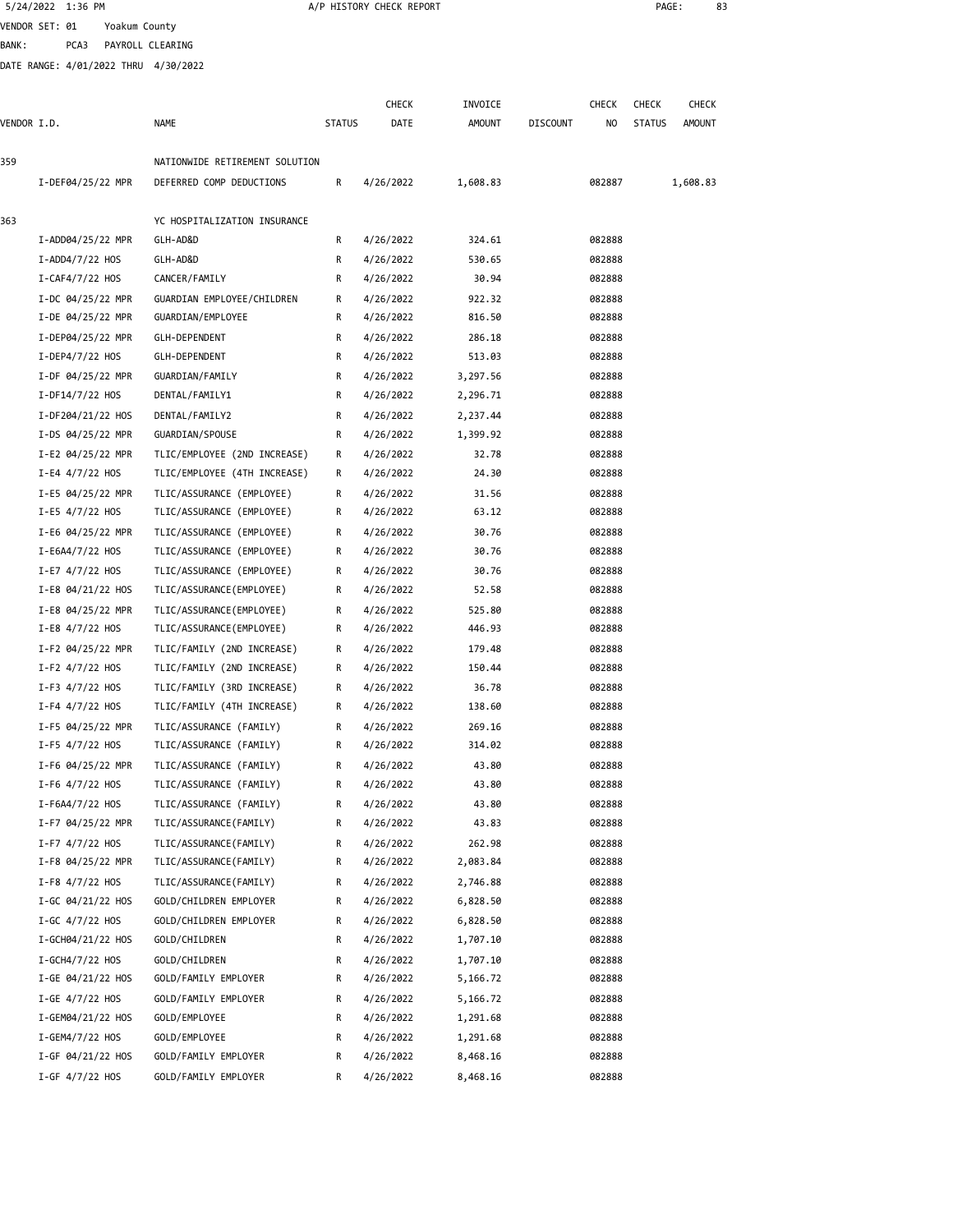VENDOR SET: 01 Yoakum County

BANK: PCA3 PAYROLL CLEARING

DATE RANGE: 4/01/2022 THRU 4/30/2022

|             |                   |                            |               | <b>CHECK</b> | INVOICE       |                 | CHECK  | <b>CHECK</b>  | CHECK         |
|-------------|-------------------|----------------------------|---------------|--------------|---------------|-----------------|--------|---------------|---------------|
| VENDOR I.D. |                   | <b>NAME</b>                | <b>STATUS</b> | DATE         | <b>AMOUNT</b> | <b>DISCOUNT</b> | NO     | <b>STATUS</b> | <b>AMOUNT</b> |
|             | I-GFA04/21/22 HOS | GOLD/FAMILY                | R             | 4/26/2022    | 2,117.04      |                 | 082888 |               |               |
|             | I-GFA4/7/22 HOS   | GOLD/FAMILY                | R             | 4/26/2022    | 2,117.04      |                 | 082888 |               |               |
|             | I-GS 04/21/22 HOS | GOLD/SPOUSE EMPLOYER       | R             | 4/26/2022    | 4,396.75      |                 | 082888 |               |               |
|             | I-GS $4/7/22$ HOS | GOLD/SPOUSE EMPLOYER       | R             | 4/26/2022    | 4,396.75      |                 | 082888 |               |               |
|             | I-GSP04/21/22 HOS | GOLD/SPOUSE                | R             | 4/26/2022    | 1,099.20      |                 | 082888 |               |               |
|             | I-GSP4/7/22 HOS   | GOLD/SPOUSE                | R             | 4/26/2022    | 1,099.20      |                 | 082888 |               |               |
|             | I-HC 04/25/22 MPR | HOSP/CHILDREN              | R             | 4/26/2022    | 14,036.80     |                 | 082888 |               |               |
|             | I-HDC04/21/22 HOS | DENTAL/CHILDREN            | R             | 4/26/2022    | 1,439.88      |                 | 082888 |               |               |
|             | I-HDC4/7/22 HOS   | DENTAL/CHILDREN            | R             | 4/26/2022    | 1,421.91      |                 | 082888 |               |               |
|             | I-HDE04/21/22 HOS | DENTAL/EMPLOYEE ONLY       | R             | 4/26/2022    | 816.50        |                 | 082888 |               |               |
|             | $I-HDE4/7/22$ HOS | DENTAL/EMPLOYEE ONLY       | R             | 4/26/2022    | 783.84        |                 | 082888 |               |               |
|             | I-HDS04/21/22 HOS | DENTAL/SPOUSE              | R             | 4/26/2022    | 478.92        |                 | 082888 |               |               |
|             | $I-HDS4/7/22$ HOS | DENTAL/SPOUSE              | R             | 4/26/2022    | 478.92        |                 | 082888 |               |               |
|             | I-HE 04/25/22 MPR | HOSP/EMPLOYEE              | R             | 4/26/2022    | 35,068.32     |                 | 082888 |               |               |
|             | I-HF 04/25/22 MPR | HOSP/FAMILY                | R             | 4/26/2022    | 80,454.28     |                 | 082888 |               |               |
|             | I-HFA04/25/22 MPR | HOSP/FAMILY                | R             | 4/26/2022    | 15,540.00     |                 | 082888 |               |               |
|             | I-HI 04/25/22 MPR | HOSPITALIZATION            | R             | 4/26/2022    | 2,430.00      |                 | 082888 |               |               |
|             | I-HL 04/25/22 MPR | BCBS LIFE                  | R             | 4/26/2022    | 653.47        |                 | 082888 |               |               |
|             | I-HL 4/7/22 HOS   | BCBS LIFE                  | R             | 4/26/2022    | 1,086.96      |                 | 082888 |               |               |
|             | I-HL204/25/22 MPR | BCBS LIFE 70 YRS AND OLDER | R             | 4/26/2022    | 12.96         |                 | 082888 |               |               |
|             | I-HL24/7/22 HOS   | BCBS LIFE 70 YRS AND OLDER | R             | 4/26/2022    | 3.24          |                 | 082888 |               |               |
|             | I-HS 04/25/22 MPR | HOSP/SPOUSE                | R             | 4/26/2022    | 41,521.90     |                 | 082888 |               |               |
|             | I-HSP04/25/22 MPR | HOSP/SPOUSE                | R             | 4/26/2022    | 8,050.00      |                 | 082888 |               |               |
|             | I-HVC04/21/22 HOS | VISION/CHILDREN            | R             | 4/26/2022    | 243.44        |                 | 082888 |               |               |
|             | $I-HVC4/7/22$ HOS | VISION/CHILDREN            | R             | 4/26/2022    | 243.44        |                 | 082888 |               |               |
|             | I-HVE04/21/22 HOS | VISION/EMPLOYEE            | R             | 4/26/2022    | 192.28        |                 | 082888 |               |               |
|             | I-HVE4/7/22 HOS   | VISION/EMPLOYEE            | R             | 4/26/2022    | 183.92        |                 | 082888 |               |               |
|             | I-HVS04/21/22 HOS | VISION/SPOUSE              | R             | 4/26/2022    | 91.39         |                 | 082888 |               |               |
|             | I-HVS4/7/22 HOS   | VISION/SPOUSE              | R             | 4/26/2022    | 98.42         |                 | 082888 |               |               |
|             | I-IC204/21/22 HOS | ICU/2003                   | R             | 4/26/2022    | 10.08         |                 | 082888 |               |               |
|             | I-IC204/25/22 MPR | ICU/2003                   | R             | 4/26/2022    | 475.92        |                 | 082888 |               |               |
|             | I-IC24/7/22 HOS   | ICU/2003                   | R             | 4/26/2022    | 761.30        |                 | 082888 |               |               |
|             | I-ICU04/25/22 MPR | ICU                        | к             | 4/26/2022    | 78.74         |                 | 082888 |               |               |
|             | $I-ICU4/7/22$ HOS | ICU                        | R             | 4/26/2022    | 119.14        |                 | 082888 |               |               |
|             | I-L 04/25/22 MPR  | GLH-LIFE                   | R             | 4/26/2022    | 2,070.71      |                 | 082888 |               |               |
|             | I-L 4/7/22 HOS    | GLH-LIFE                   | R             | 4/26/2022    | 3,157.27      |                 | 082888 |               |               |
|             | I-S2 04/25/22 MPR | TLIC/SPOUSE (2ND INCREASE) | R             | 4/26/2022    | 51.92         |                 | 082888 |               |               |
|             | $I-S2$ 4/7/22 HOS | TLIC/SPOUSE (2ND INCREASE) | R             | 4/26/2022    | 45.18         |                 | 082888 |               |               |
|             | I-S3 04/25/22 MPR | TLIC/SPOUSE (3RD INCREASE) | R             | 4/26/2022    | 48.07         |                 | 082888 |               |               |
|             | I-S3 $4/7/22$ HOS | TLIC/SPOUSE (3RD INCREASE) | R             | 4/26/2022    | 48.07         |                 | 082888 |               |               |
|             | I-S5 04/25/22 MPR | TLIC/ASSURANCE (SPOUSE)    | R             | 4/26/2022    | 39.70         |                 | 082888 |               |               |
|             | I-S5 4/7/22 HOS   | TLIC/ASSURANCE (SPOUSE)    | R             | 4/26/2022    | 119.10        |                 | 082888 |               |               |
|             | I-S6004/25/22 MPR | TLIC/SPOUSE-6(OTHER)       | R             | 4/26/2022    | 37.39         |                 | 082888 |               |               |
|             | I-S604/7/22 HOS   | TLIC/SPOUSE-6(OTHER)       | R             | 4/26/2022    | 94.53         |                 | 082888 |               |               |
|             | I-S6A04/25/22 MPR | TLIC/ASSURANCE (SPOUSE)    | R             | 4/26/2022    | 38.77         |                 | 082888 |               |               |
|             | I-S7 4/7/22 HOS   | TLIC/ASSURANCE (SPOUSE)    | R             | 4/26/2022    | 38.77         |                 | 082888 |               |               |
|             | I-SC 04/21/22 HOS | SILVER/CHILDREN EMPLOYER   | R             | 4/26/2022    | 20,263.75     |                 | 082888 |               |               |
|             | I-SC 4/7/22 HOS   | SILVER/CHILDREN EMPLOYER   | R             | 4/26/2022    | 20, 263. 75   |                 | 082888 |               |               |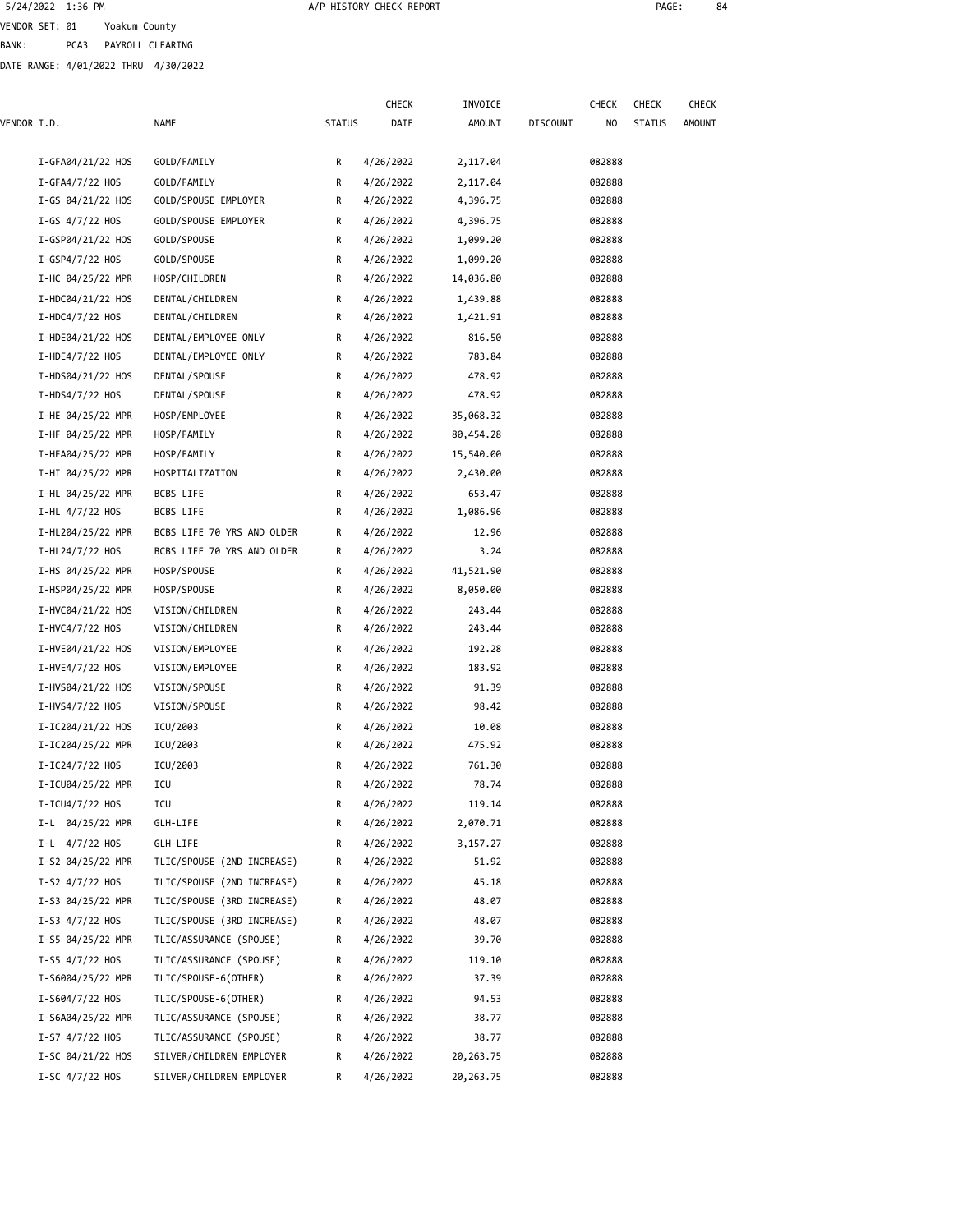VENDOR SET: 01 Yoakum County BANK: PCA3 PAYROLL CLEARING

DATE RANGE: 4/01/2022 THRU 4/30/2022

|             |                   |                                |               | CHECK     | INVOICE       |                 | <b>CHECK</b>   | CHECK         | CHECK         |
|-------------|-------------------|--------------------------------|---------------|-----------|---------------|-----------------|----------------|---------------|---------------|
| VENDOR I.D. |                   | <b>NAME</b>                    | <b>STATUS</b> | DATE      | <b>AMOUNT</b> | <b>DISCOUNT</b> | N <sub>0</sub> | <b>STATUS</b> | <b>AMOUNT</b> |
|             | I-SCH04/21/22 HOS | SILVER/CHILDREN                | R             | 4/26/2022 | 3,575.99      |                 | 082888         |               |               |
|             | I-SCH4/7/22 HOS   | SILVER/CHILDREN                | R             | 4/26/2022 | 3,575.99      |                 | 082888         |               |               |
|             | I-SE 04/21/22 HOS | SILVER/EMPLOYEE EMPLOYER       | R             | 4/26/2022 | 16,270.40     |                 | 082888         |               |               |
|             | $I-SE$ 4/7/22 HOS | SILVER/EMPLOYEE EMPLOYER       | R             | 4/26/2022 | 15,050.12     |                 | 082888         |               |               |
|             | I-SEM04/21/22 HOS | SILVER/EMPLOYEE                | R             | 4/26/2022 | 2,871.20      |                 | 082888         |               |               |
|             | I-SEM4/7/22 HOS   | SILVER/EMPLOYEE                | R             | 4/26/2022 | 2,655.86      |                 | 082888         |               |               |
|             | I-SF 04/21/22 HOS | SILVER/FAMILY EMPLOYER         | R             | 4/26/2022 | 44,405.87     |                 | 082888         |               |               |
|             | I-SF 4/7/22 HOS   | SILVER/FAMILY EMPLOYER         | R             | 4/26/2022 | 44,405.87     |                 | 082888         |               |               |
|             | I-SFA04/21/22 HOS | SILVER/FAMILY                  | R             | 4/26/2022 | 7,836.33      |                 | 082888         |               |               |
|             | I-SFA4/7/22 HOS   | SILVER/FAMILY                  | R             | 4/26/2022 | 7,836.33      |                 | 082888         |               |               |
|             | I-SP404/25/22 MPR | TLIC/SINGLE PARENT (4TH)       | R             | 4/26/2022 | 29.00         |                 | 082888         |               |               |
|             | I-SP504/25/22 MPR | TLIC/ASSURANCE (SINGLE PARENT) | R             | 4/26/2022 | 37.51         |                 | 082888         |               |               |
|             | I-SP54/7/22 HOS   | TLIC/ASSURANCE (SINGLE PARENT) | R             | 4/26/2022 | 150.04        |                 | 082888         |               |               |
|             | I-SP74/7/22 HOS   | TLIC/ASSURANCE(SINGLE PARENT)  | R             | 4/26/2022 | 36.62         |                 | 082888         |               |               |
|             | I-SP804/25/22 MPR | TLIC/ASSURANCE(SINGLE PARENT)  | R             | 4/26/2022 | 176.76        |                 | 082888         |               |               |
|             | I-SP84/7/22 HOS   | TLIC/ASSURANCE(SINGLE PARENT)  | R             | 4/26/2022 | 648.12        |                 | 082888         |               |               |
|             | I-SS 04/21/22 HOS | SILVER/SPOUSE EMPLOYER         | R             | 4/26/2022 | 13,496.55     |                 | 082888         |               |               |
|             | I-SS 4/7/22 HOS   | SILVER/SPOUSE EMPLOYER         | R             | 4/26/2022 | 13,496.55     |                 | 082888         |               |               |
|             | I-SSP04/21/22 HOS | SILVER/SPOUSE                  | R             | 4/26/2022 | 2,381.85      |                 | 082888         |               |               |
|             | I-SSP4/7/22 HOS   | SILVER/SPOUSE                  | R             | 4/26/2022 | 2,381.85      |                 | 082888         |               |               |
|             | I-VC 04/25/22 MPR | VISION EMPLOYEE/CHILDREN       | R             | 4/26/2022 | 157.52        |                 | 082888         |               |               |
|             | I-VE 04/25/22 MPR | VISION/EMPLOYEE                | R             | 4/26/2022 | 217.36        |                 | 082888         |               |               |
|             | I-VF 04/25/22 MPR | VISION/FAMILY                  | R             | 4/26/2022 | 499.18        |                 | 082888         |               |               |
|             | I-VF14/7/22 HOS   | VISION/FAMILY1                 | R             | 4/26/2022 | 454.00        |                 | 082888         |               |               |
|             | I-VF204/21/22 HOS | VISON/FAMILY2                  | R             | 4/26/2022 | 453.60        |                 | 082888         |               |               |
|             | I-VS 04/25/22 MPR | VISION/SPOUSE                  | R             | 4/26/2022 | 295.26        |                 | 082888         |               | 518,921.60    |
| 6406        |                   | YC FLEX ACCOUNT                |               |           |               |                 |                |               |               |
|             | C-FPM4/7/22 HOS   | FLEXPLAN MEDICAL DEDUCTIONS    | R             | 4/26/2022 | 108.48CR      |                 | 082896         |               |               |
|             | I-FPM04/21/22 HOS | FLEXPLAN MEDICAL DEDUCTIONS    | R             | 4/26/2022 | 1,316.67      |                 | 082896         |               |               |
|             | I-FPM04/25/22 MPR | FLEXPLAN MEDICAL DEDUCTIONS    | R             | 4/26/2022 | 1,559.99      |                 | 082896         |               | 2,768.18      |
| 9857        |                   | SECURITY BENEFIT               |               |           |               |                 |                |               |               |
|             | I-45704/21/22 HOS | DEFERRED COMP DEDUCTIONS       | R             | 4/26/2022 | 650.00        |                 | 082897         |               |               |
|             | I-4574/7/22 HOS   | DEFERRED COMP DEDUCTIONS       | R             | 4/26/2022 | 650.00        |                 | 082897         |               |               |
|             | I-SB 04/21/22 HOS | DEFERRED COMP DEDUCTIONS       | R             | 4/26/2022 | 325.00        |                 | 082897         |               |               |
|             | I-SB 04/25/22 MPR | DEFERRED COMP DEDUCTIONS       | R             | 4/26/2022 | 800.00        |                 | 082897         |               |               |
|             | I-SB 4/7/22 HOS   | DEFERRED COMP DEDUCTIONS       | R             | 4/26/2022 | 325.00        |                 | 082897         |               | 2,750.00      |

A/P HISTORY CHECK REPORT **Example 2022** PAGE: 85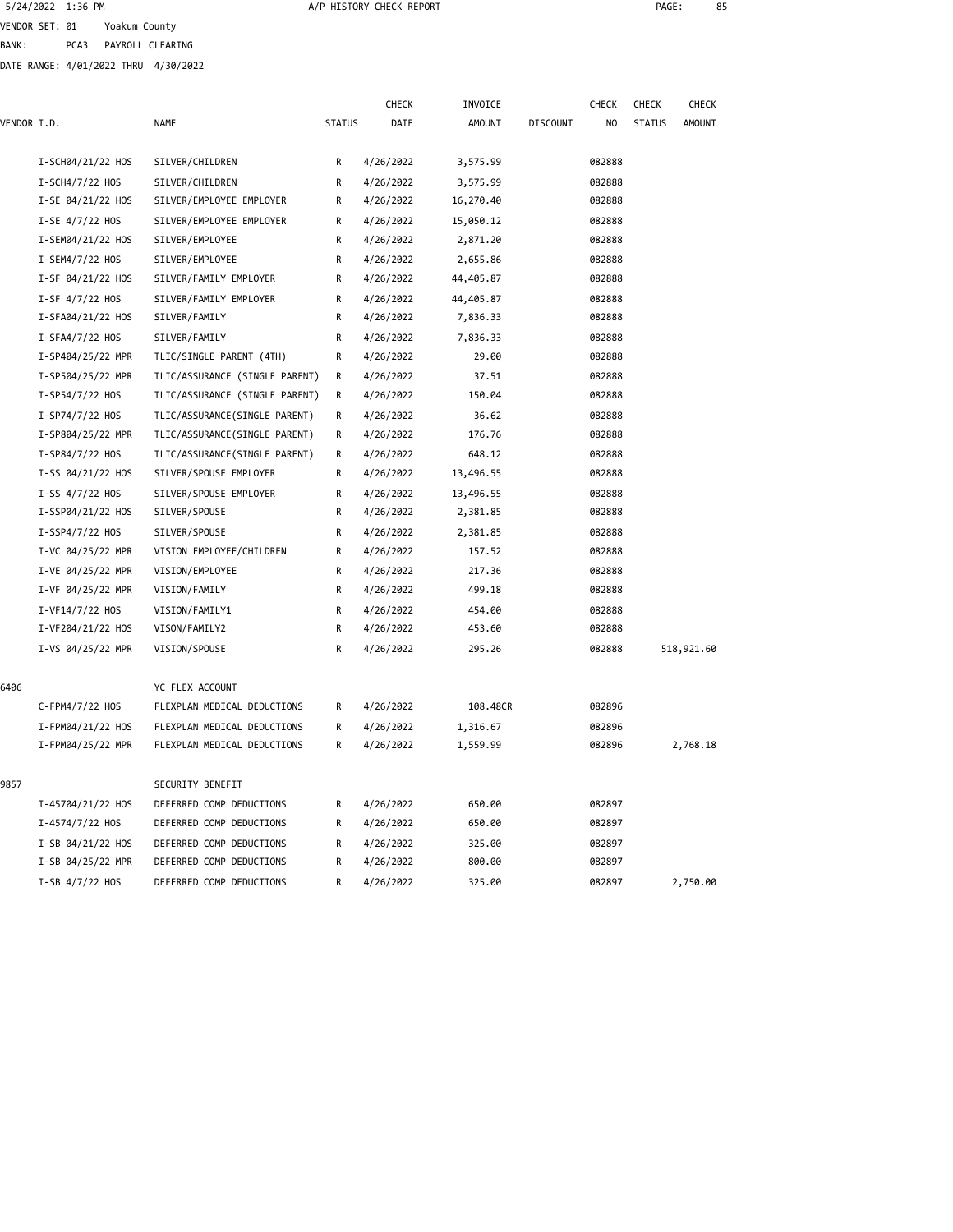| 5/24/2022 1:36 PM |                 | A/P HISTORY CHECK REPORT             |                |               |       |                 |                       | 86              |               |
|-------------------|-----------------|--------------------------------------|----------------|---------------|-------|-----------------|-----------------------|-----------------|---------------|
| VENDOR SET: 01    |                 | Yoakum County                        |                |               |       |                 |                       |                 |               |
| <b>BANK:</b>      | PCA3            | PAYROLL CLEARING                     |                |               |       |                 |                       |                 |               |
|                   |                 | DATE RANGE: 4/01/2022 THRU 4/30/2022 |                |               |       |                 |                       |                 |               |
|                   |                 |                                      |                |               | CHECK | INVOICE         | CHECK                 | CHECK           | CHECK         |
| VENDOR I.D.       |                 | <b>NAME</b>                          |                | <b>STATUS</b> | DATE  | <b>AMOUNT</b>   | <b>DISCOUNT</b><br>NO | <b>STATUS</b>   | <b>AMOUNT</b> |
|                   |                 |                                      |                |               |       |                 |                       |                 |               |
| $* *$             | TOTALS **       |                                      | N <sub>O</sub> |               |       | INVOICE AMOUNT  | <b>DISCOUNTS</b>      | CHECK AMOUNT    |               |
|                   | REGULAR CHECKS: |                                      | 38             |               |       | 571, 343.36     | 0.00                  | 571, 343.36     |               |
|                   | HAND CHECKS:    |                                      | 0              |               |       | 0.00            | 0.00                  |                 | 0.00          |
|                   | DRAFTS:         |                                      | 16             |               |       | 569,800.39      | 0.00                  | 569,800.39      |               |
|                   | EFT:            |                                      | 0              |               |       | 0.00            | 0.00                  |                 | 0.00          |
|                   | NON CHECKS:     |                                      | 0              |               |       | 0.00            | 0.00                  |                 | 0.00          |
|                   | VOID CHECKS:    |                                      | 0 VOID DEBITS  |               | 0.00  |                 |                       |                 |               |
|                   |                 |                                      | VOID CREDITS   |               | 0.00  | 0.00            | 0.00                  |                 |               |
| TOTAL ERRORS:     | 0               |                                      |                |               |       |                 |                       |                 |               |
|                   |                 |                                      | N <sub>O</sub> |               |       | INVOICE AMOUNT  | <b>DISCOUNTS</b>      | CHECK AMOUNT    |               |
|                   |                 | VENDOR SET: 01 BANK: PCA3 TOTALS:    | 54             |               |       | 1, 141, 143. 75 | 0.00                  | 1, 141, 143. 75 |               |
| BANK: PCA3        | TOTALS:         |                                      | 54             |               |       | 1, 141, 143. 75 | 0.00                  | 1, 141, 143. 75 |               |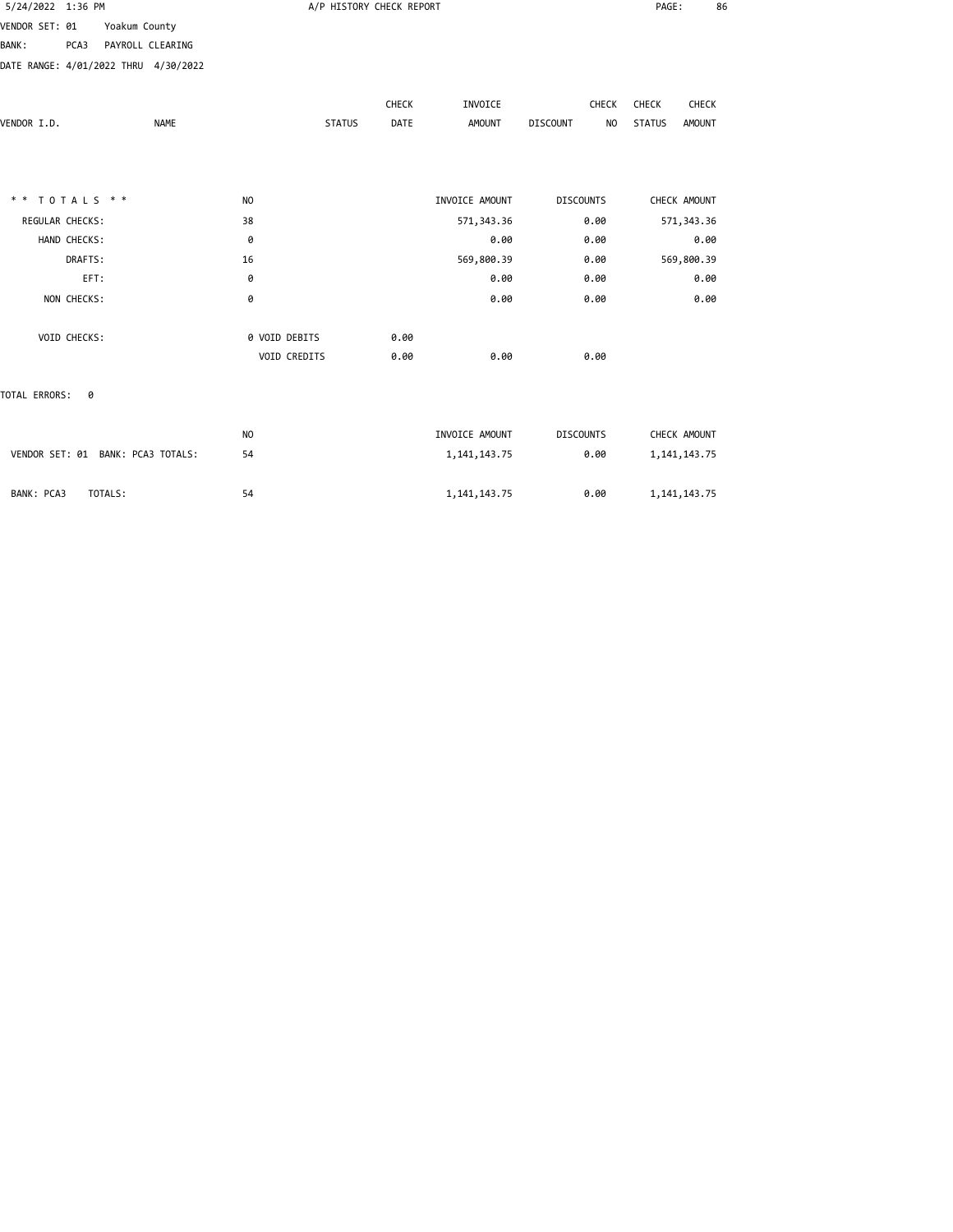| 5/24/2022 1:36 PM                    |               |                       |               |               | A/P HISTORY CHECK REPORT |                |                       | PAGE:         |               | 87 |
|--------------------------------------|---------------|-----------------------|---------------|---------------|--------------------------|----------------|-----------------------|---------------|---------------|----|
| VENDOR SET: 01                       | Yoakum County |                       |               |               |                          |                |                       |               |               |    |
| PI3<br>BANK :                        |               | PERMANENT IMPROVEMENT |               |               |                          |                |                       |               |               |    |
| DATE RANGE: 4/01/2022 THRU 4/30/2022 |               |                       |               |               |                          |                |                       |               |               |    |
|                                      |               |                       |               |               | CHECK                    | INVOICE        | CHECK                 | CHECK         | CHECK         |    |
| VENDOR I.D.                          |               | <b>NAME</b>           |               | <b>STATUS</b> | DATE                     | <b>AMOUNT</b>  | <b>DISCOUNT</b><br>NO | <b>STATUS</b> | <b>AMOUNT</b> |    |
| 4912                                 |               | YC CLEARING ACCOUNT   |               |               |                          |                |                       |               |               |    |
| I-202204041977                       |               | APRIL AP TRANSFERS    |               | H             | 4/04/2022                | 552.23         | 010197                |               | 552.23        |    |
| 4912                                 |               | YC CLEARING ACCOUNT   |               |               |                          |                |                       |               |               |    |
| I-202204111983                       |               | APRIL AP TRANSFERS    |               | H             | 4/11/2022                | 9,827.10       | 010198                |               | 9,827.10      |    |
|                                      |               |                       |               |               |                          |                |                       |               |               |    |
| ** TOTALS **                         |               | N <sub>O</sub>        |               |               |                          | INVOICE AMOUNT | <b>DISCOUNTS</b>      |               | CHECK AMOUNT  |    |
| REGULAR CHECKS:                      |               | 0                     |               |               |                          | 0.00           | 0.00                  |               | 0.00          |    |
| HAND CHECKS:                         |               | 2                     |               |               |                          | 10,379.33      | 0.00                  |               | 10,379.33     |    |
| DRAFTS:                              |               | 0                     |               |               |                          | 0.00           | 0.00                  |               | 0.00          |    |
|                                      | EFT:          | 0                     |               |               |                          | 0.00           | 0.00                  |               | 0.00          |    |
| NON CHECKS:                          |               | 0                     |               |               |                          | 0.00           | 0.00                  |               | 0.00          |    |
| VOID CHECKS:                         |               |                       | 0 VOID DEBITS |               | 0.00                     |                |                       |               |               |    |
|                                      |               |                       | VOID CREDITS  |               | 0.00                     | 0.00           | 0.00                  |               |               |    |
| TOTAL ERRORS:<br>- 0                 |               |                       |               |               |                          |                |                       |               |               |    |
|                                      |               | NO.                   |               |               |                          | INVOICE AMOUNT | <b>DISCOUNTS</b>      |               | CHECK AMOUNT  |    |

VENDOR SET: 01 BANK: PI3 TOTALS: 2 10,379.33 0.00 10,379.33

BANK: PI3 TOTALS: 2 10,379.33 0.00 10,379.33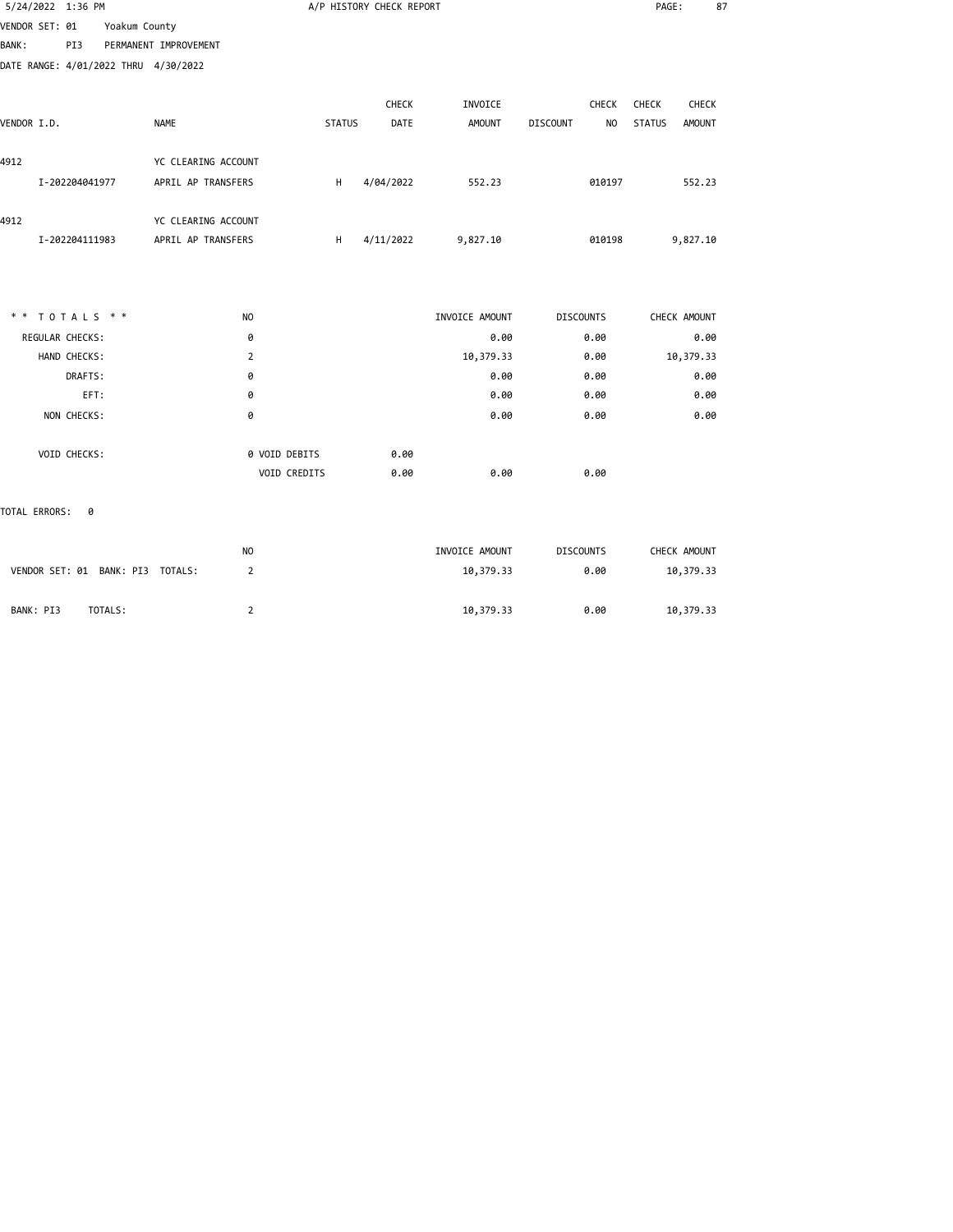|             | 5/24/2022 1:36 PM                    |                                |               | A/P HISTORY CHECK REPORT |                              |                  |              | PAGE:         |                            | 88 |
|-------------|--------------------------------------|--------------------------------|---------------|--------------------------|------------------------------|------------------|--------------|---------------|----------------------------|----|
|             | VENDOR SET: 01                       | Yoakum County                  |               |                          |                              |                  |              |               |                            |    |
| BANK :      | PRCT3 R&B PRECINCTS                  |                                |               |                          |                              |                  |              |               |                            |    |
|             | DATE RANGE: 4/01/2022 THRU 4/30/2022 |                                |               |                          |                              |                  |              |               |                            |    |
|             |                                      |                                |               | <b>CHECK</b>             | INVOICE                      |                  | <b>CHECK</b> | <b>CHECK</b>  | CHECK                      |    |
| VENDOR I.D. |                                      | <b>NAME</b>                    | <b>STATUS</b> | DATE                     | <b>AMOUNT</b>                | <b>DISCOUNT</b>  | NO.          | <b>STATUS</b> | <b>AMOUNT</b>              |    |
|             |                                      |                                |               |                          |                              |                  |              |               |                            |    |
| 363         |                                      | YC HOSPITALIZATION INSURANCE   |               |                          |                              |                  |              |               |                            |    |
|             | I-4020                               | PRCTS APRIL METLIFE INS ADJ    | R             | 4/04/2022                | 131.83                       |                  | 004020       |               | 131.83                     |    |
| 363         |                                      | YC HOSPITALIZATION INSURANCE   |               |                          |                              |                  |              |               |                            |    |
|             | I-4021                               | PRCTS APRIL DEARBORN INS ADJ   | R             | 4/04/2022                | 7.77                         |                  | 004021       |               | 7.77                       |    |
|             |                                      |                                |               |                          |                              |                  |              |               |                            |    |
| 381         |                                      | PAYROLL ACCOUNT                |               |                          |                              |                  |              |               |                            |    |
|             | $I - 4022.1$                         | 04/04/22 PT PAY PRCT TRANS     | R             | 4/04/2022                | 2,013.72                     |                  | 004022       |               | 2,013.72                   |    |
| 4912        |                                      | YC CLEARING ACCOUNT            |               |                          |                              |                  |              |               |                            |    |
|             | I-202204041975                       | APRIL AP TRANSFERS             | R             | 4/04/2022                | 32,085.28                    |                  | 004023       |               | 32,085.28                  |    |
|             |                                      |                                |               |                          |                              |                  |              |               |                            |    |
| 363         |                                      | YC HOSPITALIZATION INSURANCE   |               |                          |                              |                  |              |               |                            |    |
|             | I-4024                               | PRCT APRIL BCBS INS ADJ        | R             | 4/05/2022                | 2,174.44                     |                  | 004024       |               | 2,174.44                   |    |
| 363         |                                      | YC HOSPITALIZATION INSURANCE   |               |                          |                              |                  |              |               |                            |    |
|             | $I - 4025.1$                         | PRCT APRIL TRANSAMERICA INS AD | R             | 4/08/2022                | 31.33                        |                  | 004025       |               | 31.33                      |    |
|             |                                      |                                |               |                          |                              |                  |              |               |                            |    |
| 4912        |                                      | YC CLEARING ACCOUNT            |               |                          |                              |                  |              |               |                            |    |
|             | I-202204111980                       | APRIL AP TRANSFERS             | R             | 4/11/2022                | 30,159.46                    |                  | 004026       |               | 30,159.46                  |    |
| 381         |                                      | PAYROLL ACCOUNT                |               |                          |                              |                  |              |               |                            |    |
|             | I-4027                               | PRCT 4/25/22 PAYROLL           | R             | 4/14/2022                | 172,007.99                   |                  | 004027       |               | 172,007.99                 |    |
|             |                                      |                                |               |                          |                              |                  |              |               |                            |    |
| 381         |                                      | PAYROLL ACCOUNT                |               |                          |                              |                  |              |               |                            |    |
|             | I-4028                               | 04/18/22 PT PAY PRCT 4 TRANS   | R             | 4/18/2022                | 1,748.09                     |                  | 004028       |               | 1,748.09                   |    |
| 4912        |                                      | YC CLEARING ACCOUNT            |               |                          |                              |                  |              |               |                            |    |
|             | I-202204181992                       | APRIL AP TRANSFERS             | R             | 4/18/2022                | 13,715.74                    |                  | 004029       |               | 13,715.74                  |    |
|             |                                      |                                |               |                          |                              |                  |              |               |                            |    |
| 4912        |                                      | YC CLEARING ACCOUNT            |               |                          |                              |                  |              |               |                            |    |
|             | I-202204251998                       | 42522 AP TRASFS                | R             | 4/25/2022                | 28,592.83                    |                  | 004030       |               | 28,592.83                  |    |
| 483         |                                      | YC PREC 1,2,3,4,5              |               |                          |                              |                  |              |               |                            |    |
|             | I-132207                             | CE CR180-3 #11 ROCK            | R             | 4/26/2022                | 1,055.95                     |                  | 004031       |               | 1,055.95                   |    |
|             |                                      |                                |               |                          |                              |                  |              |               |                            |    |
|             |                                      |                                |               |                          |                              |                  |              |               |                            |    |
|             | ** TOTALS **<br>REGULAR CHECKS:      | NO.<br>12                      |               |                          | INVOICE AMOUNT<br>283,724.43 | <b>DISCOUNTS</b> | 0.00         |               | CHECK AMOUNT<br>283,724.43 |    |
|             | HAND CHECKS:                         | 0                              |               |                          | 0.00                         |                  | 0.00         |               | 0.00                       |    |
|             | DRAFTS:                              | 0                              |               |                          | 0.00                         |                  | 0.00         |               | 0.00                       |    |
|             | EFT:                                 | 0                              |               |                          | 0.00                         |                  | 0.00         |               | 0.00                       |    |
|             | NON CHECKS:                          | 0                              |               |                          | 0.00                         |                  | 0.00         |               | 0.00                       |    |
|             | VOID CHECKS:                         | 0 VOID DEBITS                  |               | 0.00                     |                              |                  |              |               |                            |    |
|             |                                      | VOID CREDITS                   |               | 0.00                     | 0.00                         |                  | 0.00         |               |                            |    |
|             |                                      |                                |               |                          |                              |                  |              |               |                            |    |

TOTAL ERRORS: 0

| VENDOR SET: 01 BANK: PRCT3TOTALS: | NO. | INVOICE AMOUNT | <b>DISCOUNTS</b> | CHECK AMOUNT |
|-----------------------------------|-----|----------------|------------------|--------------|
|                                   | 12  | 283,724.43     | 0.00             | 283,724.43   |
| BANK: PRCT3<br>TOTALS:            | 12  | 283,724.43     | 0.00             | 283,724.43   |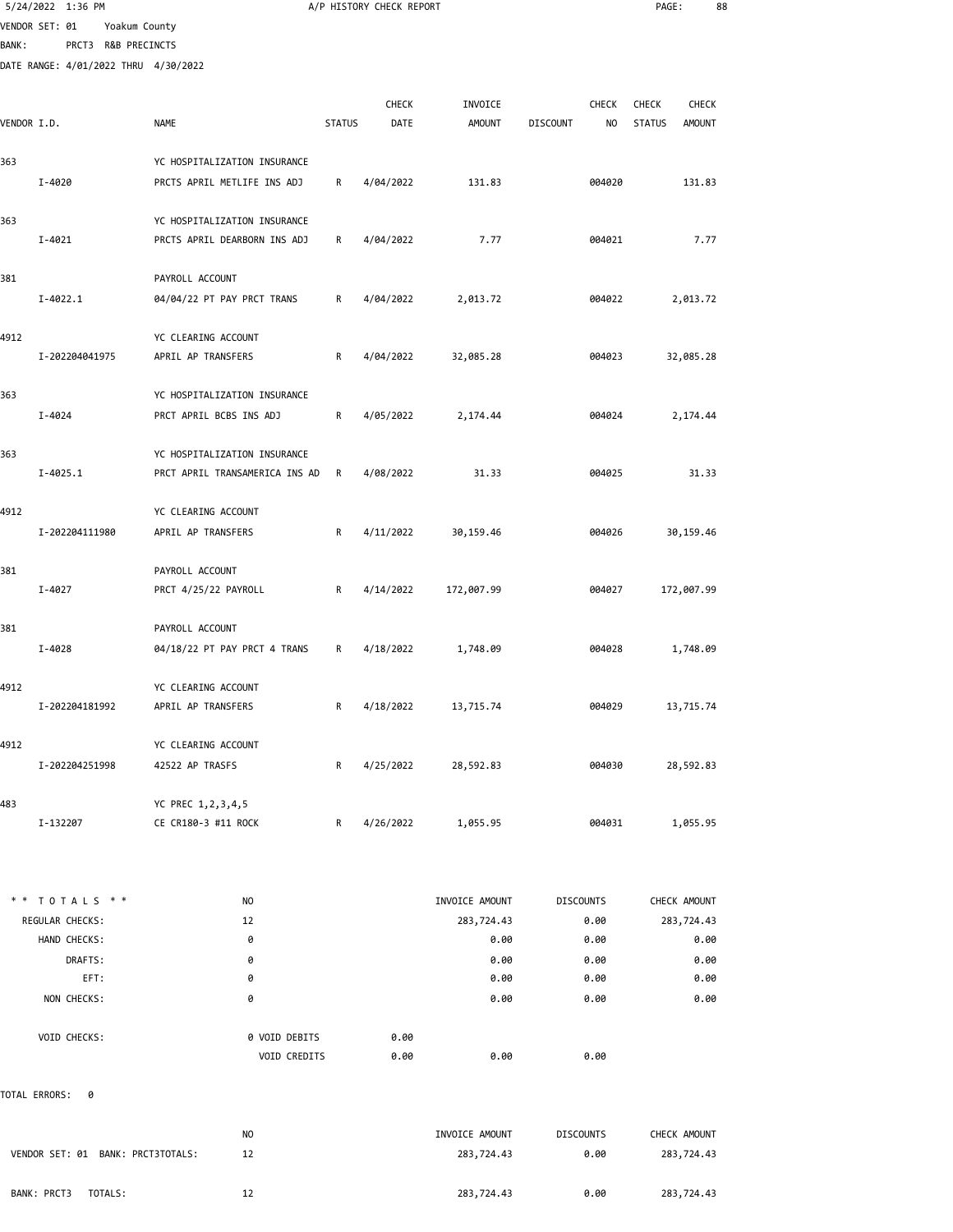| 5/24/2022 1:36 PM                                     |                        |               | A/P HISTORY CHECK REPORT |                |                                   | PAGE:<br>89                    |  |
|-------------------------------------------------------|------------------------|---------------|--------------------------|----------------|-----------------------------------|--------------------------------|--|
| VENDOR SET: 01<br>Yoakum County                       |                        |               |                          |                |                                   |                                |  |
| <b>BANK:</b><br>ROAD & BRIDGE FUND<br><b>R&amp;B3</b> |                        |               |                          |                |                                   |                                |  |
| DATE RANGE: 4/01/2022 THRU 4/30/2022                  |                        |               |                          |                |                                   |                                |  |
|                                                       |                        |               | CHECK                    | INVOICE        | CHECK                             | CHECK<br>CHECK                 |  |
| VENDOR I.D.                                           | <b>NAME</b>            | <b>STATUS</b> | DATE                     | <b>AMOUNT</b>  | <b>DISCOUNT</b><br>N <sub>O</sub> | <b>STATUS</b><br><b>AMOUNT</b> |  |
| 483                                                   | YC PREC 1,2,3,4,5      |               |                          |                |                                   |                                |  |
| I-10136                                               | MARCH AD VALOREM TAXES | H             | 4/13/2022                | 4,944.90       | 010136                            | 4,944.90                       |  |
|                                                       |                        |               |                          |                |                                   |                                |  |
| ** TOTALS **                                          | N <sub>O</sub>         |               |                          | INVOICE AMOUNT | <b>DISCOUNTS</b>                  | CHECK AMOUNT                   |  |
| REGULAR CHECKS:                                       | 0                      |               |                          | 0.00           | 0.00                              | 0.00                           |  |
| HAND CHECKS:                                          | 1                      |               |                          | 4,944.90       | 0.00                              | 4,944.90                       |  |
| DRAFTS:                                               | 0                      |               |                          | 0.00           | 0.00                              | 0.00                           |  |
| EFT:                                                  | 0                      |               |                          | 0.00           | 0.00                              | 0.00                           |  |
| NON CHECKS:                                           | 0                      |               |                          | 0.00           | 0.00                              | 0.00                           |  |
| VOID CHECKS:                                          | 0 VOID DEBITS          |               | 0.00                     |                |                                   |                                |  |
|                                                       | VOID CREDITS           |               | 0.00                     | 0.00           | 0.00                              |                                |  |
| TOTAL ERRORS:<br>0                                    |                        |               |                          |                |                                   |                                |  |
|                                                       | N <sub>O</sub>         |               |                          | INVOICE AMOUNT | <b>DISCOUNTS</b>                  | CHECK AMOUNT                   |  |
| VENDOR SET: 01 BANK: R&B3 TOTALS:                     | 1                      |               |                          | 4,944.90       | 0.00                              | 4,944.90                       |  |
|                                                       |                        |               |                          |                |                                   |                                |  |

BANK: R&B3 TOTALS: 1 1 1 2 1 4,944.90 0.00 4,944.90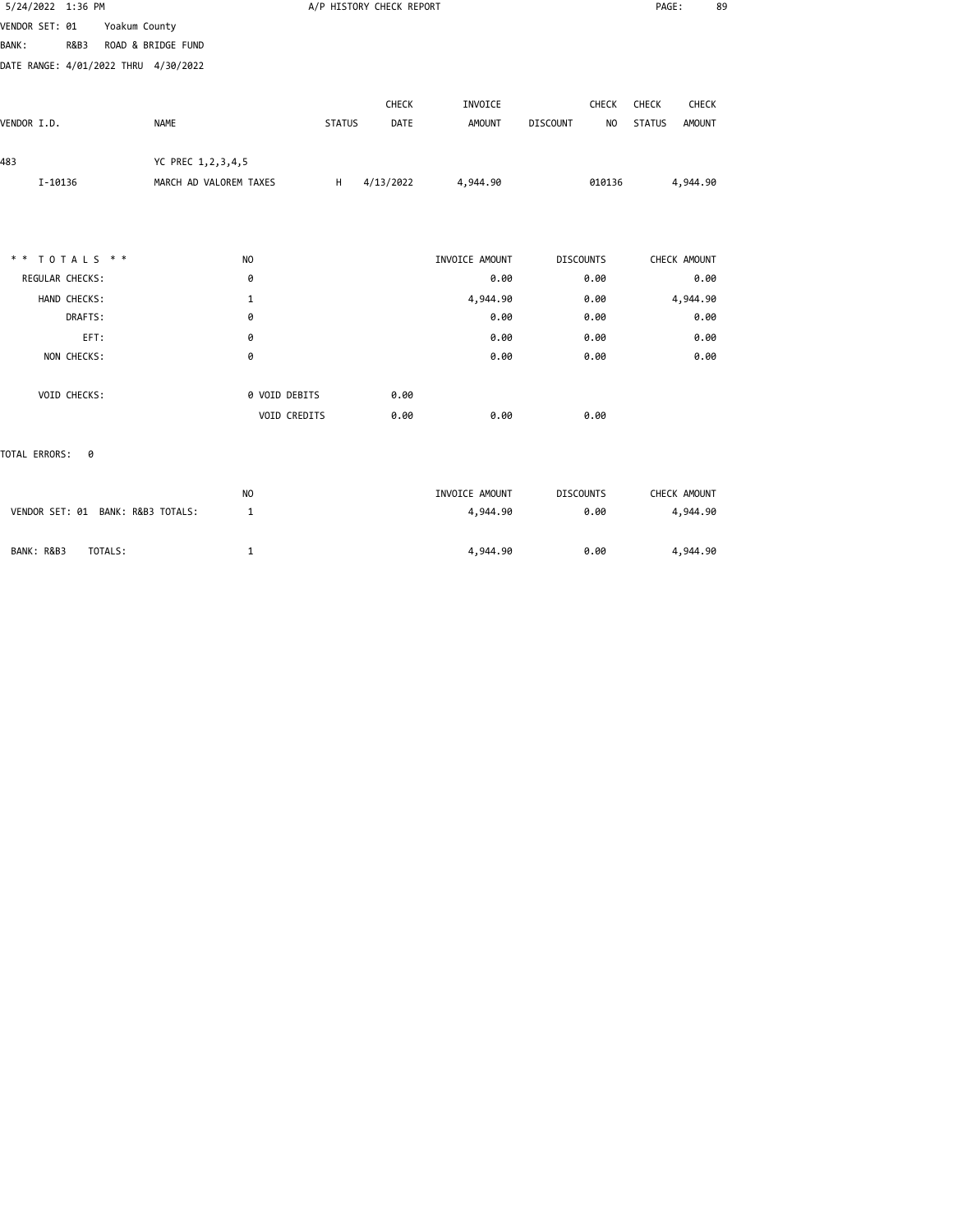| 5/24/2022 1:36 PM                    |                      |                |               | A/P HISTORY CHECK REPORT |                |                                   | PAGE:                          | 90 |
|--------------------------------------|----------------------|----------------|---------------|--------------------------|----------------|-----------------------------------|--------------------------------|----|
| VENDOR SET: 01                       | Yoakum County        |                |               |                          |                |                                   |                                |    |
| SF3<br><b>BANK:</b>                  | SPECIAL FUNDS        |                |               |                          |                |                                   |                                |    |
| DATE RANGE: 4/01/2022 THRU 4/30/2022 |                      |                |               |                          |                |                                   |                                |    |
|                                      |                      |                |               |                          |                |                                   |                                |    |
|                                      |                      |                |               | CHECK                    | INVOICE        | <b>CHECK</b>                      | CHECK<br>CHECK                 |    |
| VENDOR I.D.                          | <b>NAME</b>          |                | <b>STATUS</b> | DATE                     | <b>AMOUNT</b>  | <b>DISCOUNT</b><br>N <sub>O</sub> | <b>STATUS</b><br><b>AMOUNT</b> |    |
| 4912                                 | YC CLEARING ACCOUNT  |                |               |                          |                |                                   |                                |    |
| I-202204111981                       | APRIL AP TRANSFERS   |                | R             | 4/11/2022                | 457.26         | 010011                            | 457.26                         |    |
| 4912                                 | YC CLEARING ACCOUNT  |                |               |                          |                |                                   |                                |    |
| I-202204252000                       | 42522 AP TRSFS       |                | R             | 4/25/2022                | 586.35         | 010012                            | 586.35                         |    |
|                                      |                      |                |               |                          |                |                                   |                                |    |
| ** TOTALS **                         |                      | N <sub>O</sub> |               |                          | INVOICE AMOUNT | <b>DISCOUNTS</b>                  | CHECK AMOUNT                   |    |
| REGULAR CHECKS:                      |                      | $\overline{2}$ |               |                          | 1,043.61       | 0.00                              | 1,043.61                       |    |
| HAND CHECKS:                         |                      | 0              |               |                          | 0.00           | 0.00                              | 0.00                           |    |
| DRAFTS:                              |                      | 0              |               |                          | 0.00           | 0.00                              | 0.00                           |    |
| EFT:                                 |                      | 0              |               |                          | 0.00           | 0.00                              | 0.00                           |    |
| NON CHECKS:                          |                      | 0              |               |                          | 0.00           | 0.00                              | 0.00                           |    |
| VOID CHECKS:                         |                      | 0 VOID DEBITS  |               | 0.00                     |                |                                   |                                |    |
|                                      |                      | VOID CREDITS   |               | 0.00                     | 0.00           | 0.00                              |                                |    |
| TOTAL ERRORS:<br>0                   |                      |                |               |                          |                |                                   |                                |    |
|                                      |                      | N <sub>O</sub> |               |                          | INVOICE AMOUNT | <b>DISCOUNTS</b>                  | CHECK AMOUNT                   |    |
| VENDOR SET: 01                       | BANK: SF3<br>TOTALS: | $\overline{2}$ |               |                          | 1,043.61       | 0.00                              | 1,043.61                       |    |
| BANK: SF3<br>TOTALS:                 |                      | $\overline{2}$ |               |                          | 1,043.61       | 0.00                              | 1,043.61                       |    |
|                                      |                      |                |               |                          |                |                                   |                                |    |

REPORT TOTALS: 859 859 859 6,616,844.71 8.00 6,616,844.71